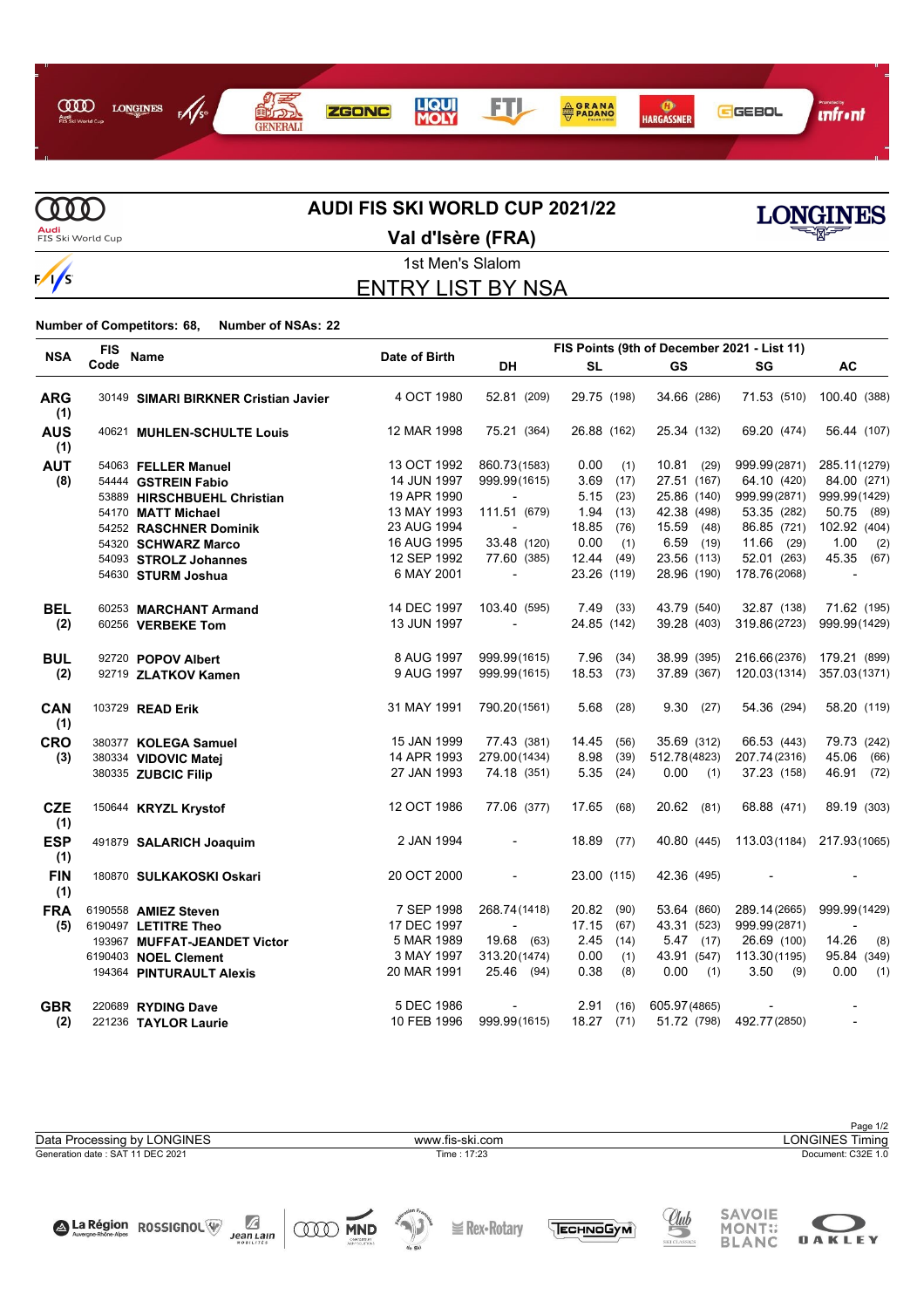$\delta \delta \delta$ 

 $\sqrt{s}$ 

#### **Audi**<br>FIS Ski World Cup

## **AUDI FIS SKI WORLD CUP 2021/22**

**Val d'Isère (FRA)**



1st Men's Slalom ENTRY LIST BY NSA

#### **Number of Competitors: 68, Number of NSAs: 22**

|                   | <b>FIS</b> |                                |               | FIS Points (9th of December 2021 - List 11) |             |            |               |                                       |                           |  |
|-------------------|------------|--------------------------------|---------------|---------------------------------------------|-------------|------------|---------------|---------------------------------------|---------------------------|--|
| <b>NSA</b>        | Code       | Name                           | Date of Birth | DH                                          | SL          |            | GS            | SG                                    | AC                        |  |
| <b>GER</b>        |            | 202908 HIMMELSBACH Fabian      | 15 JUN 1999   | 97.56 (553)                                 | 18.66 (75)  |            | 31.79 (236)   | 90.41 (779)                           | 81.39 (256)               |  |
| (5)               |            | 202584 RAUCHFUSS Julian        | 2 SEP 1994    | 999.99(1615)                                | 18.28       | (72)       | 16.70 (53)    | 288.15(2661)                          |                           |  |
|                   |            | 202597 SCHMID Alexander        | 9 JUN 1994    | 92.09 (504)                                 | 27.73 (172) |            | 7.38<br>(22)  | 32.98 (140)                           | 92.31 (321)               |  |
|                   |            | 202451 STRASSER Linus          | 6 NOV 1992    | 49.91 (194)                                 | 0.46        | (9)        | 33.83 (268)   | 47.10 (224)                           | 23.55 (15)                |  |
|                   |            | 202615 TREMMEL Anton           | 26 NOV 1994   | 90.86 (490)                                 | 13.24       | (52)       | 30.78 (214)   | 57.89 (348)                           | 63.68 (148)               |  |
|                   |            |                                |               |                                             |             |            |               |                                       |                           |  |
| <b>ITA</b>        |            | 293797 GROSS Stefano           | 4 SEP 1986    | $\overline{\phantom{a}}$                    | 8.94        | (37)       | 122.73(2964)  | $\overline{\phantom{a}}$              |                           |  |
| (7)               |            | 6291430 MAURBERGER Simon       | 20 FEB 1995   | 66.62 (289)                                 | 6.90        | (31)       | 16.54 (52)    | 66.67 (445)                           | 29.43 (23)                |  |
|                   |            | 292491 MOELGG Manfred          | 3 JUN 1982    | 999.99(1615)                                | 5.50        | (25)       | 14.34 (39)    | 999.99(2871)                          | 999.99(1429)              |  |
|                   |            | 293098 RAZZOLI Giuliano        | 18 DEC 1984   | $\overline{a}$                              | 6.72        | (30)       | 999.99(4918)  | $\overline{\phantom{a}}$              | $\overline{a}$            |  |
|                   |            | 6291574 SALA Tommaso           | 6 SEP 1995    | 999.99(1615)                                | 11.30       | (47)       | 22.06 (97)    | 236.40(2479)                          | 999.99(1429)              |  |
|                   |            | 6293171 VINATZER Alex          | 22 SEP 1999   | 304.56(1470)                                | 1.57        | (10)       | 28.41 (179)   | 175.23(2039)                          | 373.05(1386)              |  |
|                   |            | 6291725 ZINGERLE Hannes        | 11 APR 1995   | 999.99(1615)                                | 23.52 (123) |            | 17.28 (58)    | 144.66(1700)                          | 99.85 (385)               |  |
| <b>JPN</b>        |            | 6300451 KATO Seigo             | 14 APR 1998   |                                             | 23.82 (132) |            | 17.72(61)     | 85.53 (701)                           | 138.30 (640)              |  |
| (2)               |            | 6300464 KOYAMA Yohei           | 31 MAY 1998   | $\overline{\phantom{a}}$                    | 19.30 (82)  |            | 26.39 (151)   |                                       | 121.61(1345) 121.86 (533) |  |
|                   |            |                                |               |                                             |             |            |               |                                       |                           |  |
| <b>KOR</b><br>(1) |            | 320266 JUNG Donghyun           | 1 JUN 1988    |                                             | 14.70       | (57)       | 19.35<br>(69) | $\overline{\phantom{a}}$              | $\overline{\phantom{a}}$  |  |
| <b>NOR</b>        |            | 422729 BRAATHEN Lucas          | 19 APR 2000   | $\blacksquare$                              | 3.73        | (18)       | 3.96<br>(9)   | 39.89 (173)                           | 68.22 (176)               |  |
| (6)               |            | 422082 FOSS-SOLEVAAG Sebastian | 13 JUL 1991   | 72.09 (330)                                 | 0.00        | (1)        | 101.88(2363)  | 152.31 (1805)                         | 73.91 (207)               |  |
|                   |            | 422507 HAUGAN Timon            | 27 DEC 1996   | 65.67 (284)                                 | 4.35        | (21)       | 17.08<br>(57) | 102.92 (995)                          | 187.37 (941)              |  |
|                   |            | 422304 KRISTOFFERSEN Henrik    | 2 JUL 1994    | 145.08 (925)                                | 0.00        | (1)        | 2.11<br>(7)   | 37.89 (162)                           | 39.85 (50)                |  |
|                   |            |                                | 7 JUN 1997    | 84.48 (437)                                 | 21.27       | (93)       | 24.93 (130)   | 109.31(1115)                          | 97.98 (369)               |  |
|                   |            | 422546 LINDSTOEL Joachim Jagge |               |                                             |             |            |               |                                       |                           |  |
|                   |            | 422732 McGRATH Atle Lie        | 21 APR 2000   | 43.63 (165)                                 | 8.95        | (38)       | 5.12(14)      | 31.52 (127)                           | 34.49 (30)                |  |
| <b>RUS</b>        |            | 481785 EFIMOV Simon            | 14 OCT 1996   | 606.93(1510)                                | 21.40       | (95)       | 80.85(1743)   | 128.40(1447)                          | 129.57 (584)              |  |
| (2)               |            | 480736 KHOROSHILOV Alexander   | 16 FEB 1984   | 929.21 (1594)                               | 4.33        | (20)       | 148.74(3526)  | 584.48(2862)                          | 335.00(1350)              |  |
| <b>SLO</b>        |            | 561313 DVORNIK Aljaz           | 7 AUG 1995    | 69.75 (306)                                 | 19.62       | (85)       | 45.26 (584)   | 58.91 (357)                           | 58.81 (124)               |  |
| (2)               |            | 561244 KRANJEC Zan             | 15 NOV 1992   | 291.60(1460)                                | 9.49        | (42)       | 0.45<br>(5)   | 149.58(1766)                          | 136.68 (632)              |  |
|                   |            |                                |               |                                             |             |            |               |                                       |                           |  |
| <b>SUI</b>        |            | 511983 AERNI Luca              | 27 MAR 1993   | 33.58 (122)                                 | 5.55        | (26)       | 41.25 (461)   | 27.27 (104)                           | 28.86<br>(22)             |  |
| (9)               |            | 512182 MEILLARD Loic           | 29 OCT 1996   | 26.48 (99)                                  | 1.74        | (11)       | 2.76<br>(8)   | $10.35$ (23)                          | 7.05<br>(3)               |  |
|                   |            | 512203 NEF Tanguy              | 19 NOV 1996   | 375.99(1497)                                | 2.69        | (15)       | 26.10 (147)   | 74.43 (546)                           | 255.18(1200)              |  |
|                   |            | 511899 ROCHAT Marc             | 18 DEC 1992   | $\overline{\phantom{a}}$                    | 10.05       | (44)       | 25.61 (135)   | 999.99(2871)                          | 999.99(1429)              |  |
|                   |            | 511908 SCHMIDIGER Reto         | 21 APR 1992   | 120.33 (757)                                | 8.99        | (40)       | 41.35 (466)   | 108.39(1099)                          | 79.17 (239)               |  |
|                   |            | 512138 SIMONET Sandro          | 5 JUL 1995    | $21.44$ (77)                                | 6.23        | (29)       | 28.44 (181)   | 57.36 (344)                           | 42.65 (61)                |  |
|                   |            | 512120 von GRUENIGEN Noel      | 17 APR 1995   | 73.13 (339)                                 | 21.83       | (98)       | 29.17 (193)   | 93.02 (828)                           | 49.22 (78)                |  |
|                   |            | 511996 YULE Daniel             | 18 FEB 1993   | 905.09(1591)                                | 0.00        | (1)        | 20.86 (84)    | 999.99(2871)                          | 248.25(1180)              |  |
|                   |            | 511902 ZENHAEUSERN Ramon       | 4 MAY 1992    |                                             |             | $0.22$ (7) |               | 45.92 (608) 236.03(2476) 153.24 (728) |                           |  |
| <b>SWE</b><br>(1) |            | 502015 JAKOBSEN Kristoffer     | 9 SEP 1994    | $\sim$                                      |             | 4.12 (19)  | 30.06 (201)   | $\sim$                                |                           |  |
| <b>USA</b>        |            | 6531472 DRILLER Garret         | 24 AUG 1996   | 999.99(1615)                                | 21.33 (94)  |            | 25.77 (137)   | 999.99(2871)                          | 999.99(1429)              |  |
| (5)               |            | 6531160 LEEVER Alex            | 6 JUL 1995    | $\overline{\phantom{a}}$                    | 20.63 (89)  |            | 34.95 (293)   | $\sim$                                | $\overline{\phantom{a}}$  |  |
|                   |            | 6532592 RITCHIE Benjamin       | 5 SEP 2000    | $\overline{\phantom{a}}$                    | 15.05       | (59)       | 35.33 (304)   | 67.60 (452)                           | 73.47 (203)               |  |
|                   |            | 6532163 SEYMOUR Jett           | 5 NOV 1998    |                                             | 15.29       | (61)       | 28.69 (186)   | 56.38 (324)                           | 73.85 (206)               |  |
|                   |            | 6531936 WINTERS Luke           | 2 APR 1997    | 86.84 (456)                                 | 15.13 (60)  |            | 24.38 (124)   | 39.50 (168)                           | 34.01 (27)                |  |

| Legend:                         |                                  |                                              |                                                   |                          |                     |                 |                            |                                              |                        |
|---------------------------------|----------------------------------|----------------------------------------------|---------------------------------------------------|--------------------------|---------------------|-----------------|----------------------------|----------------------------------------------|------------------------|
| $\overline{\phantom{0}}$<br> SG | No points<br>Super-G             | AC<br>SL                                     | Alpine Combined<br>Slalom                         |                          | DH                  | Downhill        | GS                         | Giant Slalom                                 |                        |
|                                 |                                  |                                              |                                                   |                          |                     |                 |                            |                                              | Page 2/2               |
|                                 | Data Processing by LONGINES      |                                              |                                                   |                          | www.fis-ski.com     |                 |                            |                                              | <b>LONGINES Timing</b> |
|                                 | Generation date: SAT 11 DEC 2021 |                                              |                                                   |                          | Time: 17:23         |                 |                            |                                              | Document: C32E 1.0     |
|                                 |                                  |                                              |                                                   |                          |                     |                 |                            |                                              |                        |
|                                 | A La Région ROSSIGNOL            | $\mathbb Z$<br><b>Jean Lain</b><br>MOBILITÉS | <b>MND</b><br>000<br>CNEOMBRIET<br>SANY SOLUTIONS | <b>FOR THE</b><br>de Ski | $\equiv$ Rex-Rotary | <b>ECHNOGYM</b> | <u>Uub</u><br>SKI CLASSICS | <b>SAVOIE</b><br><b>MONT</b><br><b>BLANC</b> | <b>OAKLEY</b>          |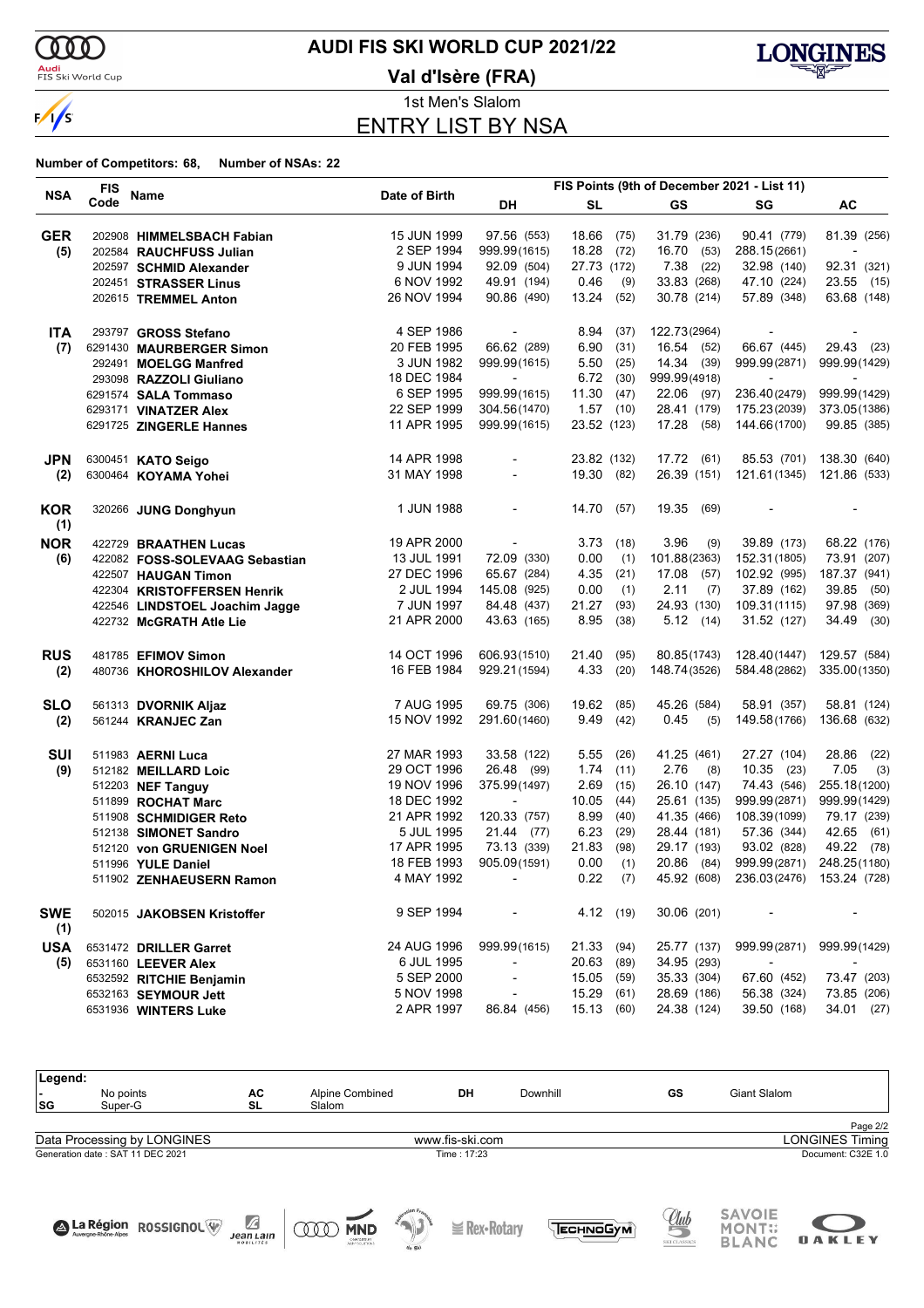

 $\overline{\text{CDD}}$ **Audi**<br>FIS Ski World Cup

 $\sqrt{s}$ 

# **AUDI FIS SKI WORLD CUP 2021/22**

# LONGINES

A La Région ROSSIGNOL<sup>W</sup> Jean Lain

| Val d'Isère (FRA) | ▀▜▛▀            |
|-------------------|-----------------|
| 1st Men's Slalom  | SUN 12 DEC 2021 |
| DRAW LIST         | Start Time 9:30 |

| SUN 12 DEC 2021 |
|-----------------|
| Start Time 9:30 |

| Number of Competitors: 68,<br><b>Number of NSAs: 22</b> |                    |                                | Rank 80 in the FIS List: WALLACE Liam |                          |      |                |       | 18.98 FIS Points |      |  |
|---------------------------------------------------------|--------------------|--------------------------------|---------------------------------------|--------------------------|------|----------------|-------|------------------|------|--|
| No.                                                     | <b>FIS</b><br>Code | Name                           | <b>NSA</b><br>Code                    | <b>WCSL-SL</b>           |      | WCSL-O         |       | <b>FIS SL</b>    |      |  |
| 1                                                       | 54320              | <b>SCHWARZ Marco</b>           | <b>AUT</b>                            | 665                      | (1)  | 948            | (3)   | 0.00             | (1)  |  |
| 2                                                       | 6190403            | <b>NOEL Clement</b>            | <b>FRA</b>                            | 553                      | (2)  | 554            | (12)  | 0.00             | (1)  |  |
| 3                                                       | 422082             | <b>FOSS-SOLEVAAG Sebastian</b> | <b>NOR</b>                            | 531                      | (3)  | 531            | (13)  | 0.00             | (1)  |  |
| 4                                                       | 511902             | <b>ZENHAEUSERN Ramon</b>       | SUI                                   | 527                      | (4)  | 527            | (14)  | 0.22             | (7)  |  |
| 5                                                       | 54063              | <b>FELLER Manuel</b>           | <b>AUT</b>                            | 488                      | (5)  | 647            | (11)  | 0.00             | (1)  |  |
| 6                                                       | 422304             | <b>KRISTOFFERSEN Henrik</b>    | <b>NOR</b>                            | 466                      | (6)  | 785            | (7)   | 0.00             | (1)  |  |
| $\overline{7}$                                          | 194364             | <b>PINTURAULT Alexis</b>       | <b>FRA</b>                            | 400                      | (7)  | 1346           | (2)   | 0.38             | (8)  |  |
| 8                                                       | 202451             | <b>STRASSER Linus</b>          | <b>GER</b>                            | 363                      | (8)  | 385            | (19)  | 0.46             | (9)  |  |
| 9                                                       | 512182             | <b>MEILLARD Loic</b>           | SUI                                   | 327                      | (9)  | 854            | (6)   | 1.74             | (11) |  |
| 10                                                      | 193967             | <b>MUFFAT-JEANDET Victor</b>   | <b>FRA</b>                            | 310                      | (10) | 450            | (17)  | 2.45             | (14) |  |
| 11                                                      | 6293171            | <b>VINATZER Alex</b>           | <b>ITA</b>                            | 264                      | (12) | 284            | (33)  | 1.57             | (10) |  |
| 12                                                      | 54170              | <b>MATT Michael</b>            | <b>AUT</b>                            | 257                      | (13) | 257            | (35)  | 1.94             | (13) |  |
| 13                                                      | 220689             | <b>RYDING Dave</b>             | <b>GBR</b>                            | 221                      | (14) | 221            | (40)  | 2.91             | (16) |  |
| 14                                                      | 511996             | <b>YULE Daniel</b>             | SUI                                   | 214                      | (15) | 219            | (41)  | 0.00             | (1)  |  |
| 15                                                      | 511983             | <b>AERNI Luca</b>              | SUI                                   | 197                      | (16) | 197            | (47)  | 5.55             | (26) |  |
| 16                                                      | 380335<br>$+500$   | <b>ZUBCIC Filip</b>            | <b>CRO</b>                            | 132                      | (24) | 678            | (9)   | 5.35             | (24) |  |
| 17                                                      | 54444              | <b>GSTREIN Fabio</b>           | AUT                                   | 167                      | (18) | 167            | (55)  | 3.69             | (17) |  |
| 18                                                      | 512203             | <b>NEF Tanguy</b>              | SUI                                   | 158                      | (19) | 158            | (57)  | 2.69             | (15) |  |
| 19                                                      | 292491             | <b>MOELGG Manfred</b>          | <b>ITA</b>                            | 151                      | (20) | 165            | (56)  | 5.50             | (25) |  |
| 20                                                      | 480736             | <b>KHOROSHILOV Alexander</b>   | <b>RUS</b>                            | 146                      | (21) | 146            | (62)  | 4.33             | (20) |  |
| 21                                                      | 502015             | <b>JAKOBSEN Kristoffer</b>     | <b>SWE</b>                            | 145                      | (23) | 145            | (64)  | 4.12             | (19) |  |
| 22                                                      | 53889              | <b>HIRSCHBUEHL Christian</b>   | AUT                                   | 116                      | (25) | 216            | (43)  | 5.15             | (23) |  |
| 23                                                      | 92720              | <b>POPOV Albert</b>            | <b>BUL</b>                            | 90                       | (26) | 90             | (85)  | 7.96             | (34) |  |
| 24                                                      | 293797             | <b>GROSS Stefano</b>           | <b>ITA</b>                            | 85                       | (27) | 85             | (87)  | 8.94             | (37) |  |
| 25                                                      | 512138             | <b>SIMONET Sandro</b>          | SUI                                   | 80                       | (28) | 80             | (89)  | 6.23             | (29) |  |
| 26                                                      | 380334             | <b>VIDOVIC Matei</b>           | CRO                                   | 66                       | (29) | 66             | (93)  | 8.98             | (39) |  |
| 27                                                      | 422507             | <b>HAUGAN Timon</b>            | <b>NOR</b>                            | 64                       | (30) | 64             | (94)  | 4.35             | (21) |  |
| 28                                                      | 60253              | <b>MARCHANT Armand</b>         | <b>BEL</b>                            | 53                       | (32) | 84             | (88)  | 7.49             | (33) |  |
| 29                                                      | 511899             | <b>ROCHAT Marc</b>             | SUI                                   | 52                       | (33) | 52             | (103) | 10.05            | (44) |  |
| 30                                                      | 293098             | <b>RAZZOLI Giuliano</b>        | <b>ITA</b>                            | 51                       | (34) | 51             | (104) | 6.72             | (30) |  |
| 31                                                      | 422729             | <b>BRAATHEN Lucas</b>          | <b>NOR</b>                            | $\overline{\phantom{a}}$ |      | 209            | (46)  | 3.73             | (18) |  |
| 32                                                      | 103729             | <b>READ Erik</b>               | CAN                                   | 39                       | (38) | 192            | (49)  | 5.68             | (28) |  |
| 33                                                      | 6291430            | <b>MAURBERGER Simon</b>        | <b>ITA</b>                            | 46                       | (36) | 62             | (95)  | 6.90             | (31) |  |
| 34                                                      | 422732             | <b>McGRATH Atle Lie</b>        | <b>NOR</b>                            | 13                       | (45) | 170            | (54)  | 8.95             | (38) |  |
| 35                                                      | 511908             | <b>SCHMIDIGER Reto</b>         | SUI                                   | $\overline{\phantom{a}}$ |      | $\blacksquare$ |       | 8.99             | (40) |  |
| 36                                                      | 561244             | <b>KRANJEC Zan</b>             | <b>SLO</b>                            | $\blacksquare$           |      | 338            | (22)  | 9.49             | (42) |  |
| 37                                                      | 6291574            | <b>SALA Tommaso</b>            | <b>ITA</b>                            | 14                       | (44) | 14             | (137) | 11.30            | (47) |  |
| 38                                                      | 54093              | <b>STROLZ Johannes</b>         | <b>AUT</b>                            | 40                       | (37) | 40             | (111) | 12.44            | (49) |  |

| SUN 12 DEC 2021 / Val d'Isère (FRA) / 0055 |                 | Page 1/2          |  |  |
|--------------------------------------------|-----------------|-------------------|--|--|
| Data Processing by LONGINES                | www.fis-ski.com | LONGINES Timina   |  |  |
| Generation date: SAT 11 DEC 2021           | Time: 17:23     | Document: C45 1.0 |  |  |
|                                            |                 |                   |  |  |
|                                            |                 |                   |  |  |

**QOO MND** 

 $\cong$  Rex-Rotary



Club

**TECHNOGYM** 

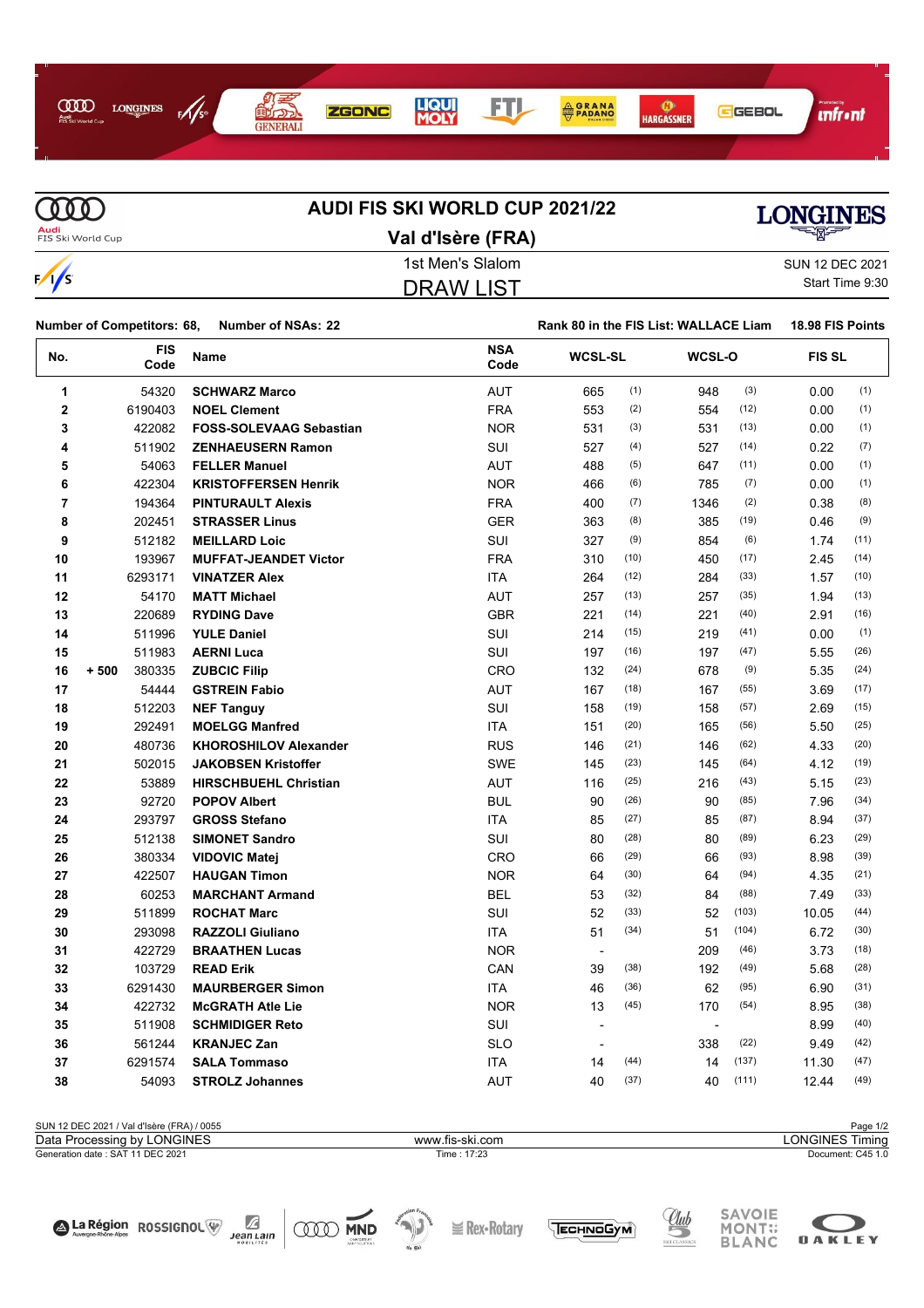# **AUDI FIS SKI WORLD CUP 2021/22**

**Val d'Isère (FRA)**

# DRAW LIST

1st Men's Slalom Sun 12 DEC 2021 Start Time 9:30

|     | <b>Number of NSAs: 22</b><br><b>Number of Competitors: 68,</b> |                                       | Rank 80 in the FIS List: WALLACE Liam | 18.98 FIS Points |      |                |       |               |       |
|-----|----------------------------------------------------------------|---------------------------------------|---------------------------------------|------------------|------|----------------|-------|---------------|-------|
| No. | <b>FIS</b><br>Code                                             | <b>Name</b>                           | <b>NSA</b><br>Code                    | <b>WCSL-SL</b>   |      | WCSL-O         |       | <b>FIS SL</b> |       |
| 39  | 202615                                                         | <b>TREMMEL Anton</b>                  | <b>GER</b>                            | 9                | (47) | 9              | (151) | 13.24         | (52)  |
| 40  | 380377                                                         | <b>KOLEGA Samuel</b>                  | <b>CRO</b>                            | 16               | (42) | 16             | (131) | 14.45         | (56)  |
| 41  | 320266                                                         | <b>JUNG Donghyun</b>                  | <b>KOR</b>                            | $\blacksquare$   |      |                |       | 14.70         | (57)  |
| 42  | 6532592                                                        | <b>RITCHIE Benjamin</b>               | <b>USA</b>                            | 20               | (40) | 20             | (125) | 15.05         | (59)  |
| 43  | 6531936                                                        | <b>WINTERS Luke</b>                   | <b>USA</b>                            | 20               | (40) | 20             | (125) | 15.13         | (60)  |
| 44  | 6532163                                                        | <b>SEYMOUR Jett</b>                   | <b>USA</b>                            | $\blacksquare$   |      |                |       | 15.29         | (61)  |
| 45  | 6190497                                                        | <b>LETITRE Theo</b>                   | <b>FRA</b>                            |                  |      |                |       | 17.15         | (67)  |
| 46  | 150644                                                         | <b>KRYZL Krystof</b>                  | <b>CZE</b>                            |                  |      |                |       | 17.65         | (68)  |
| 47  | 221236                                                         | <b>TAYLOR Laurie</b>                  | <b>GBR</b>                            |                  |      |                |       | 18.27         | (71)  |
| 48  | 202584                                                         | <b>RAUCHFUSS Julian</b>               | <b>GER</b>                            | 5                | (49) | 43             | (107) | 18.28         | (72)  |
| 49  | 92719                                                          | <b>ZLATKOV Kamen</b>                  | <b>BUL</b>                            |                  |      |                |       | 18.53         | (73)  |
| 50  | 202908                                                         | <b>HIMMELSBACH Fabian</b>             | <b>GER</b>                            |                  |      |                |       | 18.66         | (75)  |
| 51  | 54252                                                          | <b>RASCHNER Dominik</b>               | <b>AUT</b>                            |                  |      | 91             | (84)  | 18.85         | (76)  |
| 52  | 491879                                                         | <b>SALARICH Joaquim</b>               | <b>ESP</b>                            |                  |      |                |       | 18.89         | (77)  |
| 53  | 6300464                                                        | <b>KOYAMA Yohei</b>                   | <b>JPN</b>                            |                  |      |                |       | >19.30        | (82)  |
| 54  | 561313                                                         | <b>DVORNIK Aljaz</b>                  | <b>SLO</b>                            |                  |      |                |       | >19.62        | (85)  |
| 55  | 6531160                                                        | <b>LEEVER Alex</b>                    | <b>USA</b>                            | 7                | (48) | $\overline{7}$ | (156) | >20.63        | (89)  |
| 56  | 6190558                                                        | <b>AMIEZ Steven</b>                   | <b>FRA</b>                            |                  |      |                |       | >20.82        | (90)  |
| 57  | 422546                                                         | LINDSTOEL Joachim Jagge               | <b>NOR</b>                            |                  |      |                |       | >21.27        | (93)  |
| 58  | 6531472                                                        | <b>DRILLER Garret</b>                 | <b>USA</b>                            |                  |      |                |       | >21.33        | (94)  |
| 59  | 481785                                                         | <b>EFIMOV Simon</b>                   | <b>RUS</b>                            |                  |      |                |       | >21.40        | (95)  |
| 60  | 512120                                                         | von GRUENIGEN Noel                    | SUI                                   | 12               | (46) | 12             | (143) | >21.83        | (98)  |
| 61  | 180870                                                         | <b>SULKAKOSKI Oskari</b>              | <b>FIN</b>                            | $\blacksquare$   |      |                |       | >23.00        | (115) |
| 62  | 54630                                                          | <b>STURM Joshua</b>                   | <b>AUT</b>                            |                  |      |                |       | >23.26        | (119) |
| 63  | 6291725                                                        | <b>ZINGERLE Hannes</b>                | <b>ITA</b>                            |                  |      | 10             | (148) | >23.52        | (123) |
| 64  | 6300451                                                        | <b>KATO Seigo</b>                     | <b>JPN</b>                            |                  |      | 4              | (161) | >23.82        | (132) |
| 65  | 60256                                                          | <b>VERBEKE Tom</b>                    | <b>BEL</b>                            |                  |      |                |       | >24.85        | (142) |
| 66  | 40621                                                          | <b>MUHLEN-SCHULTE Louis</b>           | <b>AUS</b>                            |                  |      |                |       | >26.88        | (162) |
| 67  | 202597                                                         | <b>SCHMID Alexander</b>               | <b>GER</b>                            |                  |      | 216            | (43)  | >27.73        | (172) |
| 68  | 30149                                                          | <b>SIMARI BIRKNER Cristian Javier</b> | <b>ARG</b>                            |                  |      |                |       | >29.75        | (198) |







 $\frac{1}{s}$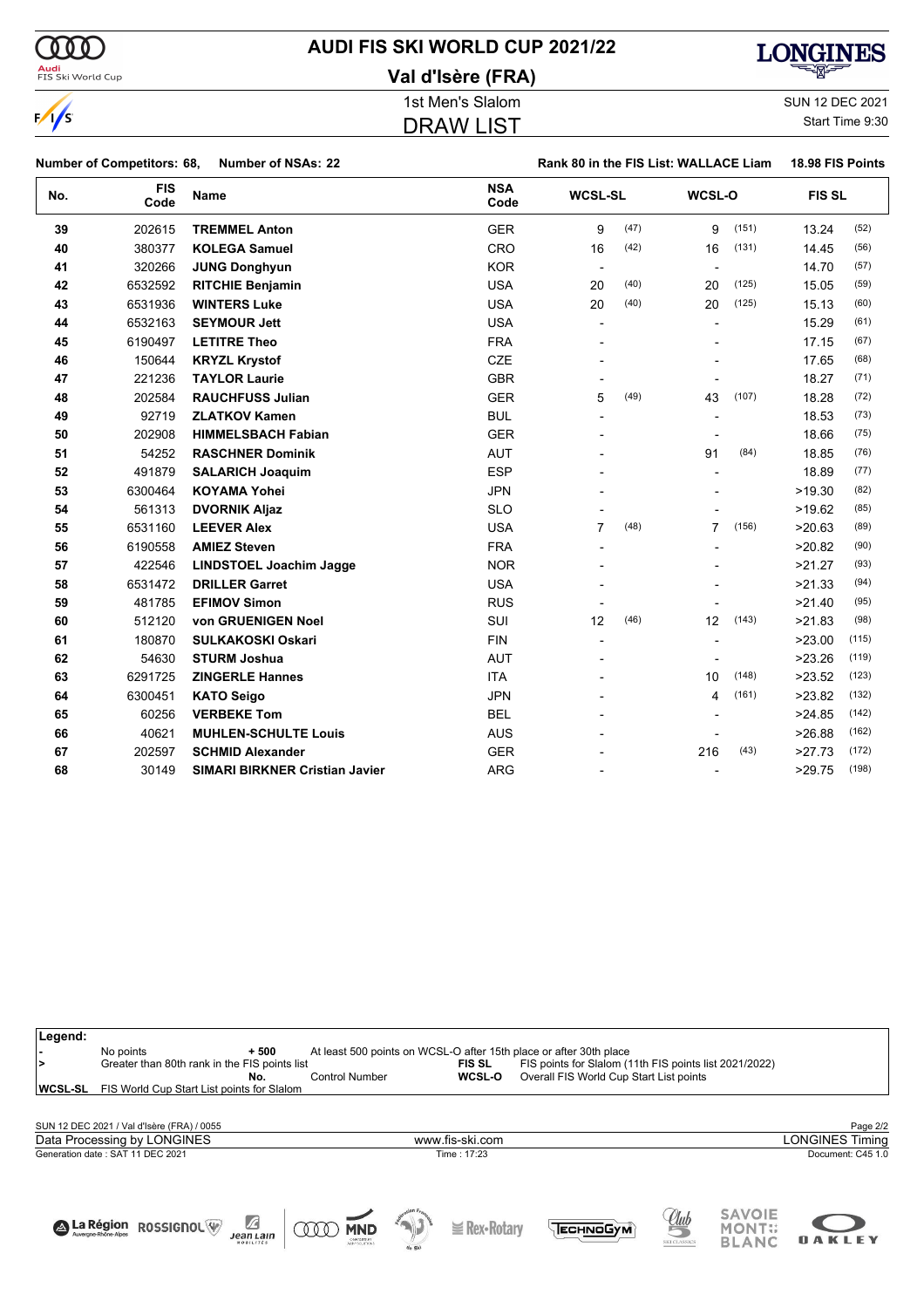



# **AUDI FIS SKI WORLD CUP 2021/22**



Audi<br>FIS Ski World Cup

La Région ROSSIGNOL

Ø

 $Jean Lain$ 

**COOD MND** 

#### **Val d'Isère (FRA)**

# START LIST RUN 1

**Year of NSA**

1st Men's Slalom Sun 12 DEC 2021 Start Time 9:30

| <b>Bib</b>     | FIS  | Name                           | Year of      | NSA        | Time | Ski                |
|----------------|------|--------------------------------|--------------|------------|------|--------------------|
|                | Code |                                | <b>Birth</b> | Code       |      |                    |
| 1              |      | 422082 FOSS-SOLEVAAG Sebastian | 1991         | <b>NOR</b> |      | Voelkl             |
| $\overline{2}$ |      | 511902 ZENHAEUSERN Ramon       | 1992         | SUI        |      | Rossignol          |
| 3              |      | 422304 KRISTOFFERSEN Henrik    | 1994         | <b>NOR</b> |      | Rossignol          |
| 4              |      | 54063 FELLER Manuel            |              | 1992 AUT   |      | Atomic             |
| 5              |      | 54320 SCHWARZ Marco            | 1995 AUT     |            |      | Atomic             |
| 6              |      | 194364 PINTURAULT Alexis       | 1991         | <b>FRA</b> |      | Head               |
| 7              |      | 6190403 NOEL Clement           | 1997         | FRA        |      | Dynastar           |
| 8              |      | 511983 AERNI Luca              | 1993         | SUI        |      | Fischer            |
| 9              |      | 193967 MUFFAT-JEANDET Victor   |              | 1989 FRA   |      | Salomon            |
| 10             |      | 6293171 VINATZER Alex          | 1999         | <b>ITA</b> |      | Nordica            |
| 11             |      | 220689 RYDING Dave             | 1986         | <b>GBR</b> |      | Fischer            |
| 12             |      | 511996 YULE Daniel             | 1993 SUI     |            |      | Fischer            |
| 13             |      | 54170 MATT Michael             | 1993 AUT     |            |      | Rossignol          |
| 14             |      | 512182 MEILLARD Loic           | 1996 SUI     |            |      | Rossignol          |
| 15             |      | 202451 STRASSER Linus          |              | 1992 GER   |      | Rossignol          |
|                |      | --------------------- break    |              |            |      |                    |
| 16             |      | 380335 ZUBCIC Filip            | 1993         | CRO        |      | Atomic             |
| 17             |      | 54444 GSTREIN Fabio            | 1997 AUT     |            |      | Atomic             |
| 18             |      | 512203 NEF Tanguy              | 1996         | SUI        |      | Head               |
| 19             |      | 292491 MOELGG Manfred          | 1982 ITA     |            |      | Fischer            |
| 20             |      | 480736 KHOROSHILOV Alexander   |              | 1984 RUS   |      | Fischer            |
| 21             |      | 502015 JAKOBSEN Kristoffer     |              | 1994 SWE   |      | Fischer            |
| 22             |      | 53889 HIRSCHBUEHL Christian    | 1990 AUT     |            |      | Rossignol          |
|                |      |                                |              |            |      |                    |
| 23             |      | 92720 POPOV Albert             | 1997 BUL     |            |      | Head               |
| 24             |      | 293797 GROSS Stefano           | 1986         | ITA        |      | Voelkl             |
| 25             |      | 512138 SIMONET Sandro          | 1995         | SUI        |      | Rossignol          |
| 26             |      | 380334 VIDOVIC Matej           | 1996         | 1993 CRO   |      | Head               |
| 27             |      | 422507 HAUGAN Timon            |              | <b>NOR</b> |      | Head               |
| 28<br>29       |      | 60253 MARCHANT Armand          | 1997 BEL     |            |      | Salomon            |
| 30             |      | 511899 ROCHAT Marc             | 1992 SUI     | <b>ITA</b> |      | Nordica<br>Fischer |
|                |      | 293098 RAZZOLI Giuliano        | 1984         |            |      |                    |
| 31             |      | 422729 BRAATHEN Lucas          |              | 2000 NOR   |      | Atomic             |
| 32             |      | 103729 READ Erik               | 1991         | CAN        |      | Atomic             |
| 33             |      | 6291430 MAURBERGER Simon       | 1995         | <b>ITA</b> |      | Atomic             |
| 34             |      | 422732 McGRATH Atle Lie        | 2000         | <b>NOR</b> |      | Head               |
| 35             |      | 511908 SCHMIDIGER Reto         | 1992 SUI     |            |      | Nordica            |
| 36             |      | 561244 <b>KRANJEC Zan</b>      | 1992 SLO     |            |      | Rossignol          |
| 37             |      | 6291574 SALA Tommaso           | 1995 ITA     |            |      | Dynastar           |
| 38             |      | 54093 STROLZ Johannes          | 1992 AUT     |            |      | Head               |
| 39             |      | 202615 TREMMEL Anton           |              | 1994 GER   |      | Nordica            |
| 40             |      | 380377 KOLEGA Samuel           | 1999         | <b>CRO</b> |      | Rossignol          |
| 41             |      | 320266 JUNG Donghyun           | 1988         | KOR        |      | Rossignol          |
| 42             |      | 6532592 RITCHIE Benjamin       | 2000 USA     |            |      | Dynastar           |

SUN 12 DEC 2021 / Val d'Isère (FRA) / 0055 Page 1/2<br>Data Processing by LONGINES **Page 1/2**<br>Data Processing by LONGINES Timing Generation date : SAT 11 DEC 2021 Time : 17:21 Document: C51A 1.0 Data Processing by LONGINES www.fis-ski.com

 $\geq$  Rex-Rotary





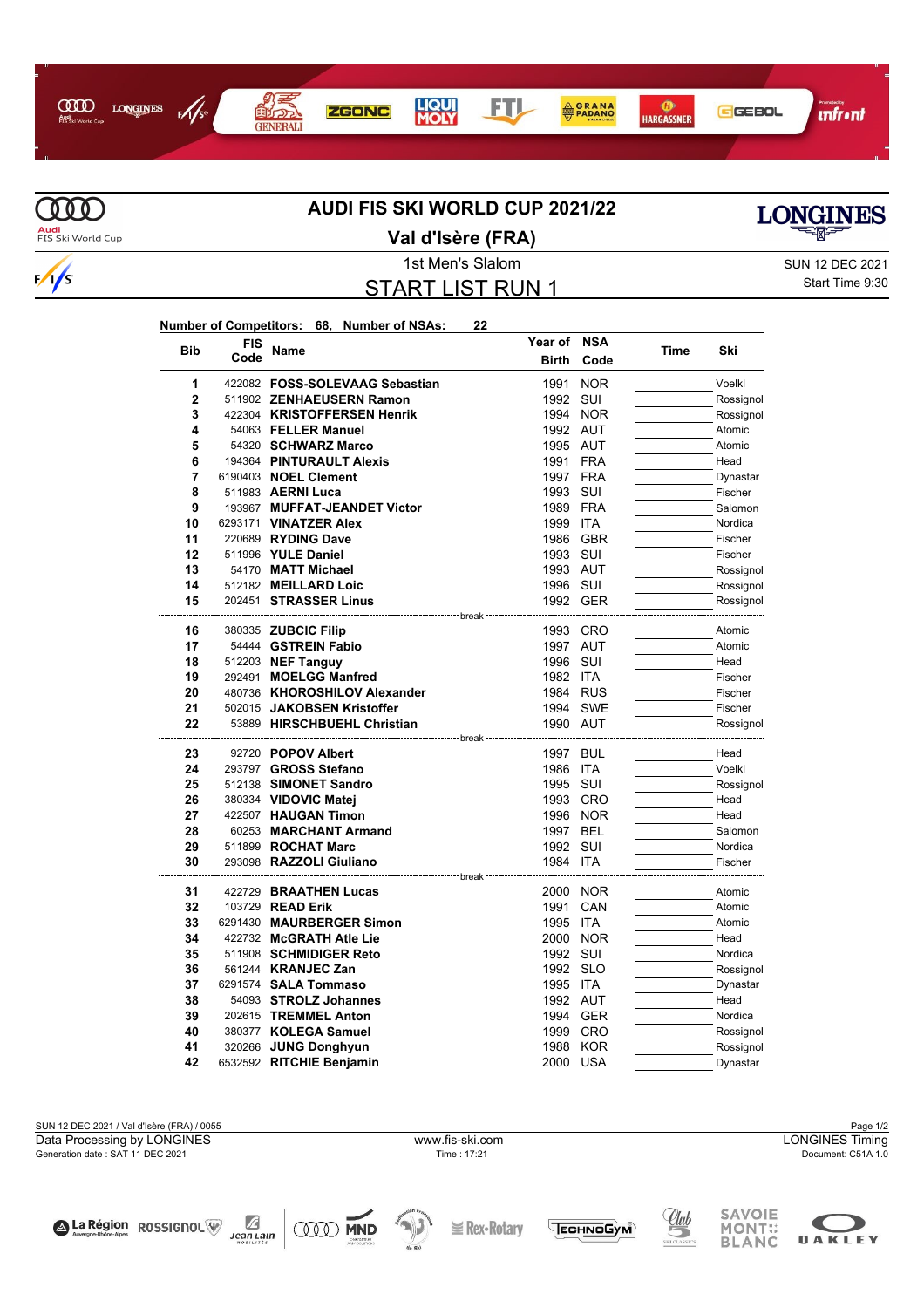

**Val d'Isère (FRA)**



000



Start Time 9:30

**LONGINES** 

দ্ম

|            |            | Number of Competitors: 68, Number of NSAs: | 22           |            |      |           |
|------------|------------|--------------------------------------------|--------------|------------|------|-----------|
| <b>Bib</b> | <b>FIS</b> |                                            | Year of NSA  |            |      | Ski       |
|            | Code       | Name                                       | <b>Birth</b> | Code       | Time |           |
| 43         |            | 6531936 WINTERS Luke                       | 1997         | <b>USA</b> |      | Rossignol |
| 44         |            | 6532163 SEYMOUR Jett                       | 1998         | <b>USA</b> |      |           |
| 45         |            | 6190497 LETITRE Theo                       | 1997         | <b>FRA</b> |      | Rossignol |
| 46         |            | 150644 KRYZL Krystof                       | 1986         | <b>CZE</b> |      | Atomic    |
| 47         |            | 221236 TAYLOR Laurie                       | 1996         | <b>GBR</b> |      | Head      |
| 48         |            | 202584 RAUCHFUSS Julian                    | 1994         | <b>GER</b> |      | Rossignol |
| 49         |            | 92719 ZLATKOV Kamen                        | 1997         | <b>BUL</b> |      |           |
| 50         |            | 202908 HIMMELSBACH Fabian                  | 1999         | <b>GER</b> |      | Rossignol |
| 51         |            | 54252 RASCHNER Dominik                     | 1994         | AUT        |      | Rossignol |
| 52         |            | 491879 SALARICH Joaquim                    | 1994         | <b>ESP</b> |      | Rossignol |
| 53         |            | 6300464 KOYAMA Yohei                       | 1998         | <b>JPN</b> |      | Head      |
| 54         |            | 561313 DVORNIK Aljaz                       | 1995         | <b>SLO</b> |      | Atomic    |
| 55         |            | 6531160 LEEVER Alex                        | 1995         | <b>USA</b> |      | Fischer   |
| 56         |            | 6190558 AMIEZ Steven                       | 1998         | <b>FRA</b> |      |           |
| 57         |            | 422546 LINDSTOEL Joachim Jagge             | 1997         | <b>NOR</b> |      | Atomic    |
| 58         |            | 6531472 DRILLER Garret                     | 1996         | <b>USA</b> |      |           |
| 59         |            | 481785 EFIMOV Simon                        | 1996         | <b>RUS</b> |      | Head      |
| 60         |            | 512120 von GRUENIGEN Noel                  | 1995         | SUI        |      | Fischer   |
| 61         |            | 180870 SULKAKOSKI Oskari                   | 2000         | <b>FIN</b> |      | Atomic    |
| 62         |            | 54630 STURM Joshua                         | 2001         | AUT        |      | Voelkl    |
| 63         |            | 6291725 ZINGERLE Hannes                    | 1995         | <b>ITA</b> |      | Rossignol |
| 64         |            | 6300451 KATO Seigo                         | 1998         | <b>JPN</b> |      | Atomic    |
| 65         |            | 60256 VERBEKE Tom                          | 1997         | <b>BEL</b> |      | Salomon   |
| 66         | 40621      | <b>MUHLEN-SCHULTE Louis</b>                | 1998         | AUS        |      |           |
| 67         |            | 202597 SCHMID Alexander                    | 1994         | <b>GER</b> |      | Head      |
| 68         |            | 30149 SIMARI BIRKNER Cristian Javier       | 1980         | ARG        |      |           |

| Jury                          |                        |            | Technical Data                       |            |                              |             |  |
|-------------------------------|------------------------|------------|--------------------------------------|------------|------------------------------|-------------|--|
| <b>FIS Technical Delegate</b> | <b>GURZELER Thomas</b> |            | SUI<br><b>Course Name</b>            |            | Stade Olympique de Bellevard |             |  |
| Referee                       | <b>WALDNER Markus</b>  |            | <b>FIS</b><br><b>Start Altitude</b>  |            |                              | 2065m       |  |
| <b>Assistant Referee</b>      | <b>COUDER Emmanuel</b> |            | <b>FIS</b><br><b>Finish Altitude</b> |            |                              | 1845m       |  |
| <b>Chief of Race</b>          | BIANCHI Jean           |            | <b>FRA</b><br><b>Vertical Drop</b>   |            |                              | 220m        |  |
|                               |                        |            | <b>Homologation Number</b>           |            |                              | 11435/11/14 |  |
| <b>Race Information Run 1</b> |                        |            | <b>Race Information Run 2</b>        |            |                              |             |  |
| <b>Course Setter</b>          | <b>MASDAL Ola</b>      |            | <b>NOR</b><br><b>Course Setter</b>   |            | <b>MEYNET Thierry</b>        | SUI         |  |
| <b>Gates/Turning Gates</b>    |                        |            | <b>Gates/Turning Gates</b>           |            |                              |             |  |
| <b>Start Time</b>             | 9:30                   |            | <b>Start Time</b>                    |            | 13:00                        |             |  |
| Forerunners:                  |                        |            |                                      |            |                              |             |  |
| Run 1:                        | F1 - DESGRIPPES Hugo   | <b>FRA</b> | F2 - ORECCHIONI Diego                | <b>FRA</b> | F3 - VARCIN Nils             | <b>FRA</b>  |  |
| <b>Run 2:</b>                 | F1 - DESGRIPPES Hugo   | <b>FRA</b> | F2 - ORECCHIONI Diego                | <b>FRA</b> | F3 - BOIS Antoine            | <b>FRA</b>  |  |
|                               |                        |            |                                      |            |                              |             |  |



 $\cong$  **Rex-Rotary** 

MONT:

**OAKLEY** 

**ODD MND**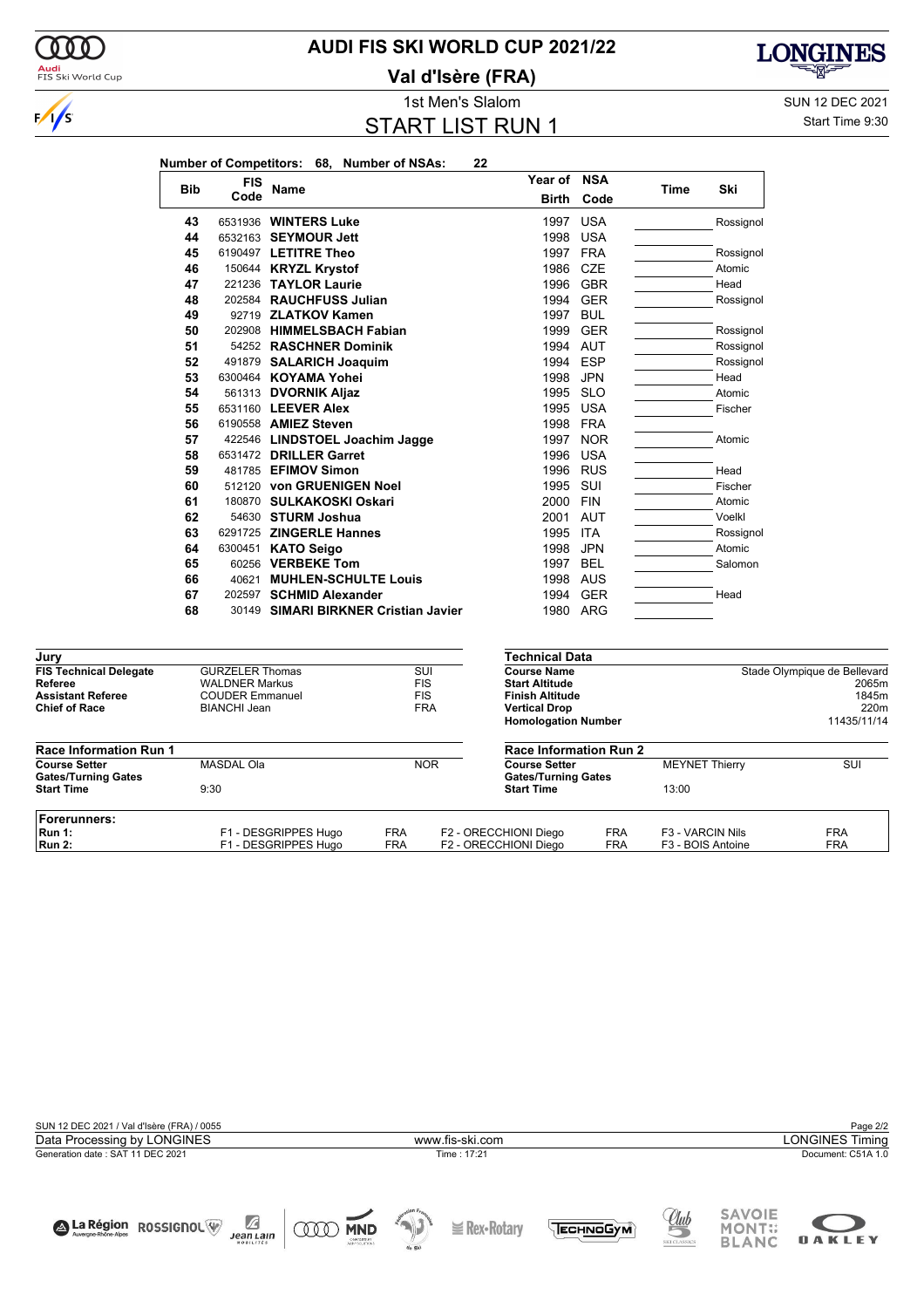



### **AUDI FIS SKI WORLD CUP 2021/22**

**Audi**<br>FIS Ski World Cup

**Val d'Isère (FRA)**



Start Time 9:30

1st Men's Slalom Sun 12 DEC 2021

**SAVOIE** 

MONT:;<br>BLANC

**OAKLEY** 

OFFICIAL RESULTS RUN 1

**Number of Competitors: 68, Number of NSAs: 22**  $\overline{1}$ 

A La Région ROSSIGNOL

 $\mathbb{Z}$ <br>Jean Lain

**OOD MND** 

| Rank           | <b>Bib</b>     | <b>FIS</b><br>Code | Name                                           | YB           | <b>NSA</b><br>Code       | Time           | <b>Difference</b> | Ski               |
|----------------|----------------|--------------------|------------------------------------------------|--------------|--------------------------|----------------|-------------------|-------------------|
| 1              | $\overline{7}$ | 6190403            | <b>NOEL Clement</b>                            | 1997         | <b>FRA</b>               | 44.51          |                   | Dynastar          |
| $\overline{2}$ | 10             | 6293171            | <b>VINATZER Alex</b>                           | 1999         | <b>ITA</b>               | 44.63          | 0.12              | Nordica           |
| 3              | $\mathbf{1}$   | 422082             | <b>FOSS-SOLEVAAG Sebastian</b>                 | 1991         | <b>NOR</b>               | 44.68          | 0.17              | Voelkl            |
| 4              | 18             | 512203             | <b>NEF Tanguy</b>                              | 1996         | SUI                      | 44.92          | 0.41              | Head              |
| 5              | 4              | 54063              | <b>FELLER Manuel</b>                           | 1992         | <b>AUT</b>               | 44.97          | 0.46              | Atomic            |
| 6              | 21             | 502015             | <b>JAKOBSEN Kristoffer</b>                     | 1994         | <b>SWE</b>               | 45.32          | 0.81              | Fischer           |
| 6              | 16             | 380335             | <b>ZUBCIC Filip</b>                            | 1993         | <b>CRO</b>               | 45.32          | 0.81              | Atomic            |
| 8              | 25             | 512138             | <b>SIMONET Sandro</b>                          | 1995         | SUI                      | 45.49          | 0.98              | Rossignol         |
| 9              | 12             | 511996             | <b>YULE Daniel</b>                             | 1993         | SUI                      | 45.51          | 1.00              | Fischer           |
| 9              | 11             | 220689             | <b>RYDING Dave</b>                             | 1986         | <b>GBR</b>               | 45.51          | 1.00              | Fischer           |
| 11             | 31             | 422729             | <b>BRAATHEN Lucas</b>                          | 2000         | <b>NOR</b>               | 45.82          | 1.31              | Atomic            |
| 12             | 36             | 561244             | <b>KRANJEC Zan</b>                             | 1992         | <b>SLO</b>               | 45.96          | 1.45              | Rossignol         |
| 13             | 32             | 103729             | <b>READ Erik</b>                               | 1991         | CAN                      | 45.97          | 1.46              | Atomic            |
| 13             | 17             | 54444              | <b>GSTREIN Fabio</b>                           | 1997         | <b>AUT</b>               | 45.97          | 1.46              | Atomic            |
| 15             | 26             | 380334             | <b>VIDOVIC Matei</b>                           | 1993         | <b>CRO</b>               | 46.00          | 1.49              | Head              |
| 16             | 24             | 293797             | <b>GROSS Stefano</b>                           | 1986         | <b>ITA</b>               | 46.03          | 1.52              | Voelkl            |
| 17             | 3              | 422304             | <b>KRISTOFFERSEN Henrik</b>                    | 1994         | <b>NOR</b>               | 46.10          | 1.59              | Rossignol         |
| 18             | 28             | 60253              | <b>MARCHANT Armand</b>                         | 1997         | <b>BEL</b>               | 46.11          | 1.60              | Salomon           |
| 18             | 23             | 92720              | <b>POPOV Albert</b>                            | 1997         | <b>BUL</b>               | 46.11          | 1.60              | Head              |
| 20             | 30             | 293098             | <b>RAZZOLI Giuliano</b>                        | 1984         | <b>ITA</b>               | 46.16          | 1.65              | Fischer           |
| 21             | 34             | 422732             | <b>McGRATH Atle Lie</b>                        | 2000         | <b>NOR</b>               | 46.22          | 1.71              | Head              |
| 22             | 37             | 6291574            | <b>SALA Tommaso</b>                            | 1995         | ITA                      | 46.35          | 1.84              | Dynastar          |
| 23             | 43             | 6531936            | <b>WINTERS Luke</b>                            | 1997         | <b>USA</b>               | 46.50          | 1.99              | Rossignol         |
| 24             | $\overline{2}$ | 511902             | <b>ZENHAEUSERN Ramon</b>                       | 1992         | SUI                      | 46.53          | 2.02              | Rossignol         |
| 25<br>26       | 22<br>35       | 53889              | <b>HIRSCHBUEHL Christian</b>                   | 1990         | <b>AUT</b>               | 46.59          | 2.08              | Rossignol         |
|                |                | 511908<br>202584   | <b>SCHMIDIGER Reto</b>                         | 1992         | SUI                      | 46.62          | 2.11              | Nordica           |
| 27             | 48             |                    | <b>RAUCHFUSS Julian</b>                        | 1994         | <b>GER</b>               | 46.65          | 2.14              | Rossignol         |
| 28<br>29       | 52<br>27       | 491879<br>422507   | <b>SALARICH Joaquim</b><br><b>HAUGAN Timon</b> | 1994<br>1996 | <b>ESP</b><br><b>NOR</b> | 46.69<br>46.71 | 2.18<br>2.20      | Rossignol<br>Head |
| 30             | 19             | 292491             | <b>MOELGG Manfred</b>                          | 1982         | <b>ITA</b>               | 46.73          | 2.22              | Fischer           |
|                |                |                    |                                                |              |                          |                |                   |                   |
|                |                |                    | DID NOT QUALIFY FOR RUN 2: 16 competitors      |              |                          |                |                   |                   |
| 31             | 15             | 202451             | <b>STRASSER Linus</b>                          | 1992         | <b>GER</b>               | 46.80          | 2.29              | Rossignol         |
| 32             | 13             | 54170              | <b>MATT Michael</b>                            | 1993         | <b>AUT</b>               | 46.89          | 2.38              | Rossignol         |
| 33             | 40             | 380377             | <b>KOLEGA Samuel</b>                           | 1999         | <b>CRO</b>               | 46.93          | 2.42              | Rossignol         |
| 34             | 53             | 6300464            | <b>KOYAMA Yohei</b>                            | 1998         | <b>JPN</b>               | 46.94          | 2.43              | Head              |
| 35             | 5              | 54320              | <b>SCHWARZ Marco</b>                           | 1995         | <b>AUT</b>               | 47.04          | 2.53              | Atomic            |
| 36             | 49             | 92719              | <b>ZLATKOV Kamen</b>                           | 1997         | <b>BUL</b>               | 47.08          | 2.57              |                   |
| 37             | 42             | 6532592            | <b>RITCHIE Benjamin</b>                        | 2000         | <b>USA</b>               | 47.18          | 2.67              | Dynastar          |
| 38             | 46             | 150644             | <b>KRYZL Krystof</b>                           | 1986         | <b>CZE</b>               | 47.23          | 2.72              | Atomic            |
| 39             | 64             | 6300451            | <b>KATO Seigo</b>                              | 1998         | <b>JPN</b>               | 47.41          | 2.90              | Atomic            |
| 39             | 6              | 194364             | <b>PINTURAULT Alexis</b>                       | 1991         | <b>FRA</b>               | 47.41          | 2.90              | Head              |
| 41             | 45             | 6190497            | <b>LETITRE Theo</b>                            | 1997         | <b>FRA</b>               | 47.61          | 3.10              | Rossignol         |
| 42             | 55             | 6531160            | <b>LEEVER Alex</b>                             | 1995         | <b>USA</b>               | 47.63          | 3.12              | Fischer           |
| 43             | 20             | 480736             | <b>KHOROSHILOV Alexander</b>                   | 1984         | <b>RUS</b>               | 47.64          | 3.13              | Fischer           |
| 44             | 68             | 30149              | SIMARI BIRKNER Cristian Javier                 | 1980         | <b>ARG</b>               | 48.60          | 4.09              |                   |

| SUN 12 DEC 2021 / Val d'Isère (FRA) / 0055 |                 | Page 1/2           |
|--------------------------------------------|-----------------|--------------------|
| Data Processing by LONGINES                | www.fis-ski.com | LONGINES Timing    |
| Generation date: SUN 12 DEC 2021           | Time: 11:09     | Document: C73B 1.0 |
|                                            |                 |                    |
|                                            |                 |                    |
|                                            |                 |                    |

**E** Rex•Rotary

TECHNOGYM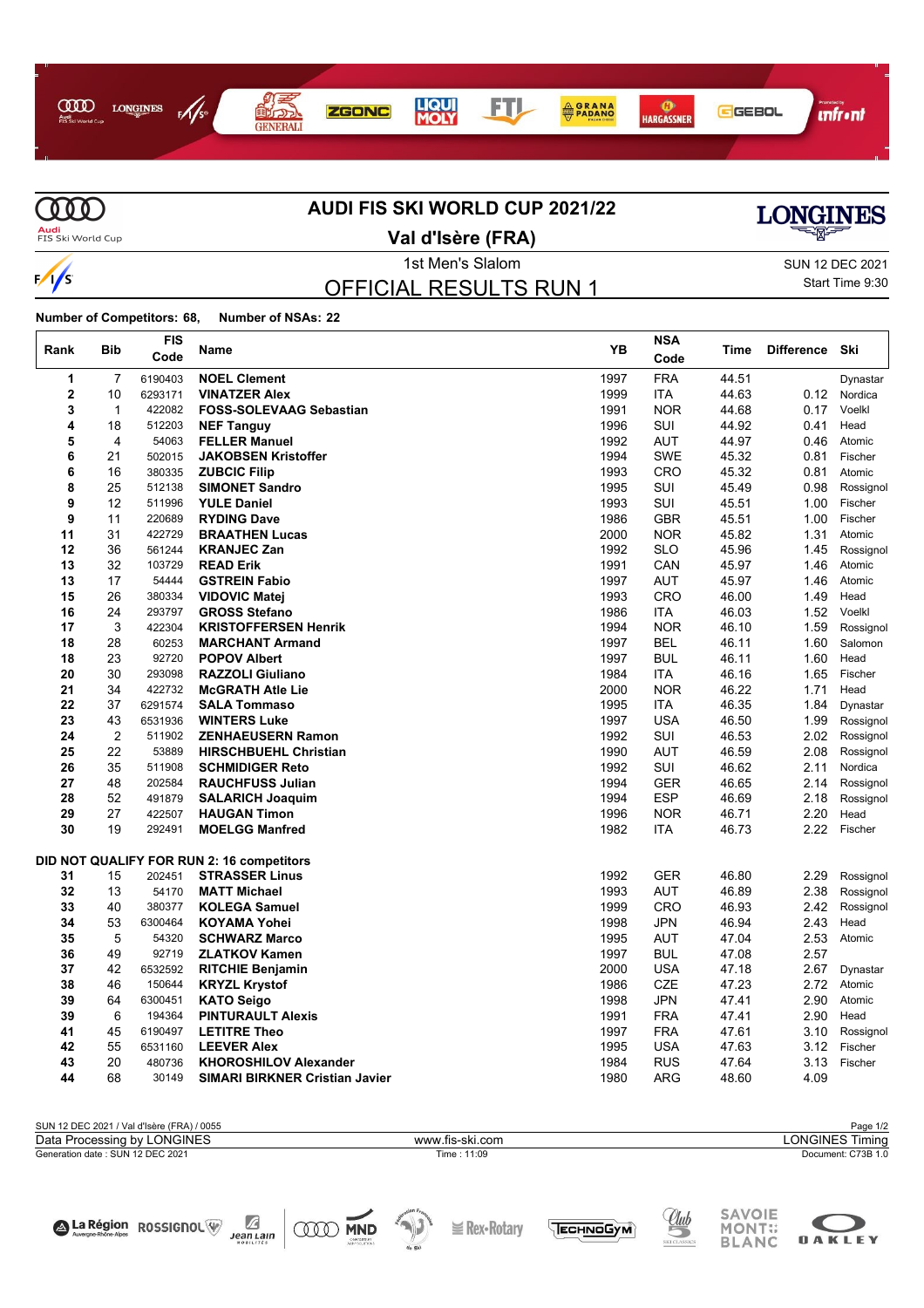

 $\mathsf{r}$ 

**Audi**<br>FIS Ski World Cup

## **AUDI FIS SKI WORLD CUP 2021/22**

**Val d'Isère (FRA)**



1st Men's Slalom SUN 12 DEC 2021 Start Time 9:30

# OFFICIAL RESULTS RUN 1

**Number of Competitors: 68, Number of NSAs: 22**

| Rank | <b>Bib</b> | <b>FIS</b><br>Code                      | Name                                 | <b>YB</b> | <b>NSA</b><br>Code | Time    | <b>Difference</b> | Ski       |
|------|------------|-----------------------------------------|--------------------------------------|-----------|--------------------|---------|-------------------|-----------|
| 45   | 61         | 180870                                  | <b>SULKAKOSKI Oskari</b>             | 2000      | <b>FIN</b>         | 48.84   | 4.33              | Atomic    |
| 46   | 58         | 6531472                                 | <b>DRILLER Garret</b>                | 1996      | <b>USA</b>         | 50.39   | 5.88              |           |
|      |            |                                         |                                      |           |                    |         |                   |           |
|      |            |                                         | DID NOT FINISH RUN 1: 21 competitors |           |                    |         |                   |           |
|      | 8          | 511983                                  | <b>AERNI Luca</b>                    | 1993      | SUI                |         |                   | Fischer   |
|      | 14         | 512182                                  | <b>MEILLARD Loic</b>                 | 1996      | SUI                |         |                   | Rossignol |
|      | 29         | 511899                                  | <b>ROCHAT Marc</b>                   | 1992      | SUI                |         |                   | Nordica   |
|      | 33         | 6291430                                 | <b>MAURBERGER Simon</b>              | 1995      | <b>ITA</b>         |         |                   | Atomic    |
|      | 38         | 54093                                   | <b>STROLZ Johannes</b>               | 1992      | <b>AUT</b>         |         |                   | Head      |
|      | 39         | 202615                                  | <b>TREMMEL Anton</b>                 | 1994      | <b>GER</b>         |         |                   | Nordica   |
|      | 41         | 320266                                  | <b>JUNG Donghyun</b>                 | 1988      | <b>KOR</b>         |         |                   | Rossignol |
|      | 44         | 6532163                                 | <b>SEYMOUR Jett</b>                  | 1998      | <b>USA</b>         |         |                   |           |
|      | 47         | 221236                                  | <b>TAYLOR Laurie</b>                 | 1996      | <b>GBR</b>         |         |                   | Head      |
|      | 50         | 202908                                  | <b>HIMMELSBACH Fabian</b>            | 1999      | <b>GER</b>         |         |                   | Rossignol |
|      | 51         | 54252                                   | <b>RASCHNER Dominik</b>              | 1994      | <b>AUT</b>         |         |                   | Rossignol |
|      | 54         | 561313                                  | <b>DVORNIK Aljaz</b>                 | 1995      | <b>SLO</b>         |         |                   | Atomic    |
|      | 56         | 6190558                                 | <b>AMIEZ Steven</b>                  | 1998      | <b>FRA</b>         |         |                   |           |
|      | 57         | 422546                                  | <b>LINDSTOEL Joachim Jagge</b>       | 1997      | <b>NOR</b>         |         |                   | Atomic    |
|      | 59         | 481785                                  | <b>EFIMOV Simon</b>                  | 1996      | <b>RUS</b>         |         |                   | Head      |
|      | 60         | 512120                                  | von GRUENIGEN Noel                   | 1995      | SUI                |         |                   | Fischer   |
|      | 62         | 54630                                   | <b>STURM Joshua</b>                  | 2001      | <b>AUT</b>         |         |                   | Voelkl    |
|      | 63         | 6291725                                 | <b>ZINGERLE Hannes</b>               | 1995      | <b>ITA</b>         |         |                   | Rossignol |
|      | 65         | 60256                                   | <b>VERBEKE Tom</b>                   | 1997      | <b>BEL</b>         |         |                   | Salomon   |
|      | 66         | 40621                                   | <b>MUHLEN-SCHULTE Louis</b>          | 1998      | <b>AUS</b>         |         |                   |           |
|      | 67         | 202597                                  | <b>SCHMID Alexander</b>              | 1994      | <b>GER</b>         |         |                   | Head      |
|      |            |                                         |                                      |           |                    |         |                   |           |
|      |            | <b>DISQUALIFIED RUN 1: 1 competitor</b> |                                      |           |                    |         |                   |           |
|      | 9          | 193967                                  | <b>MUFFAT-JEANDET Victor</b>         | 1989      | <b>FRA</b>         | Gate 47 | Rule 629.3        | Salomon   |

#### **Reason for disqualification:**

629.3 Does not pass through a gate correctly

| Jury                          |                        |            |                      | Technical Data                |            |                       |                              |
|-------------------------------|------------------------|------------|----------------------|-------------------------------|------------|-----------------------|------------------------------|
| <b>FIS Technical Delegate</b> | <b>GURZELER Thomas</b> |            | SUI                  | <b>Course Name</b>            |            |                       | Stade Olympique de Bellevard |
| Referee                       | <b>WALDNER Markus</b>  |            | <b>FIS</b>           | <b>Start Altitude</b>         |            |                       | 2043m                        |
| <b>Assistant Referee</b>      | <b>COUDER Emmanuel</b> |            | <b>FIS</b>           | <b>Finish Altitude</b>        |            |                       | 1845m                        |
| <b>Chief of Race</b>          | <b>BIANCHI Jean</b>    |            | <b>FRA</b>           | <b>Vertical Drop</b>          |            |                       | 198m                         |
|                               |                        |            |                      | <b>Homologation Number</b>    |            |                       | 11435/11/14                  |
| <b>Race Information Run 1</b> |                        |            |                      | <b>Race Information Run 2</b> |            |                       |                              |
| <b>Course Setter</b>          | <b>MASDAL Ola</b>      |            | <b>NOR</b>           | <b>Course Setter</b>          |            | <b>MEYNET Thierry</b> | SUI                          |
| <b>Gates/Turning Gates</b>    | 57/56                  |            |                      | <b>Gates/Turning Gates</b>    |            |                       |                              |
| <b>Start Time</b>             | 9:30                   |            |                      | <b>Start Time</b>             |            | 13:00                 |                              |
| Forerunners:                  |                        |            |                      |                               |            |                       |                              |
| <b>Run 1:</b>                 | F1 - DESGRIPPES Hugo   | <b>FRA</b> |                      | F2 - ORECCHIONI Diego         | <b>FRA</b> | F3 - VARCIN Nils      | <b>FRA</b>                   |
| Run 2:                        | F1 - DESGRIPPES Hugo   | <b>FRA</b> |                      | F2 - ORECCHIONI Diego         | <b>FRA</b> | F3 - BOIS Antoine     | <b>FRA</b>                   |
| <b>Conditions on course:</b>  |                        |            |                      |                               |            |                       |                              |
| <b>SUNNY</b><br>Run 1         | <b>HARD</b><br>Snow:   |            | Temperature - Start: | -8°C                          |            | Temperature - Finish: | -8°C                         |

| Legend:                                                         |        |                   |                         |              |               |                    |
|-----------------------------------------------------------------|--------|-------------------|-------------------------|--------------|---------------|--------------------|
| YB<br>Year of Birth                                             |        |                   |                         |              |               |                    |
|                                                                 |        |                   |                         |              |               |                    |
|                                                                 |        |                   |                         |              |               |                    |
| SUN 12 DEC 2021 / Val d'Isère (FRA) / 0055                      |        |                   |                         |              |               |                    |
|                                                                 |        |                   |                         |              |               | Page 2/2           |
| Data Processing by LONGINES                                     |        | www.fis-ski.com   |                         |              |               | LONGINES Timing    |
| Generation date: SUN 12 DEC 2021                                |        | Time: 11:09       |                         |              |               | Document: C73B 1.0 |
|                                                                 |        |                   |                         |              |               |                    |
|                                                                 |        |                   |                         |              |               |                    |
|                                                                 |        |                   |                         |              |               |                    |
|                                                                 |        |                   |                         |              | <b>SAVOIE</b> |                    |
| $\mathbb Z$<br><b>ROSSIGNOL</b><br>La Région<br>w<br><b>MND</b> |        | $\geq$ Rex-Rotary | <b>ПЕСН<u>МО</u>GУМ</b> | <u>Uub</u>   | <b>MONT::</b> |                    |
| Jean Lain<br>CNENRELET<br>SVAPSOUTIONS                          |        |                   |                         |              | <b>BLANC</b>  | <b>OAKLEY</b>      |
|                                                                 | de Ski |                   |                         | SKI CLASSICS |               |                    |
|                                                                 |        |                   |                         |              |               |                    |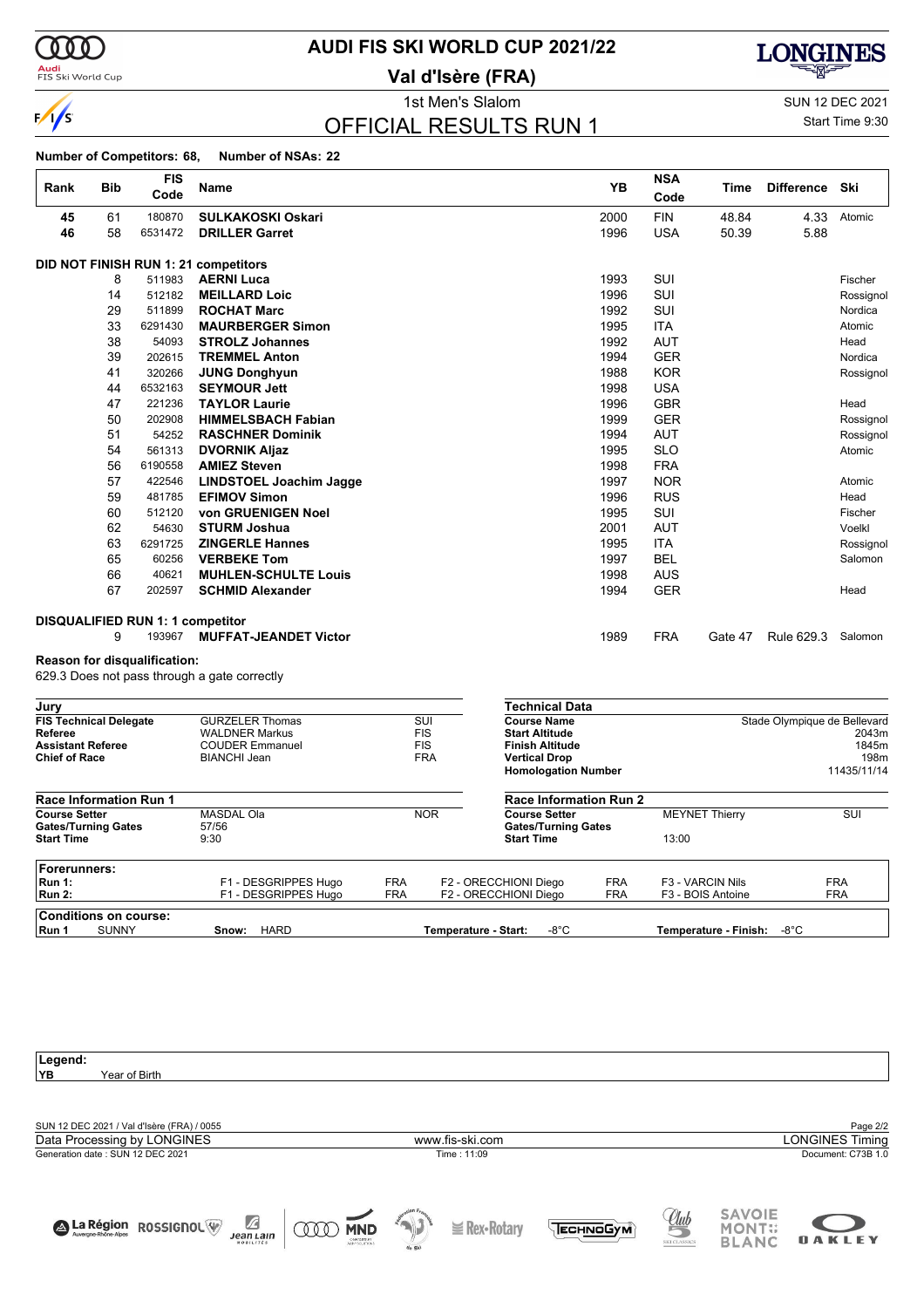



# **AUDI FIS SKI WORLD CUP 2021/22**



**Val d'Isère (FRA)**

# START LIST RUN 2

1st Men's Slalom Sun 12 DEC 2021 Start Time 13:00

**Number of Competitors: 30, Number of NSAs: 15**

| <b>Start</b>                                    |                  | <b>FIS</b> |                                                                                                 |                 | Year of NSA           |                        |                               |            |                      |                                                                                                                                                                                                   |       |                              |
|-------------------------------------------------|------------------|------------|-------------------------------------------------------------------------------------------------|-----------------|-----------------------|------------------------|-------------------------------|------------|----------------------|---------------------------------------------------------------------------------------------------------------------------------------------------------------------------------------------------|-------|------------------------------|
| Order                                           | <b>Bib</b>       | Code       | <b>Name</b>                                                                                     |                 |                       | <b>Birth Code</b>      | Run 1                         | Diff.      | Rank                 | Run 2                                                                                                                                                                                             | Total | Ski                          |
|                                                 |                  |            | 292491 MOELGG Manfred                                                                           |                 | 1982 ITA              |                        |                               | 2.22       |                      |                                                                                                                                                                                                   |       | Fischer                      |
| 1                                               | 19               |            |                                                                                                 |                 |                       |                        | 46.73                         |            | 30<br>29             | <u> The Common School School School School School School School School School School School School School School School School School School School School School School School School School</u> |       |                              |
| 2                                               | 27               |            | 422507 HAUGAN Timon                                                                             |                 |                       | 1996 NOR               | 46.71                         | 2.20       |                      |                                                                                                                                                                                                   |       | Head                         |
| 3                                               | 52               |            | 491879 SALARICH Joaquim                                                                         |                 |                       | 1994 ESP               | 46.69                         | 2.18       | 28                   | <u> 1999 - André Maria III (m. 19</u>                                                                                                                                                             |       | Rossignol                    |
| 4                                               | 48               |            | 202584 RAUCHFUSS Julian                                                                         |                 |                       | 1994 GER               | 46.65                         | 2.14       | 27                   |                                                                                                                                                                                                   |       | Rossignol                    |
| 5                                               | 35               |            | 511908 SCHMIDIGER Reto                                                                          |                 | 1992 SUI              |                        | 46.62                         | 2.11       | 26                   | <u> 1999 - Andrea Sta</u>                                                                                                                                                                         |       | Nordica                      |
| 6                                               | 22               |            | 53889 HIRSCHBUEHL Christian                                                                     |                 |                       | 1990 AUT               | 46.59                         | 2.08       | 25                   |                                                                                                                                                                                                   |       | Rossignol                    |
| 7                                               | 2                |            | 511902 ZENHAEUSERN Ramon                                                                        |                 | 1992 SUI              |                        | 46.53                         | 2.02       | 24                   |                                                                                                                                                                                                   |       | Rossignol                    |
| 8                                               |                  |            | 43 6531936 WINTERS Luke                                                                         |                 |                       | 1997 USA               | 46.50                         | 1.99       | 23                   |                                                                                                                                                                                                   |       | Rossignol                    |
| 9                                               |                  |            | 37 6291574 <b>SALA Tommaso</b>                                                                  |                 | 1995 ITA              |                        | 46.35                         | 1.84       | 22                   |                                                                                                                                                                                                   |       | Dynastar                     |
| 10                                              | 34               |            | 422732 McGRATH Atle Lie                                                                         |                 |                       | 2000 NOR               | 46.22                         | 1.71       | 21                   |                                                                                                                                                                                                   |       | Head                         |
| 11                                              | 30               |            | 293098 RAZZOLI Giuliano                                                                         |                 | 1984 ITA              |                        | 46.16                         | 1.65       | 20                   | المستنقل المتعادلات                                                                                                                                                                               |       | Fischer                      |
| 12                                              | 23               |            | 92720 POPOV Albert                                                                              |                 |                       | 1997 BUL               | 46.11                         | 1.60       | 18                   | <u> 1999 - Jan James Barnett, politik politik politik (</u>                                                                                                                                       |       | Head                         |
| 13                                              | 28               |            | 60253 MARCHANT Armand                                                                           |                 | 1997 BEL              |                        | 46.11                         | 1.60       | 18                   |                                                                                                                                                                                                   |       | Salomon                      |
| 14                                              | 3                |            | 422304 KRISTOFFERSEN Henrik                                                                     |                 |                       | 1994 NOR               | 46.10                         | 1.59       | 17                   | <u> 1999 - Jan Jawa</u>                                                                                                                                                                           |       | Rossignol                    |
| 15                                              | 24               |            | 293797 GROSS Stefano                                                                            |                 | 1986 ITA              |                        | 46.03                         | 1.52       | 16                   |                                                                                                                                                                                                   |       | Voelkl                       |
| 16                                              | 26               |            | 380334 VIDOVIC Matej                                                                            |                 |                       | 1993 CRO               | 46.00                         | 1.49       | 15                   |                                                                                                                                                                                                   |       | Head                         |
| 17                                              | 17               |            | 54444 GSTREIN Fabio                                                                             |                 |                       | 1997 AUT               | 45.97                         | 1.46       | 13                   | the company of the                                                                                                                                                                                |       | Atomic                       |
| 18                                              | 32               |            | 103729 READ Erik                                                                                |                 |                       | 1991 CAN               | 45.97                         | 1.46       | 13                   |                                                                                                                                                                                                   |       | Atomic                       |
| 19                                              | 36               |            | 561244 KRANJEC Zan                                                                              |                 |                       | 1992 SLO               | 45.96                         | 1.45       | 12                   |                                                                                                                                                                                                   |       | Rossignol                    |
| 20                                              | 31               |            | 422729 BRAATHEN Lucas                                                                           |                 |                       | 2000 NOR               | 45.82                         | 1.31       | 11                   |                                                                                                                                                                                                   |       | Atomic                       |
| 21                                              | 11               |            | 220689 RYDING Dave                                                                              |                 |                       | 1986 GBR               | 45.51                         | 1.00       | 9                    | المستنا المستنبط والمنازل                                                                                                                                                                         |       | Fischer                      |
| 22                                              | 12 <sup>12</sup> |            | 511996 YULE Daniel                                                                              |                 | 1993 SUI              |                        | 45.51                         | 1.00       | 9                    |                                                                                                                                                                                                   |       | Fischer                      |
|                                                 |                  |            |                                                                                                 |                 |                       |                        |                               |            |                      |                                                                                                                                                                                                   |       |                              |
| 23                                              | 25               |            | 512138 SIMONET Sandro                                                                           |                 | 1995 SUI              |                        | 45.49                         | 0.98       | 8                    |                                                                                                                                                                                                   |       | Rossignol                    |
| 24                                              | 16               |            | 380335 ZUBCIC Filip                                                                             |                 |                       | 1993 CRO               | 45.32                         | 0.81       | 6                    |                                                                                                                                                                                                   |       | Atomic                       |
| 25                                              | 21               |            | 502015 JAKOBSEN Kristoffer                                                                      |                 |                       | 1994 SWE               | 45.32                         | 0.81       | 6                    |                                                                                                                                                                                                   |       | Fischer                      |
| 26                                              | 4                |            | 54063 FELLER Manuel                                                                             |                 |                       | 1992 AUT               | 44.97                         | 0.46       | 5                    |                                                                                                                                                                                                   |       | Atomic                       |
| 27                                              | 18               |            | 512203 NEF Tanguy                                                                               |                 | 1996 SUI              |                        | 44.92                         | 0.41       | 4                    |                                                                                                                                                                                                   |       | Head                         |
| 28                                              | $\mathbf{1}$     |            | 422082 FOSS-SOLEVAAG Sebastian                                                                  |                 |                       | 1991 NOR               | 44.68                         | 0.17       | 3                    |                                                                                                                                                                                                   |       | Voelkl                       |
| 29                                              |                  |            | 10 6293171 VINATZER Alex                                                                        |                 | 1999 ITA              |                        | 44.63                         | 0.12       | 2                    |                                                                                                                                                                                                   |       | Nordica                      |
| 30                                              |                  |            | 7 6190403 NOEL Clement                                                                          |                 |                       | 1997 FRA               | 44.51                         |            | 1                    |                                                                                                                                                                                                   |       | Dynastar                     |
|                                                 |                  |            |                                                                                                 |                 |                       |                        |                               |            |                      |                                                                                                                                                                                                   |       |                              |
| Jury                                            |                  |            |                                                                                                 |                 |                       |                        | Technical Data                |            |                      |                                                                                                                                                                                                   |       |                              |
| <b>FIS Technical Delegate</b>                   |                  |            | <b>GURZELER Thomas</b>                                                                          | SUI             |                       | <b>Course Name</b>     |                               |            |                      |                                                                                                                                                                                                   |       | Stade Olympique de Bellevard |
| Referee                                         |                  |            | <b>WALDNER Markus</b>                                                                           | <b>FIS</b>      |                       | <b>Start Altitude</b>  |                               |            |                      |                                                                                                                                                                                                   |       | 2043m                        |
| <b>Assistant Referee</b>                        |                  |            | <b>COUDER Emmanuel</b>                                                                          | <b>FIS</b>      |                       | <b>Finish Altitude</b> |                               |            |                      |                                                                                                                                                                                                   |       | 1845m                        |
| <b>Chief of Race</b>                            |                  |            | <b>BIANCHI Jean</b>                                                                             | <b>FRA</b>      |                       | <b>Vertical Drop</b>   | <b>Homologation Number</b>    |            |                      |                                                                                                                                                                                                   |       | 198m<br>11435/11/14          |
|                                                 |                  |            |                                                                                                 |                 |                       |                        |                               |            |                      |                                                                                                                                                                                                   |       |                              |
| <b>Race Information Run 1</b>                   |                  |            |                                                                                                 |                 |                       |                        | <b>Race Information Run 2</b> |            |                      |                                                                                                                                                                                                   |       |                              |
| <b>Course Setter</b>                            |                  |            | <b>MASDAL Ola</b>                                                                               | <b>NOR</b>      |                       | <b>Course Setter</b>   |                               |            |                      | <b>MEYNET Thierry</b>                                                                                                                                                                             |       | SUI                          |
| <b>Gates/Turning Gates</b><br><b>Start Time</b> |                  |            | 57/56<br>9:30                                                                                   |                 |                       | <b>Start Time</b>      | <b>Gates/Turning Gates</b>    |            | 13:00                |                                                                                                                                                                                                   |       |                              |
|                                                 |                  |            |                                                                                                 |                 |                       |                        |                               |            |                      |                                                                                                                                                                                                   |       |                              |
| Forerunners:                                    |                  |            |                                                                                                 |                 |                       |                        |                               |            |                      |                                                                                                                                                                                                   |       |                              |
| <b>Run 1:</b>                                   |                  |            | F1 - DESGRIPPES Hugo                                                                            | <b>FRA</b>      | F2 - ORECCHIONI Diego |                        |                               | <b>FRA</b> |                      | F3 - VARCIN Nils                                                                                                                                                                                  |       | <b>FRA</b>                   |
| <b>Run 2:</b>                                   |                  |            | F1 - DESGRIPPES Hugo                                                                            | <b>FRA</b>      | F2 - ORECCHIONI Diego |                        |                               | <b>FRA</b> |                      | F3 - BOIS Antoine                                                                                                                                                                                 |       | <b>FRA</b>                   |
|                                                 |                  |            | SUN 12 DEC 2021 / Val d'Isère (FRA) / 0055                                                      |                 |                       |                        |                               |            |                      |                                                                                                                                                                                                   |       | Page 1/1                     |
| Data Processing by LONGINES                     |                  |            |                                                                                                 | www.fis-ski.com |                       |                        |                               |            |                      |                                                                                                                                                                                                   |       | <b>LONGINES Timing</b>       |
| Generation date: SUN 12 DEC 2021                |                  |            |                                                                                                 |                 | Time: 11:10           |                        |                               |            |                      |                                                                                                                                                                                                   |       | Document: C51B 1.0           |
|                                                 |                  |            |                                                                                                 |                 |                       |                        |                               |            |                      | <b>SAVOIE</b>                                                                                                                                                                                     |       |                              |
|                                                 |                  |            | £<br>La Région ROSSIGNOL<br>ŒŒ<br><b>MND</b><br><b>Jean Lain</b><br>CNEOMBELET<br>WAY SOLUTIONS |                 | <b>E</b> Rex-Rotary   |                        | ЕСН ОБУМ                      |            | Llub<br>SKI CLASSICS | <b>MONT::</b><br><b>BLANC</b>                                                                                                                                                                     |       | OAKLEY                       |

 $\frac{d}{d\phi}$  Ski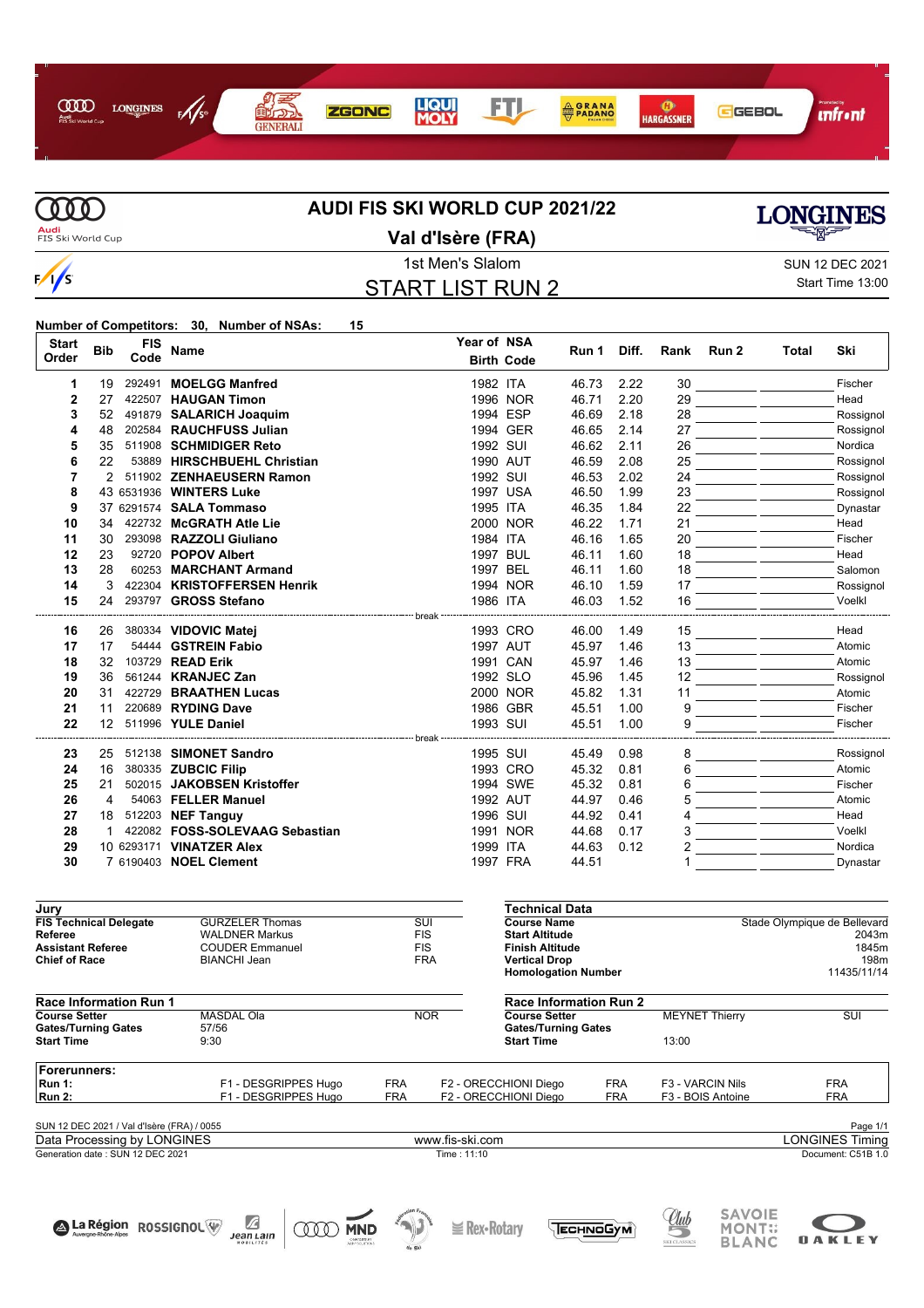



# **AUDI FIS SKI WORLD CUP 2021/22**

# **LONGINES**

**Audi**<br>FIS Ski World Cup

#### **Val d'Isère (FRA)**

# OFFICIAL RESULTS

#### 1st Men's Slalom Sun 12 DEC 2021 Start Time 13:00

**Number of Competitors: 68, Number of NSAs: <sup>22</sup> Penalty applied: 0.00**

|      |                                                        | <b>FIS</b>                       |                                           | YB   | <b>NSA</b>      | Run 1            | Run 2         |         |            | Race          | Ski                    |
|------|--------------------------------------------------------|----------------------------------|-------------------------------------------|------|-----------------|------------------|---------------|---------|------------|---------------|------------------------|
| Rank | <b>Bib</b>                                             | Code                             | Name                                      |      | Code            | <b>Time Rank</b> | Time Rank     | Total   | Diff.      | <b>Points</b> |                        |
| 1    | 7                                                      | 6190403                          | <b>NOEL Clement</b>                       | 1997 | <b>FRA</b>      | 44.51<br>(1)     | 46.01<br>(1)  | 1:30.52 |            | 0.00          | Dynastar               |
| 2    | 21                                                     | 502015                           | <b>JAKOBSEN Kristoffer</b>                | 1994 | <b>SWE</b>      | 45.32<br>(6)     | 46.60<br>(6)  | 1:31.92 | 1.40       | 11.29         | Fischer                |
| 3    | 16                                                     | 380335                           | <b>ZUBCIC Filip</b>                       | 1993 | CRO             | 45.32<br>(6)     | 47.05 (13)    | 1:32.37 | 1.85       | 14.92         | Atomic                 |
| 4    | 12                                                     | 511996                           | <b>YULE Daniel</b>                        | 1993 | SUI             | 45.51<br>(9)     | 46.90 (10)    | 1:32.41 | 1.89       | 15.24         | Fischer                |
| 5    | 11                                                     | 220689                           | <b>RYDING Dave</b>                        | 1986 | <b>GBR</b>      | 45.51<br>(9)     | 46.91 (11)    | 1:32.42 | 1.90       | 15.32         | Fischer                |
| 6    | $\mathbf 1$                                            | 422082                           | <b>FOSS-SOLEVAAG Sebastian</b>            | 1991 | <b>NOR</b>      | 44.68<br>(3)     | 47.83<br>(25) | 1:32.51 | 1.99       | 16.05         | Voelkl                 |
| 7    | 28                                                     | 60253                            | <b>MARCHANT Armand</b>                    | 1997 | <b>BEL</b>      | 46.11<br>(18)    | 46.43<br>(3)  | 1:32.54 | 2.02       | 16.29         | Salomon                |
| 8    | 34                                                     | 422732                           | <b>McGRATH Atle Lie</b>                   | 2000 | <b>NOR</b>      | 46.22<br>(21)    | 46.45<br>(4)  | 1:32.67 | 2.15       | 17.34         | Head                   |
| 9    | 30                                                     | 293098                           | <b>RAZZOLI Giuliano</b>                   | 1984 | ITA             | 46.16<br>(20)    | 46.53<br>(5)  | 1:32.69 | 2.17       | 17.50         | Fischer                |
| 10   | 31                                                     | 422729                           | <b>BRAATHEN Lucas</b>                     | 2000 | <b>NOR</b>      | 45.82 (11)       | 47.20<br>(17) | 1:33.02 | 2.50       | 20.16         | Atomic                 |
| 11   | 3                                                      | 422304                           | <b>KRISTOFFERSEN Henrik</b>               | 1994 | <b>NOR</b>      | 46.10<br>(17)    | 46.94<br>(12) | 1:33.04 | 2.52       | 20.32         | Rossignol              |
| 12   | 37                                                     | 6291574                          | <b>SALA Tommaso</b>                       | 1995 | ITA             | 46.35<br>(22)    | 46.71<br>(8)  | 1:33.06 | 2.54       | 20.48         | Dynastar               |
| 13   | 27                                                     | 422507                           | <b>HAUGAN Timon</b>                       | 1996 | <b>NOR</b>      | 46.71<br>(29)    | 46.40<br>(2)  | 1:33.11 | 2.59       | 20.89         | Head                   |
| 14   | 17                                                     | 54444                            | <b>GSTREIN Fabio</b>                      | 1997 | AUT             | 45.97<br>(13)    | 47.28<br>(20) | 1:33.25 | 2.73       | 22.02         | Atomic                 |
| 15   | 52                                                     | 491879                           | <b>SALARICH Joaquim</b>                   | 1994 | <b>ESP</b>      | 46.69<br>(28)    | 46.65<br>(7)  | 1:33.34 | 2.82       | 22.74         | Rossignol              |
| 16   | 23                                                     | 92720                            | <b>POPOV Albert</b>                       | 1997 | <b>BUL</b>      | 46.11<br>(18)    | 47.25 (19)    | 1:33.36 | 2.84       | 22.90         | Head                   |
| 17   | 32                                                     | 103729                           | <b>READ Erik</b>                          | 1991 | CAN             | 45.97<br>(13)    | 47.42<br>(22) | 1:33.39 | 2.87       | 23.15         | Atomic                 |
| 18   | 36                                                     | 561244                           | <b>KRANJEC Zan</b>                        | 1992 | <b>SLO</b>      | 45.96<br>(12)    | 47.44 (23)    | 1:33.40 | 2.88       | 23.23         | Rossignol              |
| 19   | 26                                                     | 380334                           | <b>VIDOVIC Matej</b>                      | 1993 | CRO             | 46.00<br>(15)    | 47.45 (24)    | 1:33.45 | 2.93       | 23.63         | Head                   |
| 19   | 19                                                     | 292491                           | <b>MOELGG Manfred</b>                     | 1982 | ITA             | 46.73<br>(30)    | 46.72<br>(9)  | 1:33.45 | 2.93       | 23.63         | Fischer                |
| 21   | 22                                                     | 53889                            | <b>HIRSCHBUEHL Christian</b>              | 1990 | <b>AUT</b>      | 46.59<br>(25)    | 47.08 (14)    | 1:33.67 | 3.15       | 25.40         | Rossignol              |
| 22   | 2                                                      | 511902                           | <b>ZENHAEUSERN Ramon</b>                  | 1992 | SUI             | 46.53<br>(24)    | 47.20 (17)    | 1:33.73 | 3.21       | 25.89         | Rossignol              |
| 23   | 35                                                     | 511908                           | <b>SCHMIDIGER Reto</b>                    | 1992 | SUI             | 46.62<br>(26)    | 47.12 (16)    | 1:33.74 | 3.22       | 25.97         | Nordica                |
| 24   | 48                                                     | 202584                           | <b>RAUCHFUSS Julian</b>                   | 1994 | GER             | 46.65<br>(27)    | 47.11 (15)    | 1:33.76 | 3.24       | 26.13         | Rossignol              |
| 25   | 43                                                     | 6531936                          | <b>WINTERS Luke</b>                       | 1997 | <b>USA</b>      | 46.50 (23)       | 47.40 (21)    | 1:33.90 | 3.38       | 27.26         | Rossignol              |
|      |                                                        |                                  | DID NOT FINISH RUN 2: 4 competitors       |      |                 |                  |               |         |            |               |                        |
|      | 4                                                      | 54063                            | <b>FELLER Manuel</b>                      | 1992 | AUT             |                  |               |         |            |               | Atomic                 |
|      | 18                                                     | 512203                           | <b>NEF Tanguy</b>                         | 1996 | SUI             |                  |               |         |            |               | Head                   |
|      | 24                                                     | 293797                           | <b>GROSS Stefano</b>                      | 1986 | ITA             |                  |               |         |            |               | Voelkl                 |
|      | 25                                                     | 512138                           | <b>SIMONET Sandro</b>                     | 1995 | SUI             |                  |               |         |            |               | Rossignol              |
|      |                                                        |                                  |                                           |      |                 |                  |               |         |            |               |                        |
|      |                                                        | DISQUALIFIED RUN 2: 1 competitor |                                           |      |                 |                  |               |         |            |               |                        |
|      | 10                                                     | 6293171                          | <b>VINATZER Alex</b>                      | 1999 | <b>ITA</b>      |                  | Gate 58       |         | Rule 629.3 |               | Nordica                |
|      |                                                        |                                  | DID NOT QUALIFY FOR RUN 2: 16 competitors |      |                 |                  |               |         |            |               |                        |
|      | 15                                                     | 202451                           | <b>STRASSER Linus</b>                     | 1992 | GER             | 46.80<br>(31)    |               |         |            |               | Rossignol              |
|      | 13                                                     | 54170                            | <b>MATT Michael</b>                       | 1993 | AUT             | 46.89 (32)       |               |         |            |               | Rossignol              |
|      | 40                                                     | 380377                           | <b>KOLEGA Samuel</b>                      | 1999 | <b>CRO</b>      | 46.93 (33)       |               |         |            |               | Rossignol              |
|      | 53                                                     | 6300464                          | <b>KOYAMA Yohei</b>                       | 1998 | <b>JPN</b>      | 46.94 (34)       |               |         |            |               | Head                   |
|      | 5                                                      | 54320                            | <b>SCHWARZ Marco</b>                      | 1995 | AUT             | 47.04<br>(35)    |               |         |            |               | Atomic                 |
|      | 49                                                     | 92719                            | <b>ZLATKOV Kamen</b>                      | 1997 | <b>BUL</b>      | 47.08 (36)       |               |         |            |               |                        |
|      | 42                                                     | 6532592                          | <b>RITCHIE Benjamin</b>                   | 2000 | USA             | 47.18 (37)       |               |         |            |               | Dynastar               |
|      | 46                                                     | 150644                           | <b>KRYZL Krystof</b>                      | 1986 | CZE             | 47.23 (38)       |               |         |            |               | Atomic                 |
|      | 64                                                     | 6300451                          | <b>KATO Seigo</b>                         | 1998 | <b>JPN</b>      | 47.41 (39)       |               |         |            |               | Atomic                 |
|      | 6                                                      | 194364                           | <b>PINTURAULT Alexis</b>                  | 1991 | <b>FRA</b>      | 47.41 (39)       |               |         |            |               | Head                   |
|      | 45                                                     | 6190497                          | <b>LETITRE Theo</b>                       | 1997 | <b>FRA</b>      | 47.61 (41)       |               |         |            |               | Rossignol              |
|      |                                                        |                                  |                                           |      |                 |                  |               |         |            |               |                        |
|      | SUN 12 DEC 2021 / Val d'Isère (FRA) / 0055<br>Page 1/2 |                                  |                                           |      |                 |                  |               |         |            |               |                        |
|      |                                                        | Data Processing by LONGINES      |                                           |      | www.fis-ski.com |                  |               |         |            |               | <b>LONGINES Timing</b> |
|      |                                                        | Generation date: SUN 12 DEC 2021 |                                           |      | Time: 13:59     |                  |               |         |            |               | Document: C73C 1.0     |



 $\sum_{\substack{\text{year} \\ \text{no} \text{square}} }$ 



**E** Rex• Rotary





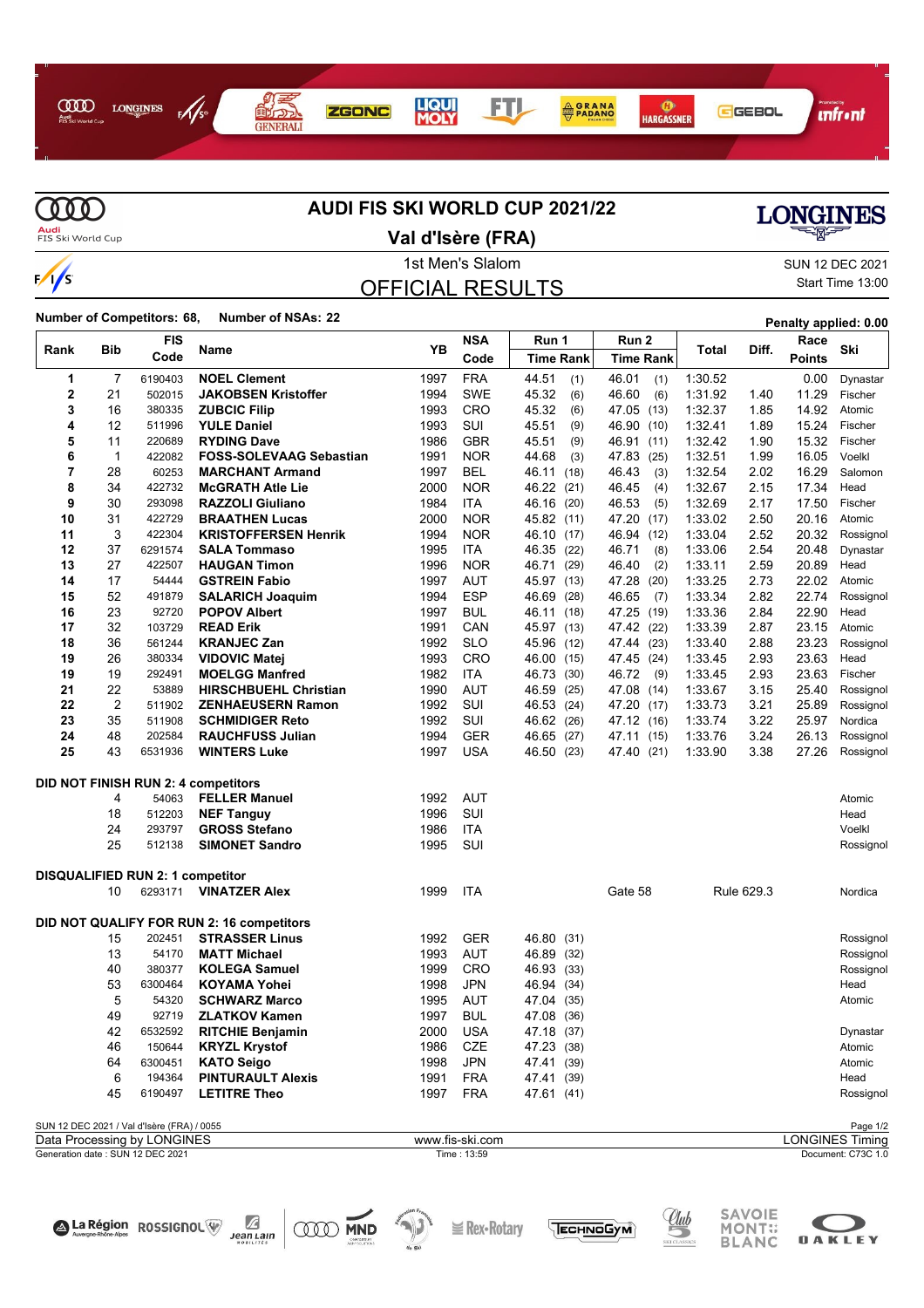

# **AUDI FIS SKI WORLD CUP 2021/22**

**Val d'Isère (FRA)**



1st Men's Slalom SUN 12 DEC 2021 Start Time 13:00

### OFFICIAL RESULTS

#### **Number of Competitors: 68, Number of NSAs: <sup>22</sup> Penalty applied: 0.00**

| Rank                                     | <b>Bib</b> | <b>FIS</b>                       | <b>Name</b>                                     | YB                | <b>NSA</b> | Run 1<br>Run 2                              |                  | Total                 | Diff.      | Race          | Ski                                   |
|------------------------------------------|------------|----------------------------------|-------------------------------------------------|-------------------|------------|---------------------------------------------|------------------|-----------------------|------------|---------------|---------------------------------------|
|                                          |            | Code                             |                                                 |                   | Code       | <b>Time Rank</b>                            | <b>Time Rank</b> |                       |            | <b>Points</b> |                                       |
|                                          | 55         | 6531160                          | <b>LEEVER Alex</b>                              | 1995              | <b>USA</b> | 47.63 (42)                                  |                  |                       |            |               | Fischer                               |
|                                          | 20         | 480736                           | <b>KHOROSHILOV Alexander</b>                    | 1984              | <b>RUS</b> | 47.64 (43)                                  |                  |                       |            |               | Fischer                               |
|                                          | 68         | 30149                            | <b>SIMARI BIRKNER Cristian Javier</b>           | 1980              | <b>ARG</b> | 48.60 (44)                                  |                  |                       |            |               |                                       |
|                                          | 61         | 180870                           | <b>SULKAKOSKI Oskari</b>                        | 2000              | <b>FIN</b> | 48.84 (45)                                  |                  |                       |            |               | Atomic                                |
|                                          | 58         | 6531472                          | <b>DRILLER Garret</b>                           | 1996              | <b>USA</b> | 50.39 (46)                                  |                  |                       |            |               |                                       |
|                                          |            |                                  | DID NOT FINISH RUN 1: 21 competitors            |                   |            |                                             |                  |                       |            |               |                                       |
|                                          | 8          | 511983                           | <b>AERNI Luca</b>                               | 1993              | SUI        |                                             |                  |                       |            |               | Fischer                               |
|                                          | 14         | 512182                           | <b>MEILLARD Loic</b>                            | 1996              | SUI        |                                             |                  |                       |            |               | Rossignol                             |
|                                          | 29         | 511899                           | <b>ROCHAT Marc</b>                              | 1992              | SUI        |                                             |                  |                       |            |               | Nordica                               |
|                                          | 33         | 6291430                          | <b>MAURBERGER Simon</b>                         | 1995              | <b>ITA</b> |                                             |                  |                       |            |               | Atomic                                |
|                                          | 38         | 54093                            | <b>STROLZ Johannes</b>                          | 1992              | AUT        |                                             |                  |                       |            |               | Head                                  |
|                                          | 39         | 202615                           | <b>TREMMEL Anton</b>                            | 1994              | <b>GER</b> |                                             |                  |                       |            |               | Nordica                               |
|                                          | 41         | 320266                           | <b>JUNG Donghyun</b>                            | 1988              | <b>KOR</b> |                                             |                  |                       |            |               | Rossignol                             |
|                                          | 44         | 6532163                          | <b>SEYMOUR Jett</b>                             | 1998              | <b>USA</b> |                                             |                  |                       |            |               |                                       |
|                                          | 47         | 221236                           | <b>TAYLOR Laurie</b>                            | 1996              | <b>GBR</b> |                                             |                  |                       |            |               | Head                                  |
|                                          | 50         | 202908                           | <b>HIMMELSBACH Fabian</b>                       | 1999              | <b>GER</b> |                                             |                  |                       |            |               | Rossignol                             |
|                                          | 51         | 54252                            | <b>RASCHNER Dominik</b>                         | 1994              | <b>AUT</b> |                                             |                  |                       |            |               | Rossignol                             |
|                                          | 54         | 561313                           | <b>DVORNIK Aljaz</b>                            | 1995              | <b>SLO</b> |                                             |                  |                       |            |               | Atomic                                |
|                                          | 56         | 6190558                          | <b>AMIEZ Steven</b>                             | 1998              | <b>FRA</b> |                                             |                  |                       |            |               |                                       |
|                                          | 57         | 422546                           | <b>LINDSTOEL Joachim Jagge</b>                  | 1997              | <b>NOR</b> |                                             |                  |                       |            |               | Atomic                                |
|                                          | 59         | 481785                           | <b>EFIMOV Simon</b>                             | 1996              | <b>RUS</b> |                                             |                  |                       |            |               | Head                                  |
|                                          | 60         | 512120                           | von GRUENIGEN Noel                              | 1995              | SUI        |                                             |                  |                       |            |               | Fischer                               |
|                                          | 62         | 54630                            | <b>STURM Joshua</b>                             | 2001              | <b>AUT</b> |                                             |                  |                       |            |               | Voelkl                                |
|                                          | 63         | 6291725                          | <b>ZINGERLE Hannes</b>                          | 1995              | <b>ITA</b> |                                             |                  |                       |            |               | Rossignol                             |
|                                          | 65         | 60256                            | <b>VERBEKE Tom</b>                              | 1997              | <b>BEL</b> |                                             |                  |                       |            |               | Salomon                               |
|                                          | 66         | 40621                            | <b>MUHLEN-SCHULTE Louis</b>                     | 1998              | <b>AUS</b> |                                             |                  |                       |            |               |                                       |
|                                          | 67         | 202597                           | <b>SCHMID Alexander</b>                         | 1994              | <b>GER</b> |                                             |                  |                       |            |               | Head                                  |
|                                          |            | DISQUALIFIED RUN 1: 1 competitor |                                                 |                   |            |                                             |                  |                       |            |               |                                       |
|                                          | 9          | 193967                           | <b>MUFFAT-JEANDET Victor</b>                    | 1989              | <b>FRA</b> | Gate 47                                     |                  |                       | Rule 629.3 |               | Salomon                               |
|                                          |            | Reason for disqualification:     |                                                 |                   |            |                                             |                  |                       |            |               |                                       |
|                                          |            |                                  | 629.3 Does not pass through a gate correctly    |                   |            |                                             |                  |                       |            |               |                                       |
| Jury                                     |            |                                  |                                                 |                   |            | <b>Technical Data</b>                       |                  |                       |            |               |                                       |
| <b>FIS Technical Delegate</b><br>Referee |            |                                  | <b>GURZELER Thomas</b><br><b>WALDNER Markus</b> | SUI<br><b>FIS</b> |            | <b>Course Name</b><br><b>Start Altitude</b> |                  |                       |            |               | Stade Olympique de Bellevard<br>2043m |
| <b>Assistant Referee</b>                 |            |                                  | <b>COUDER Emmanuel</b>                          | <b>FIS</b>        |            | <b>Finish Altitude</b>                      |                  |                       |            |               | 1845m                                 |
| <b>Chief of Race</b>                     |            |                                  | <b>BIANCHI Jean</b>                             | <b>FRA</b>        |            | <b>Vertical Drop</b>                        |                  |                       |            |               | 198m                                  |
|                                          |            |                                  |                                                 |                   |            | <b>Homologation Number</b>                  |                  |                       |            |               | 11435/11/14                           |
| <b>Race Information Run 1</b>            |            |                                  |                                                 |                   |            | <b>Race Information Run 2</b>               |                  |                       |            |               |                                       |
| <b>Course Setter</b>                     |            |                                  | <b>MASDAL Ola</b>                               | <b>NOR</b>        |            | <b>Course Setter</b>                        |                  | <b>MEYNET Thierry</b> |            |               | SUI                                   |

| <b>Gates/Turning Gates</b><br><b>Start Time</b> | 57/56<br>9:30        |            | <b>Gates/Turning Gates</b><br><b>Start Time</b> |            | 58/56<br>13:00             |            |
|-------------------------------------------------|----------------------|------------|-------------------------------------------------|------------|----------------------------|------------|
| Forerunners:                                    |                      |            |                                                 |            |                            |            |
| <b>Run 1:</b>                                   | F1 - DESGRIPPES Hugo | FRA        | F2 - ORECCHIONI Diego                           | <b>FRA</b> | F3 - VARCIN Nils           | <b>FRA</b> |
| Run 2:                                          | F1 - DESGRIPPES Hugo | <b>FRA</b> | F2 - ORECCHIONI Diego                           | <b>FRA</b> | F3 - BOIS Antoine          | <b>FRA</b> |
| Conditions on course:                           |                      |            |                                                 |            |                            |            |
| <b>SUNNY</b><br>l Run 1                         | HARD<br>Snow:        |            | Temperature - Start:<br>-8°C                    |            | Temperature - Finish: -8°C |            |
| Run 2<br><b>SUNNY</b>                           | Snow: HARD           |            | Temperature - Start:<br>-3°C                    |            | Temperature - Finish: -5°C |            |

| Legend:                                                    |                   |                                |                               |
|------------------------------------------------------------|-------------------|--------------------------------|-------------------------------|
| YB<br>Year of Birth                                        |                   |                                |                               |
|                                                            |                   |                                |                               |
| SUN 12 DEC 2021 / Val d'Isère (FRA) / 0055                 |                   |                                | Page 2/2                      |
| Data Processing by LONGINES                                | www.fis-ski.com   |                                | <b>LONGINES Timing</b>        |
| Generation date: SUN 12 DEC 2021                           | Time: 13:59       |                                | Document: C73C 1.0            |
|                                                            |                   |                                |                               |
|                                                            |                   |                                |                               |
|                                                            |                   |                                | <b>SAVOIE</b>                 |
| $\mathbb Z$<br>ALa Région ROSSIGNOL<br><b>MND</b><br>000   | $\geq$ Rex-Rotary | <u>Uub</u><br><b>TECHNOGYM</b> | <b>MONT::</b>                 |
| <b>Jean Lain</b><br>CNENRELET<br>SVAPSOLUTORS<br>HOBILITÉS | de Ski            | SKI CLASSICS                   | <b>OAKLEY</b><br><b>BLANC</b> |
|                                                            |                   |                                |                               |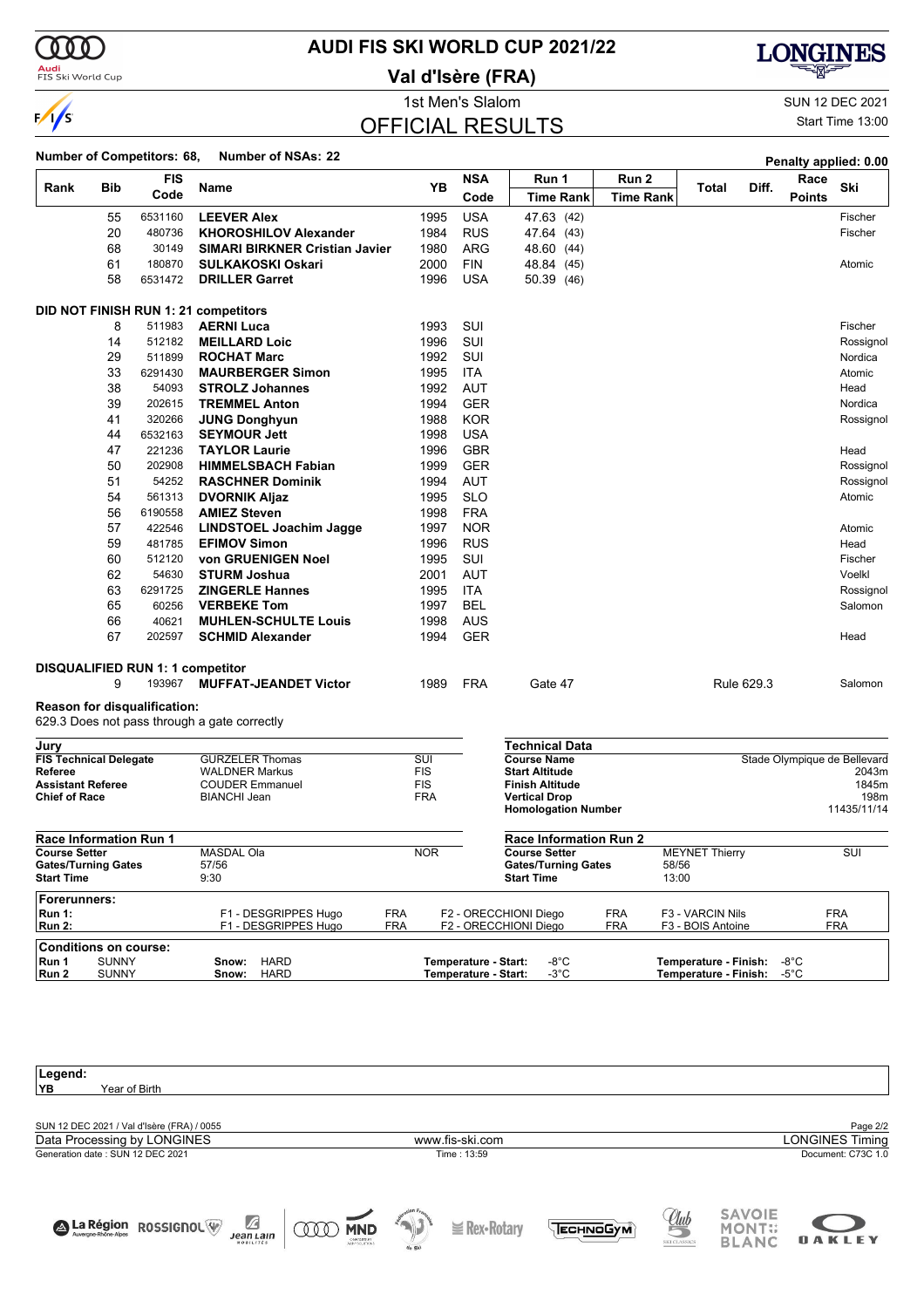



# **AUDI FIS SKI WORLD CUP 2021/22**

**Val d'Isère (FRA)**

# **LONGINES**

# PENALTY CALCULATION

1st Men's Slalom Sun 12 DEC 2021 Start Time 9:30

#### **Best 10 at Finish F-factor:** 730

|              |            | FIS  |                                | <b>NSA</b> | <b>FIS</b>    |        | Racel         |
|--------------|------------|------|--------------------------------|------------|---------------|--------|---------------|
| Rank         | <b>Bib</b> | Code | <b>Name</b>                    | Code       | <b>Points</b> | Best 5 | <b>Points</b> |
|              |            |      | 7 6190403 NOEL Clement         | <b>FRA</b> | 0.00          | 0.00   | 0.00          |
| $\mathbf{2}$ | 21         |      | 502015 JAKOBSEN Kristoffer     | <b>SWE</b> | 4.12          |        |               |
| 3            | 16         |      | 380335 ZUBCIC Filip            | CRO        | 5.35          |        |               |
| 4            | 12         |      | 511996 YULE Daniel             | SUI        | 0.00          | 0.00   | 15.24         |
| 5            | 11         |      | 220689 RYDING Dave             | <b>GBR</b> | 2.91          | 2.91   | 15.32         |
| 6            |            |      | 422082 FOSS-SOLEVAAG Sebastian | <b>NOR</b> | 0.00          | 0.00   | 16.05         |
|              | 28         |      | 60253 MARCHANT Armand          | <b>BEL</b> | 7.49          |        |               |
| 8            | 34         |      | 422732 McGRATH Atle Lie        | <b>NOR</b> | 8.95          |        |               |
| 9            | 30         |      | 293098 RAZZOLI Giuliano        | <b>ITA</b> | 6.72          |        |               |
| 10           | 31         |      | 422729 BRAATHEN Lucas          | <b>NOR</b> | 3.73          | 3.73   | 20.16         |

#### **Best 5 FIS Points Started**

| Rank       | <b>Bib</b> | <b>FIS</b> | <b>Name</b>                    | <b>NSA</b> | <b>FIS</b>    |
|------------|------------|------------|--------------------------------|------------|---------------|
|            | Code       |            |                                | Code       | <b>Points</b> |
|            |            |            | 7 6190403 NOEL Clement         | <b>FRA</b> | 0.00          |
| 4          | 12         |            | 511996 YULE Daniel             | SUI        | 0.00          |
| 6          |            |            | 422082 FOSS-SOLEVAAG Sebastian | <b>NOR</b> | 0.00          |
| 11         |            |            | 422304 KRISTOFFERSEN Henrik    | <b>NOR</b> | 0.00          |
| <b>DNF</b> | 4          |            | 54063 FELLER Manuel            | <b>AUT</b> | 0.00          |

| <b>TOTALS:</b>                               |      |       |
|----------------------------------------------|------|-------|
| 0.00<br>FIS Points of Best 5 Started (B)     |      |       |
| FIS Points of Best 5 at Finish in Top 10 (A) | 6.64 |       |
| Race Points of Corresponding Competitors (C) |      | 66.77 |
| Calculated Penalty (A+B-C):10 =><br>$-6.013$ |      |       |
| <b>Rounded</b><br>$-6.01$                    |      |       |
| 0.00<br><b>Category Adder</b>                |      |       |
| 0.00<br><b>Correction Value (Z)</b>          |      |       |
| <b>Calculated Penalty</b><br>$-6.01$         |      |       |
| 0.00<br><b>Penalty Applied</b>               |      |       |

| Legend:                                    |                                       |                 |                                               |                        |
|--------------------------------------------|---------------------------------------|-----------------|-----------------------------------------------|------------------------|
| <b>DNF</b><br>Did not finish               |                                       |                 |                                               |                        |
|                                            |                                       |                 |                                               |                        |
| SUN 12 DEC 2021 / Val d'Isère (FRA) / 0055 |                                       |                 |                                               | Page 1/1               |
| Data Processing by LONGINES                | www.fis-ski.com                       |                 |                                               | <b>LONGINES Timing</b> |
| Generation date: SUN 12 DEC 2021           | Time: 14:00                           |                 |                                               | Document: C77C 1.0     |
|                                            |                                       |                 |                                               |                        |
|                                            |                                       |                 |                                               |                        |
| $\mathbb Z$<br>A La Région ROSSIGNOL<br>UV | J.<br>$\geq$ Rex-Rotary<br><b>MND</b> | <b>ЕСН ОСУМ</b> | <b>SAVOIE</b><br>SKICLASSICS<br><b>MONT::</b> |                        |
| <b>Jean Lain</b><br>MOBILITÉS              | CNEOMERIES<br>de Ski                  |                 | <b>BLANC</b>                                  | <b>OAKLEY</b>          |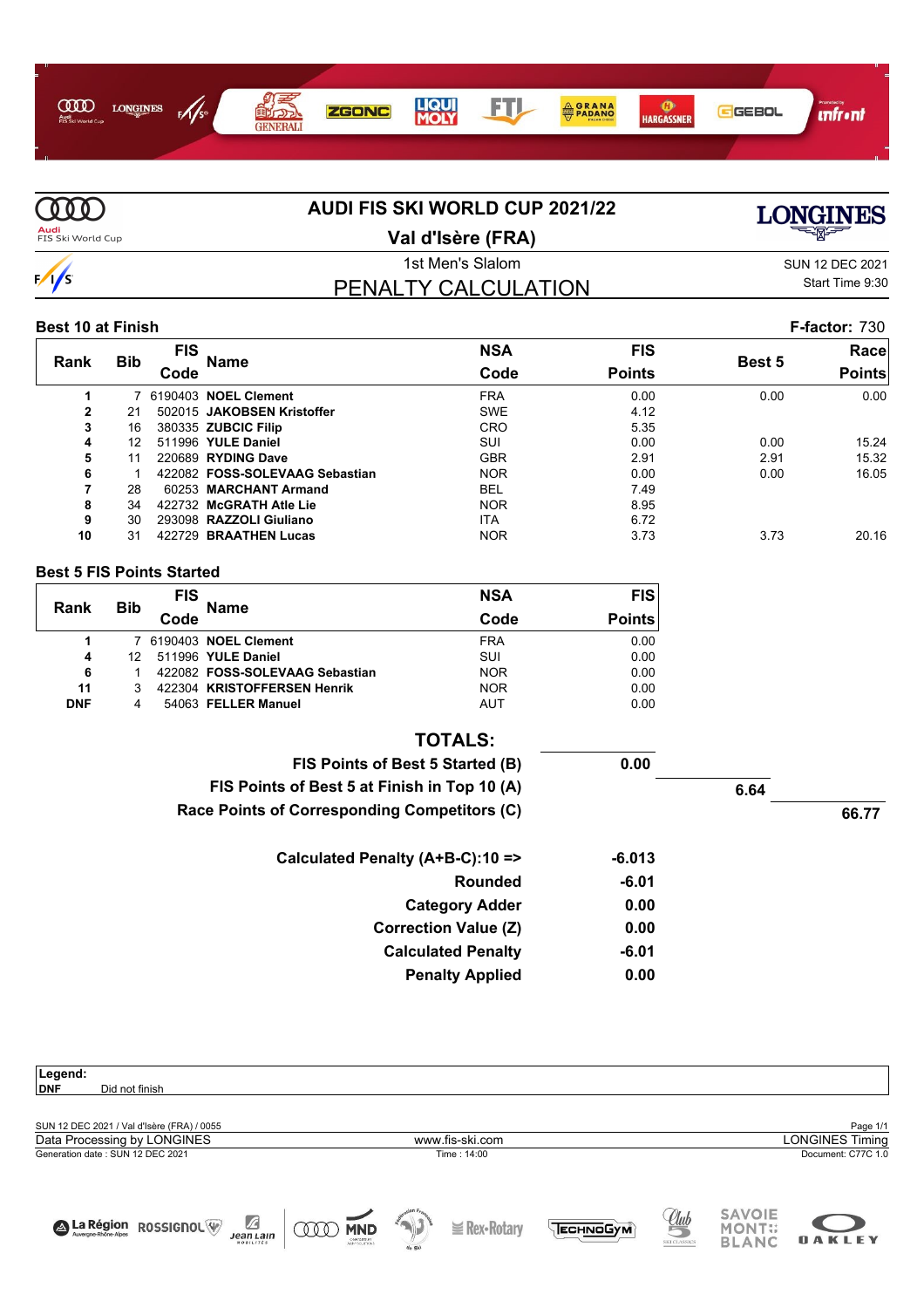



# **AUDI FIS SKI WORLD CUP 2021/22**



**OAKLEY** 

**Val d'Isère (FRA)**

1st Men's Slalom Sun 12 DEC 2021 Start Time 13:00

# PERFORMANCE ANALYSIS BY RANK

#### **Number of Competitors: 25 Number of NSAs: 15**

|              |    | Rank Bib Name              | <b>NSA</b> |               |          | <b>Positions</b> |                      |              | <b>Partials</b> |                  | <b>Difference</b> |
|--------------|----|----------------------------|------------|---------------|----------|------------------|----------------------|--------------|-----------------|------------------|-------------------|
|              |    | Ski                        | Code       |               | Pos      |                  | <b>Time Rank Pos</b> |              |                 | <b>Time Rank</b> | <b>Time</b>       |
| 1            | 7  | <b>NOEL Clement</b>        | <b>FRA</b> | <b>Run 1:</b> | Int1:    | 14.04            |                      | $(1)$ 11-12: | 12.75           | (2)              | 0.00              |
|              |    | Dynastar                   |            |               | Int2:    | 26.79            | (1)                  | $12-13:$     | 7.69            | (4)              | 0.00              |
|              |    |                            |            |               | Int3:    | 34.48            | (1)                  | I3-Fin:      | 10.03           | (5)              | 0.00              |
|              |    |                            |            |               | Fin:     | 44.51            | (1)                  |              |                 |                  | 0.00              |
|              |    |                            |            | <b>Run 2:</b> | Int1:    | 14.12            | (1)                  | $11 - 12$ :  | 13.92           | (3)              | 0.00              |
|              |    |                            |            |               | Int2:    | 28.04            | (1)                  | $12-13:$     | 8.48            | (12)             | 0.00              |
|              |    |                            |            |               | Int3:    | 36.52            | (2)                  | I3-Fin:      | 9.49            | (4)              | 0.04              |
|              |    |                            |            |               | Fin:     | 46.01            | (1)                  |              |                 |                  | 0.00              |
|              |    |                            |            | Total:        | Int1:    | 58.63            | (1)                  |              |                 |                  | 0.00              |
|              |    |                            |            |               | $Int2$ : | 1:12.55          | (1)                  |              |                 |                  | 0.00              |
|              |    |                            |            |               | Int3:    | 1:21.03          | (1)                  |              |                 |                  | 0.00              |
|              |    |                            |            |               | Fin:     | 1:30.52          | (1)                  |              |                 |                  | 0.00              |
| $\mathbf{2}$ | 21 | <b>JAKOBSEN Kristoffer</b> |            | SWE Run 1:    | Int1:    | 14.39            | (10)                 | $11 - 12$ :  | 13.05           | (11)             | 0.35              |
|              |    | Fischer                    |            |               | Int2:    | 27.44            | (9)                  | $12-13:$     | 7.71            | (6)              | 0.65              |
|              |    |                            |            |               | Int3:    | 35.15            | (7)                  | I3-Fin:      | 10.17           | (11)             | 0.67              |
|              |    |                            |            |               | Fin:     | 45.32            | (6)                  |              |                 |                  | 0.81              |
|              |    |                            |            | <b>Run 2:</b> | Int1:    | 14.34            | (5)                  | $11 - 12$ :  | 14.10           | (11)             | 0.22              |
|              |    |                            |            |               | $Int2$ : | 28.44            | (6)                  | $12 - 13$ :  | 8.54            | (15)             | 0.40              |
|              |    |                            |            |               | Int3:    | 36.98            | (6)                  | I3-Fin:      | 9.62            | (7)              | 0.50              |
|              |    |                            |            |               | Fin:     | 46.60            | (6)                  |              |                 |                  | 0.59              |
|              |    |                            |            | Total:        | Int1:    | 59.66            | (2)                  |              |                 |                  | 1.03              |
|              |    |                            |            |               | $Int2$ : | 1:13.76          | (2)                  |              |                 |                  | 1.21              |
|              |    |                            |            |               | Int3:    | 1:22.30          | (2)                  |              |                 |                  | 1.27              |
|              |    |                            |            |               | Fin:     | 1:31.92          | (2)                  |              |                 |                  | 1.40              |
| 3            |    | 16 ZUBCIC Filip            | CRO        | <b>Run 1:</b> | Int1:    | 14.31            | (7)                  | $11 - 12$ :  | 13.10           | (14)             | 0.27              |
|              |    | Atomic                     |            |               | $Int2$ : | 27.41            | (7)                  | $12 - 13:$   | 7.89            | (12)             | 0.62              |
|              |    |                            |            |               | Int3:    | 35.30            | (8)                  | I3-Fin:      | 10.02           | (4)              | 0.82              |
|              |    |                            |            |               | Fin:     | 45.32            | (6)                  |              |                 |                  | 0.81              |
|              |    |                            |            | <b>Run 2:</b> | Int1:    | 14.51            | (10)                 | $11 - 12$ :  | 14.37           | (20)             | 0.39              |
|              |    |                            |            |               | $Int2$ : | 28.88            | (16)                 | $12 - 13:$   | 8.59            | (16)             | 0.84              |
|              |    |                            |            |               | Int3:    | 37.47            | (18)                 | I3-Fin:      | 9.58            | (6)              | 0.99              |
|              |    |                            |            |               | Fin:     | 47.05            | (13)                 |              |                 |                  | 1.04              |
|              |    |                            |            | Total:        | Int1:    | 59.83            | (5)                  |              |                 |                  | 1.20              |
|              |    |                            |            |               | Int2:    | 1:14.20          | (4)                  |              |                 |                  | 1.65              |
|              |    |                            |            |               | Int3:    | 1:22.79          | (7)                  |              |                 |                  | 1.76              |
|              |    |                            |            |               | Fin:     | 1:32.37          | (3)                  |              |                 |                  | 1.85              |



JeanLain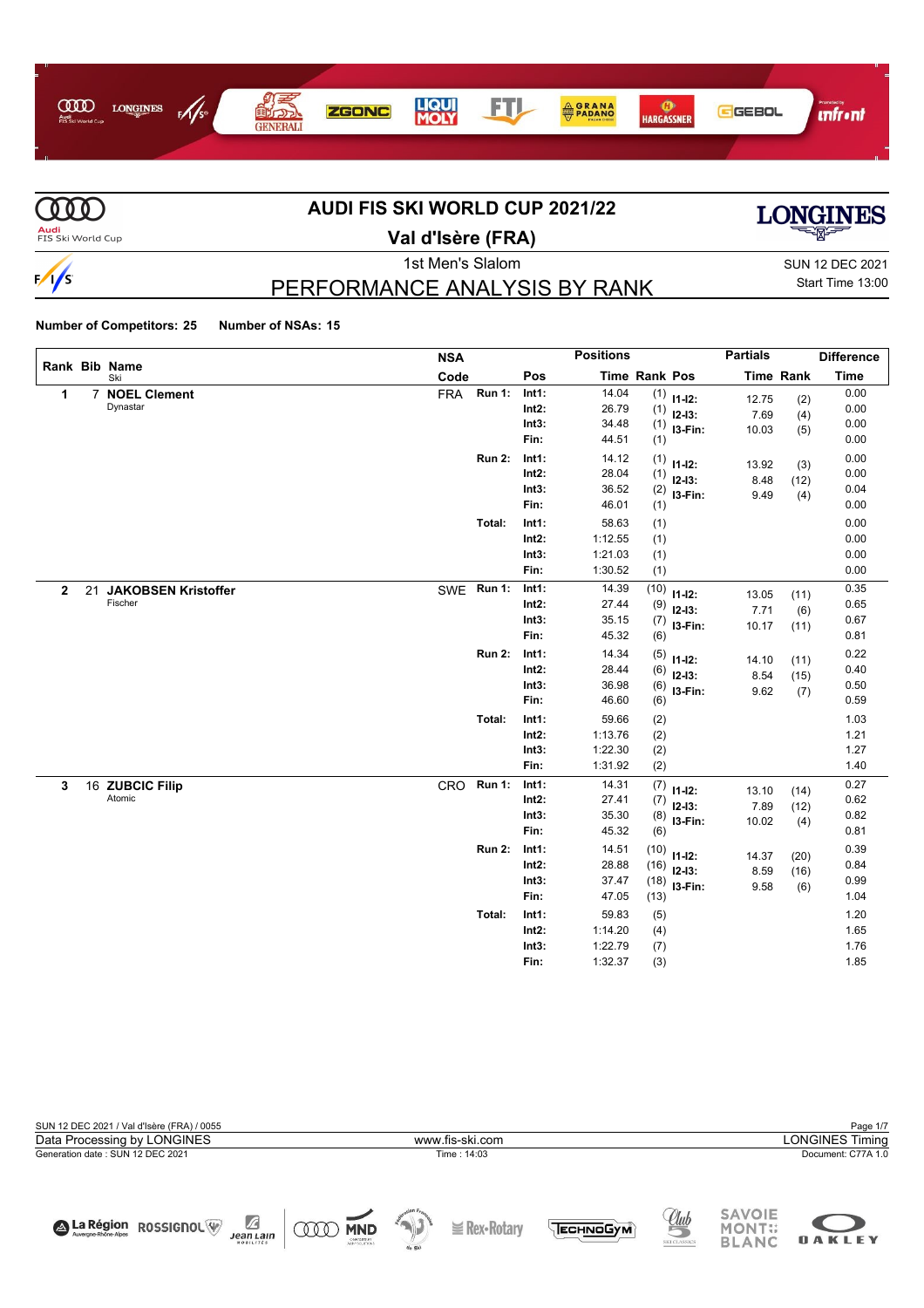

**Audi**<br>FIS Ski World Cup

# **AUDI FIS SKI WORLD CUP 2021/22**

**Val d'Isère (FRA)**



1st Men's Slalom Sun 12 DEC 2021

### PERFORMANCE ANALYSIS BY RANK

Start Time 13:00

|   |    |                           | <b>NSA</b> |               |          | <b>Positions</b>     |      |              | <b>Partials</b> |                  | <b>Difference</b> |
|---|----|---------------------------|------------|---------------|----------|----------------------|------|--------------|-----------------|------------------|-------------------|
|   |    | Rank Bib Name<br>Ski      | Code       |               | Pos      | <b>Time Rank Pos</b> |      |              |                 | <b>Time Rank</b> | <b>Time</b>       |
| 4 |    | 12 YULE Daniel            | SUI        | <b>Run 1:</b> | Int1:    | 14.18                |      | $(3)$ 11-12: | 13.18           | (21)             | 0.14              |
|   |    | Fischer                   |            |               | Int2:    | 27.36                | (6)  | $12-13:$     | 7.68            | (3)              | 0.57              |
|   |    |                           |            |               | Int3:    | 35.04                | (5)  | I3-Fin:      | 10.47           | (30)             | 0.56              |
|   |    |                           |            |               | Fin:     | 45.51                | (9)  |              |                 |                  | 1.00              |
|   |    |                           |            | <b>Run 2:</b> | Int1:    | 14.20                | (2)  | $11 - 12$ :  | 14.17           | (13)             | 0.08              |
|   |    |                           |            |               | Int2:    | 28.37                | (4)  | $12 - 13:$   | 8.68            | (22)             | 0.33              |
|   |    |                           |            |               | Int3:    | 37.05                | (7)  | I3-Fin:      | 9.85            | (18)             | 0.57              |
|   |    |                           |            |               | Fin:     | 46.90                | (10) |              |                 |                  | 0.89              |
|   |    |                           |            | Total:        | Int1:    | 59.71                | (4)  |              |                 |                  | 1.08              |
|   |    |                           |            |               | $Int2$ : | 1:13.88              | (3)  |              |                 |                  | 1.33              |
|   |    |                           |            |               | Int3:    | 1:22.56              | (3)  |              |                 |                  | 1.53              |
|   |    |                           |            |               | Fin:     | 1:32.41              | (4)  |              |                 |                  | 1.89              |
| 5 | 11 | <b>RYDING Dave</b>        | <b>GBR</b> | <b>Run 1:</b> | Int1:    | 14.24                | (5)  | $11 - 12$ :  | 13.23           | (23)             | 0.20              |
|   |    | Fischer                   |            |               | Int2:    | 27.47                | (10) | $12-13:$     | 7.91            | (13)             | 0.68              |
|   |    |                           |            |               | Int3:    | 35.38                | (9)  | I3-Fin:      | 10.13           | (9)              | 0.90              |
|   |    |                           |            |               | Fin:     | 45.51                | (9)  |              |                 |                  | 1.00              |
|   |    |                           |            | <b>Run 2:</b> | Int1:    | 14.37                | (6)  | $11 - 12$ :  | 14.36           | (19)             | 0.25              |
|   |    |                           |            |               | Int2:    | 28.73                | (13) | $12-13:$     | 8.52            | (14)             | 0.69              |
|   |    |                           |            |               | Int3:    | 37.25                | (13) | I3-Fin:      | 9.66            | (10)             | 0.77              |
|   |    |                           |            |               | Fin:     | 46.91                | (11) |              |                 |                  | 0.90              |
|   |    |                           |            | Total:        | Int1:    | 59.88                | (6)  |              |                 |                  | 1.25              |
|   |    |                           |            |               | $Int2$ : | 1:14.24              | (6)  |              |                 |                  | 1.69              |
|   |    |                           |            |               | Int3:    | 1:22.76              | (6)  |              |                 |                  | 1.73              |
|   |    |                           |            |               | Fin:     | 1:32.42              | (5)  |              |                 |                  | 1.90              |
| 6 |    | 1 FOSS-SOLEVAAG Sebastian | <b>NOR</b> | <b>Run 1:</b> | Int1:    | 14.29                | (6)  | $11 - 12$ :  | 12.91           | (3)              | 0.25              |
|   |    | Voelkl                    |            |               | Int2:    | 27.20                | (4)  | $12-13:$     | 7.61            | (1)              | 0.41              |
|   |    |                           |            |               | Int3:    | 34.81                | (3)  | I3-Fin:      | 9.87            | (1)              | 0.33              |
|   |    |                           |            |               | Fin:     | 44.68                | (3)  |              |                 |                  | 0.17              |
|   |    |                           |            | <b>Run 2:</b> | Int1:    | 15.01                | (25) | $11 - 12$ :  | 14.63           | (24)             | 0.89              |
|   |    |                           |            |               | $Int2$ : | 29.64                | (25) | $12-13:$     | 8.42            | (7)              | 1.60              |
|   |    |                           |            |               | Int3:    | 38.06                | (25) | I3-Fin:      | 9.77            | (15)             | 1.58              |
|   |    |                           |            |               | Fin:     | 47.83                | (25) |              |                 |                  | 1.82              |
|   |    |                           |            | Total:        | Int1:    | 59.69                | (3)  |              |                 |                  | 1.06              |
|   |    |                           |            |               | $Int2$ : | 1:14.32              | (7)  |              |                 |                  | 1.77              |
|   |    |                           |            |               | Int3:    | 1:22.74              | (5)  |              |                 |                  | 1.71              |
|   |    |                           |            |               | Fin:     | 1:32.51              | (6)  |              |                 |                  | 1.99              |
| 7 |    | 28 MARCHANT Armand        | <b>BEL</b> | <b>Run 1:</b> | Int1:    | 14.58                | (17) | $11 - 12$ :  | 12.92           | (5)              | 0.54              |
|   |    | Salomon                   |            |               | $Int2$ : | 27.50                | (11) | $12-13:$     | 8.03            | (20)             | 0.71              |
|   |    |                           |            |               | Int3:    | 35.53                | (14) | I3-Fin:      | 10.58           | (37)             | 1.05              |
|   |    |                           |            |               | Fin:     | 46.11                | (18) |              |                 |                  | 1.60              |
|   |    |                           |            | <b>Run 2:</b> | Int1:    | 14.31                | (4)  | $11 - 12$ :  | 13.81           | (2)              | 0.19              |
|   |    |                           |            |               | $Int2$ : | 28.12                | (2)  | $12-13:$     | 8.36            | (4)              | 0.08              |
|   |    |                           |            |               | Int3:    | 36.48                | (1)  | I3-Fin:      | 9.95            | (24)             | 0.00              |
|   |    |                           |            |               | Fin:     | 46.43                | (3)  |              |                 |                  | 0.42              |
|   |    |                           |            | Total:        | Int1:    | 1:00.42              | (8)  |              |                 |                  | 1.79              |
|   |    |                           |            |               | $Int2$ : | 1:14.23              | (5)  |              |                 |                  | 1.68              |
|   |    |                           |            |               | Int3:    | 1:22.59              | (4)  |              |                 |                  | 1.56              |
|   |    |                           |            |               | Fin:     | 1:32.54              | (7)  |              |                 |                  | 2.02              |

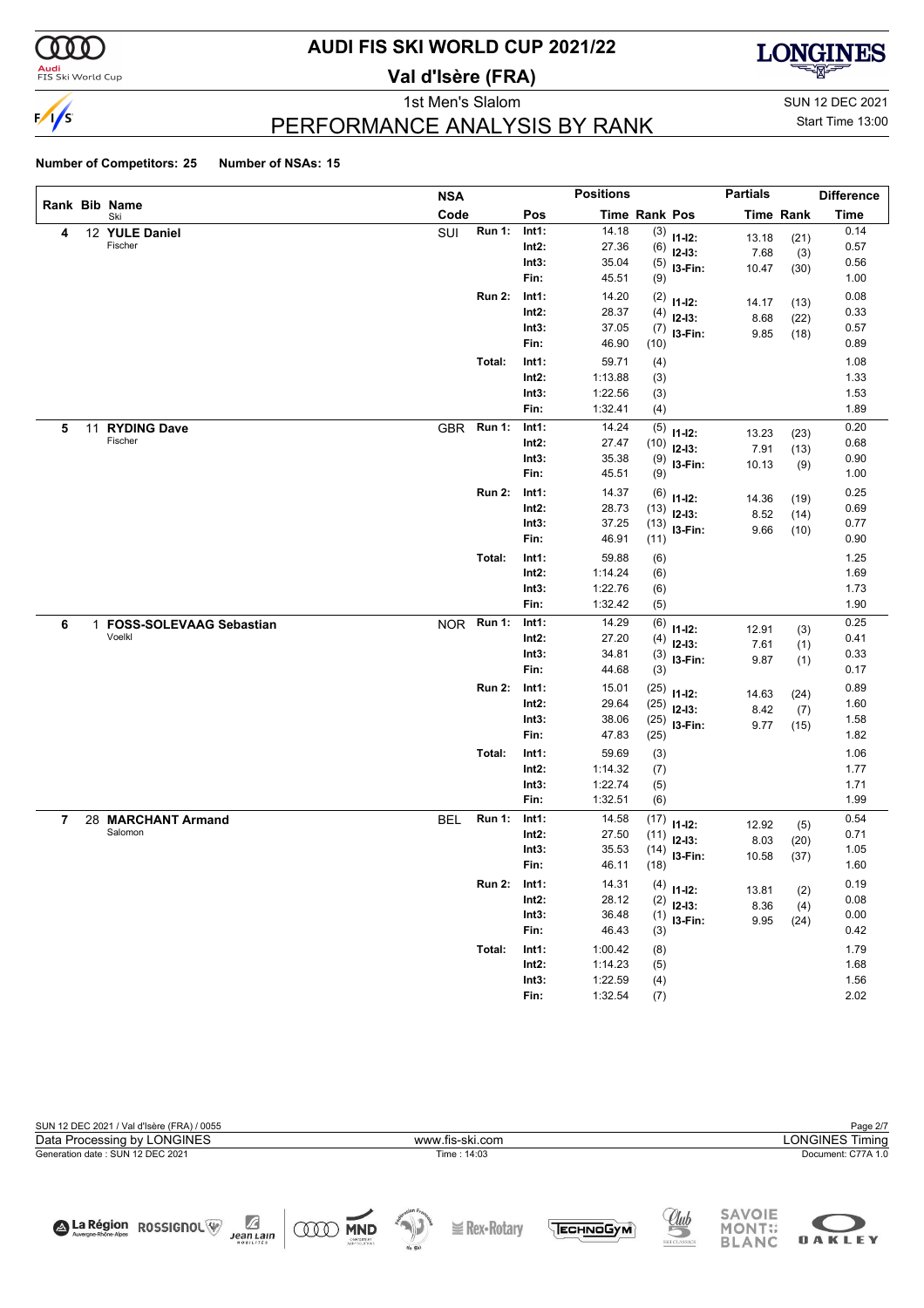

# **AUDI FIS SKI WORLD CUP 2021/22**

**Val d'Isère (FRA)**



1st Men's Slalom SUN 12 DEC 2021

### PERFORMANCE ANALYSIS BY RANK

# Start Time 13:00

|    |                             | <b>NSA</b> |               |                   | <b>Positions</b>     |              |              | <b>Partials</b> |                  | <b>Difference</b> |
|----|-----------------------------|------------|---------------|-------------------|----------------------|--------------|--------------|-----------------|------------------|-------------------|
|    | Rank Bib Name<br>Ski        | Code       |               | Pos               | <b>Time Rank Pos</b> |              |              |                 | <b>Time Rank</b> | <b>Time</b>       |
| 8  | 34 McGRATH Atle Lie         | NOR Run 1: |               | Int1:             | 14.48                | (15)         | $11 - 12$ :  | 13.50           | (30)             | 0.44              |
|    | Head                        |            |               | $Int2$ :          | 27.98                | (25)         | $12-13:$     | 8.05            | (23)             | 1.19              |
|    |                             |            |               | Int3:             | 36.03                | (24)         | I3-Fin:      | 10.19           | (13)             | 1.55              |
|    |                             |            |               | Fin:              | 46.22                | (21)         |              |                 |                  | 1.71              |
|    |                             |            | <b>Run 2:</b> | Int1:             | 14.80                | (23)         | $11 - 12$ :  | 14.02           | (6)              | 0.68              |
|    |                             |            |               | $Int2$ :          | 28.82                | (14)         | $12-13:$     | 8.33            | (2)              | 0.78              |
|    |                             |            |               | Int3:             | 37.15                | (8)          | I3-Fin:      | 9.30            | (1)              | 0.67              |
|    |                             |            |               | Fin:              | 46.45                | (4)          |              |                 |                  | 0.44              |
|    |                             |            | Total:        | Int1:             | 1:01.02              | (17)         |              |                 |                  | 2.39              |
|    |                             |            |               | $Int2$ :          | 1:15.04              | (16)         |              |                 |                  | 2.49              |
|    |                             |            |               | Int3:             | 1:23.37              | (12)         |              |                 |                  | 2.34              |
|    |                             |            |               | Fin:              | 1:32.67              | (8)          |              |                 |                  | 2.15              |
| 9  | 30 RAZZOLI Giuliano         | ITA        | <b>Run 1:</b> | Int1:             | 14.78                | (36)         | $11 - 12$ :  | 13.06           | (12)             | 0.74              |
|    | Fischer                     |            |               | $Int2$ :          | 27.84                | (23)         | $12-13:$     | 8.14            | (29)             | 1.05              |
|    |                             |            |               | Int3:             | 35.98                | (23)         | I3-Fin:      | 10.18           | (12)             | 1.50              |
|    |                             |            |               | Fin:              | 46.16                | (20)         |              |                 |                  | 1.65              |
|    |                             |            | <b>Run 2:</b> | Int1:             | 14.56                | (12)         | $11 - 12$ :  | 14.00           | (5)              | 0.44              |
|    |                             |            |               | $Int2$ :          | 28.56                | (9)          | $12-13:$     | 8.59            | (16)             | 0.52              |
|    |                             |            |               | Int3:<br>Fin:     | 37.15<br>46.53       | (8)          | I3-Fin:      | 9.38            | (2)              | 0.67<br>0.52      |
|    |                             |            |               |                   |                      | (5)          |              |                 |                  |                   |
|    |                             |            | Total:        | Int1:             | 1:00.72              | (15)         |              |                 |                  | 2.09              |
|    |                             |            |               | $Int2$ :          | 1:14.72              | (11)         |              |                 |                  | 2.17<br>2.28      |
|    |                             |            |               | Int3:<br>Fin:     | 1:23.31<br>1:32.69   | (9)<br>(9)   |              |                 |                  | 2.17              |
|    |                             |            | <b>Run 1:</b> |                   | 14.66                |              |              |                 |                  | 0.62              |
| 10 | 31 BRAATHEN Lucas<br>Atomic | <b>NOR</b> |               | Int1:<br>$Int2$ : | 28.03                | (25)<br>(29) | $11 - 12$ :  | 13.37           | (28)             | 1.24              |
|    |                             |            |               | Int3:             | 35.66                | (16)         | $12-13:$     | 7.63            | (2)              | 1.18              |
|    |                             |            |               | Fin:              | 45.82                | (11)         | I3-Fin:      | 10.16           | (10)             | 1.31              |
|    |                             |            | <b>Run 2:</b> | Int1:             | 14.60                | (18)         |              |                 |                  | 0.48              |
|    |                             |            |               | $Int2$ :          | 29.16                | (23)         | $11 - 12$ :  | 14.56           | (23)             | 1.12              |
|    |                             |            |               | Int3:             | 37.49                | (20)         | $12-13:$     | 8.33            | (2)              | 1.01              |
|    |                             |            |               | Fin:              | 47.20                | (17)         | I3-Fin:      | 9.71            | (11)             | 1.19              |
|    |                             |            | Total:        | Int1:             | 1:00.42              | (8)          |              |                 |                  | 1.79              |
|    |                             |            |               | $Int2$ :          | 1:14.98              | (12)         |              |                 |                  | 2.43              |
|    |                             |            |               | Int3:             | 1:23.31              | (9)          |              |                 |                  | 2.28              |
|    |                             |            |               | Fin:              | 1:33.02              | (10)         |              |                 |                  | 2.50              |
| 11 | 3 KRISTOFFERSEN Henrik      | NOR Run 1: |               | Int1:             | 14.39                | (10)         | $11 - 12$ :  | 13.13           | (18)             | 0.35              |
|    | Rossignol                   |            |               | Int2:             | 27.52                | (13)         | $12-13:$     | 8.16            | (32)             | 0.73              |
|    |                             |            |               | Int3:             | 35.68                | (17)         | I3-Fin:      | 10.42           | (25)             | 1.20              |
|    |                             |            |               | Fin:              | 46.10                | (17)         |              |                 |                  | 1.59              |
|    |                             |            | <b>Run 2:</b> | Int1:             | 14.42                |              | $(7)$ 11-12: | 14.09           | (9)              | 0.30              |
|    |                             |            |               | Int2:             | 28.51                | (7)          | $12-13:$     | 8.70            | (23)             | 0.47              |
|    |                             |            |               | Int3:             | 37.21                | (11)         | $13-Fin:$    | 9.73            | (12)             | 0.73              |
|    |                             |            |               | Fin:              | 46.94                | (12)         |              |                 |                  | 0.93              |
|    |                             |            | Total:        | Int1:             | 1:00.52              | (10)         |              |                 |                  | 1.89              |
|    |                             |            |               | $Int2$ :          | 1:14.61              | (9)          |              |                 |                  | 2.06              |
|    |                             |            |               | Int3:             | 1:23.31              | (9)          |              |                 |                  | 2.28              |
|    |                             |            |               | Fin:              | 1:33.04              | (11)         |              |                 |                  | 2.52              |

| SUN 12 DEC 2021 / Val d'Isère (FRA) / 0055                                              |                                                                                                                                                             | Page 3/7                                                                                      |  |  |  |  |
|-----------------------------------------------------------------------------------------|-------------------------------------------------------------------------------------------------------------------------------------------------------------|-----------------------------------------------------------------------------------------------|--|--|--|--|
| Data Processing by LONGINES                                                             | <b>LONGINES Timing</b><br>www.fis-ski.com                                                                                                                   |                                                                                               |  |  |  |  |
| Generation date: SUN 12 DEC 2021                                                        | Time : 14:03                                                                                                                                                | Document: C77A 1.0                                                                            |  |  |  |  |
| Ŀ<br>A La Région ROSSIGNOL<br><b>MND</b><br><b>Jean Lain</b><br>CNEOMERIES<br>MOBILITÉS | $\frac{1}{\sqrt{2}}\int_{0}^{\sqrt{2}}\frac{1}{\sqrt{2}}\left( \frac{1}{\sqrt{2}}\right) ^{2}d\mu d\nu$<br>$\geq$ Rex-Rotary<br><b>Чесннобум.</b><br>de Ski | <b>SAVOIE</b><br><u>Club</u><br><b>MONT::</b><br><b>OAKLEY</b><br><b>BLANC</b><br>SKI CLASSIC |  |  |  |  |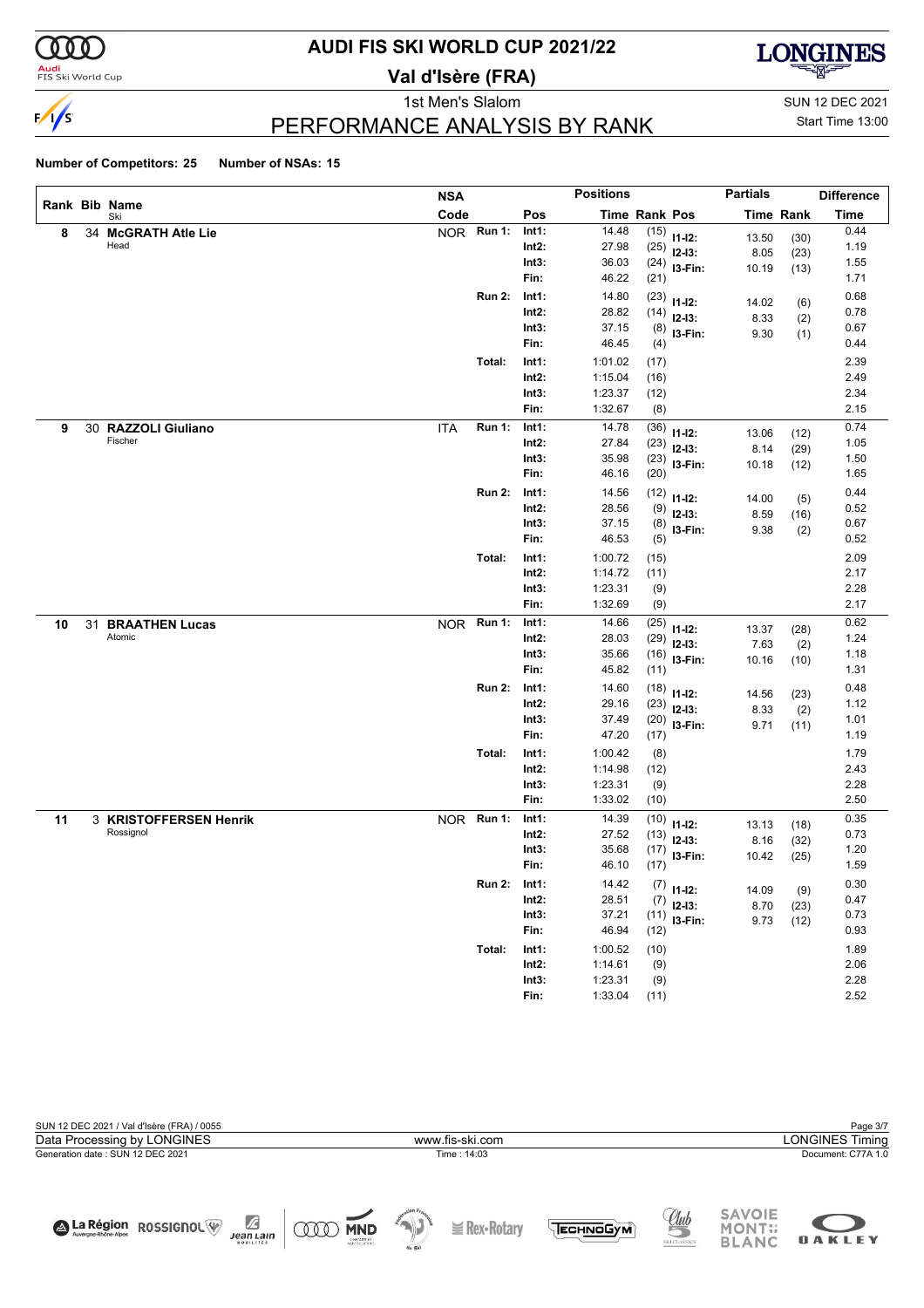

**Audi**<br>FIS Ski World Cup

# **AUDI FIS SKI WORLD CUP 2021/22**

**Val d'Isère (FRA)**



1st Men's Slalom Sun 12 DEC 2021

Start Time 13:00

### PERFORMANCE ANALYSIS BY RANK

|    |                      | <b>NSA</b> |               |          | <b>Positions</b>     |      |               | <b>Partials</b> |                  | <b>Difference</b> |
|----|----------------------|------------|---------------|----------|----------------------|------|---------------|-----------------|------------------|-------------------|
|    | Rank Bib Name<br>Ski | Code       |               | Pos      | <b>Time Rank Pos</b> |      |               |                 | <b>Time Rank</b> | <b>Time</b>       |
| 12 | 37 SALA Tommaso      | <b>ITA</b> | <b>Run 1:</b> | Int1:    | 14.76                | (34) | $11-12:$      | 13.24           | (24)             | 0.72              |
|    | Dynastar             |            |               | $Int2$ : | 28.00                | (26) | $12-13:$      | 8.15            | (31)             | 1.21              |
|    |                      |            |               | Int3:    | 36.15                | (27) | I3-Fin:       | 10.20           | (14)             | 1.67              |
|    |                      |            |               | Fin:     | 46.35                | (22) |               |                 |                  | 1.84              |
|    |                      |            | <b>Run 2:</b> | Int1:    | 14.64                | (19) | $11 - 12$ :   | 14.05           | (7)              | 0.52              |
|    |                      |            |               | $Int2$ : | 28.69                | (11) | $12-13:$      | 8.64            | (21)             | 0.65              |
|    |                      |            |               | Int3:    | 37.33                | (15) | I3-Fin:       | 9.38            | (2)              | 0.85              |
|    |                      |            |               | Fin:     | 46.71                | (8)  |               |                 |                  | 0.70              |
|    |                      |            | Total:        | Int1:    | 1:00.99              | (16) |               |                 |                  | 2.36              |
|    |                      |            |               | $Int2$ : | 1:15.04              | (16) |               |                 |                  | 2.49              |
|    |                      |            |               | Int3:    | 1:23.68              | (20) |               |                 |                  | 2.65              |
|    |                      |            |               | Fin:     | 1:33.06              | (12) |               |                 |                  | 2.54              |
| 13 | 27 HAUGAN Timon      | <b>NOR</b> | <b>Run 1:</b> | Int1:    | 14.75                | (33) | $11 - 12$ :   | 13.26           | (25)             | 0.71              |
|    | Head                 |            |               | $Int2$ : | 28.01                | (28) | $12 - 13$ :   | 8.24            | (38)             | 1.22              |
|    |                      |            |               | Int3:    | 36.25                | (29) | I3-Fin:       | 10.46           | (28)             | 1.77              |
|    |                      |            |               | Fin:     | 46.71                | (29) |               |                 |                  | 2.20              |
|    |                      |            | <b>Run 2:</b> | Int1:    | 14.42                | (7)  | $11 - 12$ :   | 13.99           | (4)              | 0.30              |
|    |                      |            |               | $Int2$ : | 28.41                | (5)  | $12 - 13$ :   | 8.46            | (9)              | 0.37              |
|    |                      |            |               | Int3:    | 36.87                | (4)  | I3-Fin:       | 9.53            | (5)              | 0.39              |
|    |                      |            |               | Fin:     | 46.40                | (2)  |               |                 |                  | 0.39              |
|    |                      |            | Total:        | Int1:    | 1:01.13              | (18) |               |                 |                  | 2.50              |
|    |                      |            |               | $Int2$ : | 1:15.12              | (18) |               |                 |                  | 2.57              |
|    |                      |            |               | Int3:    | 1:23.58              | (16) |               |                 |                  | 2.55              |
|    |                      |            |               | Fin:     | 1:33.11              | (13) |               |                 |                  | 2.59              |
| 14 | 17 GSTREIN Fabio     | <b>AUT</b> | <b>Run 1:</b> | Int1:    | 14.31                | (7)  | $11 - 12$ :   | 13.12           | (16)             | 0.27              |
|    | Atomic               |            |               | $Int2$ : | 27.43                | (8)  | $12 - 13$ :   | 8.16            | (32)             | 0.64              |
|    |                      |            |               | Int3:    | 35.59                | (15) | I3-Fin:       | 10.38           | (22)             | 1.11              |
|    |                      |            |               | Fin:     | 45.97                | (13) |               |                 |                  | 1.46              |
|    |                      |            | <b>Run 2:</b> | Int1:    | 14.24                | (3)  | $11 - 12$ :   | 14.38           | (21)             | 0.12              |
|    |                      |            |               | $Int2$ : | 28.62                | (10) | $12 - 13$ :   | 8.81            | (25)             | 0.58              |
|    |                      |            |               | Int3:    | 37.43                | (17) | I3-Fin:       | 9.85            | (18)             | 0.95              |
|    |                      |            |               | Fin:     | 47.28                | (20) |               |                 |                  | 1.27              |
|    |                      |            | Total:        | Int1:    | 1:00.21              | (7)  |               |                 |                  | 1.58              |
|    |                      |            |               | $Int2$ : | 1:14.59              | (8)  |               |                 |                  | 2.04              |
|    |                      |            |               | Int3:    | 1:23.40              | (13) |               |                 |                  | 2.37              |
|    |                      |            |               | Fin:     | 1:33.25              | (14) |               |                 |                  | 2.73              |
| 15 | 52 SALARICH Joaquim  | <b>ESP</b> | <b>Run 1:</b> | Int1:    | 14.73                | (32) | $11 - 12$ :   | 13.52           | (32)             | 0.69              |
|    | Rossignol            |            |               | Int2:    | 28.25                | (33) | $12 - 13$ :   | 8.02            | (19)             | 1.46              |
|    |                      |            |               | Int3:    | 36.27                | (30) | I3-Fin:       | 10.42           | (25)             | 1.79              |
|    |                      |            |               | Fin:     | 46.69                | (28) |               |                 |                  | 2.18              |
|    |                      |            | <b>Run 2:</b> | Int1:    | 14.59                |      | $(15)$ 11-12: | 13.73           | (1)              | 0.47              |
|    |                      |            |               | $Int2$ : | 28.32                | (3)  | $12-13:$      | 8.46            | (9)              | 0.28              |
|    |                      |            |               | Int3:    | 36.78                | (3)  | $13-Fin:$     | 9.87            | (21)             | 0.30              |
|    |                      |            |               | Fin:     | 46.65                | (7)  |               |                 |                  | 0.64              |
|    |                      |            | Total:        | Int1:    | 1:01.28              | (23) |               |                 |                  | 2.65              |
|    |                      |            |               | $Int2$ : | 1:15.01              | (15) |               |                 |                  | 2.46              |
|    |                      |            |               | Int3:    | 1:23.47              | (14) |               |                 |                  | 2.44              |
|    |                      |            |               | Fin:     | 1:33.34              | (15) |               |                 |                  | 2.82              |

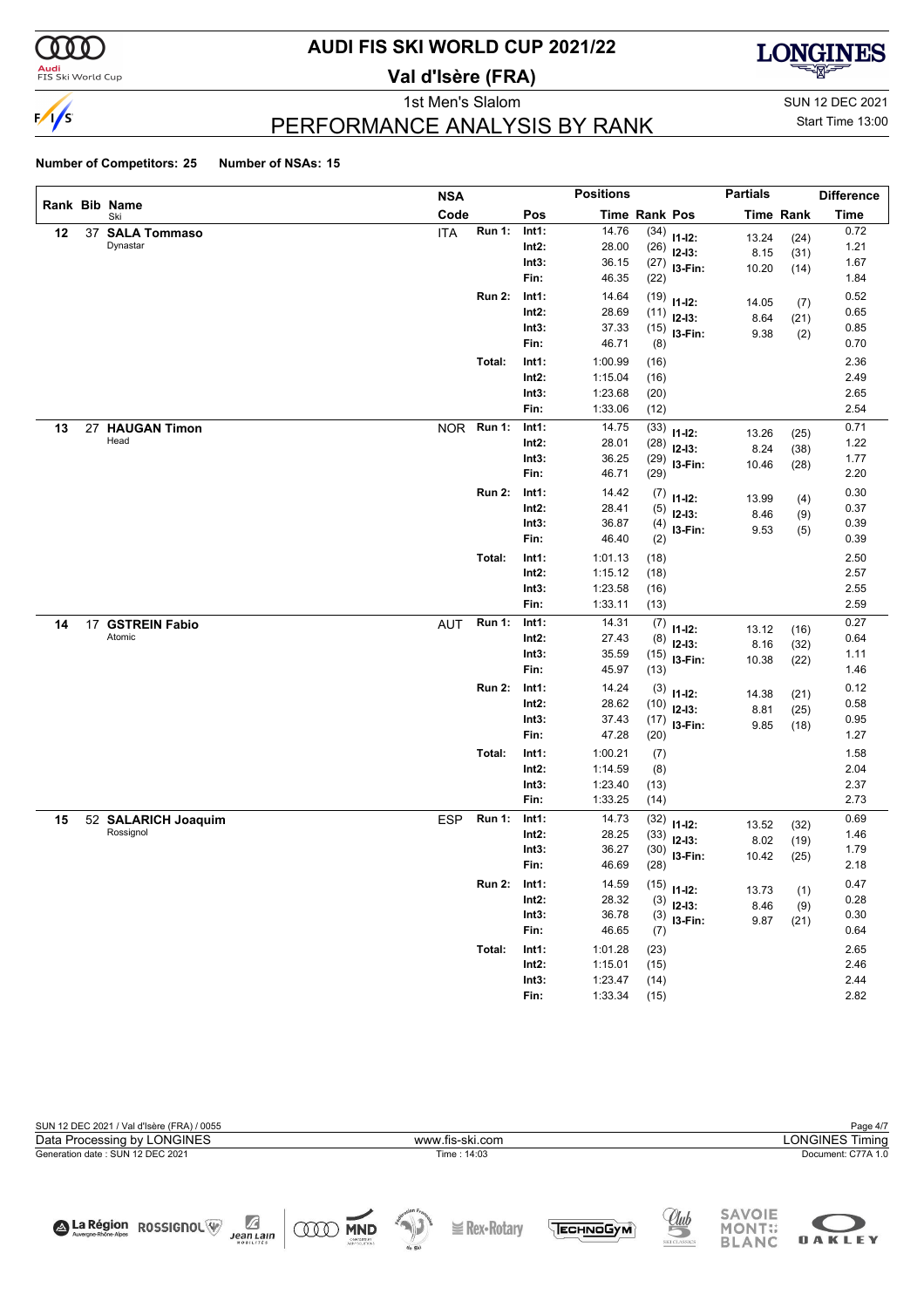

# **AUDI FIS SKI WORLD CUP 2021/22**

**Val d'Isère (FRA)**



1st Men's Slalom SUN 12 DEC 2021

# PERFORMANCE ANALYSIS BY RANK

Start Time 13:00

|    |                             | <b>NSA</b> |               |                   | <b>Positions</b>   |               |                            | <b>Partials</b> |              | <b>Difference</b> |
|----|-----------------------------|------------|---------------|-------------------|--------------------|---------------|----------------------------|-----------------|--------------|-------------------|
|    | Rank Bib Name<br>Ski        | Code       |               | Pos               |                    | Time Rank Pos |                            |                 | Time Rank    | <b>Time</b>       |
| 16 | 23 POPOV Albert             | <b>BUL</b> | <b>Run 1:</b> | Int1:             | 14.68              | (27)          | $11 - 12$ :                | 13.06           | (12)         | 0.64              |
|    | Head                        |            |               | $Int2$ :          | 27.74              | (20)          | $12-13:$                   | 7.97            | (15)         | 0.95              |
|    |                             |            |               | Int3:             | 35.71              | (19)          | I3-Fin:                    | 10.40           | (23)         | 1.23              |
|    |                             |            |               | Fin:              | 46.11              | (18)          |                            |                 |              | 1.60              |
|    |                             |            | <b>Run 2:</b> | Int1:             | 14.57              | (13)          | $11 - 12$ :                | 14.32           | (16)         | 0.45              |
|    |                             |            |               | $Int2$ :          | 28.89              | (17)          | $12-13:$                   | 8.47            | (11)         | 0.85              |
|    |                             |            |               | Int3:             | 37.36              | (16)          | I3-Fin:                    | 9.89            | (22)         | 0.88              |
|    |                             |            |               | Fin:              | 47.25              | (19)          |                            |                 |              | 1.24              |
|    |                             |            | Total:        | Int1:             | 1:00.68            | (14)          |                            |                 |              | 2.05              |
|    |                             |            |               | $Int2$ :          | 1:15.00            | (13)          |                            |                 |              | 2.45              |
|    |                             |            |               | Int3:             | 1:23.47            | (14)          |                            |                 |              | 2.44              |
|    |                             |            |               | Fin:              | 1:33.36            | (16)          |                            |                 |              | 2.84              |
| 17 | 32 READ Erik                | CAN        | Run 1:        | Int1:             | 14.41              | (12)          | $11 - 12$ :                | 13.09           | (14)         | 0.37              |
|    | Atomic                      |            |               | $Int2$ :          | 27.50              | (11)          | $12 - 13$ :                | 8.00            | (17)         | 0.71              |
|    |                             |            |               | Int3:<br>Fin:     | 35.50<br>45.97     | (11)          | I3-Fin:                    | 10.47           | (30)         | 1.02<br>1.46      |
|    |                             |            |               |                   |                    | (13)          |                            |                 |              |                   |
|    |                             |            | <b>Run 2:</b> | Int1:             | 14.59              | (15)          | $11 - 12$ :                | 14.13           | (12)         | 0.47              |
|    |                             |            |               | Int2:             | 28.72              | (12)          | $12 - 13$ :                | 8.44            | (8)          | 0.68              |
|    |                             |            |               | Int3:<br>Fin:     | 37.16<br>47.42     | (10)          | I3-Fin:                    | 10.26           | (25)         | 0.68<br>1.41      |
|    |                             |            |               |                   |                    | (22)          |                            |                 |              |                   |
|    |                             |            | Total:        | Int1:             | 1:00.56            | (13)          |                            |                 |              | 1.93              |
|    |                             |            |               | $Int2$ :          | 1:14.69            | (10)          |                            |                 |              | 2.14              |
|    |                             |            |               | Int3:<br>Fin:     | 1:23.13<br>1:33.39 | (8)<br>(17)   |                            |                 |              | 2.10<br>2.87      |
|    |                             |            |               |                   |                    |               |                            |                 |              |                   |
| 18 | 36 KRANJEC Zan<br>Rossignol | <b>SLO</b> | Run 1:        | Int1:<br>$Int2$ : | 14.57<br>27.53     | (16)          | $11 - 12$ :                | 12.96           | (6)          | 0.53<br>0.74      |
|    |                             |            |               | Int3:             | 35.51              | (14)          | $12 - 13$ :                | 7.98            | (16)         | 1.03              |
|    |                             |            |               | Fin:              | 45.96              | (12)<br>(12)  | I3-Fin:                    | 10.45           | (27)         | 1.45              |
|    |                             |            | <b>Run 2:</b> | Int1:             | 14.58              |               |                            |                 |              | 0.46              |
|    |                             |            |               | $Int2$ :          | 29.21              | (14)<br>(24)  | $11 - 12$ :                | 14.63           | (24)         | 1.17              |
|    |                             |            |               | Int3:             | 37.70              | (24)          | $12 - 13$ :                | 8.49            | (13)         | 1.22              |
|    |                             |            |               | Fin:              | 47.44              | (23)          | I3-Fin:                    | 9.74            | (13)         | 1.43              |
|    |                             |            | Total:        | Int1:             | 1:00.54            | (11)          |                            |                 |              | 1.91              |
|    |                             |            |               | $Int2$ :          | 1:15.17            | (19)          |                            |                 |              | 2.62              |
|    |                             |            |               | Int3:             | 1:23.66            | (19)          |                            |                 |              | 2.63              |
|    |                             |            |               | Fin:              | 1:33.40            | (18)          |                            |                 |              | 2.88              |
| 19 | 26 VIDOVIC Matej            | CRO.       | <b>Run 1:</b> | Int1:             | 14.58              | (17)          |                            |                 |              | 0.54              |
|    | Head                        |            |               | Int2:             | 27.71              | (18)          | $11 - 12$ :<br>$12 - 13$ : | 13.13           | (18)         | 0.92              |
|    |                             |            |               | Int3:             | 35.51              | (12)          | I3-Fin:                    | 7.80<br>10.49   | (8)          | 1.03              |
|    |                             |            |               | Fin:              | 46.00              | (15)          |                            |                 | (34)         | 1.49              |
|    |                             |            | <b>Run 2:</b> | Int1:             | 14.54              |               | $(11)$ 11-12:              |                 |              | 0.42              |
|    |                             |            |               | $Int2$ :          | 29.00              | (22)          | $12-13:$                   | 14.46<br>8.59   | (22)<br>(16) | 0.96              |
|    |                             |            |               | Int3:             | 37.59              | (22)          | I3-Fin:                    | 9.86            | (20)         | 1.11              |
|    |                             |            |               | Fin:              | 47.45              | (24)          |                            |                 |              | 1.44              |
|    |                             |            | Total:        | Int1:             | 1:00.54            | (11)          |                            |                 |              | 1.91              |
|    |                             |            |               | $Int2$ :          | 1:15.00            | (13)          |                            |                 |              | 2.45              |
|    |                             |            |               | Int3:             | 1:23.59            | (17)          |                            |                 |              | 2.56              |
|    |                             |            |               | Fin:              | 1:33.45            | (19)          |                            |                 |              | 2.93              |

| SUN 12 DEC 2021 / Val d'Isère (FRA) / 0055                    |                                                   |                                                       | Page 5/7                                                        |
|---------------------------------------------------------------|---------------------------------------------------|-------------------------------------------------------|-----------------------------------------------------------------|
| Data Processing by LONGINES                                   | www.fis-ski.com                                   |                                                       | <b>LONGINES Timing</b>                                          |
| Generation date: SUN 12 DEC 2021                              | Time: 14:03                                       |                                                       | Document: C77A 1.0                                              |
|                                                               |                                                   |                                                       |                                                                 |
|                                                               |                                                   |                                                       |                                                                 |
| A La Région ROSSIGNOL<br><b>Jean Lain</b><br><b>MOBILITÉS</b> | <b>MND</b><br>CNENRELET<br>SVAPSOLUTONS<br>de Ski | Club<br>$\geq$ Rex-Rotary<br>ЕСН ОБУМ<br>SKI CLASSICS | <b>SAVOIE</b><br><b>MONT::</b><br><b>OAKLEY</b><br><b>BLANC</b> |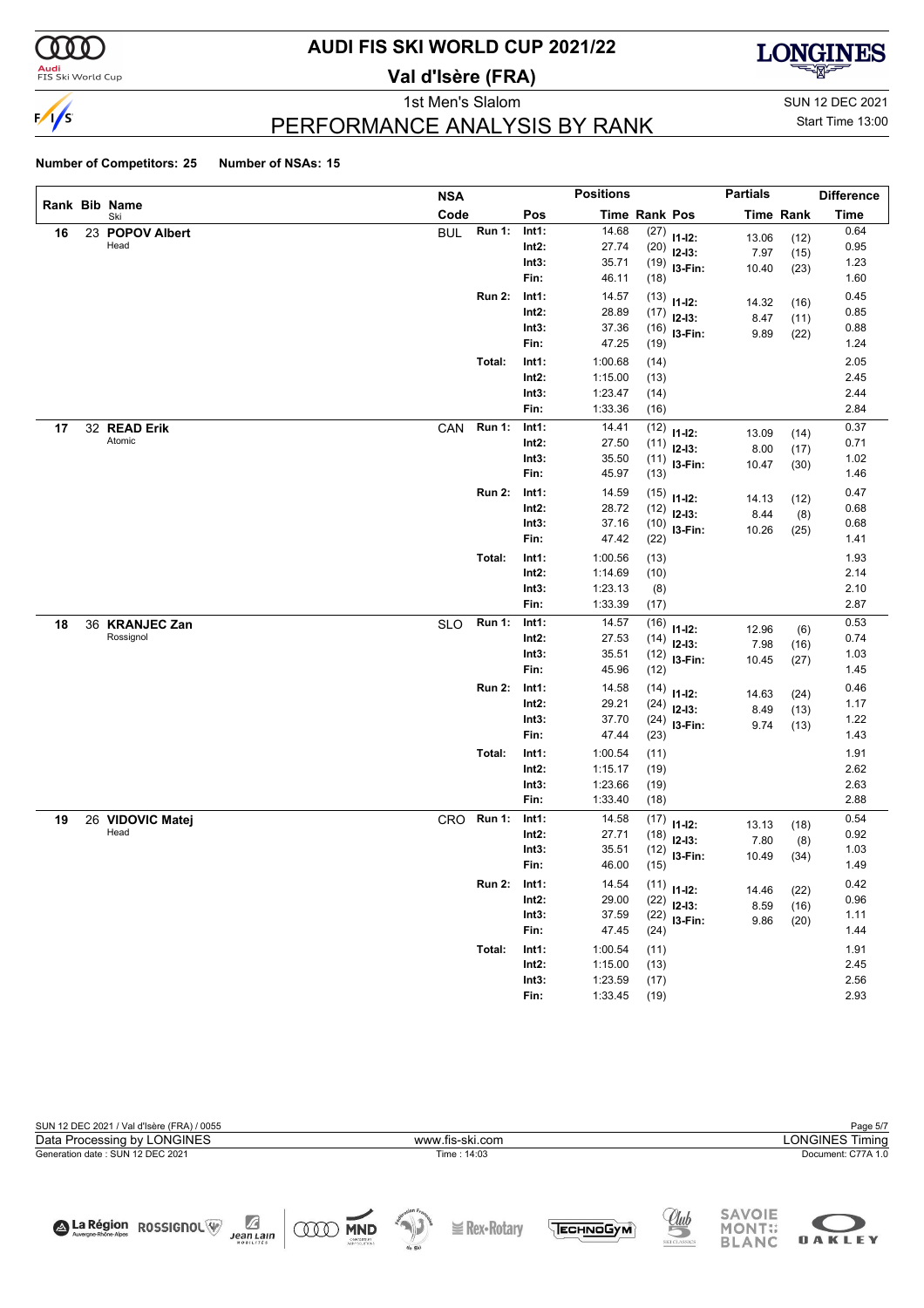

# **AUDI FIS SKI WORLD CUP 2021/22**

**Val d'Isère (FRA)**



1st Men's Slalom SUN 12 DEC 2021

# PERFORMANCE ANALYSIS BY RANK

Start Time 13:00

|    |                                       | <b>NSA</b> |               |                   | <b>Positions</b>   |                      |                | <b>Partials</b> |                  | <b>Difference</b> |
|----|---------------------------------------|------------|---------------|-------------------|--------------------|----------------------|----------------|-----------------|------------------|-------------------|
|    | Rank Bib Name<br>Ski                  | Code       |               | Pos               |                    | <b>Time Rank Pos</b> |                |                 | <b>Time Rank</b> | <b>Time</b>       |
| 19 | 19 MOELGG Manfred                     | <b>ITA</b> | <b>Run 1:</b> | Int1:             | 14.41              | (12)                 | $11 - 12$ :    | 13.35           | (27)             | 0.37              |
|    | Fischer                               |            |               | $Int2$ :          | 27.76              | (21)                 | $12-13:$       | 8.27            | (40)             | 0.97              |
|    |                                       |            |               | Int3:             | 36.03              | (24)                 | I3-Fin:        | 10.70           | (39)             | 1.55              |
|    |                                       |            |               | Fin:              | 46.73              | (30)                 |                |                 |                  | 2.22              |
|    |                                       |            | <b>Run 2:</b> | Int1:             | 14.44              | (9)                  | $11 - 12$ :    | 14.09           | (9)              | 0.32              |
|    |                                       |            |               | $Int2$ :          | 28.53              | (8)                  | $12-13:$       | 8.39            | (6)              | 0.49              |
|    |                                       |            |               | Int3:             | 36.92              | (5)                  | I3-Fin:        | 9.80            | (17)             | 0.44              |
|    |                                       |            |               | Fin:              | 46.72              | (9)                  |                |                 |                  | 0.71              |
|    |                                       | Total:     |               | Int1:             | 1:01.17            | (19)                 |                |                 |                  | 2.54              |
|    |                                       |            |               | $Int2$ :          | 1:15.26            | (20)                 |                |                 |                  | 2.71              |
|    |                                       |            |               | Int3:             | 1:23.65            | (18)                 |                |                 |                  | 2.62<br>2.93      |
|    |                                       |            |               | Fin:              | 1:33.45            | (19)                 |                |                 |                  |                   |
| 21 | 22 HIRSCHBUEHL Christian<br>Rossignol | <b>AUT</b> | <b>Run 1:</b> | Int1:             | 14.60              | (23)                 | $11 - 12$ :    | 13.51           | (31)             | 0.56              |
|    |                                       |            |               | $Int2$ :          | 28.11              | (30)                 | $12-13:$       | 8.18            | (34)             | 1.32              |
|    |                                       |            |               | Int3:<br>Fin:     | 36.29<br>46.59     | (32)<br>(25)         | I3-Fin:        | 10.30           | (18)             | 1.81<br>2.08      |
|    |                                       |            |               |                   |                    |                      |                |                 |                  |                   |
|    |                                       |            | <b>Run 2:</b> | Int1:             | 14.59              | (15)                 | $11 - 12$ :    | 14.33           | (17)             | 0.47              |
|    |                                       |            |               | $Int2$ :<br>Int3: | 28.92<br>37.30     | (18)                 | $12-13:$       | 8.38            | (5)              | 0.88<br>0.82      |
|    |                                       |            |               | Fin:              | 47.08              | (14)<br>(14)         | I3-Fin:        | 9.78            | (16)             | 1.07              |
|    |                                       | Total:     |               | Int1:             |                    |                      |                |                 |                  | 2.55              |
|    |                                       |            |               | $Int2$ :          | 1:01.18<br>1:15.51 | (21)<br>(23)         |                |                 |                  | 2.96              |
|    |                                       |            |               | Int3:             | 1:23.89            | (22)                 |                |                 |                  | 2.86              |
|    |                                       |            |               | Fin:              | 1:33.67            | (21)                 |                |                 |                  | 3.15              |
| 22 | 2 ZENHAEUSERN Ramon                   | SUI        | <b>Run 1:</b> | Int1:             | 14.45              | (14)                 |                |                 |                  | 0.41              |
|    | Rossignol                             |            |               | $Int2$ :          | 28.00              | (26)                 | $11 - 12$ :    | 13.55           | (35)             | 1.21              |
|    |                                       |            |               | Int3:             | 36.07              | (26)                 | $12-13:$       | 8.07            | (25)             | 1.59              |
|    |                                       |            |               | Fin:              | 46.53              | (24)                 | I3-Fin:        | 10.46           | (28)             | 2.02              |
|    |                                       |            | <b>Run 2:</b> | Int1:             | 14.64              | (19)                 | $11 - 12$ :    |                 |                  | 0.52              |
|    |                                       |            |               | $Int2$ :          | 28.99              | (21)                 | $12-13:$       | 14.35<br>8.59   | (18)             | 0.95              |
|    |                                       |            |               | Int3:             | 37.58              |                      | $(21)$ 13-Fin: | 9.62            | (16)<br>(7)      | 1.10              |
|    |                                       |            |               | Fin:              | 47.20              | (17)                 |                |                 |                  | 1.19              |
|    |                                       | Total:     |               | Int1:             | 1:01.17            | (19)                 |                |                 |                  | 2.54              |
|    |                                       |            |               | $Int2$ :          | 1:15.52            | (24)                 |                |                 |                  | 2.97              |
|    |                                       |            |               | Int3:             | 1:24.11            | (24)                 |                |                 |                  | 3.08              |
|    |                                       |            |               | Fin:              | 1:33.73            | (22)                 |                |                 |                  | 3.21              |
| 23 | 35 SCHMIDIGER Reto                    | SUI        | <b>Run 1:</b> | Int1:             | 14.66              | (25)                 | $11 - 12$ :    | 13.00           | (7)              | 0.62              |
|    | Nordica                               |            |               | $Int2$ :          | 27.66              | (17)                 | $12-13:$       | 8.13            | (27)             | 0.87              |
|    |                                       |            |               | Int3:             | 35.79              | (21)                 | I3-Fin:        | 10.83           | (40)             | 1.31              |
|    |                                       |            |               | Fin:              | 46.62              | (26)                 |                |                 |                  | 2.11              |
|    |                                       |            | <b>Run 2:</b> | Int1:             | 14.65              |                      | $(21)$ 11-12:  | 14.20           | (15)             | 0.53              |
|    |                                       |            |               | Int2:             | 28.85              | (15)                 | $12-13:$       | 8.62            | (20)             | 0.81              |
|    |                                       |            |               | Int3:             | 37.47              |                      | $(18)$ 13-Fin: | 9.65            | (9)              | 0.99              |
|    |                                       |            |               | Fin:              | 47.12              | (16)                 |                |                 |                  | 1.11              |
|    |                                       | Total:     |               | Int1:             | 1:01.27            | (22)                 |                |                 |                  | 2.64              |
|    |                                       |            |               | $Int2$ :          | 1:15.47            | (22)                 |                |                 |                  | 2.92              |
|    |                                       |            |               | Int3:             | 1:24.09            | (23)                 |                |                 |                  | $3.06\,$          |
|    |                                       |            |               | Fin:              | 1:33.74            | (23)                 |                |                 |                  | 3.22              |

| SUN 12 DEC 2021 / Val d'Isère (FRA) / 0055 |                                                                                                                                | Page 6/7                                                                                      |
|--------------------------------------------|--------------------------------------------------------------------------------------------------------------------------------|-----------------------------------------------------------------------------------------------|
| Data Processing by LONGINES                | www.fis-ski.com                                                                                                                | <b>LONGINES Timing</b>                                                                        |
| Generation date: SUN 12 DEC 2021           | Time: 14:03                                                                                                                    | Document: C77A 1.0                                                                            |
|                                            |                                                                                                                                |                                                                                               |
|                                            |                                                                                                                                |                                                                                               |
| A Région ROSSIGNOL                         | Ŀ<br>中国<br>$\geq$ Rex-Rotary<br>ЕСН ПОСУМ<br><b>MND</b><br><b>Jean Lain</b><br>CNENRELET<br>SVAPSOUTIONS<br>MOBILITÉS<br>de Sk | <b>SAVOIE</b><br><u>Club</u><br><b>MONT#</b><br>SKI CLASSICS<br><b>OAKLEY</b><br><b>BLANC</b> |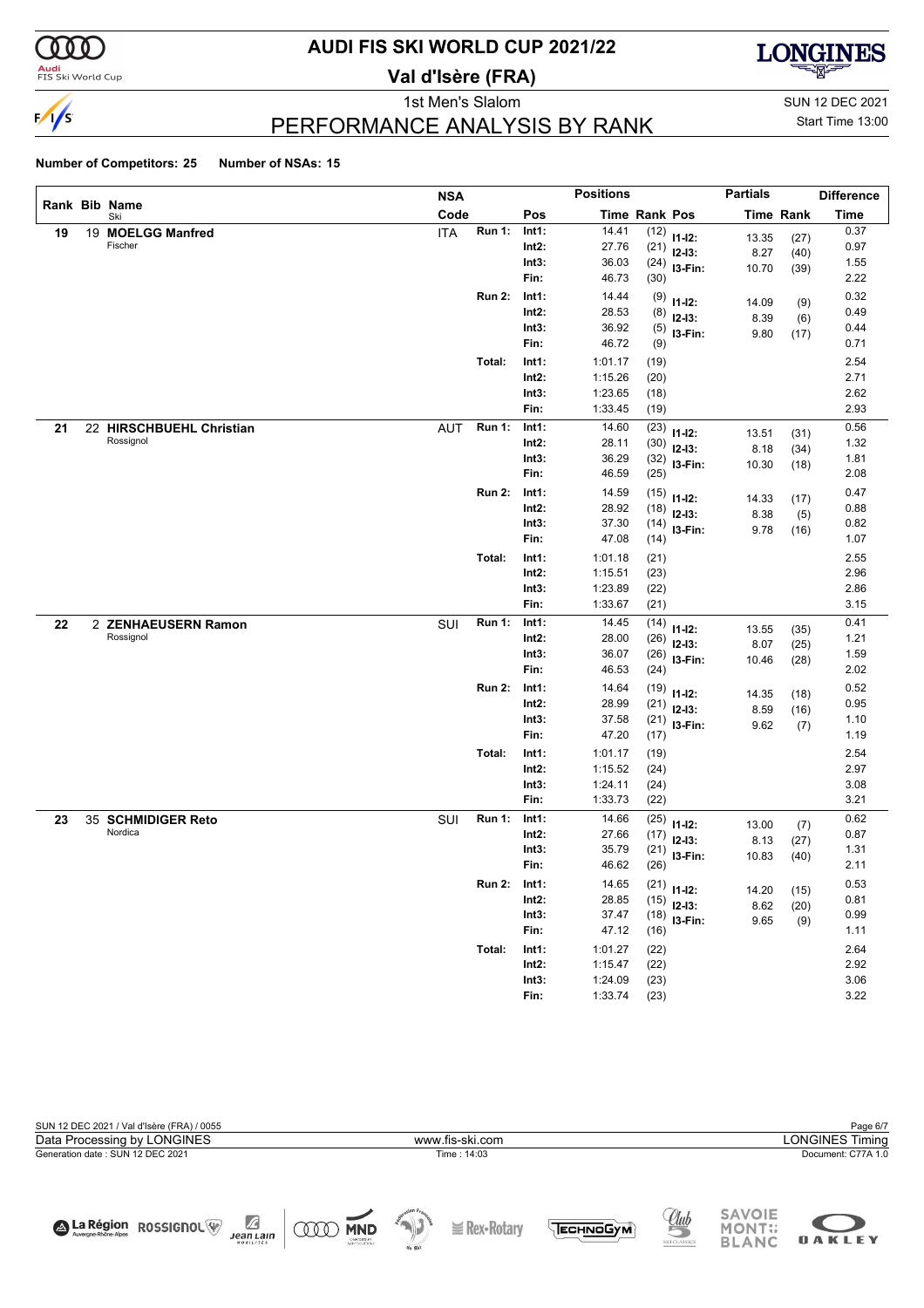

# **AUDI FIS SKI WORLD CUP 2021/22**

**Val d'Isère (FRA)**

**LONGINES** 

1st Men's Slalom SUN 12 DEC 2021

Start Time 13:00

# PERFORMANCE ANALYSIS BY RANK

#### **Number of Competitors: 25 Number of NSAs: 15**

|    |    |                                      | <b>NSA</b> |               |                                    | <b>Positions</b>                         |                              |                                         | <b>Partials</b>        |                      | <b>Difference</b>            |
|----|----|--------------------------------------|------------|---------------|------------------------------------|------------------------------------------|------------------------------|-----------------------------------------|------------------------|----------------------|------------------------------|
|    |    | Rank Bib Name<br>Ski                 | Code       |               | Pos                                |                                          | Time Rank Pos                |                                         |                        | Time Rank            | Time                         |
| 24 | 48 | <b>RAUCHFUSS Julian</b><br>Rossignol | <b>GER</b> | <b>Run 1:</b> | Int1:<br>Int2:<br>Int3:<br>Fin:    | 14.69<br>28.25<br>36.54<br>46.65         | (28)<br>(33)<br>(35)<br>(27) | $11 - 12$ :<br>$12 - 13:$<br>I3-Fin:    | 13.56<br>8.29<br>10.11 | (36)<br>(41)<br>(7)  | 0.65<br>1.46<br>2.06<br>2.14 |
|    |    |                                      |            | <b>Run 2:</b> | Int1:<br>Int2:<br>Int3:<br>Fin:    | 14.78<br>28.96<br>37.22<br>47.11         | (22)<br>(12)<br>(15)         | $11 - 12$ :<br>$(20)$ 12-13:<br>I3-Fin: | 14.18<br>8.26<br>9.89  | (14)<br>(1)<br>(22)  | 0.66<br>0.92<br>0.74<br>1.10 |
|    |    |                                      |            | Total:        | Int1:<br>$Int2$ :<br>Int3:<br>Fin: | 1:01.43<br>1:15.61<br>1:23.87<br>1:33.76 | (25)<br>(25)<br>(21)<br>(24) |                                         |                        |                      | 2.80<br>3.06<br>2.84<br>3.24 |
| 25 | 43 | <b>WINTERS Luke</b><br>Rossignol     | <b>USA</b> | <b>Run 1:</b> | Int1:<br>Int2:<br>Int3:<br>Fin:    | 14.59<br>28.24<br>36.28<br>46.50         | (20)<br>(32)<br>(31)<br>(23) | $11 - 12$ :<br>$12 - 13:$<br>I3-Fin:    | 13.65<br>8.04<br>10.22 | (38)<br>(21)<br>(15) | 0.55<br>1.45<br>1.80<br>1.99 |
|    |    |                                      |            | <b>Run 2:</b> | Int1:<br>Int2:<br>Int3:<br>Fin:    | 14.86<br>28.94<br>37.66<br>47.40         | (24)<br>(23)<br>(21)         | $11 - 12$ :<br>$(19)$ 12-13:<br>I3-Fin: | 14.08<br>8.72<br>9.74  | (8)<br>(24)<br>(13)  | 0.74<br>0.90<br>1.18<br>1.39 |
|    |    |                                      |            | Total:        | Int1:<br>Int2:<br>Int3:<br>Fin:    | 1:01.36<br>1:15.44<br>1:24.16<br>1:33.90 | (24)<br>(21)<br>(25)<br>(25) |                                         |                        |                      | 2.73<br>2.89<br>3.13<br>3.38 |

| Legend: |                                            |                                                      |                          |        |                   |                    |              |                               |                        |
|---------|--------------------------------------------|------------------------------------------------------|--------------------------|--------|-------------------|--------------------|--------------|-------------------------------|------------------------|
| Fin     | Finish                                     | Int                                                  | Intermediate             |        | lx.               | Intermediate x     |              |                               |                        |
| Pos.    | Intermediate or speed position             |                                                      |                          |        |                   |                    |              |                               |                        |
|         |                                            |                                                      |                          |        |                   |                    |              |                               |                        |
|         | SUN 12 DEC 2021 / Val d'Isère (FRA) / 0055 |                                                      |                          |        |                   |                    |              |                               | Page 7/7               |
|         | Data Processing by LONGINES                |                                                      |                          |        | www.fis-ski.com   |                    |              |                               | <b>LONGINES Timing</b> |
|         | Generation date: SUN 12 DEC 2021           |                                                      |                          |        | Time: 14:03       |                    |              |                               | Document: C77A 1.0     |
|         |                                            |                                                      |                          |        |                   |                    | <u>Uub</u>   | <b>SAVOIE</b>                 |                        |
|         | <b>A La Région</b><br><b>ROSSIGNOL</b>     | $\mathbb{Z}$<br><b>Jean Lain</b><br><b>MOBILITÉS</b> | <b>MND</b><br>CNEOMERIES | de Ski | $\geq$ Rex-Rotary | Песн <u>мо</u> бум | SKI CLASSICS | <b>MONT::</b><br><b>BLANC</b> | <b>OAKLEY</b>          |

Intermediate Time Positions : Int. 1 = Inter1 Internetiate Time Positions : Int. 1 = Inter1 Int. 2 = Inter2 Int. 3 = Inter3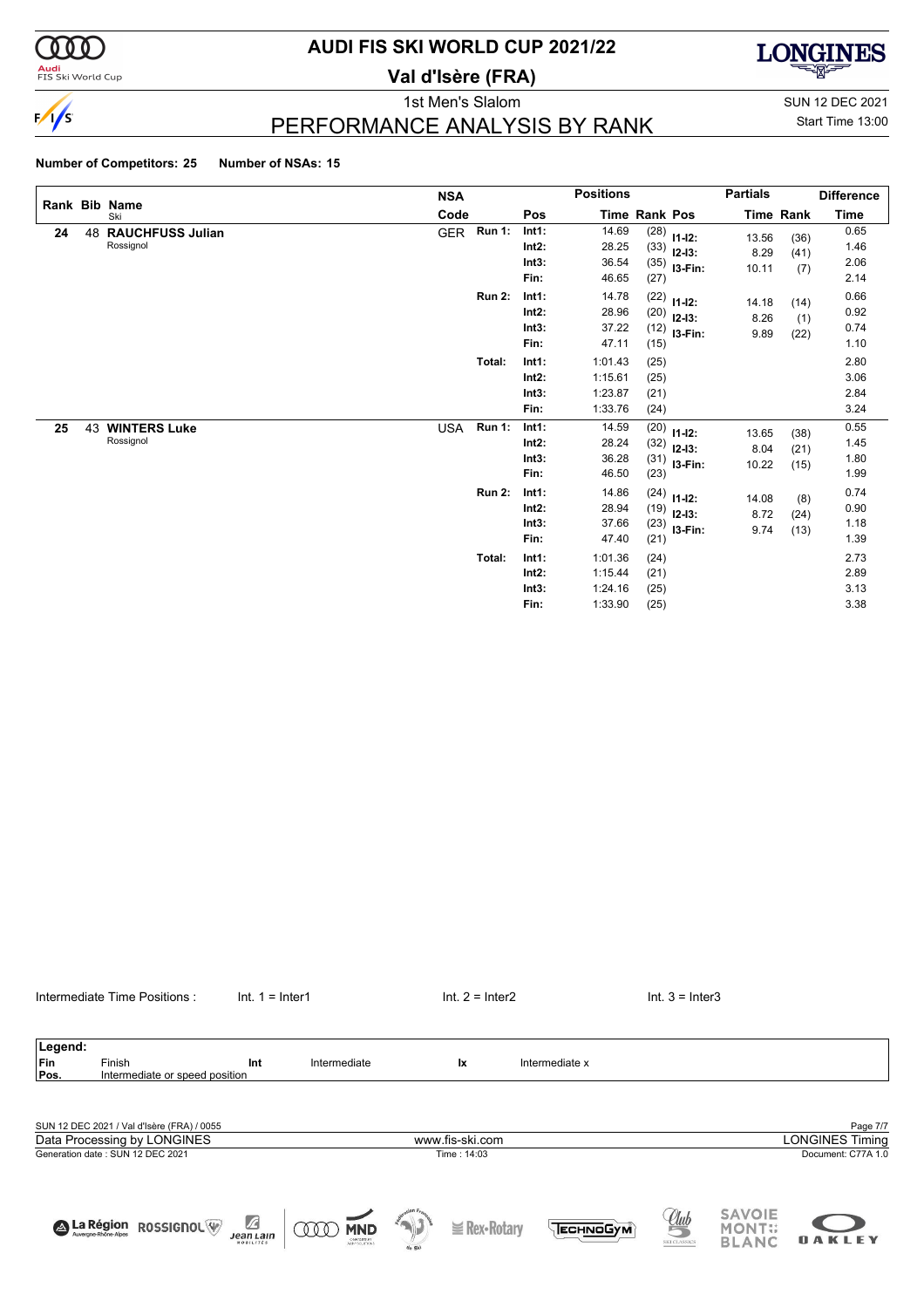



# **AUDI FIS SKI WORLD CUP 2021/22**



**Val d'Isère (FRA)**

# PERFORMANCE ANALYSIS BY BIB

1st Men's Slalom Sun 12 DEC 2021 Start Time 13:00

**Number of Competitors: 68 Number of NSAs: 22**

| <b>Bib</b>     | Name                           | <b>NSA</b> |               |          | <b>Positions</b> |                      |                | <b>Partials</b> |                  | <b>Difference</b> |
|----------------|--------------------------------|------------|---------------|----------|------------------|----------------------|----------------|-----------------|------------------|-------------------|
|                | Ski                            | Code       |               | Pos      |                  | <b>Time Rank Pos</b> |                |                 | <b>Time Rank</b> | <b>Time</b>       |
| $\mathbf{1}$   | <b>FOSS-SOLEVAAG Sebastian</b> |            | NOR Run 1:    | Int1:    | 14.29            | (8)                  | $11-12:$       | 12.91           | (5)              | 0.32              |
|                | Voelkl                         |            |               | Int2:    | 27.20            | (6)                  | $12-13:$       | 7.61            | (1)              | 0.41              |
|                |                                |            |               | Int3:    | 34.81            | (3)                  | I3-Fin:        | 9.87            | (1)              | 0.33              |
|                |                                |            |               | Fin:     | 44.68            | (3)                  |                |                 |                  | 0.17              |
|                |                                |            | <b>Run 2:</b> | Int1:    | 15.01            | (28)                 | $11 - 12$ :    | 14.63           | (26)             | 0.89              |
|                |                                |            |               | Int2:    | 29.64            | (27)                 | $12 - 13$ :    | 8.42            | (7)              | 1.60              |
|                |                                |            |               | Int3:    | 38.06            | (26)                 | I3-Fin:        | 9.77            | (15)             | 1.58              |
|                |                                |            |               | Fin:     | 47.83            | (25)                 |                |                 |                  | 1.82              |
|                |                                |            | Total:        | Int1:    | 59.69            | (5)                  |                |                 |                  | 1.06              |
|                |                                |            |               | Int2:    | 1:14.32          | (9)                  |                |                 |                  | 1.77              |
|                |                                |            |               | Int3:    | 1:22.74          | (6)                  |                |                 |                  | 1.71              |
|                |                                |            |               | Fin:     | 1:32.51          | (6)                  |                |                 |                  | 1.99              |
| $\overline{2}$ | <b>ZENHAEUSERN Ramon</b>       | SUI        | <b>Run 1:</b> | Int1:    | 14.45            | (18)                 | $11 - 12$ :    | 13.55           | (44)             | 0.48              |
|                | Rossignol                      |            |               | $Int2$ : | 28.00            | (31)                 | $12-13:$       | 8.07            | (29)             | 1.21              |
|                |                                |            |               | Int3:    | 36.07            | (31)                 | I3-Fin:        | 10.46           | (28)             | 1.59              |
|                |                                |            |               | Fin:     | 46.53            | (24)                 |                |                 |                  | 2.02              |
|                |                                |            | <b>Run 2:</b> | Int1:    | 14.64            | (22)                 | $11 - 12$ :    | 14.35           | (18)             | 0.52              |
|                |                                |            |               | Int2:    | 28.99            | (23)                 | $12-13:$       | 8.59            |                  | (17)              |
|                |                                |            |               | Int3:    | 37.58            | (22)                 | I3-Fin:        | 9.62            | (7)              | 1.10              |
|                |                                |            |               | Fin:     | 47.20            | (17)                 |                |                 |                  | 1.19              |
|                |                                |            | Total:        | Int1:    | 1:01.17          | (22)                 |                |                 |                  | 2.54              |
|                |                                |            |               | Int2:    | 1:15.52          | (26)                 |                |                 |                  | 2.97              |
|                |                                |            |               | Int3:    | 1:24.11          | (25)                 |                |                 |                  | 3.08              |
|                |                                |            |               | Fin:     | 1:33.73          | (22)                 |                |                 |                  | 3.21              |
| 3              | <b>KRISTOFFERSEN Henrik</b>    |            | NOR Run 1:    | Int1:    | 14.39            | (13)                 | $11 - 12$ :    | 13.13           | (22)             | 0.42              |
|                | Rossignol                      |            |               | Int2:    | 27.52            | (16)                 | $12 - 13:$     | 8.16            | (38)             | 0.73              |
|                |                                |            |               | Int3:    | 35.68            | (19)                 | I3-Fin:        | 10.42           | (25)             | 1.20              |
|                |                                |            |               | Fin:     | 46.10            | (17)                 |                |                 |                  | 1.59              |
|                |                                |            | <b>Run 2:</b> | Int1:    | 14.42            |                      | $(10)$ 11-12:  | 14.09           | (9)              | 0.30              |
|                |                                |            |               | Int2:    | 28.51            | (7)                  | $12 - 13$ :    | 8.70            | (24)             | 0.47              |
|                |                                |            |               | Int3:    | 37.21            |                      | $(12)$ 13-Fin: | 9.73            | (12)             | 0.73              |
|                |                                |            |               | Fin:     | 46.94            | (12)                 |                |                 |                  | 0.93              |
|                |                                |            | Total:        | Int1:    | 1:00.52          | (13)                 |                |                 |                  | 1.89              |
|                |                                |            |               | $Int2$ : | 1:14.61          | (11)                 |                |                 |                  | 2.06              |
|                |                                |            |               | Int3:    | 1:23.31          | (10)                 |                |                 |                  | 2.28              |
|                |                                |            |               | Fin:     | 1:33.04          | (11)                 |                |                 |                  | 2.52              |

|  |                 | Page 1/13 |                        |  |  |  |  |  |  |
|--|-----------------|-----------|------------------------|--|--|--|--|--|--|
|  | www.fis-ski.com |           | <b>LONGINES Timing</b> |  |  |  |  |  |  |
|  | Time: 14:03     |           | Document: C77B 1.0     |  |  |  |  |  |  |
|  |                 |           |                        |  |  |  |  |  |  |
|  |                 |           |                        |  |  |  |  |  |  |
|  |                 | CAVOIE    |                        |  |  |  |  |  |  |
|  |                 | $\bigcap$ |                        |  |  |  |  |  |  |

 $\cong$  **Rex-Rotary** 

**QOO MND** 

 $\sqrt{2}$ <br>Jean Lain

A La Région ROSSIGNOL



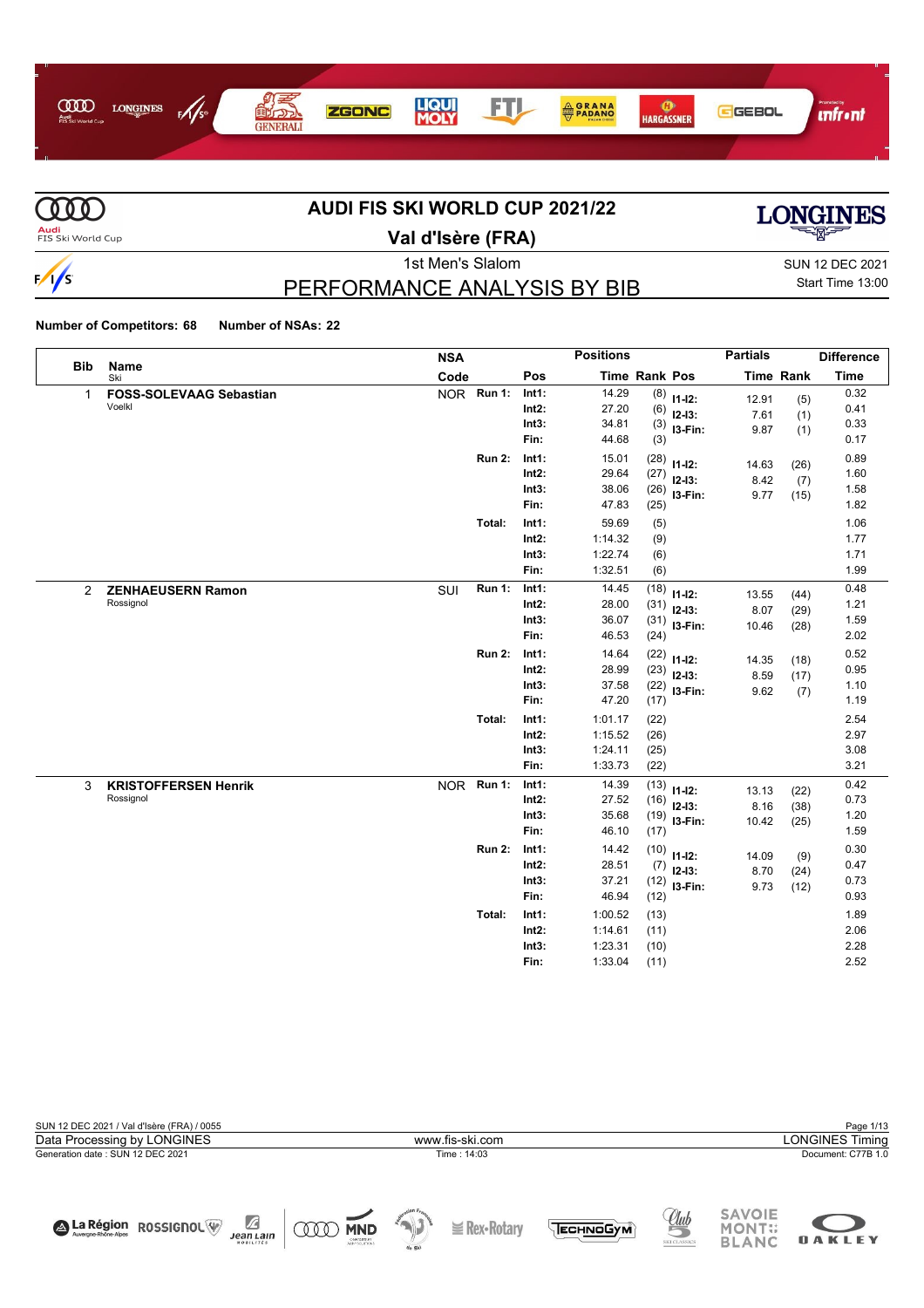

#### **Audi**<br>FIS Ski World Cup

# **AUDI FIS SKI WORLD CUP 2021/22**

**Val d'Isère (FRA)**



1st Men's Slalom Sun 12 DEC 2021 PERFORMANCE ANALYSIS BY BIB

Start Time 13:00

**OAKLEY** 

|                |                                         | <b>NSA</b>                            |                                    | <b>Positions</b>                                    |                              |                                           | <b>Partials</b>        |                      | <b>Difference</b>            |
|----------------|-----------------------------------------|---------------------------------------|------------------------------------|-----------------------------------------------------|------------------------------|-------------------------------------------|------------------------|----------------------|------------------------------|
| <b>Bib</b>     | Name<br>Ski                             | Code                                  | Pos                                |                                                     | Time Rank Pos                |                                           | <b>Time Rank</b>       |                      | Time                         |
| 4              | <b>FELLER Manuel</b><br>Atomic          | <b>Run 1:</b><br><b>AUT</b>           | Int1:<br>$Int2$ :<br>Int3:<br>Fin: | 14.31<br>27.35<br>35.05<br>44.97                    | (9)<br>(8)<br>(7)<br>(5)     | $11-12:$<br>$12-13:$<br>I3-Fin:           | 13.04<br>7.70<br>9.92  | (13)<br>(5)<br>(2)   | 0.34<br>0.56<br>0.57<br>0.46 |
|                |                                         | <b>Run 2:</b>                         | Int1:<br>$Int2$ :<br>Int3:<br>Fin: | 14.20<br>28.67<br><b>DNF</b>                        | (2)                          | $11-12:$<br>$(12)$ 12-13:<br>I3-Fin:      | 14.47                  | (24)                 | 0.08<br>0.63                 |
|                |                                         | Total:                                | Int1:<br>Int2:<br>Int3:<br>Fin:    | 59.17<br>1:13.64<br><b>DNF</b>                      | (3)<br>(3)                   |                                           |                        |                      | 0.54<br>1.09                 |
| 5              | <b>SCHWARZ Marco</b><br>Atomic          | <b>Run 1:</b><br><b>AUT</b><br>Total: | Int1:<br>$Int2$ :<br>Int3:<br>Fin: | 14.59<br>27.89<br>35.96<br>47.04<br><b>DNQ</b>      | (24)<br>(29)<br>(26)<br>(35) | $11 - 12$ :<br>$12-13:$<br>I3-Fin:        | 13.30<br>8.07<br>11.08 | (31)<br>(29)<br>(44) | 0.62<br>1.10<br>1.48<br>2.53 |
| 6              | <b>PINTURAULT Alexis</b><br>Head        | <b>Run 1:</b><br><b>FRA</b><br>Total: | Int1:<br>$Int2$ :<br>Int3:<br>Fin: | 14.64<br>27.82<br>35.69<br>47.41<br><b>DNQ</b>      | (28)<br>(27)<br>(39)         | $11-12:$<br>$12-13:$<br>$(21)$ 13-Fin:    | 13.18<br>7.87<br>11.72 | (26)<br>(13)<br>(45) | 0.67<br>1.03<br>1.21<br>2.90 |
| $\overline{7}$ | <b>NOEL Clement</b><br>Dynastar         | <b>Run 1:</b><br><b>FRA</b>           | Int1:<br>$Int2$ :<br>Int3:<br>Fin: | 14.04<br>26.79<br>34.48<br>44.51                    | (2)<br>(1)<br>(1)<br>(1)     | $11 - 12$ :<br>$12-13:$<br>I3-Fin:        | 12.75<br>7.69<br>10.03 | (2)<br>(4)<br>(5)    | 0.07<br>0.00<br>0.00<br>0.00 |
|                |                                         | <b>Run 2:</b>                         | Int1:<br>$Int2$ :<br>Int3:<br>Fin: | 14.12<br>28.04<br>36.52<br>46.01                    | (1)<br>(1)<br>(1)            | $11 - 12$ :<br>$12-13:$<br>$(2)$ 13-Fin:  | 13.92<br>8.48<br>9.49  | (3)<br>(12)<br>(4)   | 0.00<br>0.00<br>0.04<br>0.00 |
|                |                                         | Total:                                | Int1:<br>Int2:<br>Int3:<br>Fin:    | 58.63<br>1:12.55<br>1:21.03<br>1:30.52              | (1)<br>(1)<br>(1)<br>(1)     |                                           |                        |                      | 0.00<br>0.00<br>0.00<br>0.00 |
| 8              | <b>AERNI Luca</b><br>Fischer            | SUI<br>Run 1:<br>Total:               | Int1:<br>$Int2$ :<br>Int3:<br>Fin: | 14.19<br>27.05<br><b>DNF</b><br><b>DNF</b>          | (5)                          | $11-12:$<br>$(3)$ 12-13:<br>I3-Fin:       | 12.86                  | (3)                  | 0.22<br>0.26                 |
| 9              | <b>MUFFAT-JEANDET Victor</b><br>Salomon | <b>Run 1:</b><br><b>FRA</b><br>Total: | Int1:<br>$Int2$ :<br>Int3:<br>Fin: | 13.97<br>27.07<br>34.97<br><b>DSQ</b><br><b>DSQ</b> | (4)                          | $(1)$ 11-12:<br>$12-13:$<br>$(5)$ 13-Fin: | 13.10<br>7.90          | (18)<br>(15)         | 0.00<br>0.28<br>0.49         |
|                |                                         |                                       |                                    |                                                     |                              |                                           |                        |                      |                              |

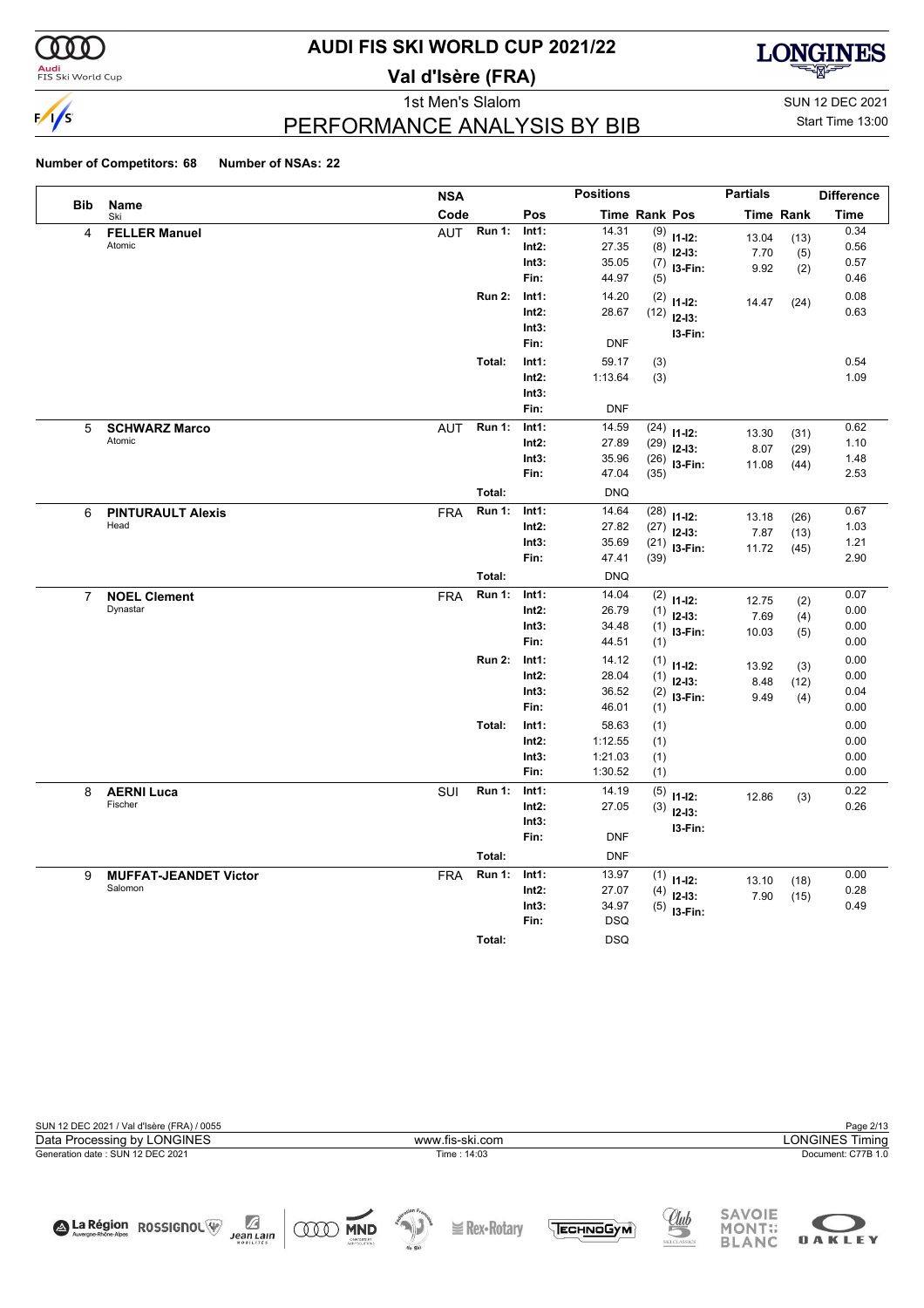

#### **Audi**<br>FIS Ski World Cup

# **AUDI FIS SKI WORLD CUP 2021/22**

**Val d'Isère (FRA)**



1st Men's Slalom Sun 12 DEC 2021

# Start Time 13:00

#### PERFORMANCE ANALYSIS BY BIB

|     |                       | <b>NSA</b> |               |                   | <b>Positions</b>     |             |                         | <b>Partials</b>  |              | <b>Difference</b> |
|-----|-----------------------|------------|---------------|-------------------|----------------------|-------------|-------------------------|------------------|--------------|-------------------|
| Bib | Name<br>Ski           | Code       |               | Pos               | <b>Time Rank Pos</b> |             |                         | <b>Time Rank</b> |              | <b>Time</b>       |
| 10  | <b>VINATZER Alex</b>  | <b>ITA</b> | <b>Run 1:</b> | Int1:             | 14.21                | (6)         | $11 - 12$ :             | 12.58            | (1)          | 0.24              |
|     | Nordica               |            |               | $Int2$ :          | 26.79                | (1)         | $12-13:$                | 7.73             | (7)          | 0.00              |
|     |                       |            |               | Int3:             | 34.52                | (2)         | I3-Fin:                 | 10.11            | (7)          | 0.04              |
|     |                       |            |               | Fin:              | 44.63                | (2)         |                         |                  |              | 0.12              |
|     |                       |            | <b>Run 2:</b> | Int1:             | 14.27                | (5)         | $11 - 12$ :             | 14.38            | (21)         | 0.15              |
|     |                       |            |               | $Int2$ :<br>Int3: | 28.65<br>37.19       | (11)        | $12-13:$                | 8.54             | (15)         | 0.61<br>0.71      |
|     |                       |            |               | Fin:              | <b>DSQ</b>           |             | $(11)$ 13-Fin:          |                  |              |                   |
|     |                       |            | Total:        | Int1:             | 58.90                | (2)         |                         |                  |              | 0.27              |
|     |                       |            |               | $Int2$ :          | 1:13.28              | (2)         |                         |                  |              | 0.73              |
|     |                       |            |               | Int3:             | 1:21.82              | (2)         |                         |                  |              | 0.79              |
|     |                       |            |               | Fin:              | <b>DSQ</b>           |             |                         |                  |              |                   |
| 11  | <b>RYDING Dave</b>    | GBR        | <b>Run 1:</b> | Int1:             | 14.24                | (7)         |                         |                  |              | 0.27              |
|     | Fischer               |            |               | $Int2$ :          | 27.47                | (13)        | $11 - 12$ :<br>$12-13:$ | 13.23            | (28)         | 0.68              |
|     |                       |            |               | Int3:             | 35.38                | (11)        | I3-Fin:                 | 7.91<br>10.13    | (16)         | 0.90              |
|     |                       |            |               | Fin:              | 45.51                | (9)         |                         |                  | (9)          | 1.00              |
|     |                       |            | <b>Run 2:</b> | Int1:             | 14.37                | (9)         | $11 - 12$ :             | 14.36            | (19)         | 0.25              |
|     |                       |            |               | Int2:             | 28.73                | (15)        | $12-13:$                | 8.52             | (14)         | 0.69              |
|     |                       |            |               | Int3:             | 37.25                | (14)        | I3-Fin:                 | 9.66             | (10)         | 0.77              |
|     |                       |            |               | Fin:              | 46.91                | (11)        |                         |                  |              | 0.90              |
|     |                       |            | Total:        | Int1:             | 59.88                | (8)         |                         |                  |              | 1.25              |
|     |                       |            |               | $Int2$ :          | 1:14.24              | (8)         |                         |                  |              | 1.69              |
|     |                       |            |               | Int3:             | 1:22.76              | (7)         |                         |                  |              | 1.73              |
|     |                       |            |               | Fin:              | 1:32.42              | (5)         |                         |                  |              | 1.90              |
| 12  | <b>YULE Daniel</b>    | SUI        | <b>Run 1:</b> | Int1:             | 14.18                | (4)         | $11 - 12$ :             | 13.18            | (26)         | 0.21              |
|     | Fischer               |            |               | $Int2$ :          | 27.36                | (9)         | $12-13:$                | 7.68             | (3)          | 0.57              |
|     |                       |            |               | Int3:             | 35.04                | (6)         | I3-Fin:                 | 10.47            | (30)         | 0.56              |
|     |                       |            |               | Fin:              | 45.51                | (9)         |                         |                  |              | 1.00              |
|     |                       |            | <b>Run 2:</b> | Int1:             | 14.20                | (2)         | $11 - 12$ :             | 14.17            | (13)         | 0.08              |
|     |                       |            |               | $Int2$ :          | 28.37                | (4)         | $12-13:$                | 8.68             | (23)         | 0.33              |
|     |                       |            |               | Int3:<br>Fin:     | 37.05<br>46.90       | (7)<br>(10) | I3-Fin:                 | 9.85             | (18)         | 0.57<br>0.89      |
|     |                       |            |               |                   |                      |             |                         |                  |              |                   |
|     |                       |            | Total:        | Int1:<br>$Int2$ : | 59.71<br>1:13.88     | (6)         |                         |                  |              | 1.08<br>1.33      |
|     |                       |            |               | Int3:             | 1:22.56              | (5)<br>(4)  |                         |                  |              | 1.53              |
|     |                       |            |               | Fin:              | 1:32.41              | (4)         |                         |                  |              | 1.89              |
| 13  | <b>MATT Michael</b>   | <b>AUT</b> | <b>Run 1:</b> | Int1:             | 14.83                | (49)        |                         |                  |              | 0.86              |
|     | Rossignol             |            |               | $Int2$ :          | 28.52                | (49)        | $11 - 12$ :<br>$12-13:$ | 13.69            | (52)         | 1.73              |
|     |                       |            |               | Int3:             | 36.56                | (43)        | I3-Fin:                 | 8.04             | (24)         | 2.08              |
|     |                       |            |               | Fin:              | 46.89                | (32)        |                         | 10.33            | (19)         | 2.38              |
|     |                       |            | Total:        |                   | DNQ                  |             |                         |                  |              |                   |
| 14  | <b>MEILLARD Loic</b>  | SUI        | Run 1:        | Int1:             | 14.33                | (12)        |                         |                  |              | 0.36              |
|     | Rossignol             |            |               | Int2:             | 27.31                | (7)         | $11 - 12$ :<br>$12-13:$ | 12.98<br>7.79    | (9)          | 0.52              |
|     |                       |            |               | Int3:             | 35.10                | (8)         | I3-Fin:                 |                  | (9)          | 0.62              |
|     |                       |            |               | Fin:              | <b>DNF</b>           |             |                         |                  |              |                   |
|     |                       |            | Total:        |                   | <b>DNF</b>           |             |                         |                  |              |                   |
| 15  | <b>STRASSER Linus</b> | <b>GER</b> | <b>Run 1:</b> | Int1:             | 14.58                | (21)        | $11 - 12$ :             |                  |              | 0.61              |
|     | Rossignol             |            |               | $Int2$ :          | 27.60                | (20)        | $12-13:$                | 13.02<br>8.57    | (11)<br>(54) | 0.81              |
|     |                       |            |               | Int3:             | 36.17                | (33)        | I3-Fin:                 | 10.63            | (38)         | 1.69              |
|     |                       |            |               | Fin:              | 46.80                | (31)        |                         |                  |              | 2.29              |
|     |                       |            | Total:        |                   | <b>DNO</b>           |             |                         |                  |              |                   |

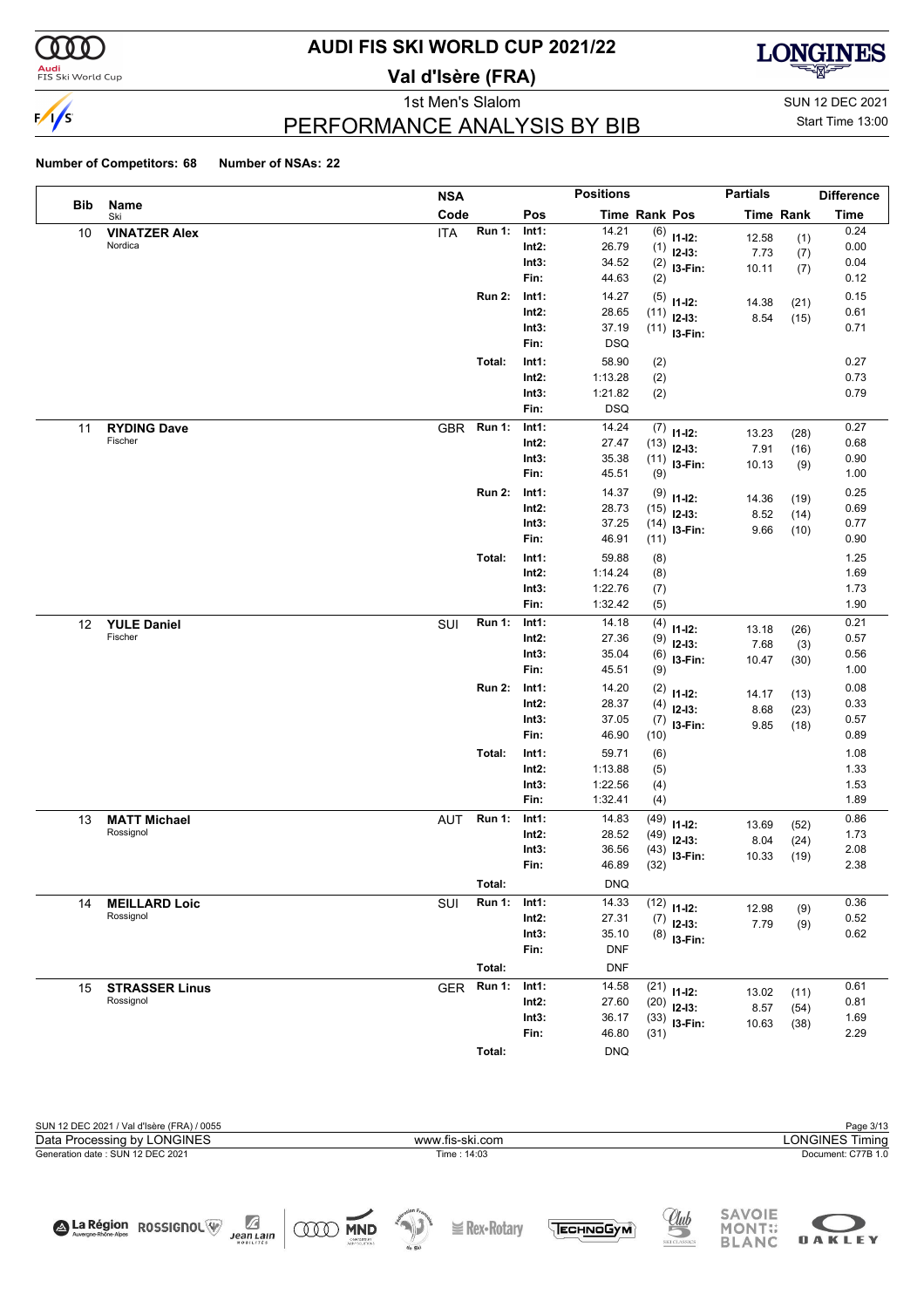

#### **Audi**<br>FIS Ski World Cup

# **AUDI FIS SKI WORLD CUP 2021/22**

**Val d'Isère (FRA)**



1st Men's Slalom Sun 12 DEC 2021

### PERFORMANCE ANALYSIS BY BIB

Start Time 13:00

|            |                                | <b>NSA</b> |               |                   | <b>Positions</b>   |              |             | <b>Partials</b> |              | <b>Difference</b> |
|------------|--------------------------------|------------|---------------|-------------------|--------------------|--------------|-------------|-----------------|--------------|-------------------|
| <b>Bib</b> | Name<br>Ski                    | Code       |               | Pos               | Time Rank Pos      |              |             |                 | Time Rank    | <b>Time</b>       |
| 16         | <b>ZUBCIC Filip</b>            | CRO        | Run 1:        | Int1:             | 14.31              | (9)          | $11 - 12$ : | 13.10           | (18)         | 0.34              |
|            | Atomic                         |            |               | $Int2$ :          | 27.41              | (10)         | $12-13:$    | 7.89            | (14)         | 0.62              |
|            |                                |            |               | Int3:             | 35.30              | (10)         | I3-Fin:     | 10.02           | (4)          | 0.82              |
|            |                                |            |               | Fin:              | 45.32              | (6)          |             |                 |              | 0.81              |
|            |                                |            | <b>Run 2:</b> | Int1:             | 14.51              | (13)         | $11 - 12$ : | 14.37           | (20)         | 0.39              |
|            |                                |            |               | $Int2$ :          | 28.88              | (18)         | $12-13:$    | 8.59            | (17)         | 0.84<br>0.99      |
|            |                                |            |               | Int3:<br>Fin:     | 37.47<br>47.05     | (19)<br>(13) | I3-Fin:     | 9.58            | (6)          | 1.04              |
|            |                                |            |               |                   |                    |              |             |                 |              | 1.20              |
|            |                                |            | Total:        | Int1:<br>$Int2$ : | 59.83<br>1:14.20   | (7)          |             |                 |              | 1.65              |
|            |                                |            |               | Int3:             | 1:22.79            | (6)<br>(8)   |             |                 |              | 1.76              |
|            |                                |            |               | Fin:              | 1:32.37            | (3)          |             |                 |              | 1.85              |
|            |                                | <b>AUT</b> | <b>Run 1:</b> | Int1:             | 14.31              | (9)          |             |                 |              | 0.34              |
| 17         | <b>GSTREIN Fabio</b><br>Atomic |            |               | $Int2$ :          | 27.43              | (11)         | $11 - 12$ : | 13.12           | (20)         | 0.64              |
|            |                                |            |               | Int3:             | 35.59              | (17)         | $12-13:$    | 8.16            | (38)         | 1.11              |
|            |                                |            |               | Fin:              | 45.97              | (13)         | I3-Fin:     | 10.38           | (22)         | 1.46              |
|            |                                |            | <b>Run 2:</b> | Int1:             | 14.24              | (4)          |             |                 |              | 0.12              |
|            |                                |            |               | $Int2$ :          | 28.62              | (10)         | $11 - 12$ : | 14.38           | (21)         | 0.58              |
|            |                                |            |               | Int3:             | 37.43              | (18)         | $12-13:$    | 8.81            | (26)         | 0.95              |
|            |                                |            |               | Fin:              | 47.28              | (20)         | I3-Fin:     | 9.85            | (18)         | 1.27              |
|            |                                |            | Total:        | Int1:             | 1:00.21            | (9)          |             |                 |              | 1.58              |
|            |                                |            |               | $Int2$ :          | 1:14.59            | (10)         |             |                 |              | 2.04              |
|            |                                |            |               | Int3:             | 1:23.40            | (14)         |             |                 |              | 2.37              |
|            |                                |            |               | Fin:              | 1:33.25            | (14)         |             |                 |              | 2.73              |
| 18         | <b>NEF Tanguy</b>              | SUI        | <b>Run 1:</b> | Int1:             | 14.04              | (2)          | $11 - 12$ : | 13.03           |              | 0.07              |
|            | Head                           |            |               | $Int2$ :          | 27.07              | (4)          | $12-13:$    | 7.84            | (12)<br>(11) | 0.28              |
|            |                                |            |               | Int3:             | 34.91              | (4)          | I3-Fin:     | 10.01           | (3)          | 0.43              |
|            |                                |            |               | Fin:              | 44.92              | (4)          |             |                 |              | 0.41              |
|            |                                |            | <b>Run 2:</b> | Int1:             |                    |              | $11 - 12$ : |                 |              |                   |
|            |                                |            |               | $Int2$ :          |                    |              | $12 - 13:$  |                 |              |                   |
|            |                                |            |               | Int3:             |                    |              | I3-Fin:     |                 |              |                   |
|            |                                |            |               | Fin:              | <b>DNF</b>         |              |             |                 |              |                   |
|            |                                |            | Total:        | Int1:             |                    |              |             |                 |              |                   |
|            |                                |            |               | $Int2$ :          |                    |              |             |                 |              |                   |
|            |                                |            |               | Int3:             |                    |              |             |                 |              |                   |
|            |                                |            |               | Fin:              | <b>DNF</b>         |              |             |                 |              |                   |
| 19         | <b>MOELGG Manfred</b>          | <b>ITA</b> | <b>Run 1:</b> | Int1:             | 14.41              | (15)         | $11 - 12$ : | 13.35           | (32)         | 0.44              |
|            | Fischer                        |            |               | Int2:             | 27.76              | (26)         | $12-13:$    | 8.27            | (47)         | 0.97              |
|            |                                |            |               | Int3:             | 36.03              | (29)         | I3-Fin:     | 10.70           | (39)         | 1.55              |
|            |                                |            |               | Fin:              | 46.73              | (30)         |             |                 |              | 2.22              |
|            |                                |            | <b>Run 2:</b> | Int1:             | 14.44              | (12)         | $11 - 12$ : | 14.09           | (9)          | 0.32              |
|            |                                |            |               | $Int2$ :          | 28.53              | (8)          | $12-13:$    | 8.39            | (6)          | 0.49              |
|            |                                |            |               | Int3:             | 36.92              | (5)          | 13-Fin:     | 9.80            | (17)         | 0.44              |
|            |                                |            |               | Fin:              | 46.72              | (9)          |             |                 |              | 0.71              |
|            |                                |            | Total:        | Int1:             | 1:01.17            | (22)         |             |                 |              | 2.54              |
|            |                                |            |               | $Int2$ :<br>Int3: | 1:15.26<br>1:23.65 | (22)         |             |                 |              | 2.71<br>2.62      |
|            |                                |            |               | Fin:              | 1:33.45            | (19)<br>(19) |             |                 |              | 2.93              |
|            |                                |            |               |                   |                    |              |             |                 |              |                   |

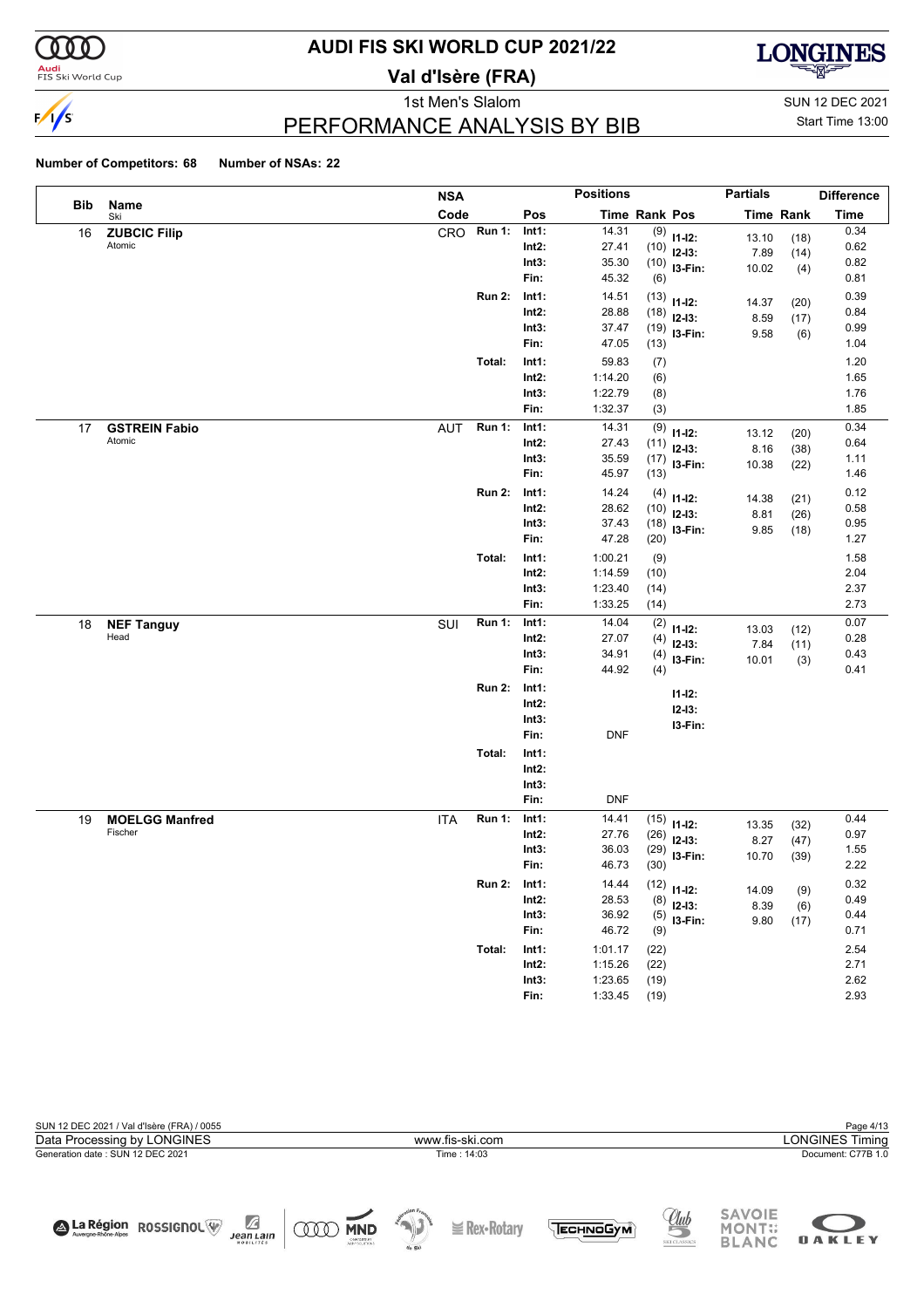

#### **Audi**<br>FIS Ski World Cup

# **AUDI FIS SKI WORLD CUP 2021/22**

**Val d'Isère (FRA)**



1st Men's Slalom Sun 12 DEC 2021

#### PERFORMANCE ANALYSIS BY BIB

# Start Time 13:00

|            |                              | <b>NSA</b> |               |                   | <b>Positions</b>   |                      |             | <b>Partials</b> |                  | <b>Difference</b> |
|------------|------------------------------|------------|---------------|-------------------|--------------------|----------------------|-------------|-----------------|------------------|-------------------|
| <b>Bib</b> | Name<br>Ski                  | Code       |               | Pos               |                    | <b>Time Rank Pos</b> |             |                 | <b>Time Rank</b> | <b>Time</b>       |
| 20         | <b>KHOROSHILOV Alexander</b> | <b>RUS</b> | Run 1:        | Int1:             | 14.85              | (51)                 | $11 - 12$ : | 13.53           | (43)             | 0.88              |
|            | Fischer                      |            |               | $Int2$ :          | 28.38              | (47)                 | $12 - 13:$  | 8.35            | (50)             | 1.59              |
|            |                              |            |               | Int3:             | 36.73              | (47)                 | I3-Fin:     | 10.91           | (42)             | 2.25              |
|            |                              |            |               | Fin:              | 47.64              | (43)                 |             |                 |                  | 3.13              |
|            |                              |            | Total:        |                   | <b>DNQ</b>         |                      |             |                 |                  |                   |
| 21         | <b>JAKOBSEN Kristoffer</b>   | SWE Run 1: |               | Int1:             | 14.39              | (13)                 | $11-12:$    | 13.05           | (14)             | 0.42              |
|            | Fischer                      |            |               | $Int2$ :          | 27.44              | (12)                 | $12-13:$    | 7.71            | (6)              | 0.65              |
|            |                              |            |               | Int3:             | 35.15              | (9)                  | $13-Fin:$   | 10.17           | (11)             | 0.67              |
|            |                              |            |               | Fin:              | 45.32              | (6)                  |             |                 |                  | 0.81              |
|            |                              |            | <b>Run 2:</b> | Int1:             | 14.34              | (8)                  | $11 - 12$ : | 14.10           | (11)             | 0.22              |
|            |                              |            |               | $Int2$ :          | 28.44              | (6)                  | $12-13:$    | 8.54            | (15)             | 0.40              |
|            |                              |            |               | Int3:<br>Fin:     | 36.98<br>46.60     | (6)                  | I3-Fin:     | 9.62            | (7)              | 0.50<br>0.59      |
|            |                              |            |               |                   |                    | (6)                  |             |                 |                  |                   |
|            |                              |            | Total:        | Int1:<br>$Int2$ : | 59.66              | (4)                  |             |                 |                  | 1.03              |
|            |                              |            |               | Int3:             | 1:13.76<br>1:22.30 | (4)<br>(3)           |             |                 |                  | 1.21<br>1.27      |
|            |                              |            |               | Fin:              | 1:31.92            | (2)                  |             |                 |                  | 1.40              |
| 22         | <b>HIRSCHBUEHL Christian</b> | AUT        | <b>Run 1:</b> | Int1:             | 14.60              | (27)                 |             |                 |                  | 0.63              |
|            | Rossignol                    |            |               | $Int2$ :          | 28.11              | (35)                 | $11-12:$    | 13.51           | (39)             | 1.32              |
|            |                              |            |               | Int3:             | 36.29              | (37)                 | $12-13:$    | 8.18            | (40)             | 1.81              |
|            |                              |            |               | Fin:              | 46.59              | (25)                 | I3-Fin:     | 10.30           | (18)             | 2.08              |
|            |                              |            | <b>Run 2:</b> | Int1:             | 14.59              | (18)                 | $11 - 12$ : |                 |                  | 0.47              |
|            |                              |            |               | $Int2$ :          | 28.92              | (20)                 | $12-13:$    | 14.33<br>8.38   | (17)<br>(5)      | 0.88              |
|            |                              |            |               | Int3:             | 37.30              | (15)                 | I3-Fin:     | 9.78            | (16)             | 0.82              |
|            |                              |            |               | Fin:              | 47.08              | (14)                 |             |                 |                  | 1.07              |
|            |                              |            | Total:        | Int1:             | 1:01.18            | (24)                 |             |                 |                  | 2.55              |
|            |                              |            |               | $Int2$ :          | 1:15.51            | (25)                 |             |                 |                  | 2.96              |
|            |                              |            |               | Int3:             | 1:23.89            | (23)                 |             |                 |                  | 2.86              |
|            |                              |            |               | Fin:              | 1:33.67            | (21)                 |             |                 |                  | 3.15              |
| 23         | <b>POPOV Albert</b>          | <b>BUL</b> | <b>Run 1:</b> | Int1:             | 14.68              | (32)                 | $11 - 12$ : | 13.06           | (15)             | 0.71              |
|            | Head                         |            |               | $Int2$ :          | 27.74              | (25)                 | $12-13:$    | 7.97            | (18)             | 0.95              |
|            |                              |            |               | Int3:<br>Fin:     | 35.71              | (22)                 | I3-Fin:     | 10.40           | (23)             | 1.23              |
|            |                              |            |               |                   | 46.11              | (18)                 |             |                 |                  | 1.60              |
|            |                              |            | <b>Run 2:</b> | Int1:             | 14.57              | (16)                 | $11 - 12$ : | 14.32           | (16)             | 0.45              |
|            |                              |            |               | $Int2$ :<br>Int3: | 28.89<br>37.36     | (19)                 | $12-13:$    | 8.47            | (11)             | 0.85<br>0.88      |
|            |                              |            |               | Fin:              | 47.25              | (17)<br>(19)         | $13-Fin:$   | 9.89            | (22)             | 1.24              |
|            |                              |            | Total:        | Int1:             | 1:00.68            | (17)                 |             |                 |                  | 2.05              |
|            |                              |            |               | $Int2$ :          | 1:15.00            | (15)                 |             |                 |                  | 2.45              |
|            |                              |            |               | Int3:             | 1:23.47            | (15)                 |             |                 |                  | 2.44              |
|            |                              |            |               | Fin:              | 1:33.36            | (16)                 |             |                 |                  | 2.84              |

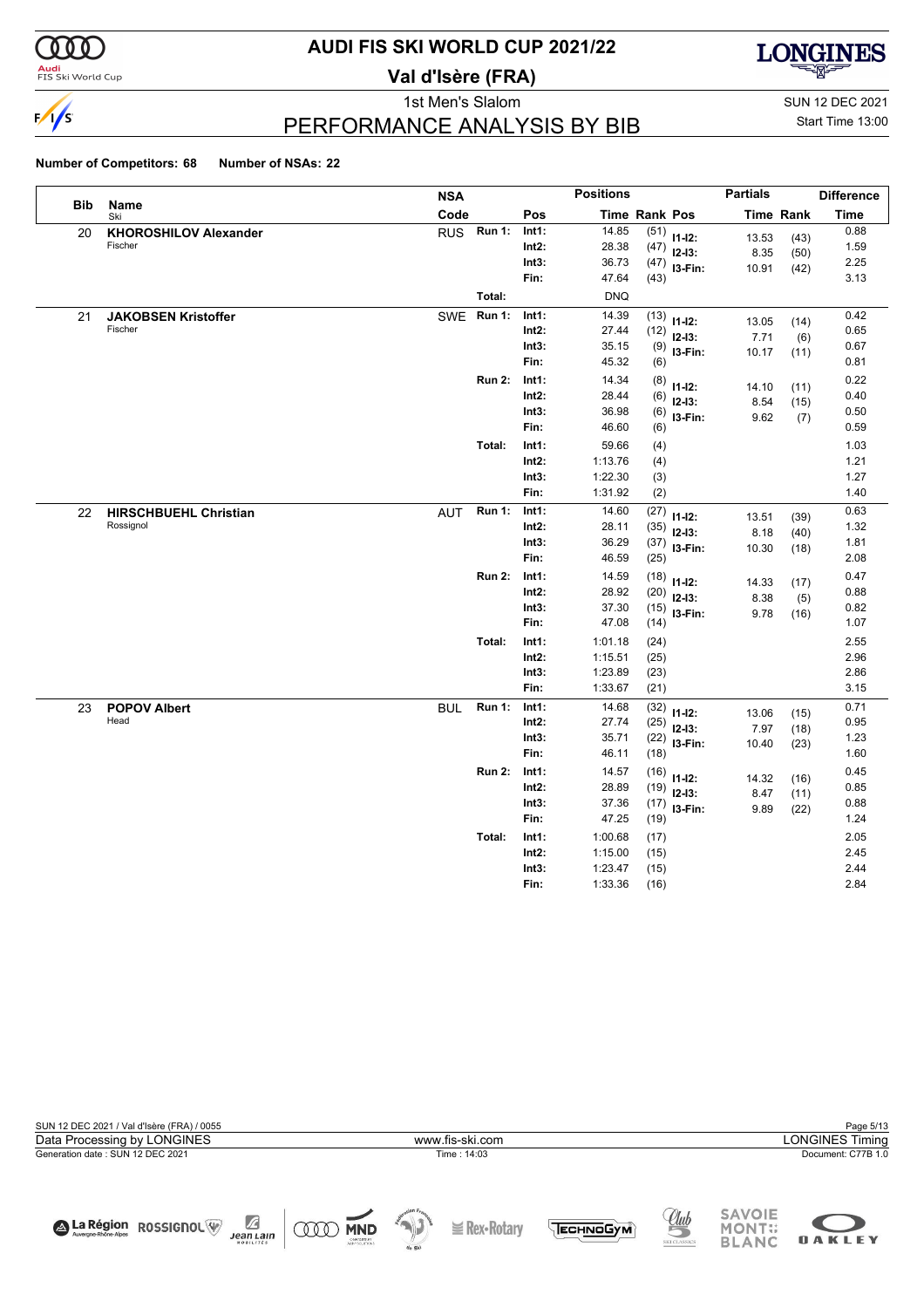

#### **Audi**<br>FIS Ski World Cup

# **AUDI FIS SKI WORLD CUP 2021/22**

**Val d'Isère (FRA)**



1st Men's Slalom Sun 12 DEC 2021 PERFORMANCE ANALYSIS BY BIB

Start Time 13:00

|            |                                    | <b>NSA</b> |               |                   | <b>Positions</b>   |              |             | <b>Partials</b> |              | <b>Difference</b> |
|------------|------------------------------------|------------|---------------|-------------------|--------------------|--------------|-------------|-----------------|--------------|-------------------|
| <b>Bib</b> | Name<br>Ski                        | Code       |               | Pos               | Time Rank Pos      |              |             | Time Rank       |              | <b>Time</b>       |
| 24         | <b>GROSS Stefano</b>               | <b>ITA</b> | <b>Run 1:</b> | Int1:             | 14.59              | (24)         | $11 - 12$ : | 13.12           | (20)         | 0.62              |
|            | Voelkl                             |            |               | $Int2$ :          | 27.71              | (23)         | $12-13:$    | 8.05            | (26)         | 0.92              |
|            |                                    |            |               | Int3:             | 35.76              | (23)         | I3-Fin:     | 10.27           | (16)         | 1.28              |
|            |                                    |            |               | Fin:              | 46.03              | (16)         |             |                 |              | 1.52              |
|            |                                    |            | <b>Run 2:</b> | Int1:             | 14.27              | (5)          | $11 - 12$ : |                 |              | 0.15              |
|            |                                    |            |               | $Int2$ :          |                    |              | $12 - 13:$  |                 |              |                   |
|            |                                    |            |               | Int3:<br>Fin:     | <b>DNF</b>         |              | I3-Fin:     |                 |              |                   |
|            |                                    |            |               |                   |                    |              |             |                 |              |                   |
|            |                                    |            | Total:        | Int1:             | 1:00.30            | (10)         |             |                 |              | 1.67              |
|            |                                    |            |               | $Int2$ :          |                    |              |             |                 |              |                   |
|            |                                    |            |               | Int3:<br>Fin:     | <b>DNF</b>         |              |             |                 |              |                   |
|            |                                    |            | <b>Run 1:</b> | Int1:             | 14.69              |              |             |                 |              | 0.72              |
| 25         | <b>SIMONET Sandro</b><br>Rossignol | SUI        |               | $Int2$ :          | 27.60              | (34)         | $11 - 12$ : | 12.91           | (5)          | 0.81              |
|            |                                    |            |               | Int3:             | 35.45              | (20)<br>(12) | $12-13:$    | 7.85            | (12)         | 0.97              |
|            |                                    |            |               | Fin:              | 45.49              | (8)          | I3-Fin:     | 10.04           | (6)          | 0.98              |
|            |                                    |            | <b>Run 2:</b> | Int1:             |                    |              |             |                 |              |                   |
|            |                                    |            |               | $Int2$ :          |                    |              | $11 - 12$ : |                 |              |                   |
|            |                                    |            |               | Int3:             |                    |              | $12 - 13:$  |                 |              |                   |
|            |                                    |            |               | Fin:              | <b>DNF</b>         |              | I3-Fin:     |                 |              |                   |
|            |                                    |            | Total:        | Int1:             |                    |              |             |                 |              |                   |
|            |                                    |            |               | $Int2$ :          |                    |              |             |                 |              |                   |
|            |                                    |            |               | Int3:             |                    |              |             |                 |              |                   |
|            |                                    |            |               | Fin:              | <b>DNF</b>         |              |             |                 |              |                   |
| 26         | <b>VIDOVIC Matej</b>               | CRO        | Run 1:        | Int1:             | 14.58              | (21)         | $11 - 12$ : |                 |              | 0.61              |
|            | Head                               |            |               | $Int2$ :          | 27.71              | (23)         | $12-13:$    | 13.13           | (22)         | 0.92              |
|            |                                    |            |               | Int3:             | 35.51              | (14)         | I3-Fin:     | 7.80<br>10.49   | (10)<br>(34) | 1.03              |
|            |                                    |            |               | Fin:              | 46.00              | (15)         |             |                 |              | 1.49              |
|            |                                    |            | <b>Run 2:</b> | Int1:             | 14.54              | (14)         | $11 - 12$ : | 14.46           | (23)         | 0.42              |
|            |                                    |            |               | $Int2$ :          | 29.00              | (24)         | $12-13:$    | 8.59            | (17)         | 0.96              |
|            |                                    |            |               | Int3:             | 37.59              | (23)         | I3-Fin:     | 9.86            | (20)         | 1.11              |
|            |                                    |            |               | Fin:              | 47.45              | (24)         |             |                 |              | 1.44              |
|            |                                    |            | Total:        | Int1:             | 1:00.54            | (14)         |             |                 |              | 1.91              |
|            |                                    |            |               | $Int2$ :          | 1:15.00            | (15)         |             |                 |              | 2.45              |
|            |                                    |            |               | Int3:             | 1:23.59            | (18)         |             |                 |              | 2.56              |
|            |                                    |            |               | Fin:              | 1:33.45            | (19)         |             |                 |              | 2.93              |
| 27         | <b>HAUGAN Timon</b>                |            | NOR Run 1:    | Int1:             | 14.75              | (44)         | $11 - 12$ : | 13.26           | (30)         | 0.78              |
|            | Head                               |            |               | Int2:             | 28.01              | (33)         | $12-13:$    | 8.24            | (44)         | 1.22              |
|            |                                    |            |               | Int3:             | 36.25              | (34)         | I3-Fin:     | 10.46           | (28)         | 1.77              |
|            |                                    |            |               | Fin:              | 46.71              | (29)         |             |                 |              | 2.20              |
|            |                                    |            | <b>Run 2:</b> | Int1:             | 14.42              | (10)         | $11 - 12$ : | 13.99           | (4)          | 0.30              |
|            |                                    |            |               | $Int2$ :          | 28.41<br>36.87     | (5)          | $12-13:$    | 8.46            | (9)          | 0.37              |
|            |                                    |            |               | Int3:<br>Fin:     | 46.40              | (4)          | $13-Fin:$   | 9.53            | (5)          | 0.39<br>0.39      |
|            |                                    |            |               |                   |                    | (2)          |             |                 |              |                   |
|            |                                    |            | Total:        | Int1:             | 1:01.13            | (21)         |             |                 |              | 2.50              |
|            |                                    |            |               | $Int2$ :<br>Int3: | 1:15.12<br>1:23.58 | (20)         |             |                 |              | 2.57<br>2.55      |
|            |                                    |            |               | Fin:              | 1:33.11            | (17)<br>(13) |             |                 |              | 2.59              |
|            |                                    |            |               |                   |                    |              |             |                 |              |                   |

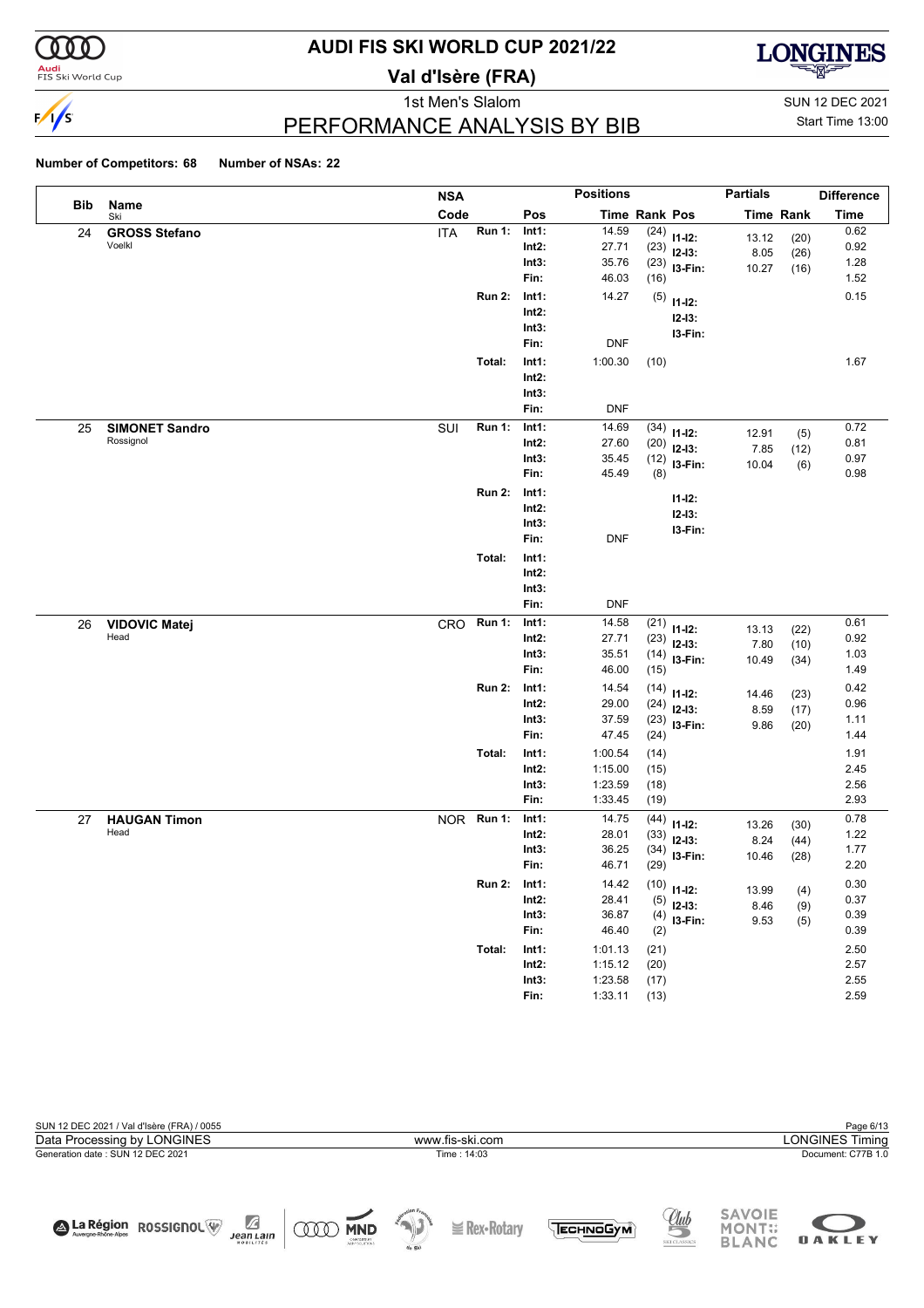

#### **Audi**<br>FIS Ski World Cup

# **AUDI FIS SKI WORLD CUP 2021/22**

**Val d'Isère (FRA)**



1st Men's Slalom Sun 12 DEC 2021 PERFORMANCE ANALYSIS BY BIB

Start Time 13:00

|            |                                    | <b>NSA</b> |               |                                    | <b>Positions</b>                         |                              |                                      | <b>Partials</b>        |                      | <b>Difference</b>            |
|------------|------------------------------------|------------|---------------|------------------------------------|------------------------------------------|------------------------------|--------------------------------------|------------------------|----------------------|------------------------------|
| <b>Bib</b> | Name<br>Ski                        | Code       |               | Pos                                |                                          | <b>Time Rank Pos</b>         |                                      |                        | <b>Time Rank</b>     | <b>Time</b>                  |
| 28         | <b>MARCHANT Armand</b><br>Salomon  | <b>BEL</b> | <b>Run 1:</b> | Int1:<br>$Int2$ :<br>Int3:<br>Fin: | 14.58<br>27.50<br>35.53<br>46.11         | (21)<br>(14)<br>(16)<br>(18) | $11-12:$<br>$12-13:$<br>$13-Fin:$    | 12.92<br>8.03<br>10.58 | (7)<br>(23)<br>(37)  | 0.61<br>0.71<br>1.05<br>1.60 |
|            |                                    |            | <b>Run 2:</b> | Int1:<br>$Int2$ :<br>Int3:<br>Fin: | 14.31<br>28.12<br>36.48<br>46.43         | (7)<br>(2)<br>(1)<br>(3)     | $11 - 12$ :<br>$12-13:$<br>I3-Fin:   | 13.81<br>8.36<br>9.95  | (2)<br>(4)<br>(24)   | 0.19<br>0.08<br>0.00<br>0.42 |
|            |                                    |            | Total:        | Int1:<br>Int2:<br>Int3:<br>Fin:    | 1:00.42<br>1:14.23<br>1:22.59<br>1:32.54 | (11)<br>(7)<br>(5)<br>(7)    |                                      |                        |                      | 1.79<br>1.68<br>1.56<br>2.02 |
| 29         | <b>ROCHAT Marc</b><br>Nordica      | SUI        | Run 1:        | Int1:<br>$Int2$ :<br>Int3:<br>Fin: | 15.38<br><b>DNF</b>                      | (62)                         | $11 - 12$ :<br>$12 - 13:$<br>I3-Fin: |                        |                      | 1.41                         |
|            |                                    |            | Total:        |                                    | <b>DNF</b>                               |                              |                                      |                        |                      |                              |
| 30         | <b>RAZZOLI Giuliano</b><br>Fischer | <b>ITA</b> | <b>Run 1:</b> | Int1:<br>$Int2$ :<br>Int3:<br>Fin: | 14.78<br>27.84<br>35.98<br>46.16         | (48)<br>(28)<br>(27)<br>(20) | $11-12:$<br>$12-13:$<br>I3-Fin:      | 13.06<br>8.14<br>10.18 | (15)<br>(34)<br>(12) | 0.81<br>1.05<br>1.50<br>1.65 |
|            |                                    |            | <b>Run 2:</b> | Int1:<br>$Int2$ :<br>Int3:<br>Fin: | 14.56<br>28.56<br>37.15<br>46.53         | (15)<br>(9)<br>(8)<br>(5)    | $11 - 12$ :<br>$12-13:$<br>I3-Fin:   | 14.00<br>8.59<br>9.38  | (5)<br>(17)<br>(2)   | 0.44<br>0.52<br>0.67<br>0.52 |
|            |                                    |            | Total:        | Int1:<br>$Int2$ :<br>Int3:<br>Fin: | 1:00.72<br>1:14.72<br>1:23.31<br>1:32.69 | (18)<br>(13)<br>(10)<br>(9)  |                                      |                        |                      | 2.09<br>2.17<br>2.28<br>2.17 |
| 31         | <b>BRAATHEN Lucas</b><br>Atomic    |            | NOR Run 1:    | Int1:<br>$Int2$ :<br>Int3:<br>Fin: | 14.66<br>28.03<br>35.66<br>45.82         | (30)<br>(34)<br>(18)<br>(11) | $11 - 12$ :<br>$12-13:$<br>I3-Fin:   | 13.37<br>7.63<br>10.16 | (33)<br>(2)<br>(10)  | 0.69<br>1.24<br>1.18<br>1.31 |
|            |                                    |            | <b>Run 2:</b> | Int1:<br>$Int2$ :<br>Int3:<br>Fin: | 14.60<br>29.16<br>37.49<br>47.20         | (21)<br>(25)<br>(21)<br>(17) | $11-12:$<br>$12-13:$<br>I3-Fin:      | 14.56<br>8.33<br>9.71  | (25)<br>(2)<br>(11)  | 0.48<br>1.12<br>1.01<br>1.19 |
|            |                                    |            | Total:        | Int1:<br>$Int2$ :<br>Int3:<br>Fin: | 1:00.42<br>1:14.98<br>1:23.31<br>1:33.02 | (11)<br>(14)<br>(10)<br>(10) |                                      |                        |                      | 1.79<br>2.43<br>2.28<br>2.50 |

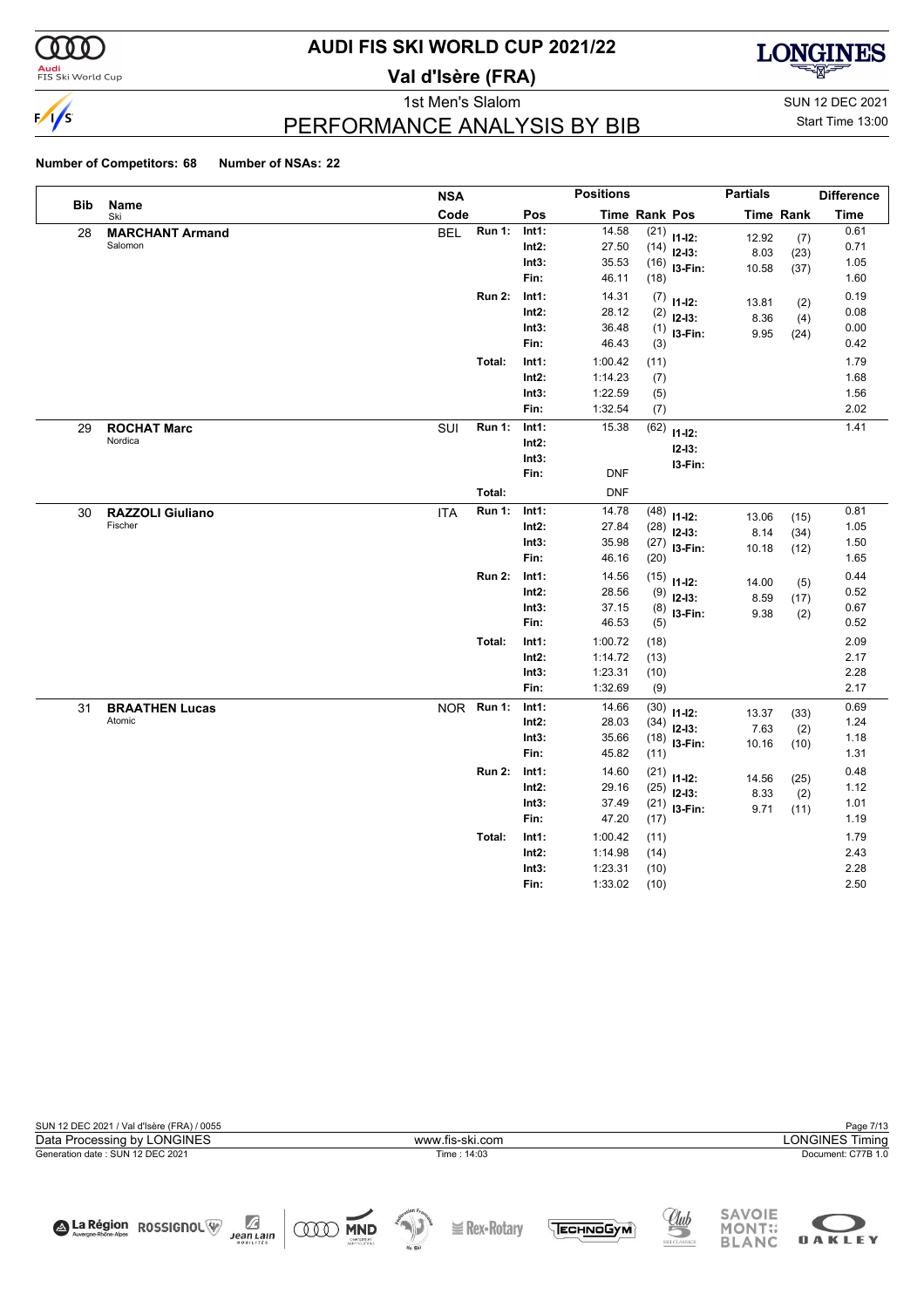

#### **Audi**<br>FIS Ski World Cup

# **AUDI FIS SKI WORLD CUP 2021/22**

**Val d'Isère (FRA)**



1st Men's Slalom Sun 12 DEC 2021

### PERFORMANCE ANALYSIS BY BIB

Start Time 13:00

|            |                                   | <b>NSA</b> |               |                   | <b>Positions</b>   |               |                | <b>Partials</b> |                  | <b>Difference</b> |
|------------|-----------------------------------|------------|---------------|-------------------|--------------------|---------------|----------------|-----------------|------------------|-------------------|
| <b>Bib</b> | Name<br>Ski                       | Code       |               | Pos               |                    | Time Rank Pos |                |                 | <b>Time Rank</b> | <b>Time</b>       |
| 32         | <b>READ Erik</b>                  | CAN        | Run 1:        | Int1:             | 14.41              | (15)          | $11-12:$       | 13.09           | (17)             | 0.44              |
|            | Atomic                            |            |               | $Int2$ :          | 27.50              |               | $(14)$ 12-13:  | 8.00            | (20)             | 0.71              |
|            |                                   |            |               | Int3:             | 35.50              | (13)          | I3-Fin:        | 10.47           | (30)             | 1.02              |
|            |                                   |            |               | Fin:              | 45.97              | (13)          |                |                 |                  | 1.46              |
|            |                                   |            | <b>Run 2:</b> | Int1:             | 14.59              | (18)          | $11 - 12$ :    | 14.13           | (12)             | 0.47              |
|            |                                   |            |               | $Int2$ :          | 28.72              |               | $(14)$ 12-13:  | 8.44            | (8)              | 0.68              |
|            |                                   |            |               | Int3:             | 37.16              | (10)          | $13-Fin:$      | 10.26           | (25)             | 0.68              |
|            |                                   |            |               | Fin:              | 47.42              | (22)          |                |                 |                  | 1.41              |
|            |                                   |            | Total:        | Int1:             | 1:00.56            | (16)          |                |                 |                  | 1.93              |
|            |                                   |            |               | $Int2$ :          | 1:14.69            | (12)          |                |                 |                  | 2.14              |
|            |                                   |            |               | Int3:             | 1:23.13            | (9)           |                |                 |                  | 2.10              |
|            |                                   |            |               | Fin:              | 1:33.39            | (17)          |                |                 |                  | 2.87              |
| 33         | <b>MAURBERGER Simon</b>           | <b>ITA</b> | Run 1:        | Int1:             | 14.73              | (40)          | $11 - 12$ :    | 13.63           | (48)             | 0.76              |
|            | Atomic                            |            |               | Int2:             | 28.36              | (45)          | $12-13:$       | 8.06            | (28)             | 1.57              |
|            |                                   |            |               | Int3:             | 36.42              |               | $(39)$ 13-Fin: |                 |                  | 1.94              |
|            |                                   |            |               | Fin:              | <b>DNF</b>         |               |                |                 |                  |                   |
|            |                                   |            | Total:        |                   | <b>DNF</b>         |               |                |                 |                  |                   |
| 34         | <b>McGRATH Atle Lie</b>           | <b>NOR</b> | <b>Run 1:</b> | Int1:             | 14.48              | (19)          | $11-12:$       | 13.50           | (37)             | 0.51              |
|            | Head                              |            |               | $Int2$ :          | 27.98              | (30)          | $12-13:$       | 8.05            | (26)             | 1.19              |
|            |                                   |            |               | Int3:             | 36.03              | (29)          | I3-Fin:        | 10.19           | (13)             | 1.55              |
|            |                                   |            |               | Fin:              | 46.22              | (21)          |                |                 |                  | 1.71              |
|            |                                   |            | <b>Run 2:</b> | Int1:             | 14.80              | (26)          | $11 - 12$ :    | 14.02           | (6)              | 0.68              |
|            |                                   |            |               | $Int2$ :          | 28.82              | (16)          | $12-13:$       | 8.33            | (2)              | 0.78              |
|            |                                   |            |               | Int3:             | 37.15              | (8)           | I3-Fin:        | 9.30            | (1)              | 0.67              |
|            |                                   |            |               | Fin:              | 46.45              | (4)           |                |                 |                  | 0.44              |
|            |                                   |            | Total:        | Int1:             | 1:01.02            | (20)          |                |                 |                  | 2.39              |
|            |                                   |            |               | $Int2$ :          | 1:15.04            | (18)          |                |                 |                  | 2.49              |
|            |                                   |            |               | Int3:<br>Fin:     | 1:23.37<br>1:32.67 | (13)<br>(8)   |                |                 |                  | 2.34<br>2.15      |
|            |                                   |            |               |                   | 14.66              |               |                |                 |                  | 0.69              |
| 35         | <b>SCHMIDIGER Reto</b><br>Nordica | SUI        | <b>Run 1:</b> | Int1:<br>$Int2$ : | 27.66              | (30)          | $11 - 12$ :    | 13.00           | (10)             | 0.87              |
|            |                                   |            |               | Int3:             | 35.79              | (22)          | $12-13:$       | 8.13            | (32)             | 1.31              |
|            |                                   |            |               | Fin:              | 46.62              | (24)<br>(26)  | I3-Fin:        | 10.83           | (40)             | 2.11              |
|            |                                   |            | <b>Run 2:</b> | Int1:             | 14.65              |               |                |                 |                  | 0.53              |
|            |                                   |            |               | $Int2$ :          | 28.85              | (24)<br>(17)  | $11 - 12$ :    | 14.20           | (15)             | 0.81              |
|            |                                   |            |               | Int3:             | 37.47              | (19)          | $12-13:$       | 8.62            | (21)             | 0.99              |
|            |                                   |            |               | Fin:              | 47.12              | (16)          | I3-Fin:        | 9.65            | (9)              | 1.11              |
|            |                                   |            | Total:        | Int1:             | 1:01.27            | (25)          |                |                 |                  | 2.64              |
|            |                                   |            |               | $Int2$ :          | 1:15.47            | (24)          |                |                 |                  | 2.92              |
|            |                                   |            |               | Int3:             | 1:24.09            | (24)          |                |                 |                  | 3.06              |
|            |                                   |            |               | Fin:              | 1:33.74            | (23)          |                |                 |                  | 3.22              |

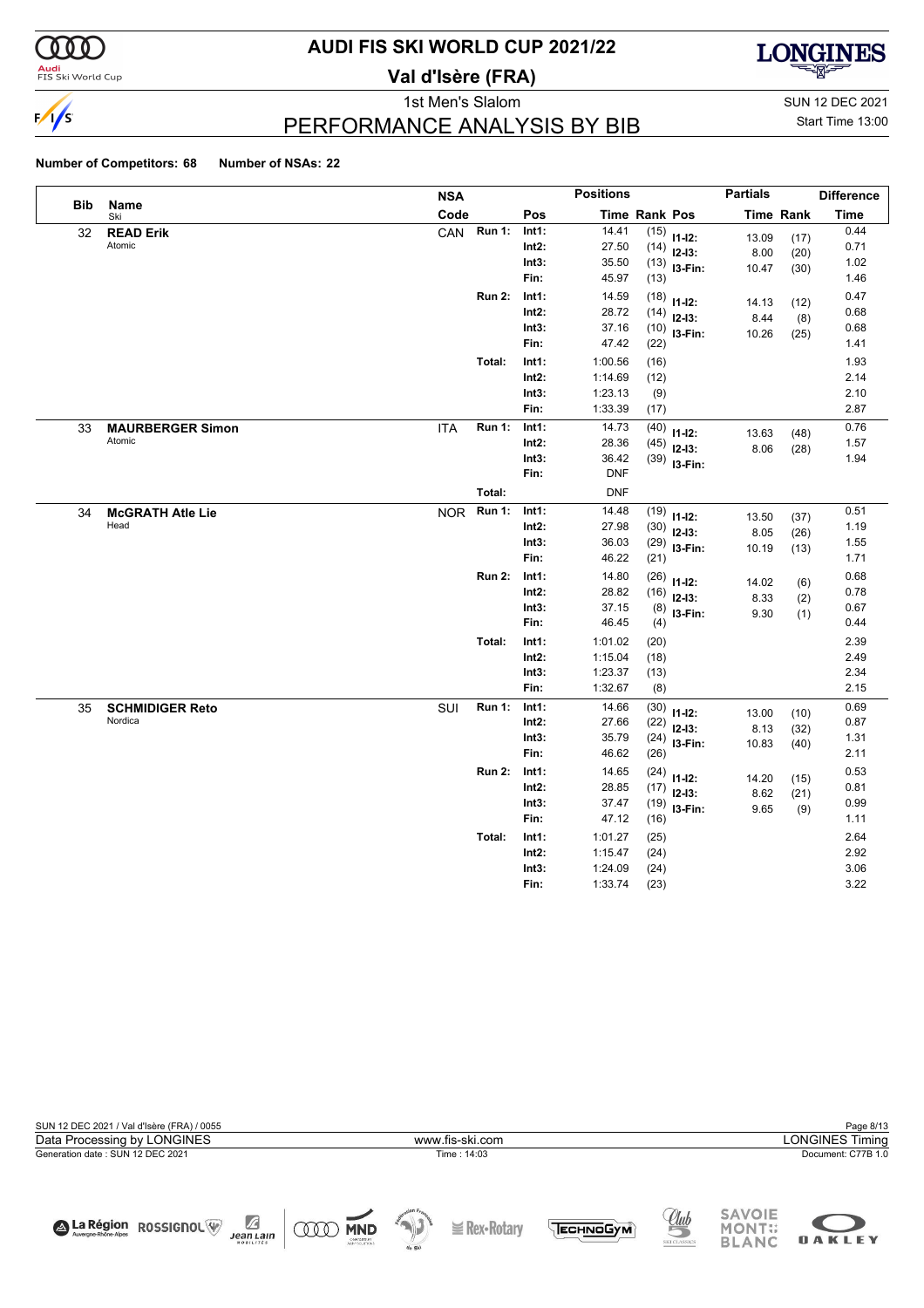

#### **Audi**<br>FIS Ski World Cup

# **AUDI FIS SKI WORLD CUP 2021/22**

**Val d'Isère (FRA)**



1st Men's Slalom Sun 12 DEC 2021

### PERFORMANCE ANALYSIS BY BIB

Start Time 13:00

#### **Number of Competitors: 68 Number of NSAs: 22**

|     |                                   | <b>NSA</b> |               |                   | <b>Positions</b>    |                      |                            | <b>Partials</b> |                  | <b>Difference</b> |
|-----|-----------------------------------|------------|---------------|-------------------|---------------------|----------------------|----------------------------|-----------------|------------------|-------------------|
| Bib | Name<br>Ski                       | Code       |               | Pos               |                     | <b>Time Rank Pos</b> |                            |                 | <b>Time Rank</b> | <b>Time</b>       |
| 36  | <b>KRANJEC Zan</b>                | <b>SLO</b> | <b>Run 1:</b> | Int1:             | 14.57               | (20)                 | $11 - 12$ :                | 12.96           | (8)              | 0.60              |
|     | Rossignol                         |            |               | $Int2$ :          | 27.53               | (17)                 | $12-13:$                   | 7.98            | (19)             | 0.74              |
|     |                                   |            |               | Int3:             | 35.51               |                      | $(14)$ 13-Fin:             | 10.45           | (27)             | 1.03              |
|     |                                   |            |               | Fin:              | 45.96               | (12)                 |                            |                 |                  | 1.45              |
|     |                                   |            | <b>Run 2:</b> | Int1:             | 14.58               | (17)                 | $11 - 12$ :                | 14.63           | (26)             | 0.46              |
|     |                                   |            |               | $Int2$ :          | 29.21<br>37.70      | (26)                 | $12-13:$                   | 8.49            | (13)             | 1.17              |
|     |                                   |            |               | Int3:<br>Fin:     | 47.44               | (25)<br>(23)         | I3-Fin:                    | 9.74            | (13)             | 1.22<br>1.43      |
|     |                                   |            | Total:        | Int1:             | 1:00.54             |                      |                            |                 |                  | 1.91              |
|     |                                   |            |               | $Int2$ :          | 1:15.17             | (14)<br>(21)         |                            |                 |                  | 2.62              |
|     |                                   |            |               | Int3:             | 1:23.66             | (20)                 |                            |                 |                  | 2.63              |
|     |                                   |            |               | Fin:              | 1:33.40             | (18)                 |                            |                 |                  | 2.88              |
| 37  | <b>SALA Tommaso</b>               | <b>ITA</b> | <b>Run 1:</b> | Int1:             | 14.76               | (45)                 |                            |                 |                  | 0.79              |
|     | Dynastar                          |            |               | $Int2$ :          | 28.00               | (31)                 | $11 - 12$ :                | 13.24           | (29)             | 1.21              |
|     |                                   |            |               | Int3:             | 36.15               | (32)                 | $12-13:$<br>I3-Fin:        | 8.15            | (37)             | 1.67              |
|     |                                   |            |               | Fin:              | 46.35               | (22)                 |                            | 10.20           | (14)             | 1.84              |
|     |                                   |            | <b>Run 2:</b> | Int1:             | 14.64               | (22)                 |                            |                 |                  | 0.52              |
|     |                                   |            |               | $Int2$ :          | 28.69               | (13)                 | $11 - 12$ :<br>$12-13:$    | 14.05<br>8.64   | (7)              | 0.65              |
|     |                                   |            |               | Int3:             | 37.33               | (16)                 | I3-Fin:                    | 9.38            | (22)<br>(2)      | 0.85              |
|     |                                   |            |               | Fin:              | 46.71               | (8)                  |                            |                 |                  | 0.70              |
|     |                                   |            | Total:        | Int1:             | 1:00.99             | (19)                 |                            |                 |                  | 2.36              |
|     |                                   |            |               | $Int2$ :          | 1:15.04             | (18)                 |                            |                 |                  | 2.49              |
|     |                                   |            |               | Int3:             | 1:23.68             | (21)                 |                            |                 |                  | 2.65              |
|     |                                   |            |               | Fin:              | 1:33.06             | (12)                 |                            |                 |                  | 2.54              |
| 38  | <b>STROLZ Johannes</b>            | <b>AUT</b> | <b>Run 1:</b> | Int1:             | 14.70               | (37)                 | $11 - 12$ :                |                 |                  | 0.73              |
|     | Head                              |            |               | $Int2$ :          |                     |                      | $12 - 13:$                 |                 |                  |                   |
|     |                                   |            |               | Int3:             |                     |                      | I3-Fin:                    |                 |                  |                   |
|     |                                   |            |               | Fin:              | <b>DNF</b>          |                      |                            |                 |                  |                   |
|     |                                   |            | Total:        |                   | <b>DNF</b>          |                      |                            |                 |                  |                   |
| 39  | <b>TREMMEL Anton</b>              | <b>GER</b> | <b>Run 1:</b> | Int1:             | 14.68               | (32)                 | $11 - 12$ :                | 12.88           | (4)              | 0.71              |
|     | Nordica                           |            |               | $Int2$ :          | 27.56               | (18)                 | $12-13:$                   | 8.12            | (31)             | 0.77              |
|     |                                   |            |               | Int3:<br>Fin:     | 35.68<br><b>DNF</b> |                      | $(19)$ 13-Fin:             |                 |                  | 1.20              |
|     |                                   |            | Total:        |                   |                     |                      |                            |                 |                  |                   |
|     |                                   |            |               |                   | <b>DNF</b>          |                      |                            |                 |                  |                   |
| 40  | <b>KOLEGA Samuel</b><br>Rossignol | CRO        | <b>Run 1:</b> | Int1:<br>$Int2$ : | 14.92<br>28.33      | (53)                 | $11 - 12$ :                | 13.41           | (34)             | 0.95<br>1.54      |
|     |                                   |            |               | Int3:             | 36.57               | (43)<br>(44)         | $12-13:$                   | 8.24            | (44)             | 2.09              |
|     |                                   |            |               | Fin:              | 46.93               | (33)                 | I3-Fin:                    | 10.36           | (21)             | 2.42              |
|     |                                   |            | Total:        |                   | <b>DNQ</b>          |                      |                            |                 |                  |                   |
|     |                                   |            | Run 1:        | Int1:             | 17.08               |                      |                            |                 |                  | 3.11              |
| 41  | <b>JUNG Donghyun</b><br>Rossignol | KOR        |               | Int2:             |                     |                      | $(64)$ 11-12:              |                 |                  |                   |
|     |                                   |            |               | Int3:             |                     |                      | $12 - 13:$                 |                 |                  |                   |
|     |                                   |            |               | Fin:              | <b>DNF</b>          |                      | I3-Fin:                    |                 |                  |                   |
|     |                                   |            | Total:        |                   | <b>DNF</b>          |                      |                            |                 |                  |                   |
| 42  | <b>RITCHIE Benjamin</b>           | <b>USA</b> | Run 1:        | Int1:             | 15.53               | (63)                 |                            |                 |                  | 1.56              |
|     | Dynastar                          |            |               | $Int2$ :          | 28.70               | (53)                 | $11 - 12$ :                | 13.17           | (25)             | 1.91              |
|     |                                   |            |               | Int3:             | 36.91               |                      | $12-13:$<br>$(49)$ 13-Fin: | 8.21            | (42)             | 2.43              |
|     |                                   |            |               | Fin:              | 47.18               | (37)                 |                            | 10.27           | (16)             | 2.67              |



**Total:** DNQ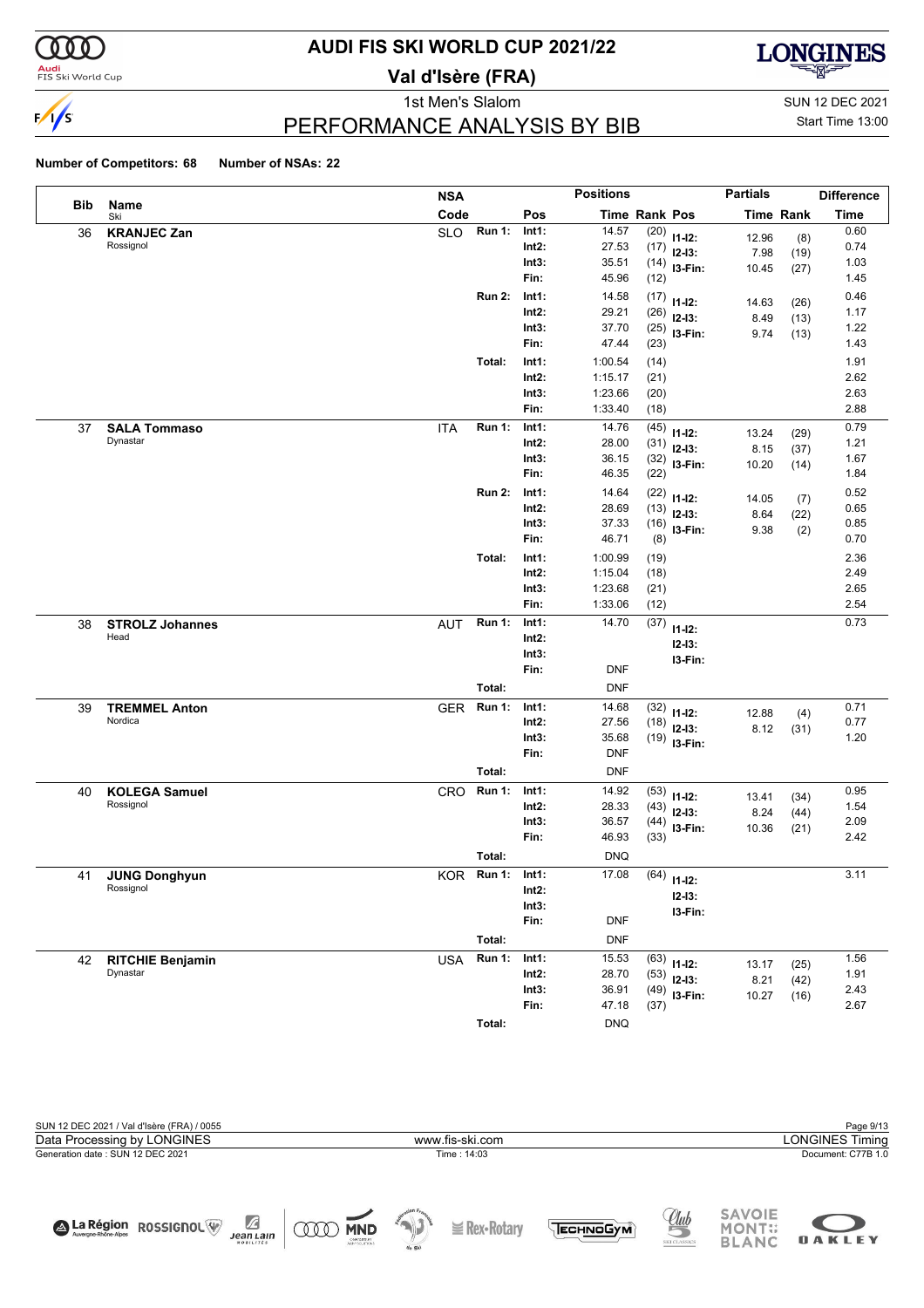

#### **Audi**<br>FIS Ski World Cup

# **AUDI FIS SKI WORLD CUP 2021/22**

**Val d'Isère (FRA)**



1st Men's Slalom Sun 12 DEC 2021

### PERFORMANCE ANALYSIS BY BIB

Start Time 13:00

|     |                         | <b>NSA</b> |               |          | <b>Positions</b>     |      |                | <b>Partials</b> |                  | <b>Difference</b> |
|-----|-------------------------|------------|---------------|----------|----------------------|------|----------------|-----------------|------------------|-------------------|
| Bib | Name<br>Ski             | Code       |               | Pos      | <b>Time Rank Pos</b> |      |                |                 | <b>Time Rank</b> | <b>Time</b>       |
| 43  | <b>WINTERS Luke</b>     | <b>USA</b> | <b>Run 1:</b> | Int1:    | 14.59                | (24) | $11 - 12$ :    | 13.65           | (49)             | 0.62              |
|     | Rossignol               |            |               | $Int2$ : | 28.24                | (39) | $12-13:$       | 8.04            | (24)             | 1.45              |
|     |                         |            |               | Int3:    | 36.28                | (36) | I3-Fin:        | 10.22           | (15)             | 1.80              |
|     |                         |            |               | Fin:     | 46.50                | (23) |                |                 |                  | 1.99              |
|     |                         |            | <b>Run 2:</b> | Int1:    | 14.86                | (27) | $11 - 12$ :    | 14.08           | (8)              | 0.74              |
|     |                         |            |               | $Int2$ : | 28.94                | (21) | $12 - 13:$     | 8.72            | (25)             | 0.90              |
|     |                         |            |               | Int3:    | 37.66                | (24) | I3-Fin:        | 9.74            | (13)             | 1.18              |
|     |                         |            |               | Fin:     | 47.40                | (21) |                |                 |                  | 1.39              |
|     |                         |            | Total:        | Int1:    | 1:01.36              | (27) |                |                 |                  | 2.73              |
|     |                         |            |               | $Int2$ : | 1:15.44              | (23) |                |                 |                  | 2.89              |
|     |                         |            |               | Int3:    | 1:24.16              | (26) |                |                 |                  | 3.13              |
|     |                         |            |               | Fin:     | 1:33.90              | (25) |                |                 |                  | 3.38              |
| 44  | <b>SEYMOUR Jett</b>     | <b>USA</b> | <b>Run 1:</b> | Int1:    | 14.76                | (45) | $11 - 12$ :    | 13.47           | (36)             | 0.79              |
|     |                         |            |               | $Int2$ : | 28.23                | (37) | $12-13:$       | 7.76            | (8)              | 1.44              |
|     |                         |            |               | Int3:    | 35.99                | (28) | I3-Fin:        |                 |                  | 1.51              |
|     |                         |            |               | Fin:     | <b>DNF</b>           |      |                |                 |                  |                   |
|     |                         |            | Total:        |          | <b>DNF</b>           |      |                |                 |                  |                   |
| 45  | <b>LETITRE Theo</b>     | <b>FRA</b> | <b>Run 1:</b> | Int1:    | 15.14                | (57) | $11 - 12$ :    | 14.00           | (58)             | 1.17              |
|     | Rossignol               |            |               | $Int2$ : | 29.14                | (58) | $12-13:$       | 8.13            | (32)             | 2.35              |
|     |                         |            |               | Int3:    | 37.27                | (52) | I3-Fin:        | 10.34           | (20)             | 2.79              |
|     |                         |            |               | Fin:     | 47.61                | (41) |                |                 |                  | 3.10              |
|     |                         |            | Total:        |          | <b>DNQ</b>           |      |                |                 |                  |                   |
| 46  | <b>KRYZL Krystof</b>    | <b>CZE</b> | <b>Run 1:</b> | Int1:    | 14.77                | (47) | $11 - 12$ :    | 13.77           | (56)             | 0.80              |
|     | Atomic                  |            |               | $Int2$ : | 28.54                | (50) | $12-13:$       | 8.14            | (34)             | 1.75              |
|     |                         |            |               | Int3:    | 36.68                | (46) | I3-Fin:        | 10.55           | (36)             | 2.20              |
|     |                         |            |               | Fin:     | 47.23                | (38) |                |                 |                  | 2.72              |
|     |                         |            | Total:        |          | <b>DNQ</b>           |      |                |                 |                  |                   |
| 47  | <b>TAYLOR Laurie</b>    | <b>GBR</b> | <b>Run 1:</b> | Int1:    | 14.83                | (49) | $11 - 12$ :    | 13.46           | (35)             | 0.86              |
|     | Head                    |            |               | $Int2$ : | 28.29                | (42) | $12-13:$       | 8.14            | (34)             | 1.50              |
|     |                         |            |               | Int3:    | 36.43                |      | $(40)$ 13-Fin: |                 |                  | 1.95              |
|     |                         |            |               | Fin:     | <b>DNF</b>           |      |                |                 |                  |                   |
|     |                         |            | Total:        |          | <b>DNF</b>           |      |                |                 |                  |                   |
| 48  | <b>RAUCHFUSS Julian</b> | <b>GER</b> | <b>Run 1:</b> | Int1:    | 14.69                | (34) | $11 - 12$ :    | 13.56           | (45)             | 0.72              |
|     | Rossignol               |            |               | $Int2$ : | 28.25                | (40) | $12-13:$       | 8.29            | (48)             | 1.46              |
|     |                         |            |               | Int3:    | 36.54                | (42) | I3-Fin:        | 10.11           | (7)              | 2.06              |
|     |                         |            |               | Fin:     | 46.65                | (27) |                |                 |                  | 2.14              |
|     |                         |            | <b>Run 2:</b> | Int1:    | 14.78                | (25) | $11 - 12$ :    | 14.18           | (14)             | 0.66              |
|     |                         |            |               | $Int2$ : | 28.96                | (22) | $12 - 13:$     | 8.26            | (1)              | 0.92              |
|     |                         |            |               | Int3:    | 37.22                | (13) | I3-Fin:        | 9.89            | (22)             | 0.74              |
|     |                         |            |               | Fin:     | 47.11                | (15) |                |                 |                  | 1.10              |
|     |                         |            | Total:        | Int1:    | 1:01.43              | (28) |                |                 |                  | 2.80              |
|     |                         |            |               | $Int2$ : | 1:15.61              | (27) |                |                 |                  | 3.06              |
|     |                         |            |               | Int3:    | 1:23.87              | (22) |                |                 |                  | 2.84              |
|     |                         |            |               | Fin:     | 1:33.76              | (24) |                |                 |                  | 3.24              |
| 49  | <b>ZLATKOV Kamen</b>    | <b>BUL</b> | <b>Run 1:</b> | Int1:    | 15.16                | (59) | $11 - 12$ :    | 13.57           | (46)             | 1.19              |
|     |                         |            |               | $Int2$ : | 28.73                | (54) | $12-13:$       | 7.94            | (17)             | 1.94              |
|     |                         |            |               | Int3:    | 36.67                | (45) | $13-Fin:$      | 10.41           | (24)             | 2.19              |
|     |                         |            |               | Fin:     | 47.08                | (36) |                |                 |                  | 2.57              |
|     |                         |            | Total:        |          | <b>DNQ</b>           |      |                |                 |                  |                   |

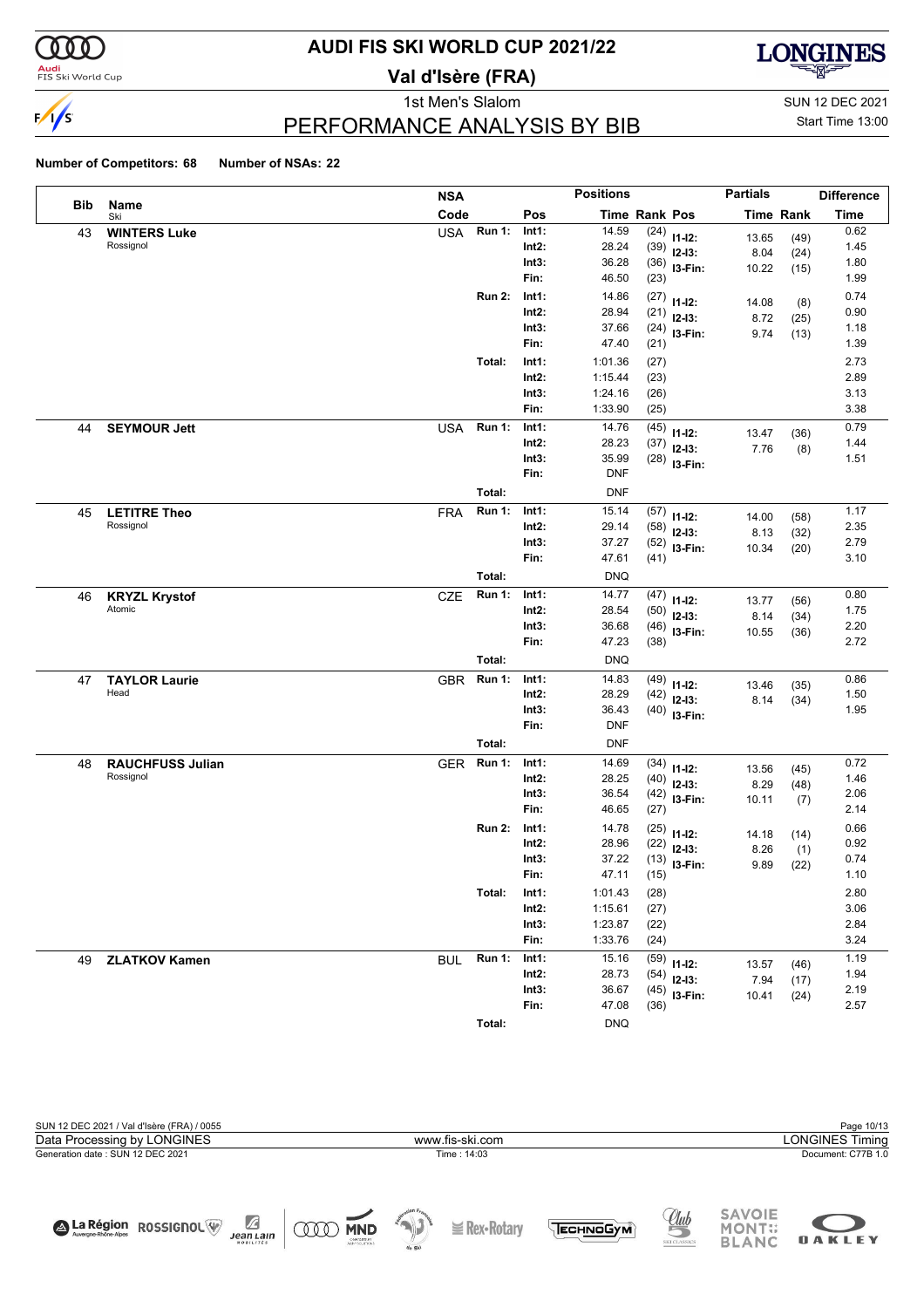

#### **Audi**<br>FIS Ski World Cup

# **AUDI FIS SKI WORLD CUP 2021/22**

**Val d'Isère (FRA)**



# PERFORMANCE ANALYSIS BY BIB

1st Men's Slalom Sun 12 DEC 2021 Start Time 13:00

|     |                                   | <b>NSA</b> |               |                   | <b>Positions</b>    |               |                | <b>Partials</b> |                  | <b>Difference</b> |
|-----|-----------------------------------|------------|---------------|-------------------|---------------------|---------------|----------------|-----------------|------------------|-------------------|
| Bib | Name<br>Ski                       | Code       |               | Pos               |                     | Time Rank Pos |                |                 | <b>Time Rank</b> | <b>Time</b>       |
| 50  | <b>HIMMELSBACH Fabian</b>         | <b>GER</b> | <b>Run 1:</b> | Int1:             | 14.65               | (29)          | $11 - 12$ :    |                 |                  | 0.68              |
|     | Rossignol                         |            |               | $Int2$ :          |                     |               | $12 - 13$ :    |                 |                  |                   |
|     |                                   |            |               | Int3:             |                     |               | I3-Fin:        |                 |                  |                   |
|     |                                   |            |               | Fin:              | <b>DNF</b>          |               |                |                 |                  |                   |
|     |                                   |            | Total:        |                   | <b>DNF</b>          |               |                |                 |                  |                   |
| 51  | <b>RASCHNER Dominik</b>           | <b>AUT</b> | <b>Run 1:</b> | Int1:             | 14.43               | (17)          | $11 - 12$ :    | 13.16           | (24)             | 0.46              |
|     | Rossignol                         |            |               | $Int2$ :          | 27.59               | (19)          | $12-13:$       | 8.25            | (46)             | 0.80              |
|     |                                   |            |               | Int3:             | 35.84               | (25)          | I3-Fin:        |                 |                  | 1.36              |
|     |                                   |            |               | Fin:              | <b>DNF</b>          |               |                |                 |                  |                   |
|     |                                   |            | Total:        |                   | <b>DNF</b>          |               |                |                 |                  |                   |
| 52  | <b>SALARICH Joaquim</b>           | <b>ESP</b> | <b>Run 1:</b> | Int1:             | 14.73               | (40)          | $11 - 12$ :    | 13.52           | (40)             | 0.76              |
|     | Rossignol                         |            |               | $Int2$ :          | 28.25               | (40)          | $12-13:$       | 8.02            | (22)             | 1.46              |
|     |                                   |            |               | Int3:<br>Fin:     | 36.27<br>46.69      | (35)<br>(28)  | I3-Fin:        | 10.42           | (25)             | 1.79<br>2.18      |
|     |                                   |            |               |                   |                     |               |                |                 |                  |                   |
|     |                                   |            | <b>Run 2:</b> | Int1:<br>$Int2$ : | 14.59<br>28.32      | (18)          | $11 - 12$ :    | 13.73           | (1)              | 0.47<br>0.28      |
|     |                                   |            |               | Int3:             | 36.78               | (3)<br>(3)    | $12-13:$       | 8.46            | (9)              | 0.30              |
|     |                                   |            |               | Fin:              | 46.65               | (7)           | I3-Fin:        | 9.87            | (21)             | 0.64              |
|     |                                   |            | Total:        | Int1:             | 1:01.28             | (26)          |                |                 |                  | 2.65              |
|     |                                   |            |               | $Int2$ :          | 1:15.01             | (17)          |                |                 |                  | 2.46              |
|     |                                   |            |               | Int3:             | 1:23.47             | (15)          |                |                 |                  | 2.44              |
|     |                                   |            |               | Fin:              | 1:33.34             | (15)          |                |                 |                  | 2.82              |
| 53  | <b>KOYAMA Yohei</b>               | <b>JPN</b> | <b>Run 1:</b> | Int1:             | 14.69               | (34)          | $11 - 12$ :    |                 |                  | 0.72              |
|     | Head                              |            |               | $Int2$ :          | 28.21               | (36)          | $12-13:$       | 13.52<br>8.19   | (40)<br>(41)     | 1.42              |
|     |                                   |            |               | Int3:             | 36.40               | (38)          | I3-Fin:        | 10.54           | (35)             | 1.92              |
|     |                                   |            |               | Fin:              | 46.94               | (34)          |                |                 |                  | 2.43              |
|     |                                   |            | Total:        |                   | <b>DNQ</b>          |               |                |                 |                  |                   |
| 54  | <b>DVORNIK Aljaz</b>              | <b>SLO</b> | <b>Run 1:</b> | Int1:             | 15.05               | (55)          | $11 - 12$ :    | 13.76           | (55)             | 1.08              |
|     | Atomic                            |            |               | $Int2$ :          | 28.81               | (55)          | $12-13:$       |                 |                  | 2.02              |
|     |                                   |            |               | Int3:             |                     |               | I3-Fin:        |                 |                  |                   |
|     |                                   |            |               | Fin:              | <b>DNF</b>          |               |                |                 |                  |                   |
|     |                                   |            | Total:        |                   | <b>DNF</b>          |               |                |                 |                  |                   |
| 55  | <b>LEEVER Alex</b>                | <b>USA</b> | <b>Run 1:</b> | Int1:             | 15.26               | (60)          | $11 - 12$ :    | 13.68           | (51)             | 1.29              |
|     | Fischer                           |            |               | $Int2$ :          | 28.94               | (56)          | $12-13:$       | 8.22            | (43)             | 2.15              |
|     |                                   |            |               | Int3:             | 37.16               | (51)          | I3-Fin:        | 10.47           | (30)             | 2.68              |
|     |                                   |            |               | Fin:              | 47.63               | (42)          |                |                 |                  | 3.12              |
|     |                                   |            | Total:        |                   | <b>DNQ</b>          |               |                |                 |                  |                   |
| 56  | <b>AMIEZ Steven</b>               | <b>FRA</b> | <b>Run 1:</b> | Int1:             | 15.14               | (57)          | $11 - 12$ :    | 13.52           | (40)             | 1.17              |
|     |                                   |            |               | $Int2$ :          | 28.66               | (52)          | $12 - 13:$     | 8.69            | (55)             | 1.87              |
|     |                                   |            |               | Int3:             | 37.35               |               | $(53)$ 13-Fin: |                 |                  | 2.87              |
|     |                                   |            |               | Fin:              | <b>DNF</b>          |               |                |                 |                  |                   |
|     |                                   |            | Total:        |                   | <b>DNF</b>          |               |                |                 |                  |                   |
| 57  | LINDSTOEL Joachim Jagge<br>Atomic |            | NOR Run 1:    | Int1:             | 14.71               |               | $(39)$ 11-12:  | 13.65           | (49)             | 0.74              |
|     |                                   |            |               | $Int2$ :          | 28.36               | (45)          | $12-13:$       | 9.22            | (56)             | 1.57              |
|     |                                   |            |               | Int3:<br>Fin:     | 37.58<br><b>DNF</b> |               | $(55)$ 13-Fin: |                 |                  | 3.10              |
|     |                                   |            |               |                   |                     |               |                |                 |                  |                   |
|     |                                   |            | Total:        |                   | <b>DNF</b>          |               |                |                 |                  |                   |

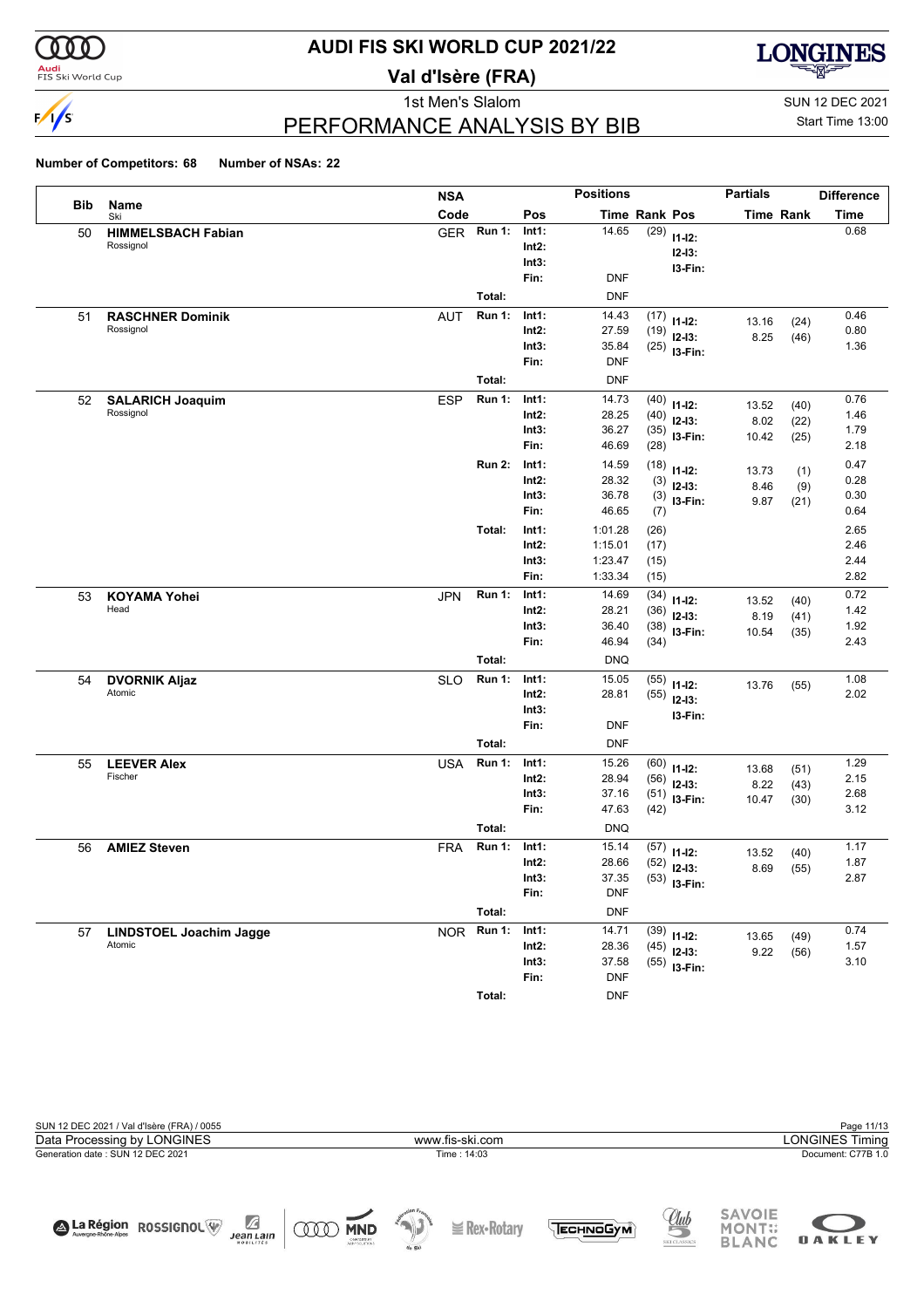

#### **Audi**<br>FIS Ski World Cup

# **AUDI FIS SKI WORLD CUP 2021/22**

**Val d'Isère (FRA)**



# PERFORMANCE ANALYSIS BY BIB

1st Men's Slalom Sun 12 DEC 2021 Start Time 13:00

|     |                             | <b>NSA</b> |               |          | <b>Positions</b> |      |                | <b>Partials</b>  |              | <b>Difference</b> |
|-----|-----------------------------|------------|---------------|----------|------------------|------|----------------|------------------|--------------|-------------------|
| Bib | Name<br>Ski                 | Code       |               | Pos      | Time Rank Pos    |      |                | <b>Time Rank</b> |              | <b>Time</b>       |
| 58  | <b>DRILLER Garret</b>       | <b>USA</b> | <b>Run 1:</b> | Int1:    | 14.70            | (37) | $11 - 12$ :    |                  |              | 0.73              |
|     |                             |            |               | $Int2$ : | 28.42            | (48) | $12-13:$       | 13.72<br>8.01    | (54)<br>(21) | 1.63              |
|     |                             |            |               | Int3:    | 36.43            |      | $(40)$ 13-Fin: | 13.96            | (46)         | 1.95              |
|     |                             |            |               | Fin:     | 50.39            | (46) |                |                  |              | 5.88              |
|     |                             |            | Total:        |          | <b>DNQ</b>       |      |                |                  |              |                   |
| 59  | <b>EFIMOV Simon</b>         | <b>RUS</b> | <b>Run 1:</b> | Int1:    |                  |      | $11 - 12$ :    |                  |              |                   |
|     | Head                        |            |               | Int2:    |                  |      | $12 - 13:$     |                  |              |                   |
|     |                             |            |               | Int3:    |                  |      | I3-Fin:        |                  |              |                   |
|     |                             |            |               | Fin:     | <b>DNF</b>       |      |                |                  |              |                   |
|     |                             |            | Total:        |          | <b>DNF</b>       |      |                |                  |              |                   |
| 60  | von GRUENIGEN Noel          | SUI        | <b>Run 1:</b> | Int1:    | 14.74            | (43) | $11 - 12$ :    | 13.61            | (47)         | 0.77              |
|     | Fischer                     |            |               | $Int2$ : | 28.35            | (44) | $12-13:$       | 8.52             | (51)         | 1.56              |
|     |                             |            |               | Int3:    | 36.87            |      | $(48)$ 13-Fin: |                  |              | 2.39              |
|     |                             |            |               | Fin:     | <b>DNF</b>       |      |                |                  |              |                   |
|     |                             |            | Total:        |          | <b>DNF</b>       |      |                |                  |              |                   |
| 61  | <b>SULKAKOSKI Oskari</b>    | <b>FIN</b> | <b>Run 1:</b> | Int1:    | 15.29            | (61) | $11 - 12$ :    |                  |              | 1.32              |
|     | Atomic                      |            |               | $Int2$ : | 29.41            | (59) | $12-13:$       | 14.12<br>8.56    | (59)<br>(52) | 2.62              |
|     |                             |            |               | Int3:    | 37.97            | (57) | I3-Fin:        | 10.87            | (41)         | 3.49              |
|     |                             |            |               | Fin:     | 48.84            | (45) |                |                  |              | 4.33              |
|     |                             |            | Total:        |          | <b>DNQ</b>       |      |                |                  |              |                   |
| 62  | <b>STURM Joshua</b>         | <b>AUT</b> | <b>Run 1:</b> | Int1:    | 14.88            | (52) | $11 - 12$ :    |                  |              | 0.91              |
|     | Voelkl                      |            |               | Int2:    |                  |      | $12 - 13:$     |                  |              |                   |
|     |                             |            |               | Int3:    |                  |      | I3-Fin:        |                  |              |                   |
|     |                             |            |               | Fin:     | <b>DNF</b>       |      |                |                  |              |                   |
|     |                             |            | Total:        |          | <b>DNF</b>       |      |                |                  |              |                   |
| 63  | <b>ZINGERLE Hannes</b>      | <b>ITA</b> | <b>Run 1:</b> | Int1:    |                  |      | $11 - 12$ :    |                  |              |                   |
|     | Rossignol                   |            |               | Int2:    |                  |      | $12 - 13:$     |                  |              |                   |
|     |                             |            |               | Int3:    |                  |      | I3-Fin:        |                  |              |                   |
|     |                             |            |               | Fin:     | <b>DNF</b>       |      |                |                  |              |                   |
|     |                             |            | Total:        |          | <b>DNF</b>       |      |                |                  |              |                   |
| 64  | <b>KATO Seigo</b>           | <b>JPN</b> | <b>Run 1:</b> | Int1:    | 14.93            | (54) | $11 - 12$ :    | 13.70            | (53)         | 0.96              |
|     | Atomic                      |            |               | Int2:    | 28.63            | (51) | $12-13:$       | 8.31             | (49)         | 1.84              |
|     |                             |            |               | Int3:    | 36.94            |      | $(50)$ 13-Fin: | 10.47            | (30)         | 2.46              |
|     |                             |            |               | Fin:     | 47.41            | (39) |                |                  |              | 2.90              |
|     |                             |            | Total:        |          | <b>DNQ</b>       |      |                |                  |              |                   |
| 65  | <b>VERBEKE Tom</b>          | <b>BEL</b> | <b>Run 1:</b> | Int1:    |                  |      | $11 - 12$ :    |                  |              |                   |
|     | Salomon                     |            |               | $Int2$ : |                  |      | $12 - 13:$     |                  |              |                   |
|     |                             |            |               | Int3:    |                  |      | I3-Fin:        |                  |              |                   |
|     |                             |            |               | Fin:     | <b>DNF</b>       |      |                |                  |              |                   |
|     |                             |            | Total:        |          | <b>DNF</b>       |      |                |                  |              |                   |
| 66  | <b>MUHLEN-SCHULTE Louis</b> | <b>AUS</b> | <b>Run 1:</b> | Int1:    | 14.73            | (40) | $11 - 12$ :    | 13.50            | (37)         | 0.76              |
|     |                             |            |               | Int2:    | 28.23            | (37) | $12-13:$       | 9.50             | (57)         | 1.44              |
|     |                             |            |               | Int3:    | 37.73            | (56) | I3-Fin:        |                  |              | 3.25              |
|     |                             |            |               | Fin:     | <b>DNF</b>       |      |                |                  |              |                   |
|     |                             |            | Total:        |          | <b>DNF</b>       |      |                |                  |              |                   |
| 67  | <b>SCHMID Alexander</b>     | <b>GER</b> | <b>Run 1:</b> | Int1:    |                  |      | $11 - 12$ :    |                  |              |                   |
|     | Head                        |            |               | Int2:    |                  |      | $12 - 13$ :    |                  |              |                   |
|     |                             |            |               | Int3:    |                  |      | I3-Fin:        |                  |              |                   |
|     |                             |            |               | Fin:     | <b>DNF</b>       |      |                |                  |              |                   |
|     |                             |            | Total:        |          | <b>DNF</b>       |      |                |                  |              |                   |

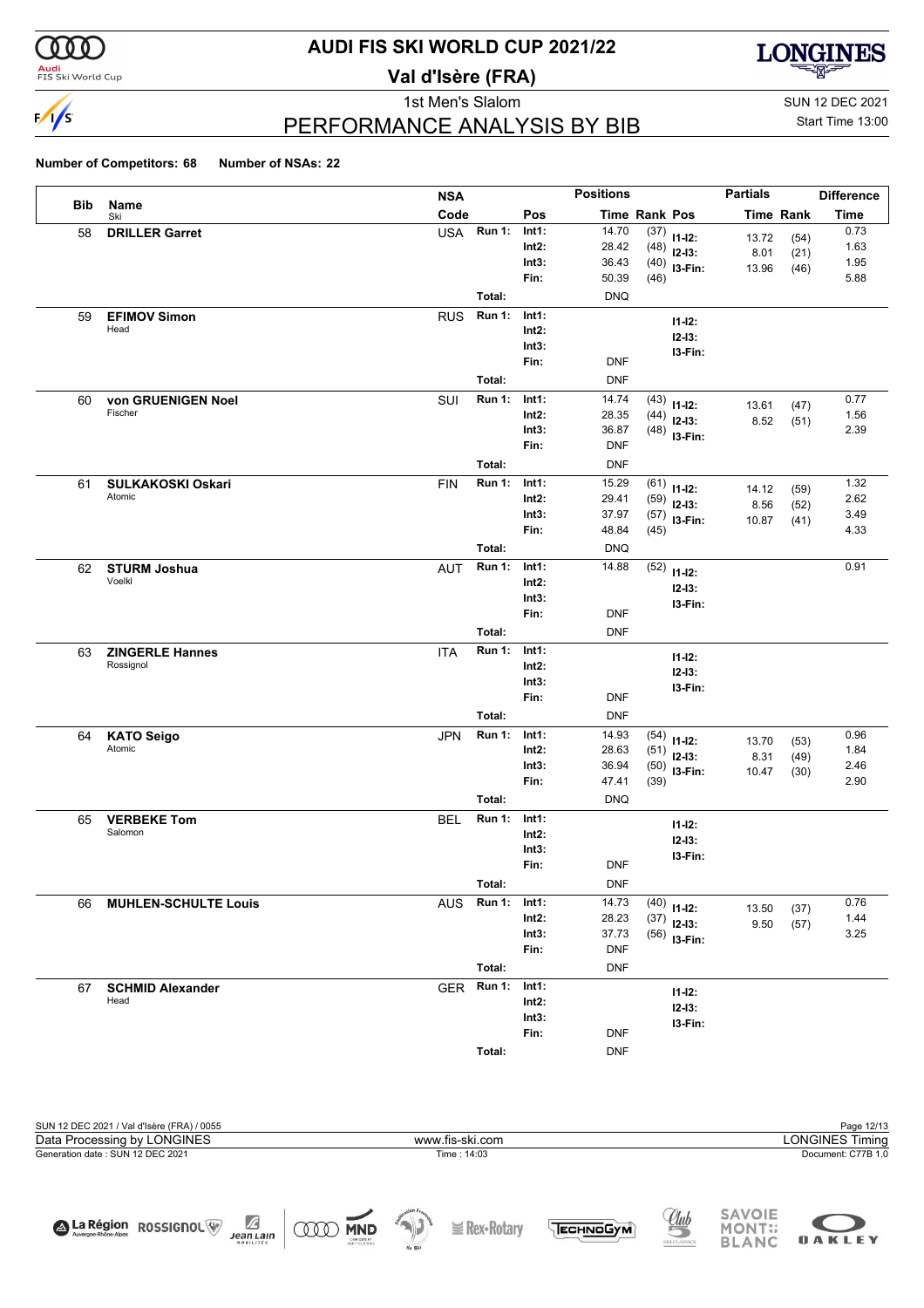

#### **Audi**<br>FIS Ski World Cup

# **AUDI FIS SKI WORLD CUP 2021/22**

**Val d'Isère (FRA)**



1st Men's Slalom SUN 12 DEC 2021

### PERFORMANCE ANALYSIS BY BIB

Start Time 13:00

#### **Number of Competitors: 68 Number of NSAs: 22**

| <b>Bib</b> |                                       | <b>NSA</b>                  |                                 | <b>Positions</b>                                                                                        | <b>Partials</b>                                | <b>Difference</b>            |
|------------|---------------------------------------|-----------------------------|---------------------------------|---------------------------------------------------------------------------------------------------------|------------------------------------------------|------------------------------|
|            | Name<br>Ski                           | Code                        | Pos                             | <b>Time Rank Pos</b>                                                                                    | <b>Time Rank</b>                               | Time                         |
| 68         | <b>SIMARI BIRKNER Cristian Javier</b> | <b>Run 1:</b><br><b>ARG</b> | Int1:<br>Int2:<br>Int3:<br>Fin: | 15.08<br>(56)<br>$11 - 12$ :<br>28.97<br>(57)<br>$12 - 13:$<br>37.53<br>$(54)$ 13-Fin:<br>48.60<br>(44) | 13.89<br>(57)<br>8.56<br>(52)<br>11.07<br>(43) | 1.11<br>2.18<br>3.05<br>4.09 |
|            |                                       | Total:                      |                                 | <b>DNQ</b>                                                                                              |                                                |                              |

| Legend:<br><b>DNF</b><br>Int | Did Not Finish<br>Intermediate                                                                                | <b>DNQ</b><br>Ιx                              | Did not qualify<br>Intermediate x              |        | <b>DSQ</b><br>Pos.             | <b>Disqualified</b><br>Intermediate or speed position | <b>Fin</b>                  | Finish                                         |                                                            |
|------------------------------|---------------------------------------------------------------------------------------------------------------|-----------------------------------------------|------------------------------------------------|--------|--------------------------------|-------------------------------------------------------|-----------------------------|------------------------------------------------|------------------------------------------------------------|
|                              | SUN 12 DEC 2021 / Val d'Isère (FRA) / 0055<br>Data Processing by LONGINES<br>Generation date: SUN 12 DEC 2021 |                                               |                                                |        | www.fis-ski.com<br>Time: 14:03 |                                                       |                             |                                                | Page 13/13<br><b>LONGINES Timing</b><br>Document: C77B 1.0 |
|                              | <b>A La Région</b><br><b>ROSSIGNOL</b>                                                                        | $\mathbb{Z}$<br><b>Jean Lain</b><br>HOBILITÉS | M<br><b>MND</b><br>CNEOMBRIET<br>NAMESOLUTIONS | de Ski | $\geq$ Rex-Rotary              | <b>Геснмо Сум</b>                                     | <u>Club</u><br>SKI CLASSICS | <b>SAVOIE</b><br><b>MONT::</b><br><b>BLANC</b> | <b>OAKLEY</b>                                              |

Intermediate Time Positions : Int. 1 = Inter1 Internetiate Time Positions : Int. 1 = Inter1 Int. 2 = Inter2 Int. 3 = Inter3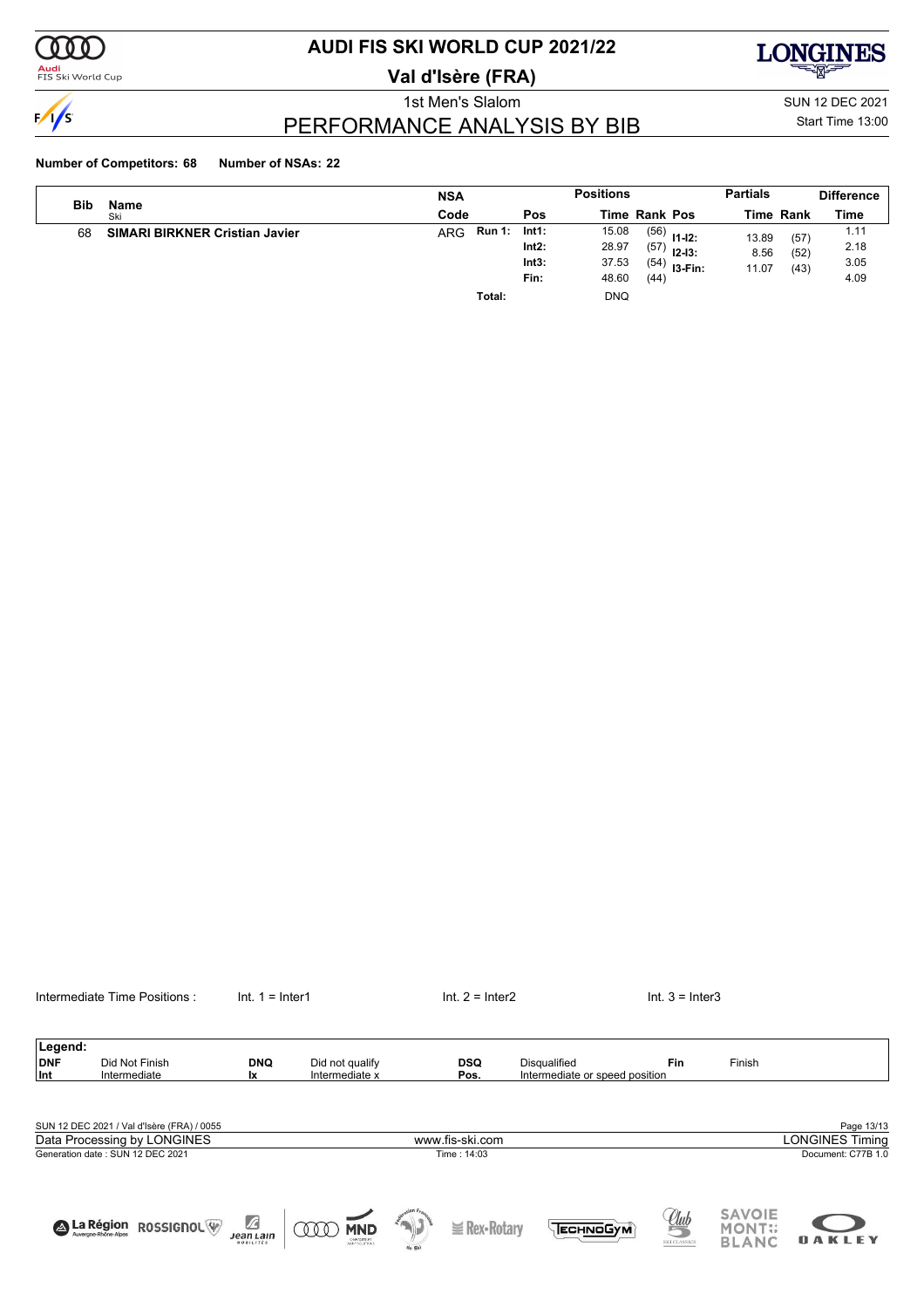

#### **Audi**<br>FIS Ski World Cup

### **AUDI FIS SKI WORLD CUP 2021/22**

**Val d'Isère (FRA)**



### 1st Men's Slalom

### FIS WORLD CUP STANDINGS

**Number of Competitors: 25, Number of NSAs: 15** 12 DEC 2021 Val d'Isère (FRA)

| Rank        | <b>FIS</b><br>Code | Name                         | <b>NSA</b><br>Code | 1   | <b>WC</b><br><b>Points</b> | Diff. |
|-------------|--------------------|------------------------------|--------------------|-----|----------------------------|-------|
| 1           | 6190403            | <b>NOEL Clement</b>          | <b>FRA</b>         | 100 | 100                        |       |
| $\mathbf 2$ | 502015             | <b>JAKOBSEN Kristoffer</b>   | <b>SWE</b>         | 80  | 80                         | 20    |
| 3           | 380335             | <b>ZUBCIC Filip</b>          | <b>CRO</b>         | 60  | 60                         | 40    |
| 4           | 511996             | <b>YULE Daniel</b>           | <b>SUI</b>         | 50  | 50                         | 50    |
| 5           | 220689             | <b>RYDING Dave</b>           | <b>GBR</b>         | 45  | 45                         | 55    |
| 6           | 422082             | <b>FOSS-SOLEVAAG S</b>       | <b>NOR</b>         | 40  | 40                         | 60    |
| 7           | 60253              | <b>MARCHANT Armand</b>       | <b>BEL</b>         | 36  | 36                         | 64    |
| 8           | 422732             | <b>McGRATH Atle Lie</b>      | <b>NOR</b>         | 32  | 32                         | 68    |
| 9           | 293098             | <b>RAZZOLI Giuliano</b>      | <b>ITA</b>         | 29  | 29                         | 71    |
| 10          | 422729             | <b>BRAATHEN Lucas</b>        | <b>NOR</b>         | 26  | 26                         | 74    |
| 11          | 422304             | <b>KRISTOFFERSEN Henrik</b>  | <b>NOR</b>         | 24  | 24                         | 76    |
| 12          | 6291574            | <b>SALA Tommaso</b>          | <b>ITA</b>         | 22  | 22                         | 78    |
| 13          | 422507             | <b>HAUGAN Timon</b>          | <b>NOR</b>         | 20  | 20                         | 80    |
| 14          | 54444              | <b>GSTREIN Fabio</b>         | <b>AUT</b>         | 18  | 18                         | 82    |
| 15          | 491879             | <b>SALARICH Joaquim</b>      | <b>ESP</b>         | 16  | 16                         | 84    |
| 16          | 92720              | <b>POPOV Albert</b>          | <b>BUL</b>         | 15  | 15                         | 85    |
| 17          | 103729             | <b>READ Erik</b>             | CAN                | 14  | 14                         | 86    |
| 18          | 561244             | <b>KRANJEC Zan</b>           | <b>SLO</b>         | 13  | 13                         | 87    |
| 19          | 292491             | <b>MOELGG Manfred</b>        | <b>ITA</b>         | 12  | 12                         | 88    |
| 19          | 380334             | <b>VIDOVIC Matej</b>         | <b>CRO</b>         | 12  | 12                         | 88    |
| 21          | 53889              | <b>HIRSCHBUEHL Christian</b> | <b>AUT</b>         | 10  | 10                         | 90    |
| 22          | 511902             | <b>ZENHAEUSERN Ramon</b>     | <b>SUI</b>         | 9   | 9                          | 91    |
| 23          | 511908             | <b>SCHMIDIGER Reto</b>       | <b>SUI</b>         | 8   | 8                          | 92    |
| 24          | 202584             | <b>RAUCHFUSS Julian</b>      | GER                | 7   | 7                          | 93    |
| 25          | 6531936            | <b>WINTERS Luke</b>          | <b>USA</b>         | 6   | 6                          | 94    |

| eaend: |                  |       |                   |    |           |  |
|--------|------------------|-------|-------------------|----|-----------|--|
| . .    | No points<br>.NO | Diff. | <b>Difference</b> | WC | World Cup |  |
|        |                  |       |                   |    |           |  |
|        |                  |       |                   |    |           |  |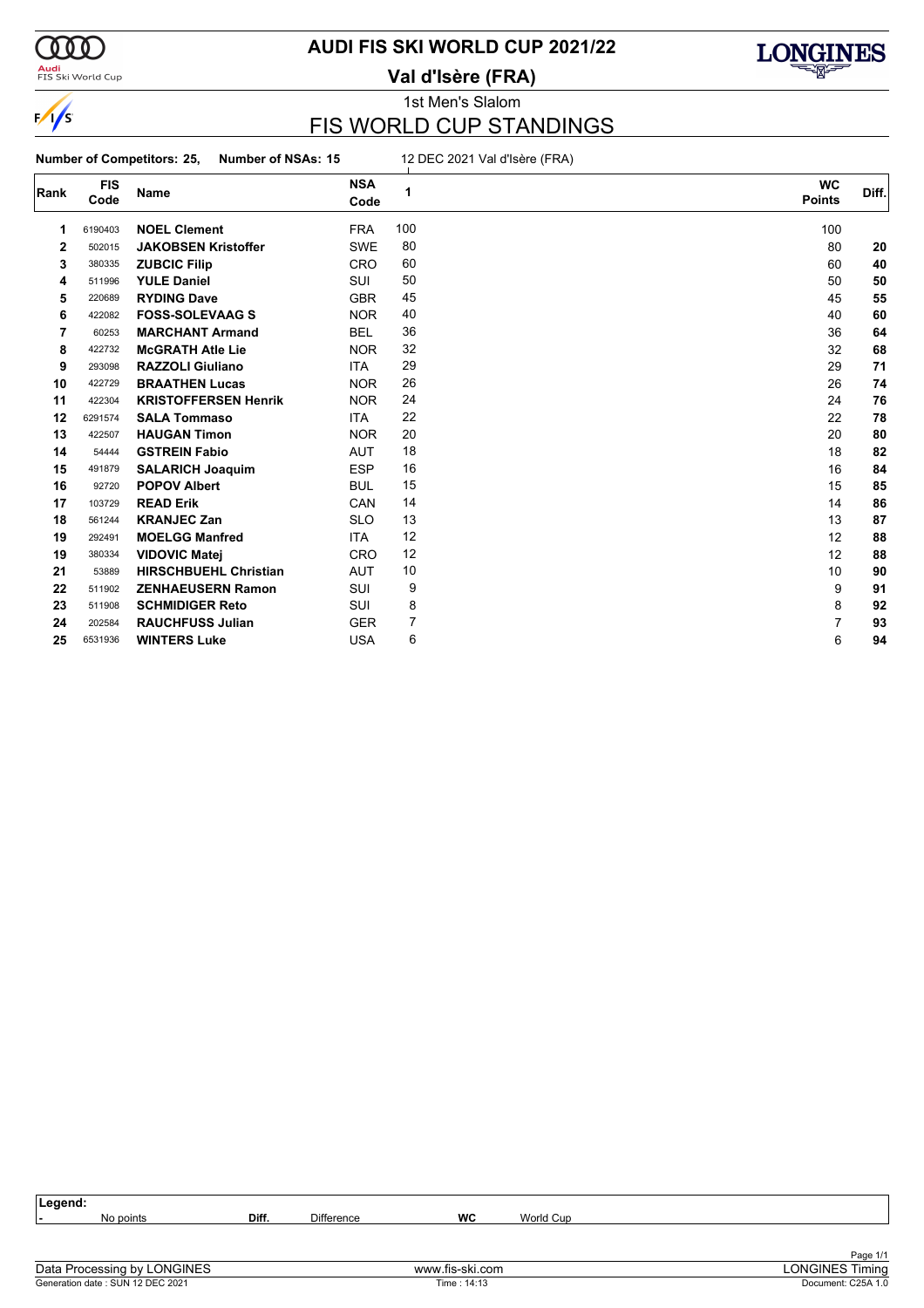

# **AUDI FIS SKI WORLD CUP 2021/22**

<mark>Audi</mark><br>FIS Ski World Cup

**Val d'Isère (FRA)**



1st Men's Slalom OVERALL FIS WORLD CUP STANDINGS

| Rank         | <b>FIS</b>       | Name                                                    | <b>NSA</b>               | <b>WC</b>     | Diff.      | DН                                                   | <b>SL</b>                | GS                                                   | SG                                 | <b>AC</b>                    | <b>PAR</b>               |
|--------------|------------------|---------------------------------------------------------|--------------------------|---------------|------------|------------------------------------------------------|--------------------------|------------------------------------------------------|------------------------------------|------------------------------|--------------------------|
|              | Code             |                                                         | Code                     | <b>Points</b> |            | 2 races                                              | 1 race                   | 2 races                                              | 2 races                            | 0 races                      | 1 race                   |
| 1            | 512269           | <b>ODERMATT Marco</b>                                   | SUI                      | 446           |            | 66<br>(6)                                            |                          | 200<br>(1)                                           | 180<br>(1)                         |                              |                          |
| $\mathbf{2}$ | 53902            | <b>MAYER Matthias</b>                                   | AUT                      | 310           | 136        | 180<br>(1)                                           |                          | $\overline{a}$                                       | 130<br>(2)                         |                              |                          |
| 3            | 422139           | <b>KILDE Aleksand.</b>                                  | <b>NOR</b>               | 229           | 217        | (2)<br>129                                           |                          | ٠                                                    | 100<br>(3)                         | -                            |                          |
| 4            | 194364           | <b>PINTURAULT Alexis</b>                                | <b>FRA</b>               | 205           | 241        | $\overline{\phantom{a}}$                             |                          | 125<br>(2)                                           | 80<br>(5)                          |                              |                          |
| 5            | 53980            | <b>KRIECHMAYR Vincent</b>                               | <b>AUT</b>               | 199           | 247        | 109<br>(4)                                           |                          | ÷,                                                   | 90<br>(4)                          |                              |                          |
| 6            | 511383           | <b>FEUZ Beat</b>                                        | SUI                      | 160           | 286        | 120<br>(3)                                           | $\blacksquare$           | $\overline{a}$                                       | 40<br>(13)                         |                              |                          |
| 7<br>8       | 422304           | <b>KRISTOFFERSEN Henrik</b>                             | <b>NOR</b><br>SUI        | 137<br>130    | 309<br>316 | $\overline{\phantom{a}}$<br>$\overline{\phantom{a}}$ | 24 (11)                  | 63<br>(8)                                            |                                    |                              | 50<br>(4)                |
| 9            | 511852<br>561244 | <b>CAVIEZEL Gino</b><br><b>KRANJEC Zan</b>              | <b>SLO</b>               | 125           | 321        | ٠                                                    | 13 (18)                  | (7)<br>64<br>86<br>(3)                               | 55 (11)                            | $\blacksquare$               | 11<br>(20)<br>26<br>(10) |
| 10           | 53889            | <b>HIRSCHBUEHL Christian</b>                            | AUT                      | 110           | 336        |                                                      | 10(21)                   |                                                      |                                    |                              | 100<br>(1)               |
| 11           | 6190403          | <b>NOEL Clement</b>                                     | <b>FRA</b>               | 100           | 346        | $\overline{\phantom{a}}$                             | 100<br>(1)               |                                                      |                                    |                              |                          |
| 12           | 200379           | <b>SANDER Andreas</b>                                   | GER                      | 98            | 348        | 22 (21)                                              | $\overline{a}$           | ٠                                                    | 76<br>(6)                          |                              |                          |
| 13           | 422732           | <b>McGRATH Atle Lie</b>                                 | <b>NOR</b>               | 96            | 350        | $\blacksquare$                                       | (8)<br>32                | 4<br>(37)                                            |                                    |                              | 60<br>(3)                |
| 13           | 380335           | <b>ZUBCIC Filip</b>                                     | <b>CRO</b>               | 96            | 350        | $\overline{a}$                                       | 60<br>(3)                | 29<br>(15)                                           | $\blacksquare$                     |                              | 7(24)                    |
| 15           | 422729           | <b>BRAATHEN Lucas</b>                                   | <b>NOR</b>               | 86            | 360        | ÷                                                    | 26 (10)                  | 60<br>(9)                                            |                                    |                              |                          |
| 16           | 291459           | <b>PARIS Dominik</b>                                    | ITA                      | 84            | 362        | (5)<br>77                                            |                          |                                                      | 7<br>(34)                          |                              |                          |
| 16           | 422310           | <b>SEJERSTED Adri.</b>                                  | <b>NOR</b>               | 84            | 362        | 28 (17)                                              |                          |                                                      | 56<br>(9)                          |                              |                          |
| 18           | 511896           | <b>MURISIER Justin</b>                                  | SUI                      | 83            | 363        | ÷                                                    |                          | 51 (13)                                              | 32 (15)                            |                              |                          |
| 19<br>20     | 990116<br>530874 | de ALIPRANDINI Luca<br><b>GANONG Travis</b>             | ITA<br><b>USA</b>        | 82<br>81      | 364<br>365 | $\overline{\phantom{a}}$<br>12 (30)                  |                          | 82<br>(4)<br>$\overline{a}$                          | $\overline{a}$<br>69<br>(8)        |                              |                          |
| 20           | 194495           | <b>FAIVRE Mathieu</b>                                   | <b>FRA</b>               | 81            | 365        | ÷,                                                   | $\overline{a}$           | 56 (11)                                              | 25 (18)                            |                              |                          |
| 22           | 502015           | <b>JAKOBSEN Kristoffer</b>                              | <b>SWE</b>               | 80            | 366        |                                                      | (2)<br>80                |                                                      |                                    |                              |                          |
| 22           | 54031            | <b>LEITINGER Roland</b>                                 | <b>AUT</b>               | 80            | 366        | $\overline{\phantom{a}}$                             | $\overline{a}$           | 80<br>(5)                                            |                                    |                              |                          |
| 22           | 54252            | <b>RASCHNER Dominik</b>                                 | AUT                      | 80            | 366        | ÷                                                    |                          | $\overline{a}$                                       | $\overline{\phantom{a}}$           |                              | 80<br>(2)                |
| 25           | 6530319          | <b>COCHRAN-SIEGLE Ryan</b>                              | USA                      | 78            | 368        | 66<br>(6)                                            |                          |                                                      | 12 (29)                            |                              |                          |
| 26           | 54063            | <b>FELLER Manuel</b>                                    | <b>AUT</b>               | 76            | 370        | L,                                                   |                          | (6)<br>76                                            |                                    |                              |                          |
| 27           | 6190176          | <b>BAILET Matthieu</b>                                  | <b>FRA</b>               | 74            | 372        | 38 (14)                                              |                          | ٠                                                    | 36 (14)                            |                              |                          |
| 28           | 104096           | <b>THOMPSON Broderick</b>                               | CAN                      | 71            | 375        | ÷                                                    |                          |                                                      | 71<br>(7)                          |                              |                          |
| 29           | 202597           | <b>SCHMID Alexander</b>                                 | <b>GER</b>               | 70            | 376        |                                                      |                          | 52 (12)                                              | $\overline{\phantom{a}}$           |                              | 18<br>(14)               |
| 30<br>31     | 103729<br>103865 | <b>READ Erik</b><br><b>PHILP Trevor</b>                 | CAN<br>CAN               | 69<br>67      | 377<br>379 | $\overline{a}$                                       | 14 (17)                  | 19 (19)<br>9<br>(31)                                 | $\overline{\phantom{a}}$<br>13(25) | $\blacksquare$               | 36<br>(7)<br>45<br>(5)   |
| 31           | 54445            | <b>HAASER Raphael</b>                                   | AUT                      | 67            | 379        | L,                                                   |                          | 11(28)                                               | 56<br>(9)                          |                              |                          |
| 33           | 293550           | <b>MARSAGLIA Matteo</b>                                 | ITA                      | 66            | 380        | 50 (10)                                              |                          | ٠                                                    | 16 (23)                            | $\blacksquare$               |                          |
| 34           | 512182           | <b>MEILLARD Loic</b>                                    | SUI                      | 62            | 384        | ÷                                                    |                          | 51 (13)                                              | 11(30)                             |                              |                          |
| 35           | 6532084          | <b>RADAMUS River</b>                                    | <b>USA</b>               | 60            | 386        | $\overline{\phantom{a}}$                             |                          | (9)<br>60                                            |                                    |                              |                          |
| 36           | 512124           | <b>HINTERMANN Niels</b>                                 | SUI                      | 59            | 387        | 58<br>(8)                                            | $\overline{\phantom{a}}$ | ٠                                                    | 1<br>(39)                          |                              |                          |
| 37           | 54157            | <b>DANKLMAIER Daniel</b>                                | AUT                      | 52            | 394        | 39 (13)                                              |                          |                                                      | 13(25)                             |                              |                          |
| 38           | 53817            | <b>FRANZ Max</b>                                        | <b>AUT</b>               | 51            | 395        | 51<br>(9)                                            |                          |                                                      |                                    |                              |                          |
| 38           | 60253            | <b>MARCHANT Armand</b>                                  | BEL                      | 51            | 395        | ÷                                                    | 36<br>(7)                | $\overline{a}$                                       |                                    |                              | 15 (16)                  |
| 40           | 511996           | <b>YULE Daniel</b>                                      | SUI                      | 50            | 396        |                                                      | 50<br>(4)                |                                                      |                                    |                              |                          |
| 40<br>42     | 53975<br>51215   | <b>HEMETSBERGER Daniel</b><br><b>BAUMANN Romed</b>      | AUT<br><b>GER</b>        | 50<br>48      | 396<br>398 | 50 (10)<br>48 (12)                                   |                          |                                                      |                                    |                              |                          |
| 43           | 220689           | <b>RYDING Dave</b>                                      | GBR                      | 45            | 401        | -                                                    | 45<br>(5)                | $\overline{a}$                                       |                                    |                              |                          |
| 43           | 202584           | <b>RAUCHFUSS Julian</b>                                 | <b>GER</b>               | 45            | 401        |                                                      | 7(24)                    | (31)<br>9                                            |                                    | $\overline{\phantom{0}}$     | 29<br>(9)                |
| 45           | 990081           | <b>CASSE Mattia</b>                                     | ITA                      | 43            | 403        | ٠                                                    | $\overline{a}$           | $\overline{\phantom{0}}$                             | 43 (12)                            | -                            | $\overline{a}$           |
| 46           | 422082           | <b>FOSS-SOLEVAAG S</b>                                  | <b>NOR</b>               | 40            | 406        | ٠                                                    | 40<br>(6)                |                                                      |                                    |                              |                          |
| 46           | 54348            | <b>PERTL Adrian</b>                                     | AUT                      | 40            | 406        | $\overline{a}$                                       |                          | $\overline{a}$                                       |                                    | $\overline{a}$               | 40<br>(6)                |
| 46           | 54027            | <b>BRENNSTEINER Stefan</b>                              | <b>AUT</b>               | 40            | 406        | $\centerdot$                                         | $\overline{\phantom{a}}$ | 16 (23)                                              | $\overline{a}$                     | -                            | 24 (11)                  |
| 49           | 512038           | <b>ROGENTIN Stefan</b>                                  | SUI                      | 39            | 407        | 17 (24)                                              |                          | $\overline{\phantom{a}}$                             | 22 (21)                            |                              |                          |
| 50           | 561322           | <b>HADALIN Stefan</b>                                   | <b>SLO</b>               | 38            | 408        | $\overline{\phantom{a}}$                             | $\overline{a}$           | 6(35)                                                | $\qquad \qquad \blacksquare$       | $\overline{a}$               | 32 (8)                   |
| 50<br>52     | 561216<br>293006 | <b>KLINE Bostjan</b><br><b>INNERHOFER Christof</b>      | <b>SLO</b><br>ITA        | 38<br>37      | 408<br>409 | 38 (14)<br>24 (19)                                   | $\overline{\phantom{a}}$ | $\overline{\phantom{0}}$<br>$\overline{\phantom{0}}$ | ÷,<br>13 (25)                      | ٠                            | $\overline{\phantom{a}}$ |
| 53           | 193967           | <b>MUFFAT-JEANDET Victor</b>                            | <b>FRA</b>               | 36            | 410        | $\overline{\phantom{a}}$                             | $\blacksquare$           | 24 (17)                                              | $\overline{a}$                     | $\overline{a}$               | 12 (19)                  |
| 54           | 54009            | <b>WALDER Christian</b>                                 | AUT                      | 33            | 413        | 9(31)                                                | $\overline{\phantom{a}}$ | $\overline{\phantom{a}}$                             | 24 (19)                            | $\overline{\phantom{0}}$     |                          |
| 55           | 202345           | <b>SCHWAIGER Dominik</b>                                | <b>GER</b>               | 32            | 414        | 32 (16)                                              |                          | $\overline{a}$                                       | $\overline{a}$                     |                              |                          |
| 55           | 104531           | <b>CRAWFORD James</b>                                   | CAN                      | 32            | 414        | 8(32)                                                | $\overline{\phantom{a}}$ | $\overline{\phantom{0}}$                             | 24 (19)                            | $\qquad \qquad \blacksquare$ | $\overline{\phantom{a}}$ |
| 55           | 194935           | <b>FAVROT Thibaut</b>                                   | FRA                      | 32            | 414        | $\overline{\phantom{a}}$                             | ٠                        | 19 (19)                                              | $\overline{\phantom{a}}$           | $\overline{\phantom{a}}$     | 13 (18)                  |
| 58           | 421483           | <b>JANSRUD Kjetil</b>                                   | <b>NOR</b>               | 31            | 415        | 13 (28)                                              |                          | $\overline{a}$                                       | 18 (22)                            |                              |                          |
| 58           | 511638           | <b>TUMLER Thomas</b>                                    | SUI                      | 31            | 415        | $\overline{\phantom{a}}$                             | $\overline{\phantom{a}}$ | 18 (21)                                              | 13 (25)                            | $\blacksquare$               |                          |
| 60           | 194858           | <b>ALLEGRE Nils</b>                                     | <b>FRA</b>               | 30            | 416        | $\overline{\phantom{a}}$                             | $\overline{a}$           | $\overline{\phantom{a}}$                             | 30 (16)                            | $\overline{a}$               |                          |
| 60           | 512042           | <b>KRYENBUEHL Urs</b>                                   | SUI                      | 30            | 416        | 15 (26)                                              |                          | $\overline{a}$                                       | 15 (24)                            |                              |                          |
| 62           | 293098           | <b>RAZZOLI Giuliano</b>                                 | <b>ITA</b>               | 29            | 417        | $\overline{\phantom{a}}$                             | 29<br>(9)                | -                                                    | $\overline{a}$                     |                              |                          |
| 62<br>64     | 194298<br>422278 | <b>GIEZENDANNER Blaise</b><br><b>WINDINGSTAD Rasmus</b> | <b>FRA</b><br><b>NOR</b> | 29<br>26      | 417<br>420 | -                                                    | $\overline{a}$           | $\overline{a}$<br>26 (16)                            | 29 (17)                            | -                            |                          |
|              |                  |                                                         |                          |               |            |                                                      |                          |                                                      |                                    |                              |                          |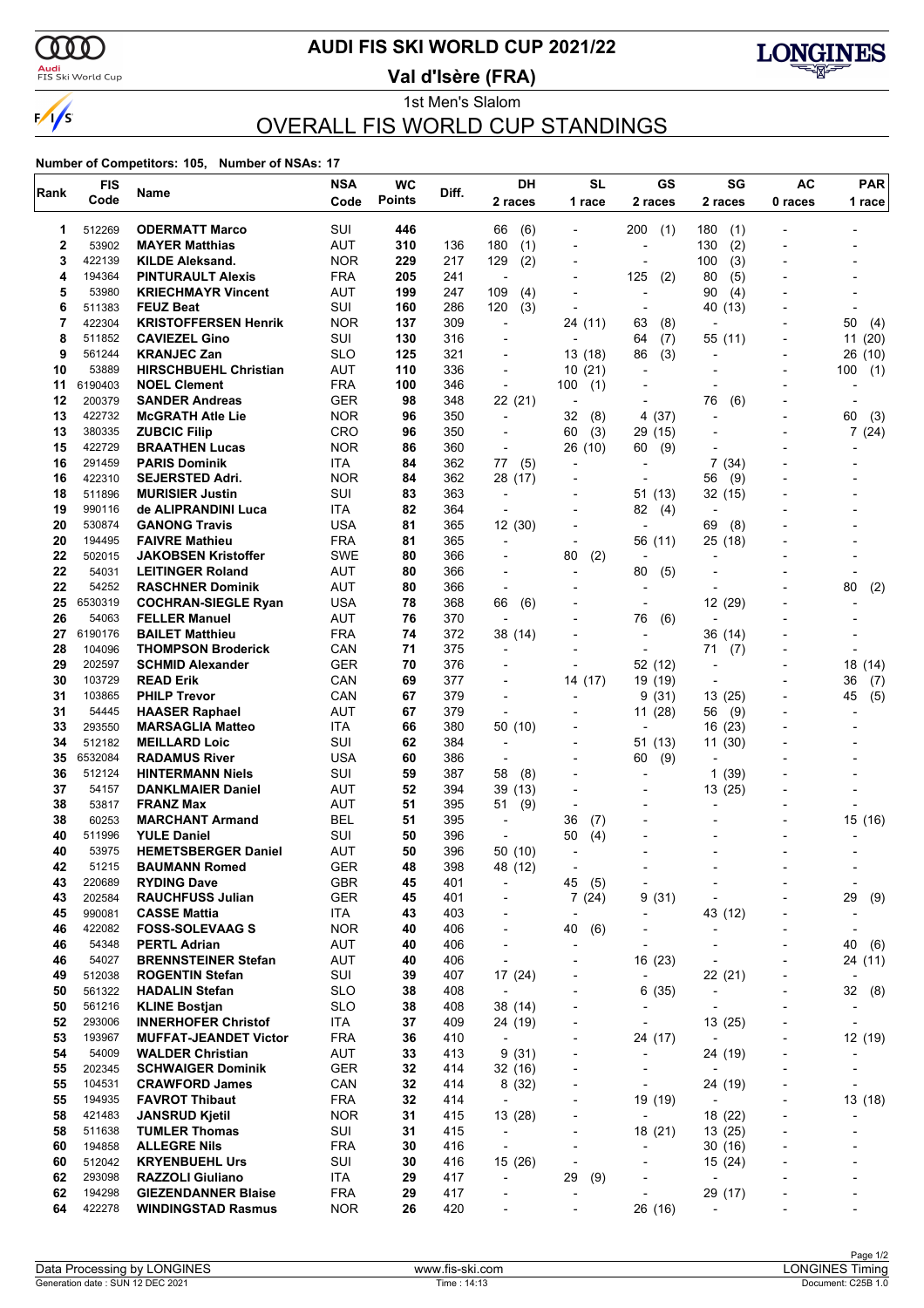

#### <mark>Audi</mark><br>FIS Ski World Cup

### **AUDI FIS SKI WORLD CUP 2021/22**

**Val d'Isère (FRA)**



#### 1st Men's Slalom OVERALL FIS WORLD CUP STANDINGS

| Rank | <b>FIS</b><br>Name |                          | <b>NSA</b> | <b>WC</b>     | Diff. | <b>DH</b>                | <b>SL</b>                | <b>GS</b>      | SG        | <b>AC</b>                | <b>PAR</b> |
|------|--------------------|--------------------------|------------|---------------|-------|--------------------------|--------------------------|----------------|-----------|--------------------------|------------|
|      | Code               |                          | Code       | <b>Points</b> |       | 2 races                  | 1 race                   | 2 races        | 2 races   | 0 races                  | 1 race     |
| 64   | 54005              | <b>STRIEDINGER Otmar</b> | AUT        | 26            | 420   | 26 (18)                  |                          |                |           |                          |            |
| 66   | 194873             | <b>SARRAZIN Cyprien</b>  | <b>FRA</b> | 24            | 422   | $\overline{\phantom{a}}$ |                          | 8(33)          |           |                          | 16 (15)    |
| 67   | 501987             | <b>MONSEN Felix</b>      | <b>SWE</b> | 23            | 423   | 20(22)                   |                          | ٠              | 3<br>(37) |                          |            |
| 67   | 191740             | <b>CLAREY Johan</b>      | <b>FRA</b> | 23            | 423   | 23 (20)                  |                          |                |           |                          |            |
| 69   | 6291574            | <b>SALA Tommaso</b>      | <b>ITA</b> | 22            | 424   | $\overline{\phantom{a}}$ | 22 (12)                  |                |           |                          |            |
| 69   | 202451             | <b>STRASSER Linus</b>    | <b>GER</b> | 22            | 424   | $\blacksquare$           | $\overline{\phantom{0}}$ |                |           |                          | 22 (12)    |
| 69   | 202059             | <b>FERSTL Josef</b>      | <b>GER</b> | 22            | 424   | 17 (24)                  |                          |                | 5<br>(35) |                          |            |
| 69   | 421669             | <b>NESTVOLD-HAUGEN</b>   | <b>NOR</b> | 22            | 424   | $\overline{a}$           |                          | 14 (24)        |           |                          | 8(23)      |
| 73   | 511863             | <b>SETTE Daniele</b>     | SUI        | 21            | 425   | $\overline{\phantom{a}}$ |                          | 18(21)         |           | $\overline{\phantom{a}}$ | 3(28)      |
| 74   | 561255             | <b>CATER Martin</b>      | <b>SLO</b> | 20            | 426   | 20(22)                   |                          |                |           |                          |            |
| 74   | 422507             | <b>HAUGAN Timon</b>      | <b>NOR</b> | 20            | 426   | $\overline{\phantom{a}}$ | 20 (13)                  |                |           |                          |            |
| 74   | 54320              | <b>SCHWARZ Marco</b>     | <b>AUT</b> | 20            | 426   | $\overline{a}$           | $\overline{\phantom{0}}$ | 20 (18)        |           |                          |            |
| 74   | 6293171            | <b>VINATZER Alex</b>     | ITA        | 20            | 426   |                          |                          | $\overline{a}$ |           |                          | 20 (13)    |
| 78   | 54444              | <b>GSTREIN Fabio</b>     | <b>AUT</b> | 18            | 428   | $\blacksquare$           | 18 (14)                  |                |           | $\blacksquare$           |            |
| 79   | 491879             | <b>SALARICH Joaquim</b>  | <b>ESP</b> | 16            | 430   | $\overline{a}$           | 16 (15)                  |                |           |                          |            |
| 79   | 6291430            | <b>MAURBERGER Simon</b>  | <b>ITA</b> | 16            | 430   | $\overline{a}$           | $\blacksquare$           | 11(28)         |           | $\overline{\phantom{0}}$ | 5 (26)     |
| 81   | 92720              | <b>POPOV Albert</b>      | <b>BUL</b> | 15            | 431   |                          | 15 (16)                  |                |           |                          |            |
| 81   | 54359              | <b>FEURSTEIN Patrick</b> | <b>AUT</b> | 15            | 431   | $\overline{a}$           |                          | 13(26)         |           |                          | 2(29)      |
| 83   | 202437             | <b>LUITZ Stefan</b>      | GER        | 14            | 432   | $\overline{a}$           |                          | 14 (24)        |           | $\overline{a}$           |            |
| 83   | 221213             | <b>RAPOSO Charlie</b>    | <b>GBR</b> | 14            | 432   |                          |                          | L,             |           |                          | 14 (17)    |
| 83   | 990048             | <b>BORSOTTI Giovanni</b> | <b>ITA</b> | 14            | 432   |                          |                          | 13 (26)        |           | $\overline{a}$           | 1(30)      |
| 83   | 6530104            | <b>BENNETT Bryce</b>     | <b>USA</b> | 14            | 432   | 14 (27)                  |                          | $\overline{a}$ |           |                          |            |
| 87   | 533866             | <b>NYMAN Steven</b>      | <b>USA</b> | 13            | 433   | 13 (28)                  | $\overline{\phantom{a}}$ |                |           |                          |            |
| 88   | 292491             | <b>MOELGG Manfred</b>    | ITA        | 12            | 434   | $\blacksquare$           | 12 (19)                  |                |           |                          |            |
| 88   | 380334             | <b>VIDOVIC Matei</b>     | CRO        | 12            | 434   | $\blacksquare$           | 12 (19)                  |                |           |                          |            |
| 90   | 511981             | <b>WEBER Ralph</b>       | SUI        | 10            | 436   | $\blacksquare$           | $\overline{\phantom{a}}$ |                | 10(31)    |                          |            |
| 90   | 6291374            | <b>HOFER Alex</b>        | <b>ITA</b> | 10            | 436   |                          |                          | 10(30)         |           |                          |            |
| 90   | 501898             | <b>ROENNGREN Mattias</b> | <b>SWE</b> | 10            | 436   |                          |                          |                |           |                          | 10(21)     |
| 90   | 54371              | <b>BABINSKY Stefan</b>   | <b>AUT</b> | 10            | 436   | $\overline{a}$           |                          | $\overline{a}$ | 10(31)    | $\overline{\phantom{a}}$ |            |
| 94   | 511867             | <b>NOGER Cedric</b>      | <b>SUI</b> | 9             | 437   |                          | $\overline{a}$           | $\overline{a}$ |           |                          | 9(22)      |
| 94   | 104539             | <b>SEGER Riley</b>       | CAN        | 9             | 437   |                          |                          |                | 9<br>(33) |                          |            |
| 94   | 511902             | <b>ZENHAEUSERN Ramon</b> | SUI        | 9             | 437   |                          | (22)<br>9                |                |           |                          |            |
| 97   | 511908             | <b>SCHMIDIGER Reto</b>   | SUI        | 8             | 438   | $\blacksquare$           | 8(23)                    | $\overline{a}$ |           |                          |            |
| 97   | 700830             | <b>ZAMPA Adam</b>        | <b>SVK</b> | 8             | 438   |                          |                          | 8<br>(33)      |           |                          |            |
| 99   | 194167             | <b>MUZATON Maxence</b>   | <b>FRA</b> | 7             | 439   | 7(33)                    |                          |                |           |                          |            |
| 100  | 54471              | <b>DORNER Thomas</b>     | <b>AUT</b> | 6             | 440   | $\blacksquare$           | $\overline{\phantom{a}}$ |                |           | $\overline{\phantom{a}}$ | 6<br>(25)  |
| 100  | 6531936            | <b>WINTERS Luke</b>      | <b>USA</b> | 6             | 440   |                          | 6<br>(25)                |                |           |                          |            |
| 102  | 291318             | <b>TONETTI Riccardo</b>  | <b>ITA</b> | 5             | 441   |                          |                          | 5<br>(36)      |           |                          |            |
| 102  | 104272             | <b>SEGER Brodie</b>      | CAN        | 5             | 441   |                          |                          |                | 5<br>(35) |                          |            |
| 104  | 6300451            | <b>KATO Seigo</b>        | JPN        | 4             | 442   |                          |                          |                |           |                          | 4(27)      |
| 104  | 202762             | <b>JOCHER Simon</b>      | <b>GER</b> | 4             | 442   | 1(34)                    |                          |                | 3<br>(37) |                          |            |

| Legend:   |                                        |                  |                                    |          |                     |             |                             |  |
|-----------|----------------------------------------|------------------|------------------------------------|----------|---------------------|-------------|-----------------------------|--|
| GS<br> wc | No points<br>Giant Slalom<br>World Cup | AC<br><b>PAR</b> | <b>Alpine Combined</b><br>Parallel | DH<br>SG | Downhill<br>Super-G | Diff.<br>SL | <b>Difference</b><br>Slalom |  |
|           |                                        |                  |                                    |          |                     |             |                             |  |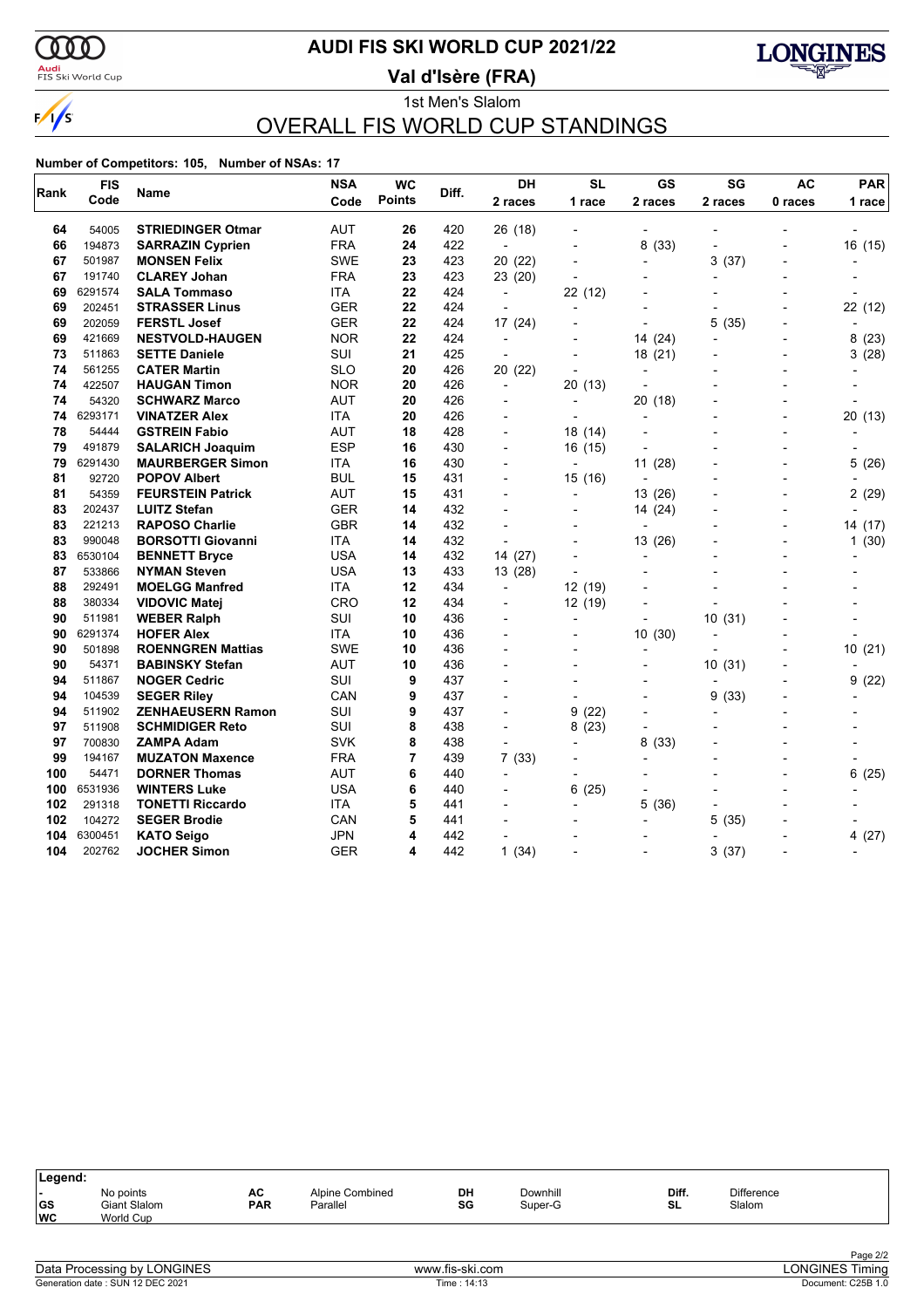

#### <mark>Audi</mark><br>FIS Ski World Cup

# **AUDI FIS SKI WORLD CUP 2021/22**

**Val d'Isère (FRA)**



1st Men's Slalom FIS WCSL LIST

#### **Number of Competitors: 55, Number of NSAs: 17** 12 DEC 2021 Val d'Isère (FRA)

| Rank | <b>FIS</b> | Name                         | <b>NSA</b> | 1                        | Base - $X + Y =$         |                |                          | <b>WCSL-SL</b> |
|------|------------|------------------------------|------------|--------------------------|--------------------------|----------------|--------------------------|----------------|
|      | Code       |                              | Code       |                          |                          |                |                          |                |
| 1    | 54320      | <b>SCHWARZ Marco</b>         | <b>AUT</b> | $\overline{\phantom{a}}$ | 665                      | 60             | $\overline{a}$           | 605            |
| 2    | 6190403    | <b>NOEL Clement</b>          | <b>FRA</b> | 100                      | 553                      | 50             | 100                      | 603            |
| 3    | 422082     | <b>FOSS-SOLEVAAG S</b>       | <b>NOR</b> | 40                       | 531                      | 48             | 40                       | 523            |
| 4    | 511902     | <b>ZENHAEUSERN Ramon</b>     | SUI        | 9                        | 527                      | 48             | 9                        | 488            |
| 5    | 422304     | <b>KRISTOFFERSEN Henrik</b>  | <b>NOR</b> | 24                       | 466                      | 42             | 24                       | 448            |
| 6    | 54063      | <b>FELLER Manuel</b>         | <b>AUT</b> | ÷,                       | 488                      | 44             | $\blacksquare$           | 444            |
| 7    | 194364     | <b>PINTURAULT Alexis</b>     | <b>FRA</b> |                          | 400                      | 36             | $\overline{\phantom{a}}$ | 364            |
| 8    | 202451     | <b>STRASSER Linus</b>        | GER        |                          | 363                      | 33             | $\overline{a}$           | 330            |
| 9    | 512182     | <b>MEILLARD Loic</b>         | SUI        |                          | 327                      | 30             | ÷,                       | 297            |
| 10   | 193967     | <b>MUFFAT-JEANDET Victor</b> | <b>FRA</b> | -                        | 310                      | 28             | $\overline{a}$           | 282            |
| 11   | 220689     | <b>RYDING Dave</b>           | <b>GBR</b> | 45                       | 221                      | 20             | 45                       | 246            |
| 12   | 511996     | <b>YULE Daniel</b>           | SUI        | 50                       | 214                      | 19             | 50                       | 245            |
| 13   | 54348      | <b>PERTL Adrian</b>          | AUT        | -                        | 268                      | 24             | ÷,                       | 244            |
| 14   | 6293171    | <b>VINATZER Alex</b>         | ITA        | $\overline{\phantom{a}}$ | 264                      | 24             | ÷,                       | 240            |
| 15   | 54170      | <b>MATT Michael</b>          | AUT        | -                        | 257                      | 23             | $\overline{\phantom{a}}$ | 234            |
| 16   | 502015     | <b>JAKOBSEN Kristoffer</b>   | SWE        | 80                       | 145                      | 13             | 80                       | 212            |
| 17   | 380335     | <b>ZUBCIC Filip</b>          | CRO        | 60                       | 132                      | 12             | 60                       | 180            |
| 18   | 511983     | <b>AERNI Luca</b>            | SUI        | $\overline{\phantom{a}}$ | 197                      | 18             | $\blacksquare$           | 179            |
| 19   | 54444      | <b>GSTREIN Fabio</b>         | AUT        | 18                       | 167                      | 15             | 18                       | 170            |
| 20   | 561322     | <b>HADALIN Stefan</b>        | <b>SLO</b> | $\overline{\phantom{a}}$ | 175                      | 16             | $\overline{\phantom{a}}$ | 159            |
| 21   | 292491     | <b>MOELGG Manfred</b>        | ITA        | 12                       | 151                      | 14             | 12                       | 149            |
| 22   | 512203     | <b>NEF Tanguy</b>            | SUI        | $\overline{a}$           | 158                      | 14             | ÷,                       | 144            |
| 23   | 192665     | <b>GRANGE Jean-Baptiste</b>  | <b>FRA</b> | $\overline{a}$           | 146                      | 13             | ÷,                       | 133            |
| 23   | 480736     | <b>KHOROSHILOV Alexander</b> | <b>RUS</b> | $\overline{a}$           | 146                      | 13             | $\blacksquare$           | 133            |
| 25   | 53889      | <b>HIRSCHBUEHL Christian</b> | AUT        | 10                       | 116                      | 11             | 10                       | 115            |
| 26   | 92720      | <b>POPOV Albert</b>          | <b>BUL</b> | 15                       | 90                       | 8              | 15                       | 97             |
| 27   | 60253      | <b>MARCHANT Armand</b>       | BEL        | 36                       | 53                       | 5              | 36                       | 84             |
| 28   | 422507     | <b>HAUGAN Timon</b>          | <b>NOR</b> | 20                       | 64                       | 6              | 20                       | 78             |
| 29   | 293797     | <b>GROSS Stefano</b>         | <b>ITA</b> | -                        | 85                       | 8              | $\overline{a}$           | 77             |
| 30   | 293098     | <b>RAZZOLI Giuliano</b>      | ITA        | 29                       | 51                       | 5              | 29                       | 75             |
| 31   | 512138     | <b>SIMONET Sandro</b>        | SUI        | $\overline{\phantom{a}}$ | 80                       | $\overline{7}$ | $\blacksquare$           | 73             |
| 32   | 380334     | <b>VIDOVIC Matej</b>         | CRO        | 12                       | 66                       | 6              | 12                       | 72             |
| 33   | 380361     | <b>RODES Istok</b>           | CRO        | $\overline{\phantom{a}}$ | 57                       | 5              | ÷,                       | 52             |
| 34   | 103729     | <b>READ Erik</b>             | CAN        | 14                       | 39                       | 4              | 14                       | 49             |
| 35   | 511899     | <b>ROCHAT Marc</b>           | SUI        | $\overline{\phantom{a}}$ | 52                       | 5              | $\blacksquare$           | 47             |
| 36   | 202520     | <b>HOLZMANN Sebastian</b>    | GER        | $\overline{a}$           | 49                       | 4              | $\overline{a}$           | 45             |
| 37   | 422732     | <b>McGRATH Atle Lie</b>      | <b>NOR</b> | 32                       | 13                       | 1              | 32                       | 44             |
| 38   | 6291430    | <b>MAURBERGER Simon</b>      | ITA        | $\overline{\phantom{a}}$ | 46                       | 4              | $\overline{a}$           | 42             |
| 39   | 54093      | <b>STROLZ Johannes</b>       | AUT        | $\overline{a}$           | 40                       | 4              | $\overline{a}$           | 36             |
| 40   | 6291574    | <b>SALA Tommaso</b>          | ITA        | 22                       | 14                       | 1              | 22                       | 35             |
| 41   | 422729     | <b>BRAATHEN Lucas</b>        | <b>NOR</b> | 26                       |                          |                | 26                       | 26             |
| 42   | 6531936    | <b>WINTERS Luke</b>          | <b>USA</b> | 6                        | 20                       | 2              | 6                        | 24             |
| 43   | 6531063    | <b>GINNIS Ai</b>             | GRE        | $\overline{a}$           | 24                       | 2              | $\overline{a}$           | 22             |
| 44   | 6532592    | <b>RITCHIE Benjamin</b>      | <b>USA</b> | $\overline{a}$           | 20                       | 2              | $\blacksquare$           | 18             |
| 45   | 491879     | <b>SALARICH Joaquim</b>      | <b>ESP</b> | 16                       |                          | $\blacksquare$ | 16                       | 16             |
| 46   | 380377     | <b>KOLEGA Samuel</b>         | <b>CRO</b> | $\overline{\phantom{a}}$ | 16                       | 1              | $\overline{a}$           | 15             |
| 47   | 51395      | <b>DIGRUBER Marc</b>         | AUT        | $\overline{a}$           | 15                       | $\mathbf{1}$   | $\blacksquare$           | 14             |
| 48   | 561244     | <b>KRANJEC Zan</b>           | <b>SLO</b> | 13                       | $\overline{\phantom{a}}$ | ÷,             | 13                       | 13             |
| 49   | 202584     | <b>RAUCHFUSS Julian</b>      | <b>GER</b> | 7                        | 5                        |                | $\overline{7}$           | 12             |
| 50   | 512120     | von GRUENIGEN Noel           | SUI        | $\overline{\phantom{a}}$ | 12                       | 1              | $\overline{\phantom{a}}$ | 11             |
| 51   | 511908     | <b>SCHMIDIGER Reto</b>       | SUI        | 8                        |                          |                | 8                        | 8              |
| 51   | 202615     | <b>TREMMEL Anton</b>         | <b>GER</b> |                          | 9                        | 1              | $\blacksquare$           | 8              |
| 53   | 6531160    | <b>LEEVER Alex</b>           | <b>USA</b> |                          | $\overline{7}$           | $\mathbf{1}$   | $\overline{a}$           | 6              |
| 54   | 421669     | <b>NESTVOLD-HAUGEN</b>       | <b>NOR</b> |                          |                          |                |                          | 4              |
| 54   |            | <b>NORDBOTTEN Jonathan</b>   | <b>NOR</b> |                          | 4                        |                |                          |                |
|      | 421860     |                              |            | $\overline{a}$           | 4                        |                |                          | 4              |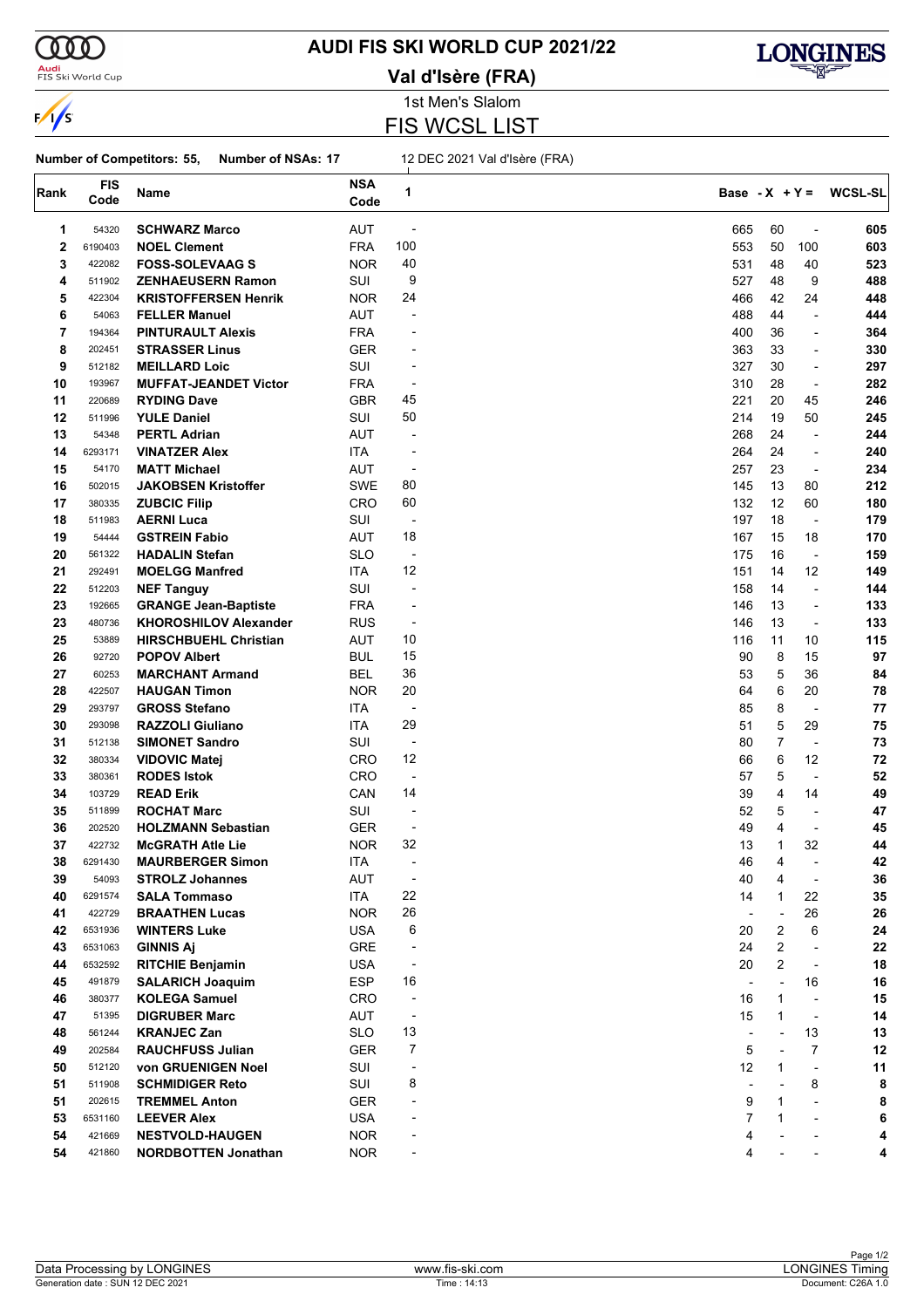| Audi              |                    |                                   |                                             | <b>AUDI FIS SKI WORLD CUP 2021/22</b> |                      |   |                               |   |      |   |                  | ONGINDS<br><del>- 대한</del> |  |  |  |  |
|-------------------|--------------------|-----------------------------------|---------------------------------------------|---------------------------------------|----------------------|---|-------------------------------|---|------|---|------------------|----------------------------|--|--|--|--|
| FIS Ski World Cup |                    |                                   |                                             |                                       |                      |   | Val d'Isère (FRA)             |   |      |   |                  |                            |  |  |  |  |
|                   |                    |                                   |                                             |                                       |                      |   | 1st Men's Slalom              |   |      |   |                  |                            |  |  |  |  |
|                   |                    |                                   |                                             |                                       | <b>FIS WCSL LIST</b> |   |                               |   |      |   |                  |                            |  |  |  |  |
|                   |                    | <b>Number of Competitors: 55,</b> |                                             | Number of NSAs: 17                    |                      |   | 12 DEC 2021 Val d'Isère (FRA) |   |      |   |                  |                            |  |  |  |  |
| Rank              | <b>FIS</b><br>Code | <b>Name</b>                       |                                             |                                       | <b>NSA</b><br>Code   |   |                               |   |      |   | Base - $X + Y =$ | <b>WCSL-SL</b>             |  |  |  |  |
|                   |                    |                                   | Number of competitors per NSA in the top 60 |                                       |                      |   |                               |   |      |   |                  |                            |  |  |  |  |
| AUT:              | 8                  |                                   | BEL:                                        |                                       | BUL:                 |   | CAN:                          | 1 | CRO: | 4 | ESP:             |                            |  |  |  |  |
| FRA:              | 4                  |                                   | GBR:                                        | 1                                     | GER:                 | 4 | GRE:                          | 1 | ITA: | 6 | NOR:             |                            |  |  |  |  |
| RUS:              |                    |                                   | SLO:                                        | 2                                     | SUI:                 | 9 | SWE:                          | 1 | USA: | 3 |                  |                            |  |  |  |  |

| Legend: |                                                           |      |                                                                                                         |
|---------|-----------------------------------------------------------|------|---------------------------------------------------------------------------------------------------------|
|         | No points                                                 | Base | Last season FIS World Cup Start List points                                                             |
|         | <b>WCSL-SL</b> FIS World Cup Start List points for Slalom |      |                                                                                                         |
|         |                                                           |      | (Base/number of planned races in the current season) *(number of completed races in the current season) |
|         | FIS World Cup points won in the current season            |      |                                                                                                         |
|         |                                                           |      |                                                                                                         |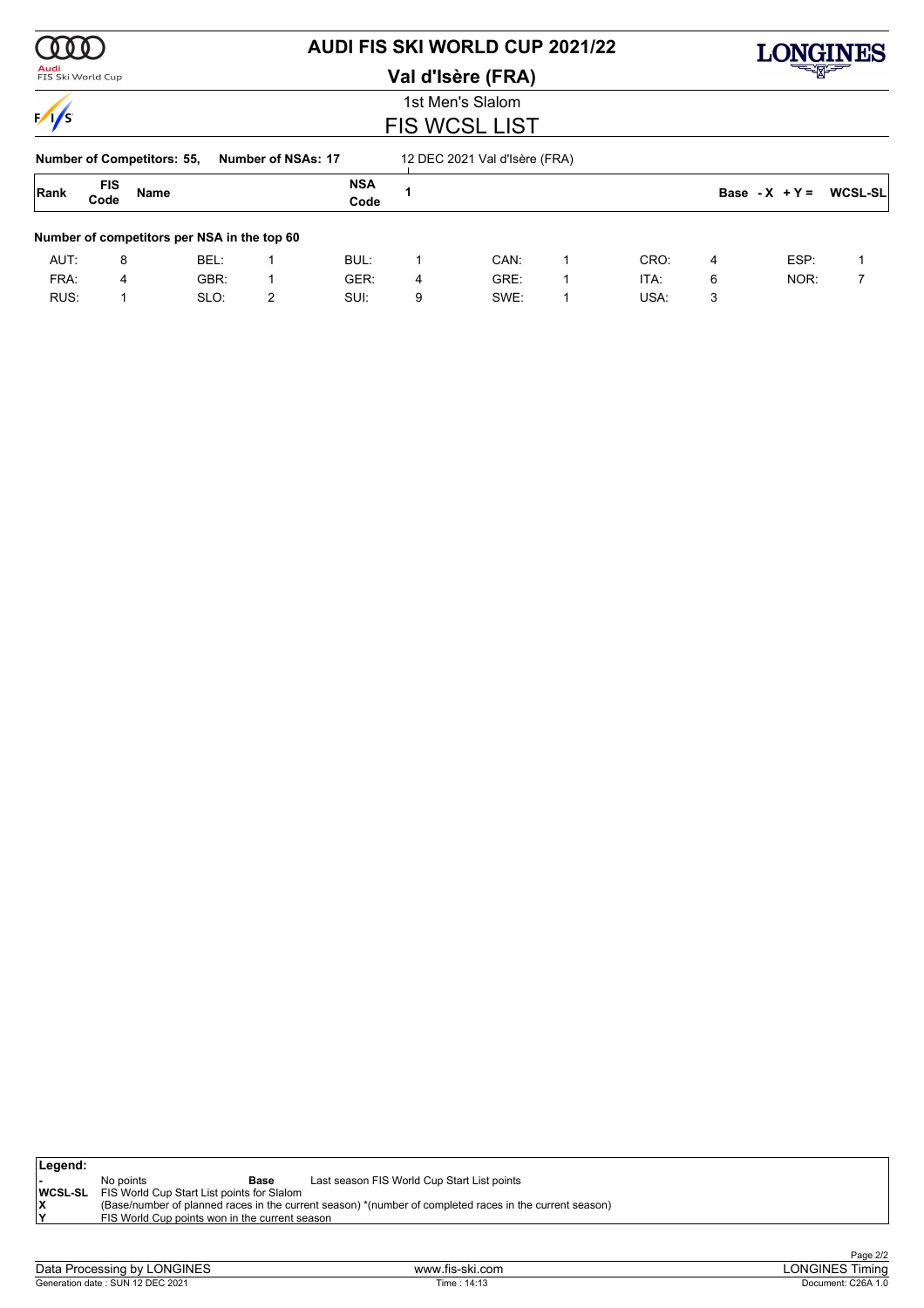$\alpha\alpha$ 

 $\sqrt{s}$ 

# **AUDI FIS SKI WORLD CUP 2021/22**

<mark>Audi</mark><br>FIS Ski World Cup

**Val d'Isère (FRA)**



1st Men's Slalom OVERALL FIS WCSL LIST

| Rank     | <b>FIS</b>       | Name                                          | <b>NSA</b>               | WCSL       | Diff.        | DH                                   | <b>SL</b>                            | GS                                                   | SG                       | AC         | <b>PAR</b>                    |  |
|----------|------------------|-----------------------------------------------|--------------------------|------------|--------------|--------------------------------------|--------------------------------------|------------------------------------------------------|--------------------------|------------|-------------------------------|--|
|          | Code             |                                               | Code                     |            |              | 2 races                              | 1 race                               | 2 races                                              | 2 races                  | 0 races    | 1 race                        |  |
| 1        | 512269           | <b>ODERMATT Marco</b>                         | SUI                      | 1354       |              | 213 (10)                             |                                      | 705<br>(1)                                           | 436<br>(2)               |            |                               |  |
| 2        | 194364           | <b>PINTURAULT Alexis</b>                      | <b>FRA</b>               | 1310       | 44           | $\overline{a}$                       | 364<br>(7)                           | (2)<br>669                                           | 197<br>(6)               | 80<br>(2)  |                               |  |
| 3        | 53902            | <b>MAYER Matthias</b>                         | AUT                      | 900        | 454          | 528<br>(2)                           |                                      | 5<br>(59)                                            | 367<br>(3)               |            |                               |  |
| 4        | 54320            | <b>SCHWARZ Marco</b>                          | <b>AUT</b>               | 888        | 466          | $\overline{\phantom{a}}$             | 605<br>(1)                           | 183 (16)                                             | $\overline{\phantom{a}}$ | 100<br>(1) |                               |  |
| 5        | 53980            | <b>KRIECHMAYR Vincent</b>                     | AUT                      | 886        | 468          | 415<br>(3)                           | $\overline{\phantom{a}}$             | (59)<br>5                                            | 466<br>(1)               |            |                               |  |
| 6        | 512182           | <b>MEILLARD Loic</b>                          | SUI                      | 824        | 530          | $\overline{a}$                       | 297<br>(9)                           | 392<br>(5)                                           | 75 (26)                  | 60<br>(3)  |                               |  |
| 7        | 422304           | <b>KRISTOFFERSEN Henrik</b>                   | <b>NOR</b>               | 767        | 587          | $\overline{\phantom{a}}$             | (5)<br>448                           | 269<br>(8)                                           | ٠                        |            | 50<br>(4)                     |  |
| 8<br>9   | 380335<br>511383 | <b>ZUBCIC Filip</b><br><b>FEUZ Beat</b>       | <b>CRO</b><br>SUI        | 726<br>725 | 628<br>629   | $\overline{\phantom{a}}$<br>575      | 180 (17)                             | 539<br>(3)<br>٠                                      |                          |            | 7(24)                         |  |
| 10       | 422139           | <b>KILDE Aleksand.</b>                        | <b>NOR</b>               | 656        | 698          | (1)<br>287<br>(5)                    | $\blacksquare$                       | 140 (21)                                             | 150 (12)<br>229<br>(4)   |            |                               |  |
| 11       | 6190403          | <b>NOEL Clement</b>                           | <b>FRA</b>               | 604        | 750          | ÷,                                   | 603<br>(2)                           | (65)<br>1                                            | Ĭ.                       |            |                               |  |
| 12       | 54063            | <b>FELLER Manuel</b>                          | AUT                      | 603        | 751          | $\overline{a}$                       | (6)<br>444                           | 159 (18)                                             |                          |            |                               |  |
| 13       | 422082           | <b>FOSS-SOLEVAAG S</b>                        | <b>NOR</b>               | 523        | 831          | $\overline{\phantom{a}}$             | (3)<br>523                           |                                                      |                          |            |                               |  |
| 14       | 291459           | <b>PARIS Dominik</b>                          | ITA                      | 507        | 847          | 400<br>(4)                           |                                      | $\overline{a}$                                       | 107 (19)                 |            |                               |  |
| 15       | 511902           | <b>ZENHAEUSERN Ramon</b>                      | SUI                      | 488        | 866          | $\overline{\phantom{a}}$             | 488<br>(4)                           |                                                      |                          |            |                               |  |
| 16       | 194495           | <b>FAIVRE Mathieu</b>                         | <b>FRA</b>               | 453        | 901          | $\blacksquare$                       | $\overline{a}$                       | 428<br>(4)                                           | 25 (43)                  |            |                               |  |
| 17       | 200379           | <b>SANDER Andreas</b>                         | <b>GER</b>               | 447        | 907          | 223<br>(8)                           |                                      | $\overline{\phantom{a}}$                             | 224<br>(5)               |            |                               |  |
| 18       | 193967           | <b>MUFFAT-JEANDET Victor</b>                  | <b>FRA</b>               | 422        | 932          | $\overline{a}$                       | 282 (10)                             | 88 (27)                                              |                          | 40<br>(6)  | 12 (19)                       |  |
| 19<br>20 | 51215<br>202451  | <b>BAUMANN Romed</b><br><b>STRASSER Linus</b> | <b>GER</b><br><b>GER</b> | 363<br>352 | 991<br>1002  | 226<br>(7)<br>$\overline{a}$         | $\overline{a}$<br>330                | $\overline{\phantom{0}}$                             | 137 (14)                 |            |                               |  |
| 21       | 561244           | <b>KRANJEC Zan</b>                            | <b>SLO</b>               | 351        | 1003         |                                      | (8)<br>13 (48)                       | $\overline{a}$<br>312<br>(7)                         |                          |            | 22 (12)<br>26 (10)            |  |
| 22       | 511852           | <b>CAVIEZEL Gino</b>                          | SUI                      | 345        | 1009         |                                      |                                      | 231<br>(9)                                           | 103(20)                  |            | 11(20)                        |  |
| 23       | 511896           | <b>MURISIER Justin</b>                        | SUI                      | 327        | 1027         |                                      |                                      | 229<br>(10)                                          | 66 (28)                  | 32<br>(8)  |                               |  |
| 24       | 990116           | de ALIPRANDINI Luca                           | ITA                      | 322        | 1032         |                                      | $\overline{a}$                       | 322<br>(6)                                           | ٠                        |            |                               |  |
| 25       | 6530319          | <b>COCHRAN-SIEGLE Ryan</b>                    | <b>USA</b>               | 320        | 1034         | 179 (13)                             |                                      | 30 (34)                                              | 111 (18)                 |            |                               |  |
| 26       | 6190176          | <b>BAILET Matthieu</b>                        | <b>FRA</b>               | 313        | 1041         | 166 (15)                             |                                      | ٠                                                    | 147 (13)                 |            |                               |  |
| 27       | 293006           | <b>INNERHOFER Christof</b>                    | ITA                      | 305        | 1049         | 175 (14)                             |                                      |                                                      | 112 (17)                 | 18 (14)    |                               |  |
| 28       | 54348            | <b>PERTL Adrian</b>                           | AUT                      | 301        | 1053         | $\overline{\phantom{a}}$             | 244 (13)                             | 17 (41)                                              |                          |            | 40<br>(6)                     |  |
| 28       | 202535           | <b>DRESSEN Thomas</b>                         | <b>GER</b>               | 301        | 1053         | 201 (11)                             | $\overline{a}$                       | $\overline{\phantom{0}}$                             | 100 (21)                 |            |                               |  |
| 30       | 191740           | <b>CLAREY Johan</b>                           | <b>FRA</b>               | 297        | 1057         | 250<br>(6)                           |                                      | $\overline{a}$                                       | 47 (34)                  |            |                               |  |
| 31<br>32 | 53817<br>530874  | <b>FRANZ Max</b><br><b>GANONG Travis</b>      | AUT<br><b>USA</b>        | 290<br>289 | 1064<br>1065 | 223<br>(8)<br>120 (20)               |                                      | ٠                                                    | 67 (27)<br>169<br>(7)    |            |                               |  |
| 33       | 421483           | <b>JANSRUD Kjetil</b>                         | <b>NOR</b>               | 276        | 1078         | 122 (18)                             |                                      |                                                      | 154 (10)                 |            |                               |  |
| 34       | 6293171          | <b>VINATZER Alex</b>                          | ITA                      | 260        | 1094         | $\overline{\phantom{a}}$             | 240 (14)                             |                                                      |                          |            | 20 (13)                       |  |
| 35       | 511513           | <b>CAVIEZEL Mauro</b>                         | SUI                      | 255        | 1099         | 68 (29)                              |                                      |                                                      | 169<br>(7)               | 18 (14)    |                               |  |
| 36       | 511996           | <b>YULE Daniel</b>                            | SUI                      | 250        | 1104         | $\overline{\phantom{a}}$             | 245 (12)                             | 5<br>(59)                                            | ٠                        |            |                               |  |
| 37       | 54027            | <b>BRENNSTEINER Stefan</b>                    | AUT                      | 247        | 1107         | $\overline{\phantom{a}}$             | $\overline{a}$                       | 223 (11)                                             |                          |            | 24 (11)                       |  |
| 38       | 220689           | <b>RYDING Dave</b>                            | <b>GBR</b>               | 246        | 1108         | $\overline{a}$                       | 246 (11)                             | $\overline{a}$                                       |                          |            |                               |  |
| 39       | 561322           | <b>HADALIN Stefan</b>                         | <b>SLO</b>               | 241        | 1113         | $\overline{a}$                       | 159 (20)                             | 50 (30)                                              |                          |            | 32<br>(8)                     |  |
| 40       | 422729           | <b>BRAATHEN Lucas</b>                         | <b>NOR</b>               | 235        | 1119         | $\overline{\phantom{a}}$             | 26 (41)                              | 209 (12)                                             |                          |            |                               |  |
| 41<br>42 | 54170<br>194858  | <b>MATT Michael</b><br><b>ALLEGRE Nils</b>    | <b>AUT</b><br><b>FRA</b> | 234<br>225 | 1120<br>1129 | $\blacksquare$<br>112 (22)           | 234 (15)                             | $\overline{a}$                                       | 113 (16)                 |            |                               |  |
| 43       | 422310           | SEJERSTED Adri.                               | <b>NOR</b>               | 217        | 1137         | 52 (31)                              | $\overline{\phantom{a}}$             | -                                                    | 165<br>(9)               |            | $\overline{\phantom{a}}$      |  |
| 44       | 202597           | <b>SCHMID Alexander</b>                       | GER                      | 216        | 1138         | $\overline{\phantom{a}}$             | $\overline{\phantom{a}}$             | 198 (14)                                             |                          |            | 18 (14)                       |  |
| 45       | 53889            | <b>HIRSCHBUEHL Christian</b>                  | AUT                      | 215        | 1139         | $\overline{\phantom{a}}$             | 115 (25)                             | $\overline{\phantom{a}}$                             |                          |            | 100<br>(1)                    |  |
| 46       | 502015           | <b>JAKOBSEN Kristoffer</b>                    | <b>SWE</b>               | 212        | 1142         | $\overline{\phantom{a}}$             | 212 (16)                             | $\overline{\phantom{a}}$                             |                          |            | $\overline{a}$                |  |
| 46       | 194935           | <b>FAVROT Thibaut</b>                         | <b>FRA</b>               | 212        | 1142         | $\overline{\phantom{a}}$             | $\overline{\phantom{a}}$             | 199 (13)                                             | Ĭ.                       |            | 13 (18)                       |  |
| 48       | 103729           | <b>READ Erik</b>                              | CAN                      | 202        | 1152         | $\overline{\phantom{a}}$             | 49 (34)                              | 117(23)                                              |                          |            | 36<br>(7)                     |  |
| 49       | 422732           | <b>McGRATH Atle Lie</b>                       | <b>NOR</b>               | 201        | 1153         | $\overline{\phantom{a}}$             | 44 (37)                              | 97 (25)                                              |                          |            | (3)<br>60                     |  |
| 50       | 54031            | <b>LEITINGER Roland</b>                       | <b>AUT</b>               | 193        | 1161         | $\overline{a}$                       | $\overline{\phantom{a}}$             | 193 (15)                                             | ÷,                       |            | $\overline{a}$                |  |
| 51       | 512042           | <b>KRYENBUEHL Urs</b>                         | SUI                      | 191        | 1163         | 126 (17)                             | $\overline{a}$                       | $\overline{\phantom{m}}$                             | 65 (29)                  |            |                               |  |
| 52<br>53 | 54005<br>511983  | <b>STRIEDINGER Otmar</b><br><b>AERNI Luca</b> | <b>AUT</b><br>SUI        | 185<br>179 | 1169<br>1175 | 185 (12)<br>$\overline{\phantom{a}}$ | $\overline{\phantom{a}}$<br>179 (18) | $\overline{\phantom{a}}$<br>$\overline{\phantom{a}}$ | ٠                        |            | -<br>$\overline{\phantom{0}}$ |  |
| 54       | 421669           | <b>NESTVOLD-HAUGEN</b>                        | <b>NOR</b>               | 178        | 1176         | $\overline{\phantom{a}}$             | 4 (54)                               | 166 (17)                                             |                          |            | 8(23)                         |  |
| 55       | 990081           | <b>CASSE Mattia</b>                           | ITA                      | 175        | 1179         | 23 (41)                              | $\overline{a}$                       | $\overline{\phantom{0}}$                             | 152 (11)                 |            |                               |  |
| 56       | 54444            | <b>GSTREIN Fabio</b>                          | <b>AUT</b>               | 170        | 1184         | $\overline{\phantom{a}}$             | 170 (19)                             | $\overline{\phantom{a}}$                             | ÷,                       |            |                               |  |
| 57       | 292491           | <b>MOELGG Manfred</b>                         | ITA                      | 163        | 1191         | $\overline{\phantom{a}}$             | 149 (21)                             | 14 (43)                                              |                          |            |                               |  |
| 58       | 531799           | <b>FORD Tommy</b>                             | <b>USA</b>               | 156        | 1198         | $\overline{\phantom{a}}$             | $\overline{a}$                       | 156 (19)                                             | $\overline{\phantom{a}}$ |            |                               |  |
| 59       | 53975            | <b>HEMETSBERGER Daniel</b>                    | <b>AUT</b>               | 153        | 1201         | 122 (18)                             | $\overline{a}$                       | $\overline{\phantom{a}}$                             | 31(40)                   |            |                               |  |
| 60       | 104531           | <b>CRAWFORD James</b>                         | CAN                      | 150        | 1204         | 15 (44)                              |                                      | $\overline{\phantom{a}}$                             | 85 (23)                  | 50<br>(4)  |                               |  |
| 61       | 202437           | <b>LUITZ Stefan</b>                           | <b>GER</b>               | 148        | 1206         | $\overline{\phantom{a}}$             | $\overline{\phantom{a}}$             | 148 (20)                                             | $\blacksquare$           |            |                               |  |
| 62       | 54009            | <b>WALDER Christian</b>                       | <b>AUT</b>               | 144        | 1210         | 11 (48)                              | $\overline{a}$                       | $\overline{a}$                                       | 133 (15)                 |            |                               |  |
| 62<br>64 | 512203           | <b>NEF Tanguy</b>                             | SUI                      | 144<br>141 | 1210         | $\overline{\phantom{a}}$             | 144 (22)<br>$\overline{a}$           | -                                                    | ÷,                       |            |                               |  |
|          | 6530104          | <b>BENNETT Bryce</b>                          | <b>USA</b>               |            | 1213         | 119 (21)                             |                                      | $\overline{\phantom{a}}$                             | 22 (48)                  |            |                               |  |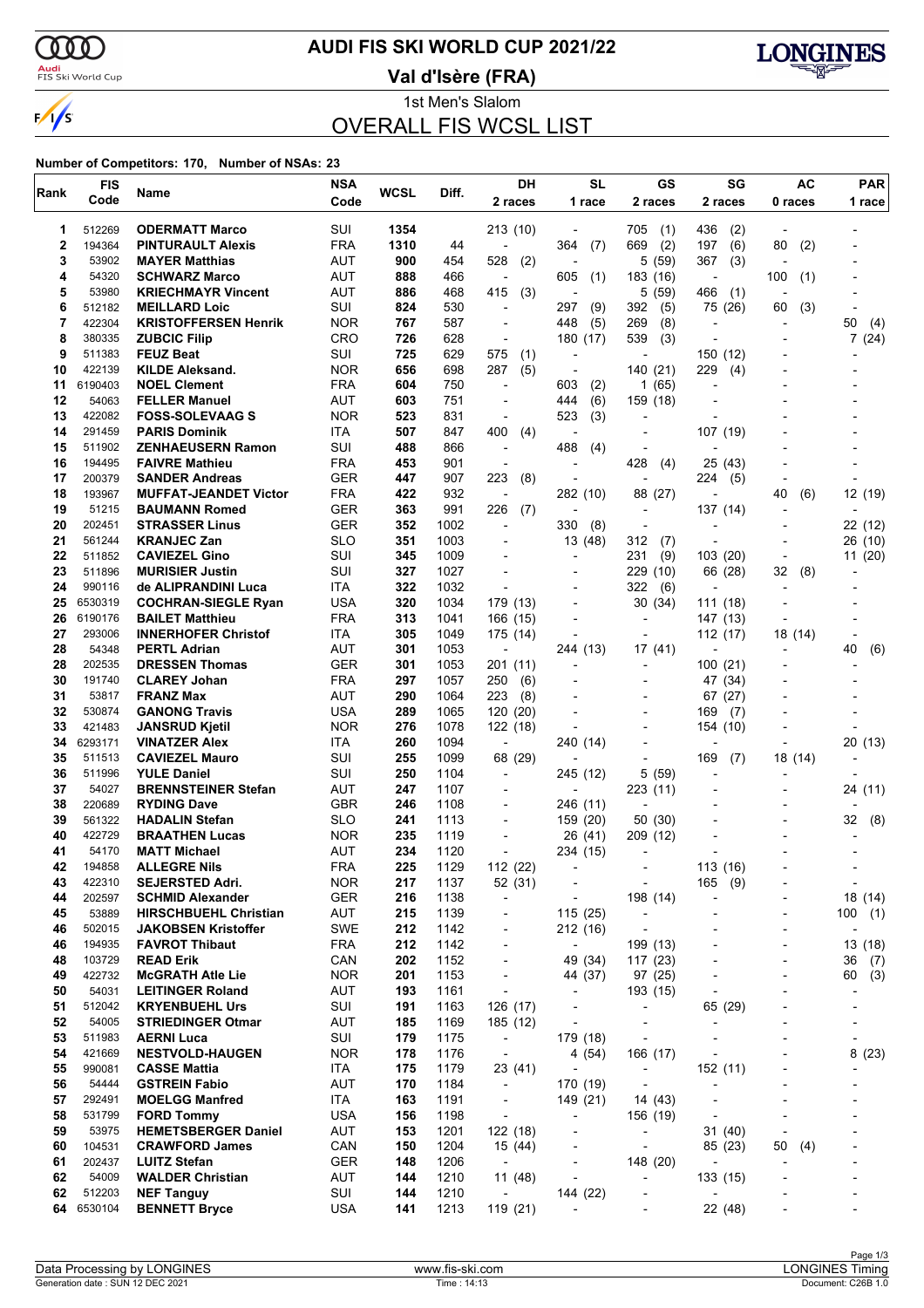$\alpha\alpha$ 

 $\sqrt{s}$ 

# **AUDI FIS SKI WORLD CUP 2021/22**

<mark>Audi</mark><br>FIS Ski World Cup

**Val d'Isère (FRA)**



1st Men's Slalom OVERALL FIS WCSL LIST

| Rank       | <b>FIS</b>       | Name                                          | <b>NSA</b>               | <b>WCSL</b> | Diff.        | DH                                         | <b>SL</b>                                  | GS                                         | SG                       | <b>AC</b>                | <b>PAR</b> |  |
|------------|------------------|-----------------------------------------------|--------------------------|-------------|--------------|--------------------------------------------|--------------------------------------------|--------------------------------------------|--------------------------|--------------------------|------------|--|
| Code       |                  |                                               | Code                     |             |              | 2 races                                    | 1 race                                     | 2 races                                    | 2 races                  | 0 races                  | 1 race     |  |
| 65         | 511313           | <b>JANKA Carlo</b>                            | SUI                      | 138         | 1216         | 138 (16)                                   |                                            |                                            |                          |                          |            |  |
| 66         | 293550           | <b>MARSAGLIA Matteo</b>                       | ITA                      | 136         | 1218         | 95 (24)                                    |                                            |                                            | 41 (36)                  |                          |            |  |
| 67         | 192665           | <b>GRANGE Jean-Baptiste</b>                   | <b>FRA</b>               | 133         | 1221         | $\overline{\phantom{a}}$                   | 133(23)                                    | $\overline{a}$                             |                          |                          |            |  |
| 67         | 480736           | <b>KHOROSHILOV Alexander</b>                  | <b>RUS</b>               | 133         | 1221         |                                            | 133 (23)                                   |                                            |                          |                          |            |  |
| 69         | 291318           | <b>TONETTI Riccardo</b>                       | ITA                      | 129         | 1225         | $\blacksquare$                             | $\overline{a}$                             | 77 (28)                                    | 16 (51)                  | 36<br>(7)                |            |  |
| 70         | 103865           | <b>PHILP Trevor</b>                           | CAN                      | 128         | 1226         | $\overline{\phantom{a}}$                   |                                            | 44 (31)                                    | 13 (52)                  | 26 (10)                  | 45<br>(5)  |  |
| 71         | 54157            | <b>DANKLMAIER Daniel</b>                      | AUT                      | 127         | 1227         | 84 (27)                                    |                                            | $\overline{a}$                             | 43 (35)                  |                          |            |  |
| 72         | 6532084          | <b>RADAMUS River</b>                          | <b>USA</b>               | 123         | 1231         | $\blacksquare$                             |                                            | 123 (22)                                   |                          |                          |            |  |
| 73         | 561255           | <b>CATER Martin</b>                           | <b>SLO</b>               | 119         | 1235         | 112 (22)                                   | $\overline{a}$                             |                                            | 7(58)                    |                          |            |  |
| 74         | 60253            | <b>MARCHANT Armand</b>                        | <b>BEL</b>               | 115         | 1239         | $\blacksquare$                             | 84 (27)                                    |                                            | $\blacksquare$           | 16 (16)                  | 15 (16)    |  |
| 74<br>76   | 700830<br>54445  | ZAMPA Adam<br><b>HAASER Raphael</b>           | <b>SVK</b><br><b>AUT</b> | 115<br>110  | 1239<br>1244 | $\overline{a}$                             | $\overline{\phantom{a}}$<br>$\blacksquare$ | 115 (24)<br>16 (42)                        | 94 (22)                  |                          |            |  |
| 77         | 104096           | <b>THOMPSON Broderick</b>                     | CAN                      | 100         | 1254         | $\overline{\phantom{a}}$                   |                                            |                                            | 76 (25)                  | 24 (11)                  |            |  |
| 78         | 202345           | <b>SCHWAIGER Dominik</b>                      | <b>GER</b>               | 99          | 1255         | 89 (26)                                    |                                            | $\overline{\phantom{0}}$                   | 10 (56)                  |                          |            |  |
| 79         | 512124           | <b>HINTERMANN Niels</b>                       | SUI                      | 98          | 1256         | 95 (24)                                    | $\overline{a}$                             | $\overline{a}$                             | 3(60)                    |                          |            |  |
| 80         | 92720            | <b>POPOV Albert</b>                           | <b>BUL</b>               | 97          | 1257         | $\overline{\phantom{a}}$                   | 97 (26)                                    |                                            |                          |                          |            |  |
| 80         | 202059           | <b>FERSTL Josef</b>                           | <b>GER</b>               | 97          | 1257         | 37 (37)                                    | $\overline{\phantom{a}}$                   | $\overline{\phantom{0}}$                   | 60<br>(30)               |                          |            |  |
| 82         | 512038           | <b>ROGENTIN Stefan</b>                        | SUI                      | 95          | 1259         | 44 (34)                                    | $\overline{a}$                             | $\blacksquare$                             | 51 (33)                  |                          |            |  |
| 82         | 990048           | <b>BORSOTTI Giovanni</b>                      | ITA                      | 95          | 1259         | $\overline{\phantom{a}}$                   |                                            | 94 (26)                                    | $\blacksquare$           |                          | 1(30)      |  |
| 84         | 501987           | <b>MONSEN Felix</b>                           | <b>SWE</b>               | 92          | 1262         | 52 (31)                                    |                                            |                                            | 40 (37)                  |                          |            |  |
| 84         | 934643           | <b>GOLDBERG Jared</b>                         | <b>USA</b>               | 92          | 1262         | 69 (28)                                    |                                            | $\overline{a}$                             | 23 (45)                  |                          |            |  |
| 86         | 54252            | <b>RASCHNER Dominik</b>                       | AUT                      | 91          | 1263         | $\overline{a}$                             |                                            | 11(51)                                     |                          |                          | 80<br>(2)  |  |
| 87         | 194298           | <b>GIEZENDANNER Blaise</b>                    | <b>FRA</b>               | 87          | 1267         | 2(57)                                      |                                            | $\overline{\phantom{0}}$                   | 85 (23)                  | $\blacksquare$           |            |  |
| 88         | 202762           | <b>JOCHER Simon</b>                           | <b>GER</b>               | 80          | 1274         | 10 (50)                                    |                                            | $\overline{\phantom{0}}$                   | 25 (43)                  | 45<br>(5)                |            |  |
| 89<br>90   | 422507           | <b>HAUGAN Timon</b><br><b>GROSS Stefano</b>   | <b>NOR</b><br><b>ITA</b> | 78<br>77    | 1276<br>1277 | $\overline{\phantom{a}}$<br>$\overline{a}$ | 78 (28)<br>77 (29)                         |                                            | ٠                        |                          |            |  |
| 91         | 293797<br>561216 | <b>KLINE Bostjan</b>                          | <b>SLO</b>               | 76          | 1278         | 65 (30)                                    | ÷                                          | $\overline{\phantom{0}}$<br>$\blacksquare$ | 11 (54)                  |                          |            |  |
| 92         | 293098           | <b>RAZZOLI Giuliano</b>                       | ITA                      | 75          | 1279         | $\overline{a}$                             | 75 (30)                                    |                                            |                          |                          |            |  |
| 93         | 512138           | <b>SIMONET Sandro</b>                         | SUI                      | 73          | 1281         | $\blacksquare$                             | 73 (31)                                    |                                            |                          |                          |            |  |
| 94         | 380334           | <b>VIDOVIC Matej</b>                          | CRO                      | 72          | 1282         | ÷,                                         | 72 (32)                                    |                                            |                          |                          |            |  |
| 95         | 533866           | <b>NYMAN Steven</b>                           | <b>USA</b>               | 69          | 1285         | 46 (33)                                    | $\blacksquare$                             |                                            | 23 (45)                  |                          |            |  |
| 96         | 104272           | <b>SEGER Brodie</b>                           | CAN                      | 61          | 1293         | 4(56)                                      |                                            |                                            | 57 (31)                  |                          |            |  |
| 97         | 6291430          | <b>MAURBERGER Simon</b>                       | ITA                      | 58          | 1296         | $\overline{\phantom{a}}$                   | 42 (38)                                    | 11 (51)                                    |                          |                          | 5 (26)     |  |
| 98         | 194190           | <b>ROGER Brice</b>                            | <b>FRA</b>               | 57          | 1297         | 22 (43)                                    |                                            |                                            | 35 (39)                  |                          |            |  |
| 99         | 54371            | <b>BABINSKY Stefan</b>                        | <b>AUT</b>               | 56          | 1298         | $\overline{\phantom{a}}$                   |                                            |                                            | 56 (32)                  |                          |            |  |
| 100        | 511638           | <b>TUMLER Thomas</b>                          | SUI                      | 55          | 1299         | $\blacksquare$                             |                                            | 19<br>(38)                                 | 36 (38)                  |                          |            |  |
| 101        | 511863           | <b>SETTE Daniele</b>                          | SUI                      | 54          | 1300         | $\overline{\phantom{a}}$                   |                                            | 51 (29)                                    | $\overline{\phantom{a}}$ |                          | 3(28)      |  |
| 101        | 192746           | <b>THEAUX Adrien</b>                          | <b>FRA</b>               | 54          | 1300         | 37 (37)                                    |                                            | $\overline{\phantom{0}}$                   | 17 (50)                  |                          |            |  |
| 103<br>104 | 380361<br>202584 | <b>RODES Istok</b>                            | <b>CRO</b>               | 52          | 1302         | $\overline{a}$                             | 52 (33)                                    | $\overline{\phantom{a}}$                   |                          |                          |            |  |
| 105        | 511899           | <b>RAUCHFUSS Julian</b><br><b>ROCHAT Marc</b> | <b>GER</b><br>SUI        | 50<br>47    | 1304<br>1307 | $\overline{a}$                             | 12 (49)<br>47 (35)                         | 9<br>(55)<br>$\overline{\phantom{a}}$      |                          |                          | 29<br>(9)  |  |
| 106        | 511981           | <b>WEBER Ralph</b>                            | SUI                      | 46          | 1308         | 33 (39)                                    |                                            |                                            | 13 (52)                  |                          |            |  |
| 107        | 202520           | <b>HOLZMANN Sebastian</b>                     | GER                      | 45          | 1309         |                                            | 45 (36)                                    | $\overline{a}$                             |                          |                          |            |  |
| 108        | 422278           | <b>WINDINGSTAD Rasmus</b>                     | <b>NOR</b>               | 42          | 1312         | $\overline{a}$                             | $\overline{\phantom{a}}$                   | 42 (32)                                    |                          |                          |            |  |
| 109        | 194167           | <b>MUZATON Maxence</b>                        | FRA                      | 41          | 1313         | 41 (35)                                    | $\overline{a}$                             | $\overline{\phantom{a}}$                   |                          |                          |            |  |
| 109        | 422403           | <b>ROEA Henrik</b>                            | <b>NOR</b>               | 41          | 1313         | 41 (35)                                    |                                            |                                            |                          |                          |            |  |
| 111        | 6290985          | <b>BUZZI Emanuele</b>                         | ITA                      | 39          | 1315         | 8(54)                                      | $\overline{a}$                             | $\qquad \qquad \blacksquare$               | 31 (40)                  |                          | -          |  |
| 111        | 50742            | <b>REICHELT Hannes</b>                        | AUT                      | 39          | 1315         | 13 (47)                                    | -                                          | $\overline{\phantom{a}}$                   | 26 (42)                  |                          |            |  |
| 113        | 194873           | <b>SARRAZIN Cyprien</b>                       | <b>FRA</b>               | 36          | 1318         | $\overline{\phantom{a}}$                   | $\overline{a}$                             | 20 (36)                                    |                          |                          | 16 (15)    |  |
| 113        | 54093            | <b>STROLZ Johannes</b>                        | <b>AUT</b>               | 36          | 1318         | -                                          | 36 (39)                                    | $\overline{\phantom{a}}$                   |                          |                          |            |  |
| 115        | 6291574          | <b>SALA Tommaso</b>                           | ITA                      | 35          | 1319         | $\overline{a}$                             | 35 (40)                                    | $\overline{\phantom{a}}$                   |                          |                          |            |  |
| 116        | 512274           | <b>BISSIG Semvel</b>                          | SUI                      | 32          | 1322         | $\overline{a}$                             |                                            | 32 (33)                                    |                          |                          |            |  |
| 117        | 104468           | <b>READ Jeffrey</b>                           | CAN                      | 30          | 1324         | 11 (48)<br>23 (41)                         | $\overline{a}$                             | -                                          | 19 (49)                  |                          |            |  |
| 118<br>118 | 194368<br>151238 | <b>RAFFORT Nicolas</b>                        | <b>FRA</b><br>CZE        | 29<br>29    | 1325<br>1325 |                                            | -                                          | -                                          | 6(59)<br>÷,              | $\overline{\phantom{a}}$ |            |  |
| 120        | 6531444          | <b>ZABYSTRAN Jan</b><br><b>ARVIDSSON Erik</b> | <b>USA</b>               | 28          | 1326         | $\overline{\phantom{a}}$<br>27 (40)        |                                            | $\overline{\phantom{0}}$                   | 1(63)                    | 29<br>(9)                |            |  |
| 121        | 422469           | <b>SOLHEIM Fabian Wilkens</b>                 | <b>NOR</b>               | 26          | 1328         | $\overline{\phantom{a}}$                   | $\overline{\phantom{a}}$                   | 26 (35)                                    | Ĭ.                       |                          |            |  |
| 122        | 501898           | <b>ROENNGREN Mattias</b>                      | SWE                      | 24          | 1330         |                                            | $\overline{a}$                             | 14 (43)                                    |                          |                          | 10(21)     |  |
| 122        | 6531936          | <b>WINTERS Luke</b>                           | <b>USA</b>               | 24          | 1330         | $\overline{\phantom{a}}$                   | 24 (42)                                    |                                            | $\overline{\phantom{a}}$ |                          |            |  |
| 124        | 561310           | <b>HROBAT Miha</b>                            | SLO                      | 23          | 1331         | $\overline{\phantom{a}}$                   |                                            | $\overline{\phantom{0}}$                   | 23 (45)                  |                          |            |  |
| 125        | 6531063          | <b>GINNIS Aj</b>                              | GRE                      | 22          | 1332         |                                            | 22 (43)                                    |                                            |                          |                          |            |  |
| 125        | 492192           | <b>ORTEGA Albert</b>                          | <b>ESP</b>               | 22          | 1332         | $\overline{\phantom{a}}$                   | $\overline{\phantom{a}}$                   | $\overline{\phantom{0}}$                   |                          | 22 (12)                  | -          |  |
| 127        | 481730           | <b>KUZNETSOV Ivan</b>                         | <b>RUS</b>               | 20          | 1334         | -                                          | ÷,                                         | 20 (36)                                    | ٠                        | $\overline{\phantom{a}}$ |            |  |
| 127        | 240148           | <b>SZOLLOS Barnabas</b>                       | <b>ISR</b>               | 20          | 1334         |                                            |                                            | ٠                                          | $\overline{a}$           | 20 (13)                  |            |  |
|            |                  |                                               |                          |             |              |                                            |                                            |                                            |                          |                          |            |  |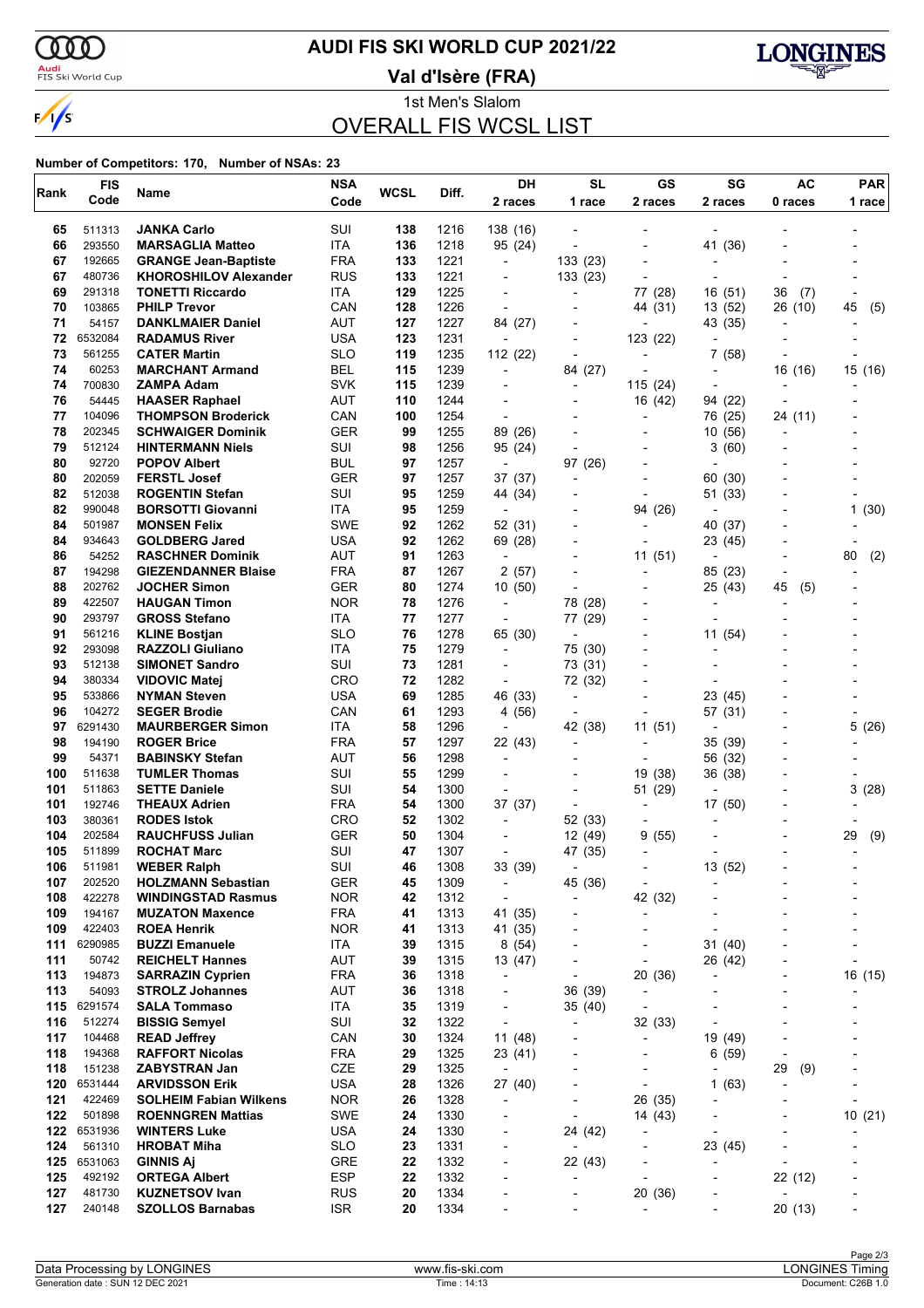$\omega$ 

 $\sqrt{s}$ 

# **AUDI FIS SKI WORLD CUP 2021/22**

<mark>Audi</mark><br>FIS Ski World Cup

**Val d'Isère (FRA)**



1st Men's Slalom OVERALL FIS WCSL LIST

| Rank | <b>FIS</b> | Name                          | <b>NSA</b> | WCSL           | Diff. | DH                       | <b>SL</b>                | GS             | SG        | <b>AC</b>                | <b>PAR</b> |  |
|------|------------|-------------------------------|------------|----------------|-------|--------------------------|--------------------------|----------------|-----------|--------------------------|------------|--|
|      | Code       |                               | Code       |                |       | 2 races                  | 1 race                   | 2 races        | 2 races   | 0 races                  | 1 race     |  |
| 129  | 481103     | <b>ANDRIENKO Aleksander</b>   | RUS        | 19             | 1335  |                          |                          | 19 (38)        |           |                          |            |  |
| 130  | 180666     | <b>TORSTI Samu</b>            | FIN        | 18             | 1336  | $\overline{\phantom{a}}$ | $\overline{\phantom{a}}$ | 18 (40)        |           | $\overline{\phantom{a}}$ |            |  |
| 130  | 6532592    | <b>RITCHIE Benjamin</b>       | USA        | 18             | 1336  |                          | 18 (44)                  |                |           |                          |            |  |
| 132  | 491879     | <b>SALARICH Joaquim</b>       | ESP        | 16             | 1338  | $\overline{a}$           | 16 (45)                  |                |           | $\overline{\phantom{a}}$ |            |  |
| 132  | 481327     | <b>TRIKHICHEV Pavel</b>       | RUS        | 16             | 1338  | $\overline{\phantom{a}}$ | $\overline{\phantom{a}}$ |                |           | 16 (16)                  |            |  |
| 134  | 54359      | <b>FEURSTEIN Patrick</b>      | AUT        | 15             | 1339  |                          |                          | 13 (47)        |           | $\overline{a}$           | 2(29)      |  |
| 134  | 194542     | <b>GIRAUD MOINE Valentin</b>  | FRA        | 15             | 1339  | 15 (44)                  |                          |                |           |                          |            |  |
| 134  | 380377     | <b>KOLEGA Samuel</b>          | CRO        | 15             | 1339  | ÷,                       | 15 (46)                  | $\overline{a}$ |           |                          |            |  |
| 134  | 6291625    | <b>SCHIEDER Florian</b>       | ITA        | 15             | 1339  | 15 (44)                  |                          |                |           |                          |            |  |
| 138  | 221213     | <b>RAPOSO Charlie</b>         | <b>GBR</b> | 14             | 1340  | $\overline{a}$           |                          | $\overline{a}$ |           |                          | 14 (17)    |  |
| 138  | 6291374    | <b>HOFER Alex</b>             | ITA        | 14             | 1340  | $\overline{a}$           | $\overline{\phantom{0}}$ | 14 (43)        |           | $\overline{a}$           |            |  |
| 138  | 51395      | <b>DIGRUBER Marc</b>          | AUT        | 14             | 1340  |                          | 14 (47)                  |                |           |                          |            |  |
| 138  | 6293831    | <b>FRANZONI Giovanni</b>      | ITA        | 14             | 1340  | $\overline{\phantom{a}}$ |                          | 14 (43)        |           |                          |            |  |
| 142  | 534562     | <b>LIGETY Ted</b>             | USA        | 13             | 1341  | $\overline{\phantom{a}}$ | $\overline{\phantom{a}}$ | 13 (47)        |           |                          |            |  |
| 142  | 202525     | <b>SCHMID Manuel</b>          | GER        | 13             | 1341  | 10(50)                   |                          |                | 3<br>(60) |                          |            |  |
| 144  | 54368      | <b>BORGNAES Christian</b>     | AUT        | 12             | 1342  | ÷,                       |                          | 12 (49)        |           |                          |            |  |
| 144  | 6293775    | <b>DELLA VITE Filippo</b>     | ITA        | 12             | 1342  |                          | $\overline{\phantom{a}}$ | 12 (49)        |           |                          |            |  |
| 146  | 511867     | <b>NOGER Cedric</b>           | SUI        | 11             | 1343  |                          |                          | 2(64)          |           |                          | 9<br>(22)  |  |
| 146  | 194650     | <b>PICCARD Roy</b>            | FRA        | 11             | 1343  |                          |                          | $\overline{a}$ | 11 (54)   |                          |            |  |
| 146  | 512120     | von GRUENIGEN Noel            | SUI        | 11             | 1343  | $\overline{\phantom{a}}$ | 11(50)                   | $\overline{a}$ |           | $\blacksquare$           |            |  |
| 149  | 6291725    | <b>ZINGERLE Hannes</b>        | ITA        | 10             | 1344  |                          |                          | 10(53)         |           |                          |            |  |
| 149  | 511847     | <b>MANI Nils</b>              | SUI        | 10             | 1344  | 10 (50)                  |                          |                |           |                          |            |  |
| 149  | 60261      | <b>MAES Sam</b>               | BEL        | 10             | 1344  | $\overline{a}$           |                          | 10 (53)        |           |                          |            |  |
| 152  | 104539     | <b>SEGER Riley</b>            | CAN        | 9              | 1345  |                          |                          |                | 9<br>(57) |                          |            |  |
| 152  | 700879     | <b>ZAMPA Andreas</b>          | <b>SVK</b> | 9              | 1345  |                          |                          | (55)<br>9      |           |                          |            |  |
| 152  | 54080      | <b>NEUMAYER Christopher</b>   | AUT        | 9              | 1345  | 9(53)                    | $\blacksquare$           |                |           |                          |            |  |
| 155  | 511908     | <b>SCHMIDIGER Reto</b>        | SUI        | 8              | 1346  |                          | 8<br>(51)                |                |           |                          |            |  |
| 155  | 202615     | <b>TREMMEL Anton</b>          | GER        | 8              | 1346  |                          | 8(51)                    |                |           |                          |            |  |
| 155  | 54104      | <b>WALCH Magnus</b>           | AUT        | 8              | 1346  | $\overline{a}$           | $\blacksquare$           | 8<br>(57)      |           | $\overline{a}$           |            |  |
| 158  | 512039     | <b>ROULIN Gilles</b>          | SUI        | 7              | 1347  | 7(55)                    |                          |                |           |                          |            |  |
| 159  | 54471      | <b>DORNER Thomas</b>          | AUT        | 6              | 1348  | $\overline{a}$           |                          |                |           | $\overline{a}$           | 6(25)      |  |
| 159  | 6531160    | <b>LEEVER Alex</b>            | USA        | 6              | 1348  | $\overline{\phantom{0}}$ | 6(53)                    |                |           | $\overline{a}$           |            |  |
| 159  | 294890     | <b>NANI Roberto</b>           | <b>ITA</b> | 6              | 1348  |                          |                          | 6<br>(58)      |           |                          |            |  |
| 162  | 6290062    | <b>BARUFFALDI Stefano</b>     | ITA        | 5              | 1349  |                          |                          | 5<br>(59)      |           | $\overline{a}$           |            |  |
| 163  | 6300451    | <b>KATO Seigo</b>             | <b>JPN</b> | 4              | 1350  | $\overline{a}$           |                          | $\overline{a}$ |           | $\overline{a}$           | 4(27)      |  |
| 163  | 400237     | <b>MEINERS Maarten</b>        | <b>NED</b> | 4              | 1350  |                          |                          | (63)<br>4      |           |                          |            |  |
| 163  | 421860     | <b>NORDBOTTEN Jonathan</b>    | <b>NOR</b> | 4              | 1350  | $\overline{a}$           | 4(54)                    |                |           |                          |            |  |
| 166  | 6290845    | <b>BOSCA Guglielmo</b>        | ITA        | $\overline{2}$ | 1352  | L,                       |                          | $\overline{a}$ | 2<br>(62) |                          |            |  |
| 166  | 6531520    | <b>MORSE Sam</b>              | <b>USA</b> | $\mathbf 2$    | 1352  | 2(57)                    |                          |                |           |                          |            |  |
| 166  | 104537     | <b>ALEXANDER Cameron</b>      | CAN        | $\overline{2}$ | 1352  | 2(57)                    |                          | $\overline{a}$ |           |                          |            |  |
| 169  | 54209      | <b>KRENN Christoph</b>        | <b>AUT</b> | 1              | 1353  | $\overline{\phantom{a}}$ |                          |                | (63)<br>1 |                          |            |  |
| 169  | 54340      | <b>LAHNSTEINER Maximilian</b> | <b>AUT</b> | 1              | 1353  | 1(60)                    |                          |                |           |                          |            |  |

| Legend:                   |                                             |                  |                             |          |                     |             |                             |  |
|---------------------------|---------------------------------------------|------------------|-----------------------------|----------|---------------------|-------------|-----------------------------|--|
| . .<br> GS<br><b>WCSL</b> | No points<br>Giant Slalom<br>Overall points | AC<br><b>PAR</b> | Alpine Combined<br>Parallel | DH<br>SG | Downhill<br>Super-G | Diff.<br>SL | <b>Difference</b><br>Slalom |  |
|                           |                                             |                  |                             |          |                     |             |                             |  |

| Data Processing by LONGINES      |  |
|----------------------------------|--|
| Generation date: SUN 12 DEC 2021 |  |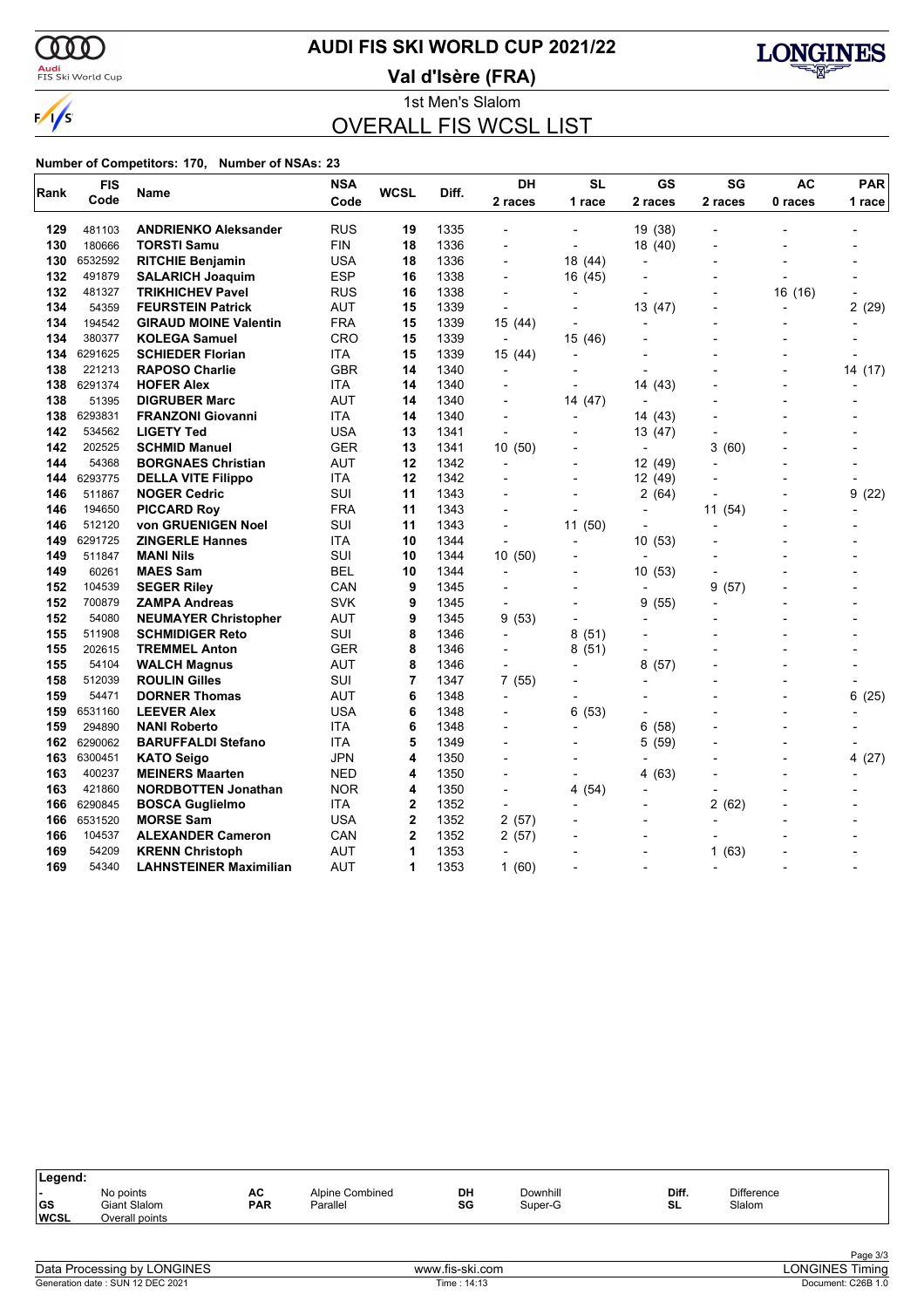

#### <mark>Audi</mark><br>FIS Ski World Cup

# **AUDI FIS SKI WORLD CUP 2021/22**

**Val d'Isère (FRA)**



#### 1st Men's Slalom FIS NATION CUP

**Number of Nations: 17**

|          | זו פווטואו וט ושמוווא |                                 |               |       |                          |           |     |     |                          |            |     |  |  |  |
|----------|-----------------------|---------------------------------|---------------|-------|--------------------------|-----------|-----|-----|--------------------------|------------|-----|--|--|--|
| Rank NSA |                       | Name                            | <b>Points</b> | Diff. | DH                       | <b>SL</b> | GS  | SG  | AC                       | <b>PAR</b> | TE. |  |  |  |
|          | 1 AUT                 | Austria                         | 1283          |       | 464                      | 28        | 216 | 323 | $\overline{\phantom{a}}$ | 252        |     |  |  |  |
|          | 2 SUI                 | <b>Switzerland</b>              | 1147          | 136   | 276                      | 67        | 402 | 379 |                          | 23         |     |  |  |  |
| 3        | <b>NOR</b>            | Norway                          | 771           | 512   | 170                      | 142       | 167 | 174 | $\overline{\phantom{0}}$ | 118        |     |  |  |  |
|          | 4 FRA                 | <b>France</b>                   | 641           | 642   | 68                       | 100       | 232 | 200 |                          | 41         |     |  |  |  |
| 5        | <b>ITA</b>            | Italy                           | 440           | 843   | 151                      | 63        | 121 | 79  |                          | 26         |     |  |  |  |
| 6        | <b>GER</b>            | Germany                         | 355           | 928   | 120                      |           | 75  | 84  |                          | 69         |     |  |  |  |
|          | 7 CAN                 | Canada                          | 253           | 1030  | 8                        | 14        | 28  | 122 | $\overline{\phantom{0}}$ | 81         |     |  |  |  |
| 8        | <b>USA</b>            | <b>United States of America</b> | 252           | 1031  | 105                      | 6         | 60  | 81  |                          |            |     |  |  |  |
| 9        | <b>SLO</b>            | Slovenia                        | 221           | 1062  | 58                       | 13        | 92  |     | $\overline{\phantom{0}}$ | 58         |     |  |  |  |
| 10       | <b>SWE</b>            | <b>Sweden</b>                   | 113           | 1170  | 20                       | 80        |     | 3   | $\overline{\phantom{0}}$ | 10         |     |  |  |  |
| 11       | <b>CRO</b>            | Croatia                         | 108           | 1175  | $\overline{\phantom{0}}$ | 72        | 29  |     | $\overline{\phantom{0}}$ |            |     |  |  |  |
| 12       | <b>GBR</b>            | <b>Great Britain</b>            | 59            | 1224  | $\overline{\phantom{0}}$ | 45        |     |     | $\overline{\phantom{0}}$ | 14         |     |  |  |  |
| 13       | <b>BEL</b>            | <b>Belgium</b>                  | 51            | 1232  | $\overline{\phantom{0}}$ | 36        |     |     | $\overline{\phantom{0}}$ | 15         |     |  |  |  |
| 14       | ESP                   | <b>Spain</b>                    | 16            | 1267  |                          | 16        |     |     |                          |            |     |  |  |  |
| 15       | <b>BUL</b>            | <b>Bulgaria</b>                 | 15            | 1268  |                          | 15        |     |     |                          |            |     |  |  |  |
| 16       | <b>SVK</b>            | Slovakia                        | 8             | 1275  |                          |           | 8   |     |                          |            |     |  |  |  |
| 17       | <b>JPN</b>            | Japan                           | 4             | 1279  |                          |           |     |     |                          | 4          |     |  |  |  |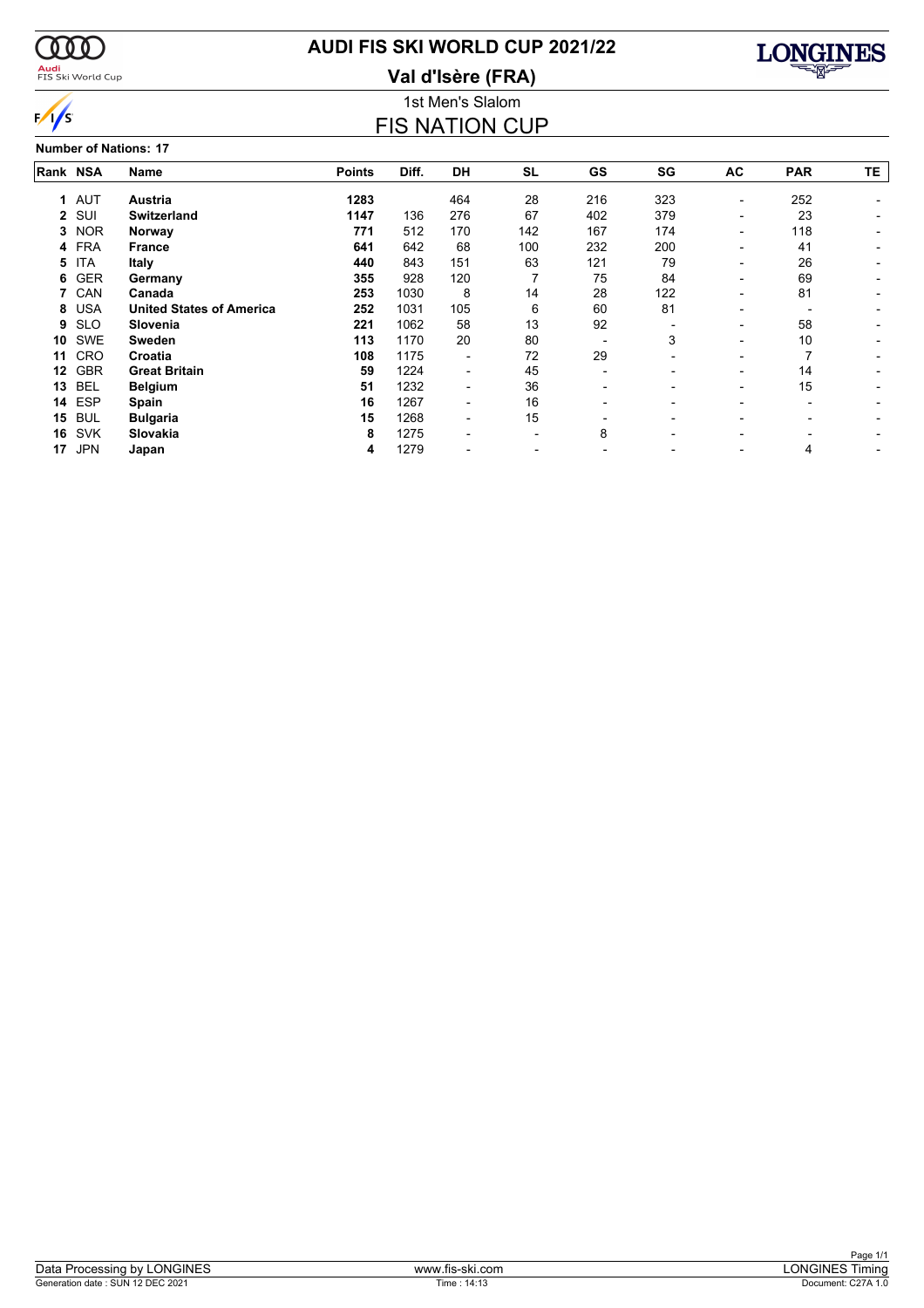$\alpha\alpha$ <mark>Audi</mark><br>FIS Ski World Cup

 $\sqrt{s}$ 

## **AUDI FIS SKI WORLD CUP 2021/22**

**Val d'Isère (FRA)**



#### 1st Men's Slalom OVERALL FIS NATION CUP

**Number of Nations: 23**

|  | <b>RK NSA</b> |                | Overall |     |     | <b>DH Points</b> |     |     | <b>SL Points</b> |     |     | <b>GS Points</b>         |     |     | <b>SG Points</b> |     |       | <b>AC Points</b> |   | <b>PAR Points</b> |     |     | <b>TE Points</b> |
|--|---------------|----------------|---------|-----|-----|------------------|-----|-----|------------------|-----|-----|--------------------------|-----|-----|------------------|-----|-------|------------------|---|-------------------|-----|-----|------------------|
|  |               | M+W            | М       | W   | M+W | м                | W   | M+W | м                | W   | M+W | м                        | W   | M+W | M                | w   | $M+W$ | м                | W | $M+W$             | М   | W   | M+W              |
|  | 1 AUT         | 2532 1283 1249 |         |     |     | 874 464 410      |     | 291 | 28               | 263 | 326 | 216                      | 110 |     | <b>701</b> 323   | 378 |       |                  |   | 340               | 252 | 88  |                  |
|  | $2$ SUI       | 2283 1147 1136 |         |     |     | 474 276          | 198 | 340 | 67               | 273 | 495 | 402                      | 93  | 871 | 379              | 492 |       |                  |   | 103               | 23  | 80  |                  |
|  | 3 ITA         | 1648 440 1208  |         |     | 546 | 151              | 395 | 97  | 63               | 34  | 136 | 121                      | 15  | 793 | 79               | 714 |       |                  |   | 76                | 26  | 50  |                  |
|  | 4 NOR         | 1227           | 771     | 456 | 196 | 170              | 26  | 235 | 142              | 93  | 239 | 167                      | 72  | 252 | 174              | 78  |       |                  |   | 305               | 118 | 187 |                  |
|  | 5 USA         | 1104 252 852   |         |     | 284 | 105              | 179 | 309 | 6                | 303 | 208 | 60                       | 148 | 297 | -81              | 216 |       |                  |   | 6                 |     | 6   |                  |
|  | 6 FRA         | 869            | 641     | 228 | 109 | 68               | 41  | 121 | 100              | 21  | 274 | 232                      | 42  | 289 | 200              | 89  |       |                  |   | 76                | 41  | 35  |                  |
|  | 7 GER         | 720            | 355     | 365 | 182 | 120              | 62  | 226 |                  | 219 | 78  | 75                       | 3   | 104 | 84               | 20  |       |                  |   | 130               | 69  | 61  |                  |
|  | 8 SLO         | 689            | 221     | 468 | 90  | 58               | 32  | 235 | 13               | 222 | 159 | 92                       | 67  | 15  |                  | 15  |       |                  |   | 190               | 58  | 132 |                  |
|  | 9 CAN         | 466            | 253     | 213 | 52  | 8                | 44  | 98  | 14               | 84  | 64  | 28                       | 36  | 171 | 122              | 49  |       |                  |   | 81                | 81  |     |                  |
|  | <b>10 SWE</b> | 428            | 113     | 315 | 40  | 20               | 20  | 293 | 80               | 213 | 27  | $\overline{\phantom{a}}$ | 27  | 3   | 3                |     |       |                  |   | 65                | 10  | 55  |                  |
|  | <b>11 SVK</b> | 348            | 8       | 340 |     |                  |     | 280 |                  | 280 | 68  | 8                        | 60  |     |                  |     |       |                  |   |                   |     |     |                  |
|  | <b>12 CRO</b> | 149            | 108     | 41  |     |                  |     | 113 | 72               | 41  | 29  | 29                       |     |     |                  |     |       |                  |   |                   |     |     |                  |
|  | <b>13 CZE</b> | 124            |         | 124 | 31  |                  | 31  | 73  |                  | 73  |     |                          |     | 20  |                  | 20  |       |                  |   |                   |     |     |                  |
|  | 14 GBR        | 98             | 59      | 39  |     |                  |     | 64  | 45               | 19  | 20  |                          | 20  |     |                  |     |       |                  |   | 14                | 14  |     |                  |
|  | <b>15 NZL</b> | 92             |         | 92  |     |                  |     |     |                  |     | 24  | $\overline{a}$           | 24  | 68  |                  | 68  |       |                  |   |                   |     |     |                  |
|  | <b>16 BEL</b> | 51             | 51      |     |     |                  |     | 36  | 36               |     |     |                          |     |     |                  |     |       |                  |   | 15                | 15  |     |                  |
|  | 17 POL        | 26             |         | 26  |     |                  |     |     |                  |     |     |                          |     | 2   |                  | 2   |       |                  |   | 24                |     | 24  |                  |
|  | <b>18 ESP</b> | 16             | 16      |     |     |                  |     | 16  | 16               |     |     |                          |     |     |                  |     |       |                  |   |                   |     |     |                  |
|  | <b>19 BUL</b> | 15             | 15      |     |     |                  |     | 15  | 15               |     |     |                          |     |     |                  |     |       |                  |   |                   |     |     |                  |
|  | <b>20 RUS</b> | 14             |         | 14  | 6   |                  | 6   |     |                  |     |     |                          |     | 8   |                  | 8   |       |                  |   |                   |     |     |                  |
|  | <b>21 BIH</b> | 13             |         | 13  |     |                  |     |     |                  |     |     |                          |     | 13  |                  | 13  |       |                  |   |                   |     |     |                  |
|  | <b>22 FIN</b> | 10             |         | 10  |     |                  |     | 10  |                  | 10  |     |                          |     |     |                  |     |       |                  |   |                   |     |     |                  |
|  | <b>23 JPN</b> | 4              |         |     |     |                  |     |     |                  |     |     |                          |     |     |                  |     |       |                  |   |                   |     |     |                  |
|  |               |                |         |     |     |                  |     |     |                  |     |     |                          |     |     |                  |     |       |                  |   |                   |     |     |                  |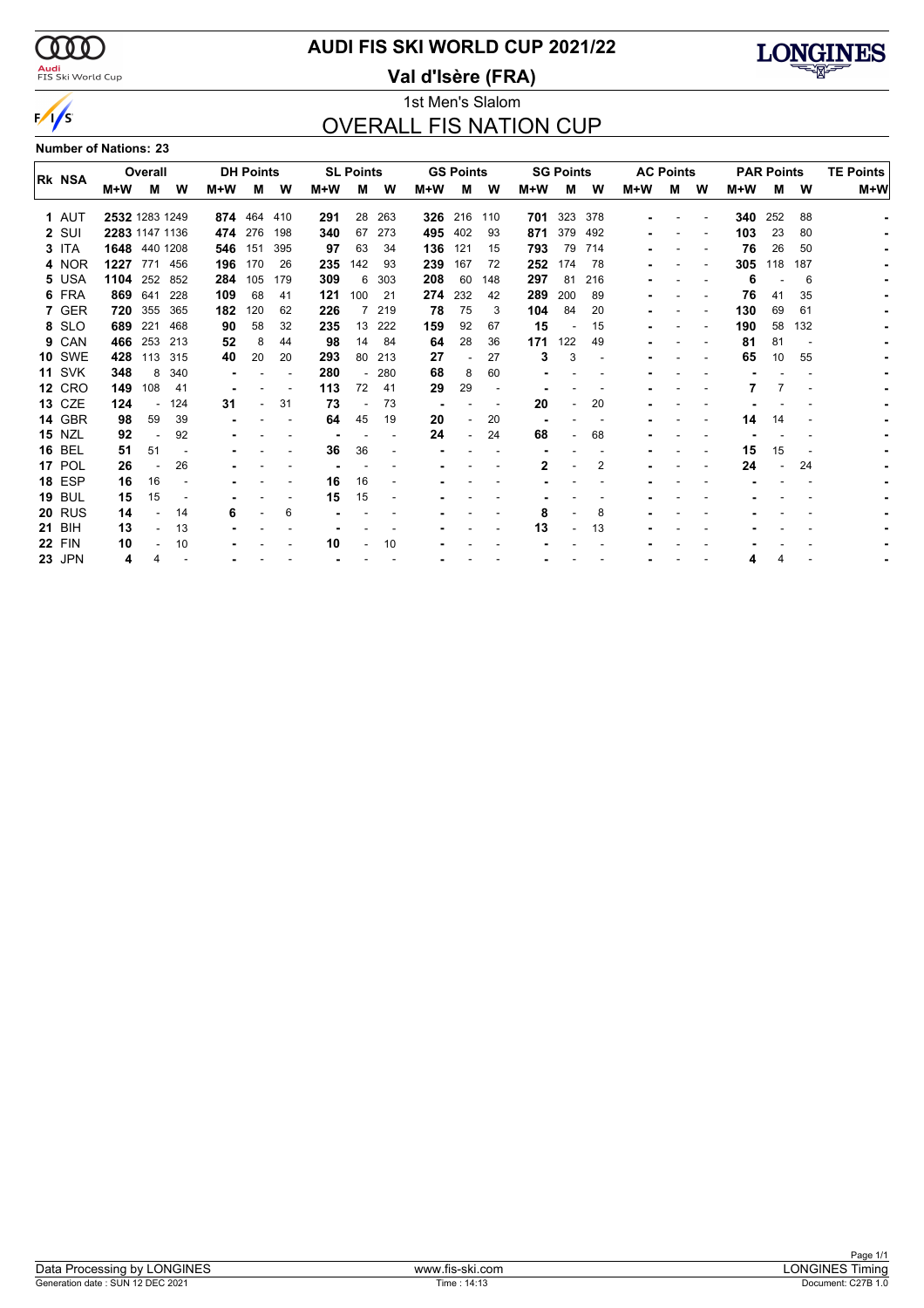

#### <mark>Audi</mark><br>FIS Ski World Cup

# **AUDI FIS SKI WORLD CUP 2021/22**

**Val d'Isère (FRA)**



#### 1st Men's Slalom BRANDS STANDINGS

#### **Number of Brands: 9**

|   | Rank Name   | <b>Points</b> | Diff. | DH                       | <b>SL</b>                | <b>GS</b>                | SG                       | AC                       | <b>PAR</b>               |
|---|-------------|---------------|-------|--------------------------|--------------------------|--------------------------|--------------------------|--------------------------|--------------------------|
|   |             |               |       |                          |                          |                          |                          |                          |                          |
|   | 1 Head      | 1005          |       | 420                      | $\overline{\phantom{a}}$ | 165                      | 360                      | $\overline{\phantom{0}}$ | 60                       |
|   | 2 Atomic    | 430           | 575   | 100                      | 60                       | 60                       | 210                      |                          | $\overline{\phantom{0}}$ |
|   | 2 Stoeckli  | 430           | 575   | 50                       | $\overline{\phantom{a}}$ | 200                      | 180                      | $\overline{\phantom{0}}$ |                          |
|   | 4 Rossignol | 420           | 585   |                          | $\overline{\phantom{a}}$ | 145                      | $\overline{\phantom{0}}$ | $\overline{\phantom{0}}$ | 275                      |
|   | 5 Fischer   | 270           | 735   | 95                       | 175                      | $\overline{\phantom{0}}$ | $\overline{\phantom{0}}$ |                          |                          |
|   | 6 Salomon   | 170           | 835   | 40                       | $\overline{\phantom{a}}$ | 130                      | ۰                        |                          |                          |
|   | 7 Dynastar  | 150           | 855   | $\overline{\phantom{0}}$ | 100                      | 50                       | ۰                        |                          |                          |
| 8 | Voelkl      | 80            | 925   |                          | 40                       | $\overline{\phantom{0}}$ | $\overline{\phantom{0}}$ | $\overline{\phantom{0}}$ | 40                       |
|   | 9 Nordica   | 45            | 960   | 45                       | $\overline{\phantom{a}}$ | $\overline{\phantom{0}}$ | ۰                        |                          |                          |